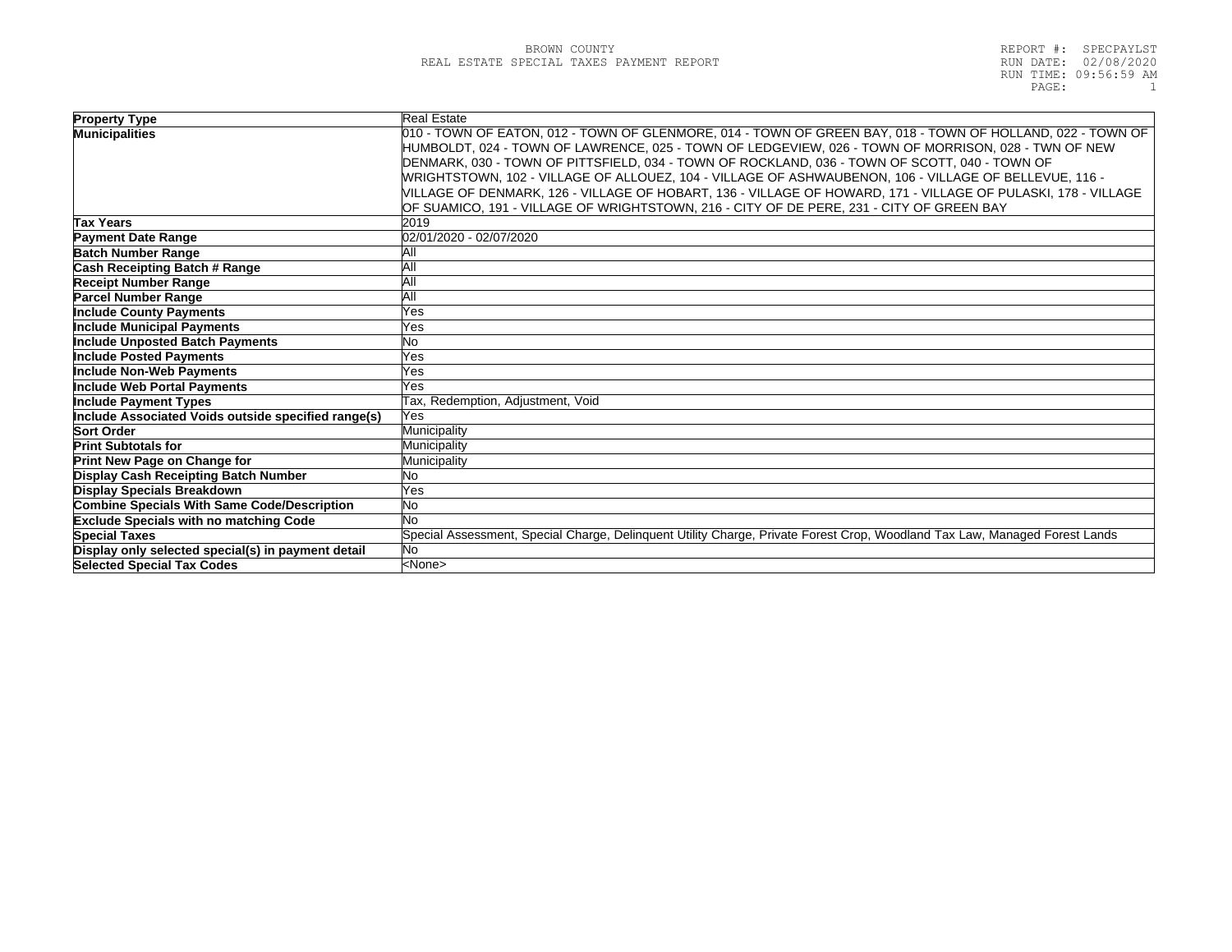|       | REPORT #: SPECPAYLST  |
|-------|-----------------------|
|       | RUN DATE: 02/08/2020  |
|       | RUN TIME: 09:56:59 AM |
| PAGE: |                       |

| PARCEL NUMBER | $\mathbb T$<br>S Y<br>YEAR<br>BATCH<br>RECEIPT<br>DATE<br>$R$ $P$<br>CODE DESCRIPTION<br>$C$ E                              | SP ASMT | SP CHRG                            | DEL CHRG | FOREST | MANAGED | WOODLAND | SPEC INT                     | TOTAL  |
|---------------|-----------------------------------------------------------------------------------------------------------------------------|---------|------------------------------------|----------|--------|---------|----------|------------------------------|--------|
| $E - 99 - 1$  | 2019<br>71839 02/03/2020 C T<br>071 POWTS 71 (010)<br>073 DELQ ACRE AG FEES (010)                                           | 0.00    | 20.00<br>16.00<br>4.00             | 0.00     | 0.00   | 0.00    | 0.00     | 0.00<br>0.00<br>0.00         | 20.00  |
| $E-122$       | 2019<br>71876 02/03/2020 C T<br>073 DELQ ACRE AG FEES (010)                                                                 | 0.00    | 5.45<br>5.45                       | 0.00     | 0.00   | 0.00    | 0.00     | 0.00<br>0.00                 | 5.45   |
| $E-33$        | 72093 02/03/2020 C T<br>2019<br>073 DELQ ACRE AG FEES (010)                                                                 | 0.00    | 17.01<br>17.01                     | 0.00     | 0.00   | 0.00    | 0.00     | 0.00<br>0.00                 | 17.01  |
| $E - 33 - 1$  | 2019<br>72094 02/03/2020 C T<br>065 RECYCLING/GARBAGE COLLECTION (010)                                                      | 0.00    | 153.00<br>153.00                   | 0.00     | 0.00   | 0.00    | 0.00     | 0.00<br>0.00                 | 153.00 |
| $E - 434 - 2$ | 72186 02/03/2020 C T<br>2019<br>065 RECYCLING/GARBAGE COLLECTION (010)<br>071 POWTS 71 (010)                                | 0.00    | 169.00<br>153.00<br>16.00          | 0.00     | 0.00   | 0.00    | 0.00     | 0.00<br>0.00<br>0.00         | 169.00 |
| $E-101$       | 72589 02/03/2020 C T<br>2019<br>065 RECYCLING/GARBAGE COLLECTION (010)<br>071 POWTS 71 (010)<br>073 DELQ ACRE AG FEES (010) | 0.00    | 171.21<br>153.00<br>16.00<br>2.21  | 0.00     | 0.00   | 0.00    | 0.00     | 0.00<br>0.00<br>0.00<br>0.00 | 171.21 |
| $E - 459$     | 2019<br>72672 02/03/2020 C T<br>065 RECYCLING/GARBAGE COLLECTION (010)<br>071 POWTS 71 (010)                                | 0.00    | 169.00<br>153.00<br>16.00          | 0.00     | 0.00   | 0.00    | 0.00     | 0.00<br>0.00<br>0.00         | 169.00 |
| $E - 197$     | 2019<br>72676 02/03/2020 C T<br>071 POWTS 71 (010)                                                                          | 0.00    | 16.00<br>16.00                     | 0.00     | 0.00   | 0.00    | 0.00     | 0.00<br>0.00                 | 16.00  |
| $E - 470$     | 72682 02/03/2020 C T<br>2019<br>071 POWTS 71 (010)<br>073 DELQ ACRE AG FEES (010)                                           | 0.00    | 35.00<br>16.00<br>19.00            | 0.00     | 0.00   | 0.00    | 0.00     | 0.00<br>0.00<br>0.00         | 35.00  |
| $E - 474$     | 72683 02/03/2020 C T<br>2019<br>065 RECYCLING/GARBAGE COLLECTION (010)<br>071 POWTS 71 (010)<br>073 DELQ ACRE AG FEES (010) | 0.00    | 186.00<br>153.00<br>16.00<br>17.00 | 0.00     | 0.00   | 0.00    | 0.00     | 0.00<br>0.00<br>0.00<br>0.00 | 186.00 |
| $E - 87 - 2$  | 2019 72699 02/03/2020 C T<br>065 RECYCLING/GARBAGE COLLECTION (010)<br>071 POWTS 71 (010)                                   | 0.00    | 169.00<br>153.00<br>16.00          | 0.00     | 0.00   | 0.00    | 0.00     | 0.00<br>0.00<br>0.00         | 169.00 |
| $E-289$       | 2019<br>72738 02/03/2020 C T<br>073 DELQ ACRE AG FEES (010)                                                                 | 0.00    | 9.00<br>9.00                       | 0.00     | 0.00   | 0.00    | 0.00     | 0.00<br>0.00                 | 9.00   |
| $E-272$       | 72748 02/03/2020 C T<br>2019<br>073 DELQ ACRE AG FEES (010)                                                                 | 0.00    | 18.58<br>18.58                     | 0.00     | 0.00   | 0.00    | 0.00     | 0.00<br>0.00                 | 18.58  |
| $E - 285$     | 72750 02/03/2020 C T<br>2019<br>073 DELQ ACRE AG FEES (010)                                                                 | 0.00    | 9.00<br>9.00                       | 0.00     | 0.00   | 0.00    | 0.00     | 0.00<br>0.00                 | 9.00   |
| $E - 32 - 1$  | 2019<br>72879 02/03/2020 C T<br>065 RECYCLING/GARBAGE COLLECTION (010)<br>071 POWTS 71 (010)                                | 0.00    | 169.00<br>153.00<br>16.00          | 0.00     | 0.00   | 0.00    | 0.00     | 0.00<br>0.00<br>0.00         | 169.00 |
| $E - 71 - 1$  | 72965 02/03/2020 C T<br>2019<br>065 RECYCLING/GARBAGE COLLECTION (010)<br>071 POWTS 71 (010)                                | 0.00    | 169.00<br>153.00<br>16.00          | 0.00     | 0.00   | 0.00    | 0.00     | 0.00<br>0.00<br>0.00         | 169.00 |
| $E - 348 - 2$ | 73055 02/04/2020 C T<br>2019<br>065 RECYCLING/GARBAGE COLLECTION (010)<br>071 POWTS 71 (010)                                | 0.00    | 169.00<br>153.00<br>16.00          | 0.00     | 0.00   | 0.00    | 0.00     | 0.00<br>0.00<br>0.00         | 169.00 |
| $E - 151 - 1$ | 2019<br>73100 02/04/2020 C T<br>073 DELQ ACRE AG FEES (010)                                                                 | 0.00    | 16.45<br>16.45                     | 0.00     | 0.00   | 0.00    | 0.00     | 0.00<br>0.00                 | 16.45  |
| $E-152$       | 2019<br>73101 02/04/2020 C T                                                                                                | 0.00    | 17.57                              | 0.00     | 0.00   | 0.00    | 0.00     | 0.00                         | 17.57  |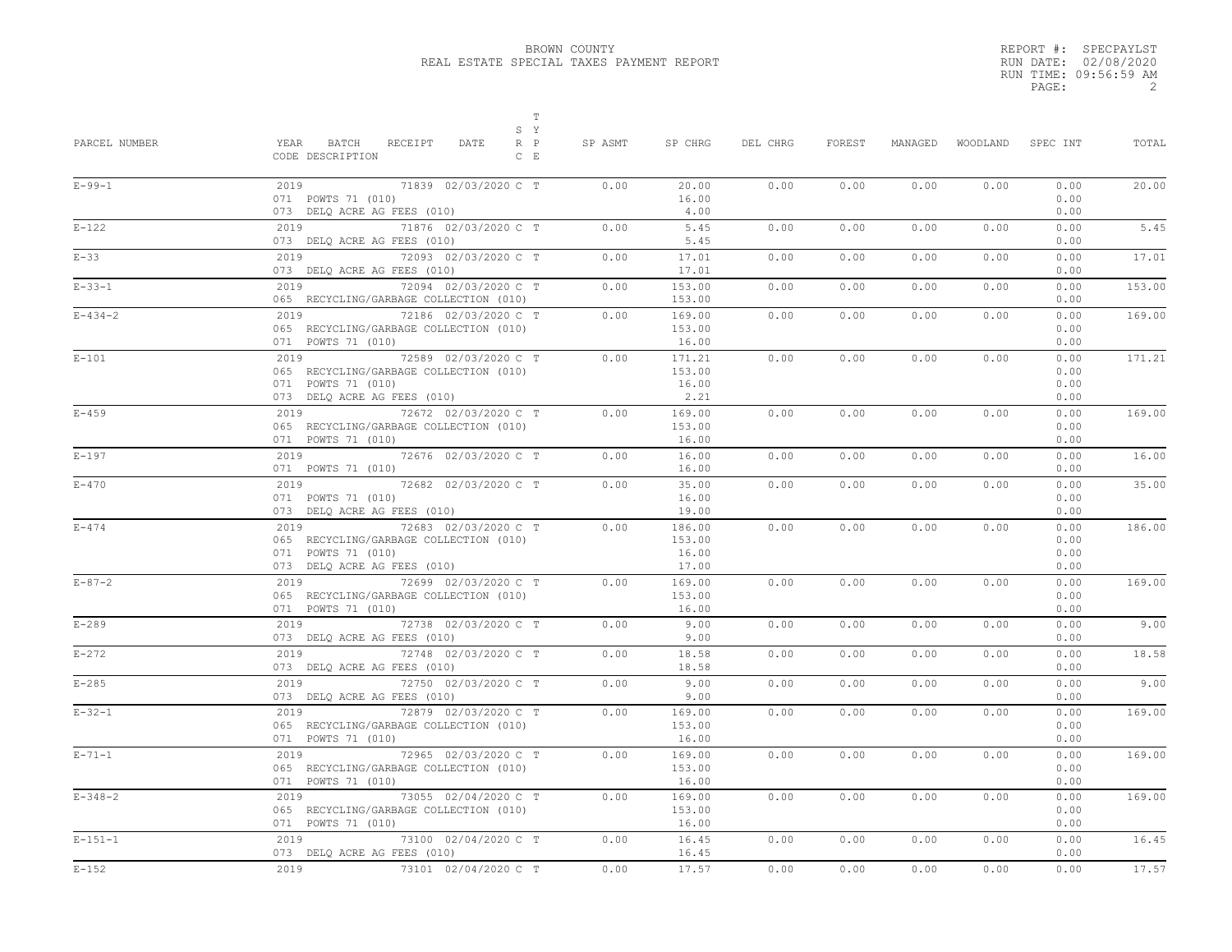|       | REPORT #: SPECPAYLST  |
|-------|-----------------------|
|       | RUN DATE: 02/08/2020  |
|       | RUN TIME: 09:57:00 AM |
| PAGE: |                       |

| PARCEL NUMBER | $\mathbb T$<br>S Y<br>$R$ $P$<br>YEAR<br>BATCH<br>RECEIPT<br>DATE<br>CODE DESCRIPTION<br>$C$ E       | SP ASMT | SP CHRG                      | DEL CHRG | <b>FOREST</b> | MANAGED | WOODLAND | SPEC INT             | TOTAL                        |
|---------------|------------------------------------------------------------------------------------------------------|---------|------------------------------|----------|---------------|---------|----------|----------------------|------------------------------|
|               | 073 DELQ ACRE AG FEES (010)                                                                          |         | 17.57                        |          |               |         |          | 0.00                 |                              |
| $E - 469 - 2$ | 73316 02/04/2020 C T<br>2019<br>065 RECYCLING/GARBAGE COLLECTION (010)<br>071 POWTS 71 (010)         | 0.00    | 182.00<br>166.00<br>16.00    | 0.00     | 0.00          | 0.00    | 0.00     | 0.00<br>0.00<br>0.00 | 182.00                       |
| $E - 202 - 1$ | 73395 02/05/2020 C T<br>2019<br>065 RECYCLING/GARBAGE COLLECTION (010)<br>071 POWTS 71 (010)         | 0.00    | 169.00<br>153.00<br>16.00    | 0.00     | 0.00          | 0.00    | 0.00     | 0.00<br>0.00<br>0.00 | 169.00                       |
| $E - 284 - 1$ | 73418 02/05/2020 C T<br>2019<br>065 RECYCLING/GARBAGE COLLECTION (010)<br>071 POWTS 71 (010)         | 0.00    | 169.00<br>153.00<br>16.00    | 0.00     | 0.00          | 0.00    | 0.00     | 0.00<br>0.00<br>0.00 | 169.00                       |
| $E - 198 - 4$ | 2019 73427 02/05/2020 C T<br>065 RECYCLING/GARBAGE COLLECTION (010)<br>071 POWTS 71 (010)            | 0.00    | 169.00<br>153.00<br>16.00    | 0.00     | 0.00          | 0.00    | 0.00     | 0.00<br>0.00<br>0.00 | 169.00                       |
| $E - 450 - 2$ | 73441 02/05/2020 C T<br>2019<br>065 RECYCLING/GARBAGE COLLECTION (010)<br>071 POWTS 71 (010)         | 0.00    | 169.00<br>153.00<br>16.00    | 0.00     | 0.00          | 0.00    | 0.00     | 0.00<br>0.00<br>0.00 | 169.00                       |
| $E - 169 - 1$ | 73444 02/05/2020 C T<br>2019<br>065 RECYCLING/GARBAGE COLLECTION (010)<br>071 POWTS 71 (010)         | 0.00    | 169.00<br>153.00<br>16.00    | 0.00     | 0.00          | 0.00    | 0.00     | 0.00<br>0.00<br>0.00 | 169.00                       |
| $E-515$       | 73487 02/06/2020 C T<br>2019<br>065 RECYCLING/GARBAGE COLLECTION (010)<br>071 POWTS 71 (010)         | 0.00    | 169.00<br>153.00<br>16.00    | 0.00     | 0.00          | 0.00    | 0.00     | 0.00<br>0.00<br>0.00 | 169.00                       |
|               | TOWN OF EATON TOTAL                                                                                  | 0.00    | 2,884.27                     | 0.00     | 0.00          | 0.00    | 0.00     | 0.00                 | 2,884.27                     |
|               | RECYCLING/GARBAGE COLLECTION (010)<br>065<br>POWTS 71 (010)<br>071<br>DELQ ACRE AG FEES (010)<br>073 |         | 2,461.00<br>288.00<br>135.27 |          |               |         |          | 0.00<br>0.00<br>0.00 | 2,461.00<br>288.00<br>135.27 |
|               | SPECIAL CHARGE TOTAL                                                                                 |         | 2.884.27                     |          |               |         |          | 0.00                 | 2.884.27                     |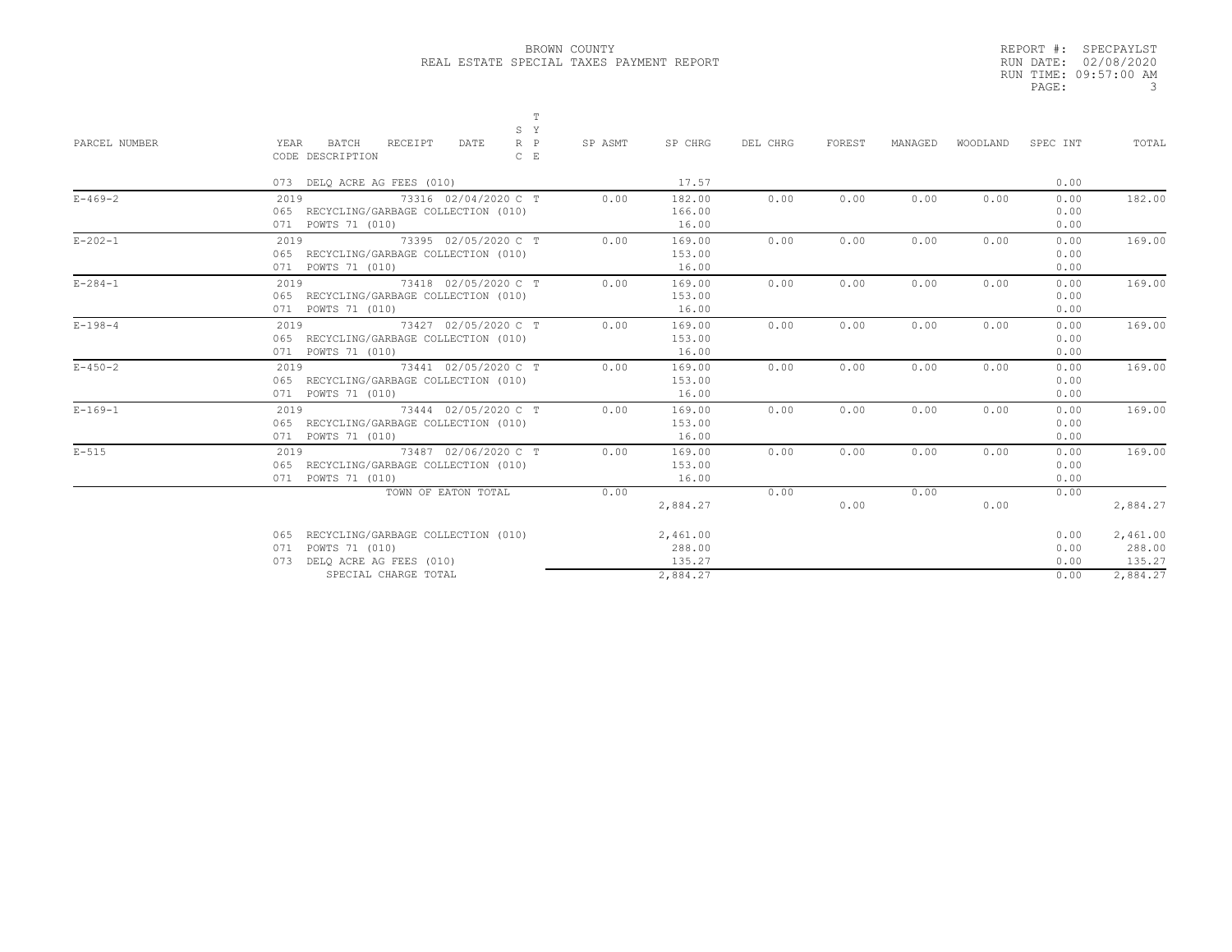|       | REPORT #: SPECPAYLST  |
|-------|-----------------------|
|       | RUN DATE: 02/08/2020  |
|       | RUN TIME: 09:57:01 AM |
| PAGE: | Δ                     |
|       |                       |

| PARCEL NUMBER | T<br>S Y<br>YEAR<br>BATCH<br>$R$ $P$<br>RECEIPT<br>DATE<br>CODE DESCRIPTION<br>$C$ $E$ | SP ASMT | SP CHRG                 | DEL CHRG | FOREST | MANAGED | WOODLAND | SPEC INT             | TOTAL           |
|---------------|----------------------------------------------------------------------------------------|---------|-------------------------|----------|--------|---------|----------|----------------------|-----------------|
| $GL-472$      | 2019<br>72120 02/03/2020 C T<br>071 POWTS 71 (012)                                     | 0.00    | 16.00<br>16.00          | 0.00     | 0.00   | 0.00    | 0.00     | 0.00<br>0.00         | 16.00           |
| $GL-456-1$    | 2019<br>72266 02/03/2020 C T<br>071 POWTS 71 (012)                                     | 0.00    | 16.00<br>16.00          | 0.00     | 0.00   | 0.00    | 0.00     | 0.00<br>0.00         | 16.00           |
| $GL-612$      | 72669 02/03/2020 C T<br>2019<br>071 POWTS 71 (012)                                     | 0.00    | 16.00<br>16.00          | 0.00     | 0.00   | 0.00    | 0.00     | 0.00<br>0.00         | 16.00           |
| $GL-624$      | 72670 02/03/2020 C T<br>2019<br>071 POWTS 71 (012)                                     | 0.00    | 16.00<br>16.00          | 0.00     | 0.00   | 0.00    | 0.00     | 0.00<br>0.00         | 16.00           |
| $GL-422$      | 72713 02/03/2020 C T<br>2019<br>071 POWTS 71 (012)                                     | 0.00    | 16.00<br>16.00          | 0.00     | 0.00   | 0.00    | 0.00     | 0.00<br>0.00         | 16.00           |
| $GL-541-1$    | 72773 02/03/2020 C T<br>2019<br>071 POWTS 71 (012)<br>073 DELO ACRE AG FEES (012)      | 0.00    | 20.00<br>16.00<br>4.00  | 0.00     | 0.00   | 0.00    | 0.00     | 0.00<br>0.00<br>0.00 | 20.00           |
| $GL-596$      | 72951 02/03/2020 C T<br>2019<br>071 POWTS 71 (012)<br>073 DELO ACRE AG FEES (012)      | 0.00    | 34.88<br>16.00<br>18.88 | 0.00     | 0.00   | 0.00    | 0.00     | 0.00<br>0.00<br>0.00 | 34.88           |
| $GL-326-2$    | 2019<br>73051 02/04/2020 C T<br>071 POWTS 71 (012)                                     | 0.00    | 16.00<br>16.00          | 0.00     | 0.00   | 0.00    | 0.00     | 0.00<br>0.00         | 16.00           |
| $GL-89$       | 2019<br>73188 02/04/2020 C T<br>073 DELQ ACRE AG FEES (012)                            | 0.00    | 19.87<br>19.87          | 0.00     | 0.00   | 0.00    | 0.00     | 0.00<br>0.00         | 19.87           |
| $GL-92$       | 73189 02/04/2020 C T<br>2019<br>073 DELQ ACRE AG FEES (012)                            | 0.00    | 17.53<br>17.53          | 0.00     | 0.00   | 0.00    | 0.00     | 0.00<br>0.00         | 17.53           |
| $GL-95$       | 2019<br>73190 02/04/2020 C T<br>073 DELO ACRE AG FEES (012)                            | 0.00    | 10.05<br>10.05          | 0.00     | 0.00   | 0.00    | 0.00     | 0.00<br>0.00         | 10.05           |
| $GT - 97$     | 73191 02/04/2020 C T<br>2019<br>073 DELQ ACRE AG FEES (012)                            | 0.00    | 5.92<br>5.92            | 0.00     | 0.00   | 0.00    | 0.00     | 0.00<br>0.00         | 5.92            |
| $GL-138-1$    | 2019<br>73480 02/06/2020 C T<br>071 POWTS 71 (012)                                     | 0.00    | 16.00<br>16.00          | 0.00     | 0.00   | 0.00    | 0.00     | 0.00<br>0.00         | 16.00           |
|               | TOWN OF GLENMORE TOTAL                                                                 | 0.00    | 220.25                  | 0.00     | 0.00   | 0.00    | 0.00     | 0.00                 | 220.25          |
|               | 071 POWTS 71 (012)<br>073 DELO ACRE AG FEES (012)                                      |         | 144.00<br>76.25         |          |        |         |          | 0.00<br>0.00         | 144.00<br>76.25 |
|               | SPECIAL CHARGE TOTAL                                                                   |         | 220.25                  |          |        |         |          | 0.00                 | 220.25          |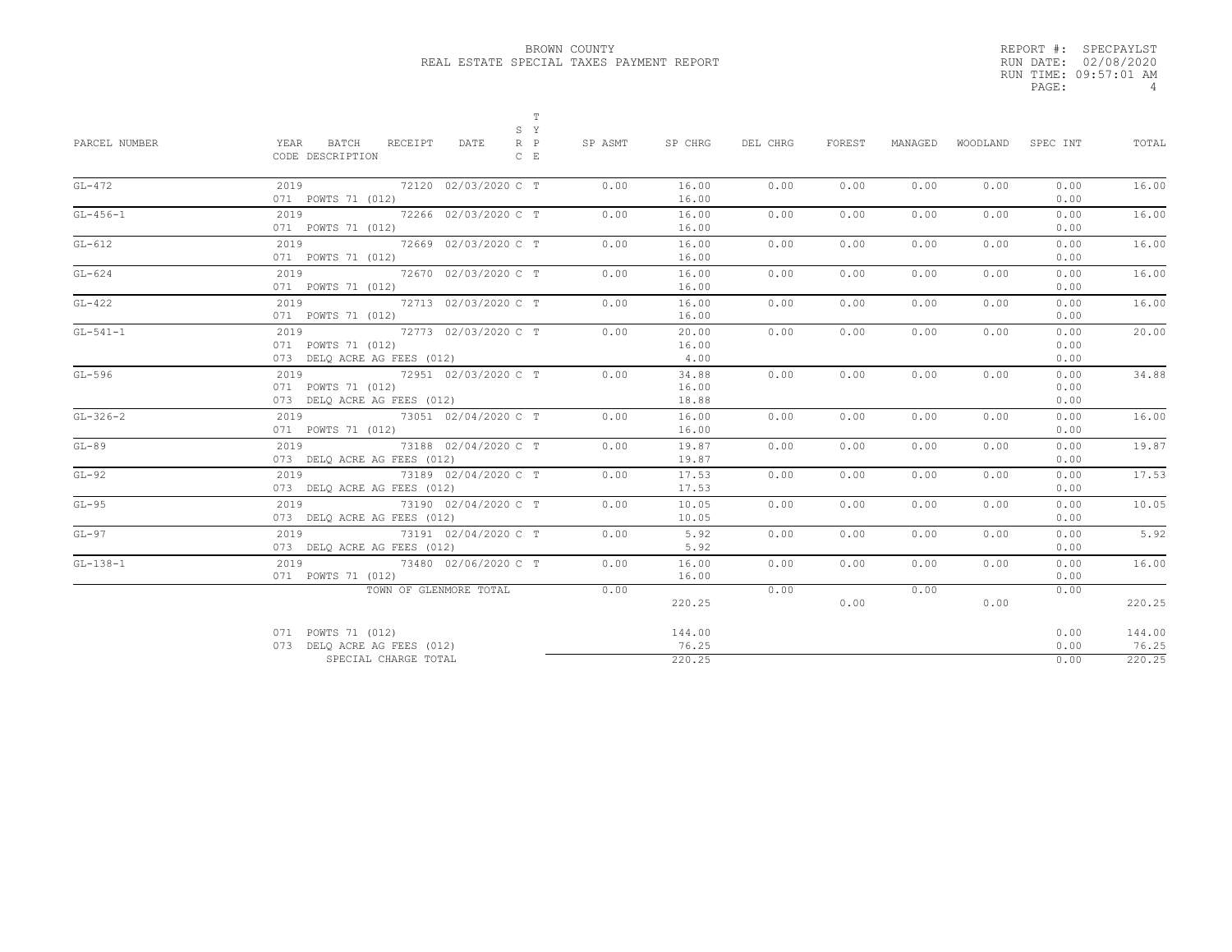|       | REPORT #: SPECPAYLST  |
|-------|-----------------------|
|       | RUN DATE: 02/08/2020  |
|       | RUN TIME: 09:57:01 AM |
| PAGE: | .5                    |

| PARCEL NUMBER  | $\mathbb T$<br>S Y<br>YEAR<br>BATCH<br>RECEIPT<br>DATE<br>R P<br>CODE DESCRIPTION<br>$C$ $E$                                | SP ASMT | SP CHRG                           | DEL CHRG         | FOREST | MANAGED | WOODLAND | SPEC INT                     | TOTAL  |
|----------------|-----------------------------------------------------------------------------------------------------------------------------|---------|-----------------------------------|------------------|--------|---------|----------|------------------------------|--------|
| $GB-533$       | 2019 200201<br>4056 02/01/2020 C T<br>065 RECYCLING/GARBAGE COLLECTION (014)<br>071 POWTS 71 (014)                          | 0.00    | 156.00<br>140.00<br>16.00         | 0.00             | 0.00   | 0.00    | 0.00     | 0.00<br>0.00<br>0.00         | 156.00 |
| $GB-795$       | 71955 02/03/2020 C T<br>2019<br>065 RECYCLING/GARBAGE COLLECTION (014)                                                      | 0.00    | 140.00<br>140.00                  | 0.00             | 0.00   | 0.00    | 0.00     | 0.00<br>0.00                 | 140.00 |
| $GB - 323 - 9$ | 72107 02/03/2020 C T<br>2019<br>065 RECYCLING/GARBAGE COLLECTION (014)                                                      | 0.00    | 140.00<br>140.00                  | 0.00             | 0.00   | 0.00    | 0.00     | 0.00<br>0.00                 | 140.00 |
| $GB-583-G-6$   | 2019<br>72168 02/03/2020 C T<br>065 RECYCLING/GARBAGE COLLECTION (014)                                                      | 0.00    | 140.00<br>140.00                  | 0.00             | 0.00   | 0.00    | 0.00     | 0.00<br>0.00                 | 140.00 |
| $GB-1$         | 72247 02/03/2020 C T<br>2019<br>065 RECYCLING/GARBAGE COLLECTION (014)<br>071 POWTS 71 (014)                                | 0.00    | 156.00<br>140.00<br>16.00         | 0.00             | 0.00   | 0.00    | 0.00     | 0.00<br>0.00<br>0.00         | 156.00 |
| $GB-321$       | 72489 02/03/2020 C T<br>2019<br>073 DELQ ACRE AG FEES (014)                                                                 | 0.00    | 2.29<br>2.29                      | 0.00             | 0.00   | 0.00    | 0.00     | 0.00<br>0.00                 | 2.29   |
| $GB-321-1$     | 2019<br>72490 02/03/2020 C T<br>065 RECYCLING/GARBAGE COLLECTION (014)<br>071 POWTS 71 (014)                                | 0.00    | 156.00<br>140.00<br>16.00         | 0.00             | 0.00   | 0.00    | 0.00     | 0.00<br>0.00<br>0.00         | 156.00 |
| $GB-359$       | 72511 02/03/2020 C T<br>2019<br>065 RECYCLING/GARBAGE COLLECTION (014)                                                      | 0.00    | 140.00<br>140.00                  | 0.00             | 0.00   | 0.00    | 0.00     | 0.00<br>0.00                 | 140.00 |
| $GB-1111$      | 2019<br>72573 02/03/2020 C T<br>065 RECYCLING/GARBAGE COLLECTION (014)<br>071 POWTS 71 (014)                                | 0.00    | 156.00<br>140.00<br>16.00         | 0.00             | 0.00   | 0.00    | 0.00     | 0.00<br>0.00<br>0.00         | 156.00 |
| $GB-498$       | 72585 02/03/2020 C T<br>2019<br>065 RECYCLING/GARBAGE COLLECTION (014)<br>071 POWTS 71 (014)                                | 0.00    | 156.00<br>140.00<br>16.00         | 0.00             | 0.00   | 0.00    | 0.00     | 0.00<br>0.00<br>0.00         | 156.00 |
| $GB-597$       | 2019<br>72645 02/03/2020 C T<br>065 RECYCLING/GARBAGE COLLECTION (014)                                                      | 0.00    | 140.00<br>140.00                  | 0.00             | 0.00   | 0.00    | 0.00     | 0.00<br>0.00                 | 140.00 |
| $GB-627$       | 2019<br>72801 02/03/2020 C T<br>065 RECYCLING/GARBAGE COLLECTION (014)<br>016 DELINQ SEWER (014)                            | 0.00    | 140.00<br>140.00                  | 241.24<br>241.24 | 0.00   | 0.00    | 0.00     | 0.00<br>0.00<br>0.00         | 381.24 |
| $GB-630$       | 72814 02/03/2020 C T<br>2019<br>065 RECYCLING/GARBAGE COLLECTION (014)                                                      | 0.00    | 140.00<br>140.00                  | 0.00             | 0.00   | 0.00    | 0.00     | 0.00<br>0.00                 | 140.00 |
| $GB - 630 - 1$ | 2019<br>72816 02/03/2020 C T<br>065 RECYCLING/GARBAGE COLLECTION (014)                                                      | 0.00    | 140.00<br>140.00                  | 0.00             | 0.00   | 0.00    | 0.00     | 0.00<br>0.00                 | 140.00 |
| $GB-561$       | 2019<br>72819 02/03/2020 C T<br>065 RECYCLING/GARBAGE COLLECTION (014)<br>071 POWTS 71 (014)                                | 0.00    | 156.00<br>140.00<br>16.00         | 0.00             | 0.00   | 0.00    | 0.00     | 0.00<br>0.00<br>0.00         | 156.00 |
| $GB-81-3$      | 2019<br>72919 02/03/2020 C T<br>071 POWTS 71 (014)                                                                          | 0.00    | 16.00<br>16.00                    | 0.00             | 0.00   | 0.00    | 0.00     | 0.00<br>0.00                 | 16.00  |
| GB-683-207     | 2019<br>72935 02/03/2020 C T<br>065 RECYCLING/GARBAGE COLLECTION (014)<br>071 POWTS 71 (014)                                | 0.00    | 156.00<br>140.00<br>16.00         | 0.00             | 0.00   | 0.00    | 0.00     | 0.00<br>0.00<br>0.00         | 156.00 |
| $GB-11$        | 2019<br>72943 02/03/2020 C T<br>065 RECYCLING/GARBAGE COLLECTION (014)<br>071 POWTS 71 (014)<br>073 DELQ ACRE AG FEES (014) | 0.00    | 158.31<br>140.00<br>16.00<br>2.31 | 0.00             | 0.00   | 0.00    | 0.00     | 0.00<br>0.00<br>0.00<br>0.00 | 158.31 |
| $GB-1048$      | 2019<br>72956 02/03/2020 C T<br>065 RECYCLING/GARBAGE COLLECTION (014)                                                      | 0.00    | 140.00<br>140.00                  | 0.00             | 0.00   | 0.00    | 0.00     | 0.00<br>0.00                 | 140.00 |
| $GB-692$       | 2019<br>72961 02/03/2020 C T                                                                                                | 0.00    | 140.00                            | 0.00             | 0.00   | 0.00    | 0.00     | 0.00                         | 140.00 |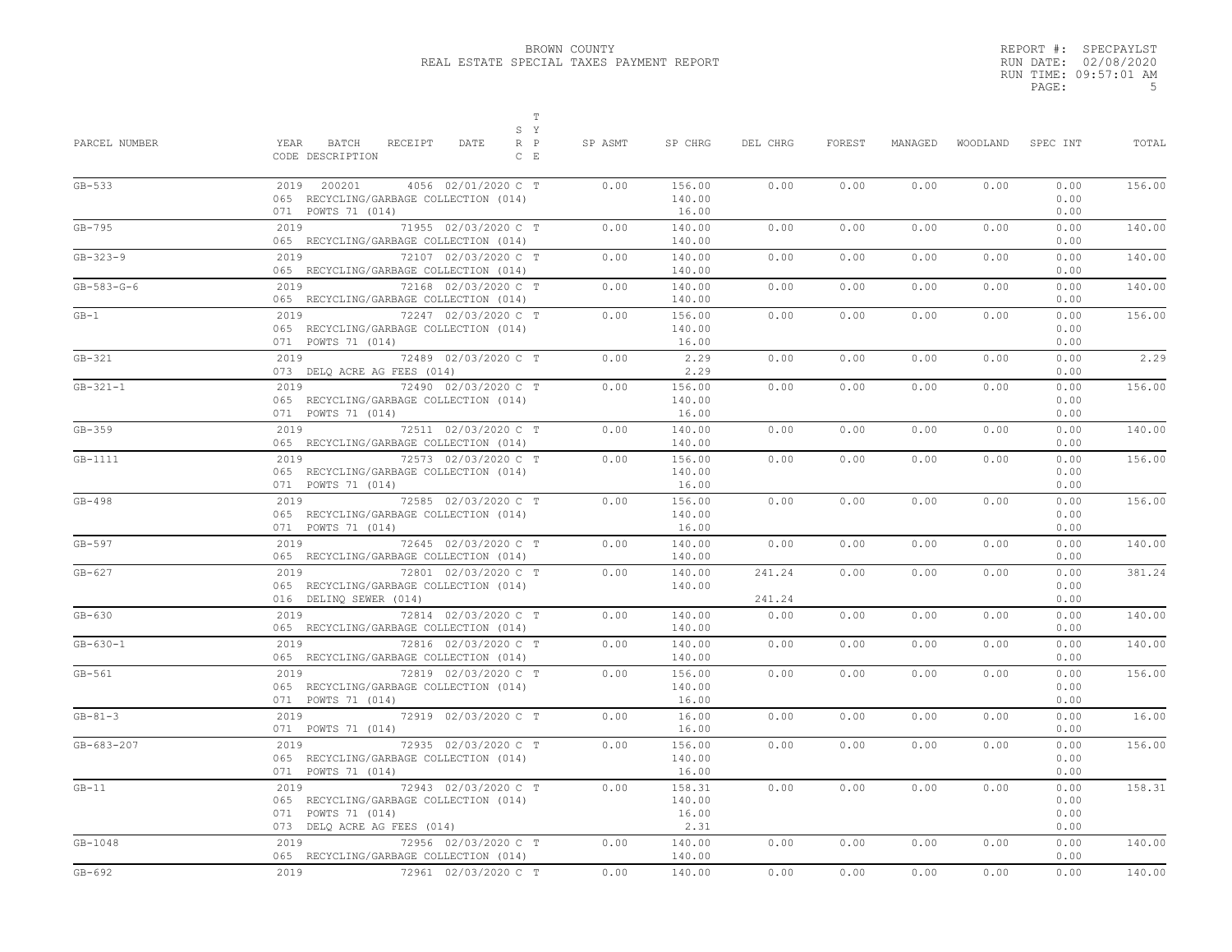|       | REPORT #: SPECPAYLST  |
|-------|-----------------------|
|       | RUN DATE: 02/08/2020  |
|       | RUN TIME: 09:57:02 AM |
| PAGE: | 6                     |

| PARCEL NUMBER  | YEAR<br>BATCH<br>RECEIPT                                                                             | S Y                        |         |                             |                  |        |         |          |                      |                             |
|----------------|------------------------------------------------------------------------------------------------------|----------------------------|---------|-----------------------------|------------------|--------|---------|----------|----------------------|-----------------------------|
|                | CODE DESCRIPTION                                                                                     | $R$ $P$<br>DATE<br>$C$ $E$ | SP ASMT | SP CHRG                     | DEL CHRG         | FOREST | MANAGED | WOODLAND | SPEC INT             | TOTAL                       |
|                | 065 RECYCLING/GARBAGE COLLECTION (014)                                                               |                            |         | 140.00                      |                  |        |         |          | 0.00                 |                             |
| $GB-481$       | 73256 02/04/2020 C T<br>2019<br>065 RECYCLING/GARBAGE COLLECTION (014)                               |                            | 0.00    | 140.00<br>140.00            | 0.00             | 0.00   | 0.00    | 0.00     | 0.00<br>0.00         | 140.00                      |
| $GB - 480 - 2$ | 2019 73257 02/04/2020 C T<br>071 POWTS 71 (014)                                                      |                            | 0.00    | 16.00<br>16.00              | 0.00             | 0.00   | 0.00    | 0.00     | 0.00<br>0.00         | 16.00                       |
| $GB - 175 - 1$ | 2019<br>065 RECYCLING/GARBAGE COLLECTION (014)<br>071 POWTS 71 (014)                                 | 73420 02/05/2020 C T       | 0.00    | 156.00<br>140.00<br>16.00   | 0.00             | 0.00   | 0.00    | 0.00     | 0.00<br>0.00<br>0.00 | 156.00                      |
| $GB - 314 - 2$ | 2019<br>73494 02/06/2020 C T<br>065 RECYCLING/GARBAGE COLLECTION (014)                               |                            | 0.00    | 140.00<br>140.00            | 0.00             | 0.00   | 0.00    | 0.00     | 0.00<br>0.00         | 140.00                      |
| $GB - 314 - 3$ | 2019<br>065 RECYCLING/GARBAGE COLLECTION (014)                                                       | 73495 02/06/2020 C T       | 0.00    | 140.00<br>140.00            | 0.00             | 0.00   | 0.00    | 0.00     | 0.00<br>0.00         | 140.00                      |
| $GB - 314 - 5$ | 2019<br>73496 02/06/2020 C T<br>065 RECYCLING/GARBAGE COLLECTION (014)                               |                            | 0.00    | 140.00<br>140.00            | 0.00             | 0.00   | 0.00    | 0.00     | 0.00<br>0.00         | 140.00                      |
| $GB-24$        | 2019<br>073 DELQ ACRE AG FEES (014)                                                                  | 73552 02/07/2020 C T       | 0.00    | 2.38<br>2.38                | 0.00             | 0.00   | 0.00    | 0.00     | 0.00<br>0.00         | 2.38                        |
| $GB-20$        | 2019<br>73553 02/07/2020 C T<br>073 DELQ ACRE AG FEES (014)                                          |                            | 0.00    | 9.55<br>9.55                | 0.00             | 0.00   | 0.00    | 0.00     | 0.00<br>0.00         | 9.55                        |
|                | TOWN OF GREEN BAY TOTAL                                                                              |                            | 0.00    | 3, 412.53                   | 241.24           | 0.00   | 0.00    | 0.00     | 0.00                 | 3,653.77                    |
|                | RECYCLING/GARBAGE COLLECTION (014)<br>065<br>POWTS 71 (014)<br>071<br>DELO ACRE AG FEES (014)<br>073 |                            |         | 3,220.00<br>176.00<br>16.53 |                  |        |         |          | 0.00<br>0.00<br>0.00 | 3,220.00<br>176.00<br>16.53 |
|                | SPECIAL CHARGE TOTAL                                                                                 |                            |         | 3,412.53                    |                  |        |         |          | 0.00                 | 3,412.53                    |
|                | 016 DELINQ SEWER (014)<br>DELINQUENT UTILITY CHARGE TOTAL                                            |                            |         |                             | 241.24<br>241.24 |        |         |          | 0.00<br>0.00         | 241.24<br>241.24            |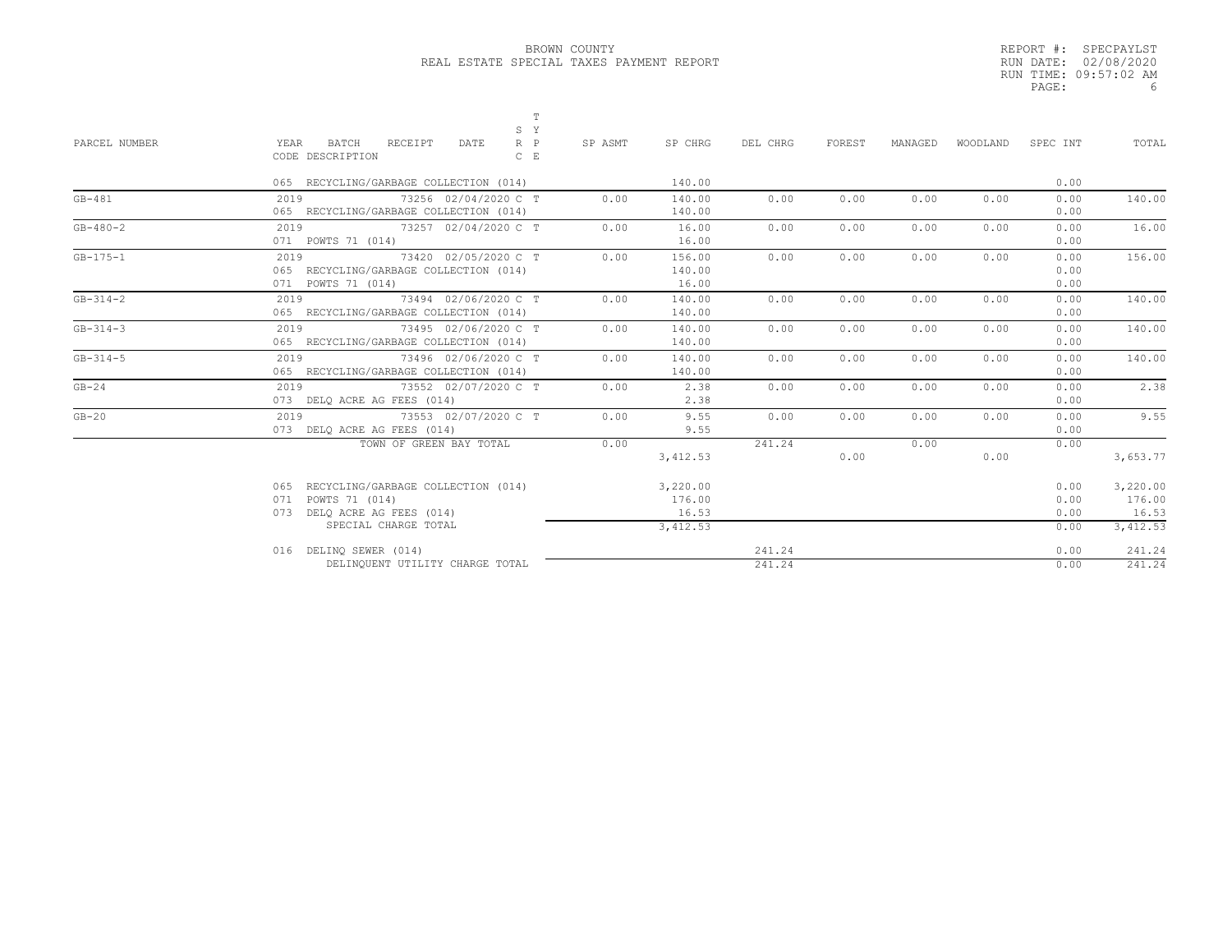|       | REPORT #: SPECPAYLST  |
|-------|-----------------------|
|       | RUN DATE: 02/08/2020  |
|       | RUN TIME: 09:57:03 AM |
| PAGE: |                       |
|       |                       |

| BATCH<br>$R$ $P$<br>PARCEL NUMBER<br>YEAR<br>RECEIPT<br>DATE<br>SP ASMT<br>SP CHRG<br>CODE DESCRIPTION<br>$C$ $E$                                                                                                                                                                                          | DEL CHRG<br>FOREST<br>MANAGED<br>WOODLAND SPEC INT<br>TOTAL                  |
|------------------------------------------------------------------------------------------------------------------------------------------------------------------------------------------------------------------------------------------------------------------------------------------------------------|------------------------------------------------------------------------------|
| $HL-416-4$<br>2019 200202<br>4064 02/02/2020 C T<br>0.00<br>071 POWTS 71 (018)                                                                                                                                                                                                                             | 16.00<br>16.00<br>0.00<br>0.00<br>0.00<br>0.00<br>0.00<br>0.00<br>16.00      |
| $HL-115$<br>2019 — 2019 — 2019 — 2019 — 2020 — 2020 — 2020 — 2020 — 2020 — 2020 — 2020 — 2020 — 2020 — 2020 — 2020 — 2020 — 2020 — 2020 — 2020 — 2020 — 2020 — 2020 — 2020 — 2020 — 2020 — 2020 — 2020 — 2020 — 2020 — 2020 — 2020 — 2020 —<br>71864 02/03/2020 C T<br>0.00<br>073 DELO ACRE AG FEES (018) | 9.63<br>9.63<br>0.00<br>0.00<br>0.00<br>0.00<br>0.00<br>9.63<br>0.00         |
| 72005 02/03/2020 C T<br>HL-603<br>2019<br>0.00<br>073 DELQ ACRE AG FEES (018)                                                                                                                                                                                                                              | 0.25<br>0.25<br>0.00<br>0.00<br>0.00<br>0.00<br>0.00<br>0.25<br>0.00         |
| $HL-603-2$<br>2019<br>72006 02/03/2020 C T<br>0.00<br>073 DELQ ACRE AG FEES (018)                                                                                                                                                                                                                          | 3.97<br>3.97<br>0.00<br>0.00<br>0.00<br>0.00<br>0.00<br>3.97<br>0.00         |
| $HL-603-3$<br>2019<br>72007 02/03/2020 C T<br>0.00<br>071 POWTS 71 (018)                                                                                                                                                                                                                                   | 16.00<br>16.00<br>0.00<br>0.00<br>0.00<br>0.00<br>0.00<br>16.00<br>0.00      |
| $2019$<br>$HL-258-1-1$<br>72326 02/03/2020 C T<br>0.00<br>073 DELO ACRE AG FEES (018)                                                                                                                                                                                                                      | 7.09<br>7.09<br>0.00<br>0.00<br>0.00<br>0.00<br>0.00<br>7.09<br>0.00         |
| $HL-258-2$<br>2019 — 2019 — 2019 — 2019 — 2020 — 2020 — 2020 — 2020 — 2020 — 2020 — 2020 — 2020 — 2020 — 2020 — 2020 — 20<br>72327 02/03/2020 C T<br>0.00<br>073 DELQ ACRE AG FEES (018)                                                                                                                   | 10.15<br>10.15<br>0.00<br>0.00<br>0.00<br>0.00<br>0.00<br>10.15<br>0.00      |
| $HL-266$<br>2019<br>72328 02/03/2020 C T<br>0.00<br>073 DELQ ACRE AG FEES (018)                                                                                                                                                                                                                            | 13.35<br>13.35<br>0.00<br>0.00<br>0.00<br>0.00<br>0.00<br>13.35<br>0.00      |
| $HL-151-5$<br>72824 02/03/2020 C T<br>0.00<br>2019<br>073 DELQ ACRE AG FEES (018)                                                                                                                                                                                                                          | 1.15<br>1.15<br>0.00<br>0.00<br>0.00<br>0.00<br>0.00<br>1.15<br>0.00         |
| $HL-151-7$<br>2019<br>72825 02/03/2020 C T<br>0.00<br>073 DELQ ACRE AG FEES (018)                                                                                                                                                                                                                          | 1.02<br>1.02<br>0.00<br>0.00<br>0.00<br>0.00<br>0.00<br>1.02<br>0.00         |
| 2019<br>$HL-151-8$<br>72826 02/03/2020 C T<br>0.00<br>073 DELQ ACRE AG FEES (018)                                                                                                                                                                                                                          | 2.44<br>2.44<br>0.00<br>0.00<br>0.00<br>0.00<br>0.00<br>0.00<br>2.44         |
| $HL-151$<br>2019 72827 02/03/2020 C T<br>0.00<br>073 DELQ ACRE AG FEES (018)                                                                                                                                                                                                                               | 7.40<br>7.40<br>0.00<br>0.00<br>0.00<br>0.00<br>0.00<br>7.40<br>0.00         |
| $HL - 470 - 1$<br>2019 73164 02/04/2020 C T<br>0.00<br>071 POWTS 71 (018)                                                                                                                                                                                                                                  | 16.00<br>16.00<br>0.00<br>0.00<br>0.00<br>0.00<br>0.00<br>16.00<br>0.00      |
| $HL-177-1$<br>2019<br>73170 02/04/2020 C T<br>0.00<br>073 DELQ ACRE AG FEES (018)                                                                                                                                                                                                                          | 7.72<br>7.72<br>0.00<br>0.00<br>0.00<br>0.00<br>0.00<br>7.72<br>0.00         |
| $2019$<br>$HL-209$<br>73201 02/04/2020 C T<br>0.00<br>071 POWTS 71 (018)                                                                                                                                                                                                                                   | 16.00<br>16.00<br>0.00<br>0.00<br>0.00<br>0.00<br>0.00<br>16.00<br>0.00      |
| 2019 73251 02/04/2020 C T<br>$HL-608$<br>0.00<br>071 POWTS 71 (018)                                                                                                                                                                                                                                        | 16.00<br>16.00<br>0.00<br>0.00<br>0.00<br>0.00<br>0.00<br>16.00<br>0.00      |
| TOWN OF HOLLAND TOTAL<br>0.00                                                                                                                                                                                                                                                                              | 0.00<br>0.00<br>0.00<br>144.17<br>0.00<br>0.00<br>144.17                     |
| 071 POWTS 71 (018)<br>073 DELQ ACRE AG FEES (018)<br>SPECIAL CHARGE TOTAL                                                                                                                                                                                                                                  | 80.00<br>0.00<br>80.00<br>64.17<br>0.00<br>64.17<br>144.17<br>0.00<br>144.17 |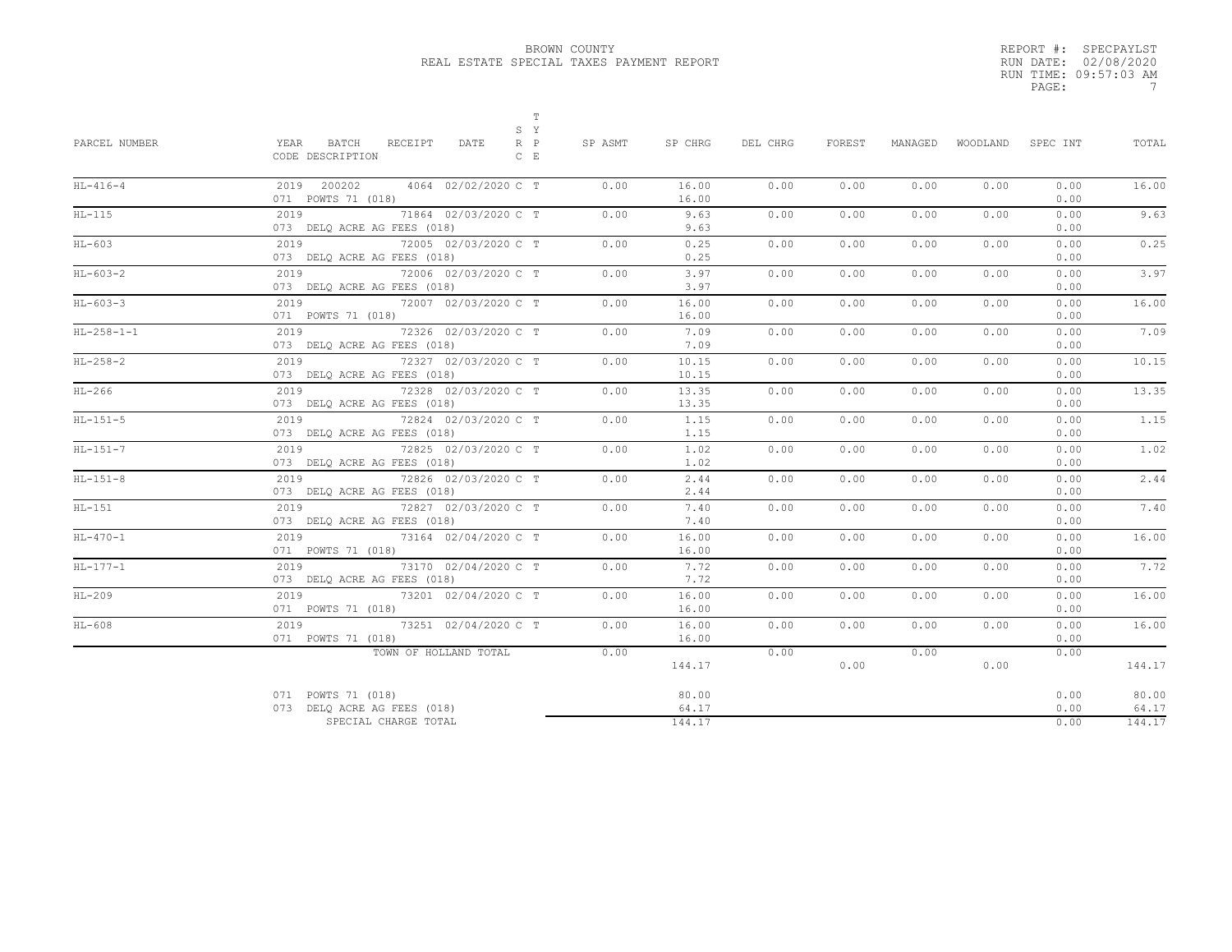|       | REPORT #: SPECPAYLST  |
|-------|-----------------------|
|       | RUN DATE: 02/08/2020  |
|       | RUN TIME: 09:57:03 AM |
| PAGE: | я                     |
|       |                       |

| PARCEL NUMBER | $\mathbb T$<br>S Y<br>YEAR<br>BATCH<br>RECEIPT<br>DATE<br>$R$ $P$<br>CODE DESCRIPTION<br>$C$ E                                         | SP ASMT                    | SP CHRG                  | DEL CHRG | FOREST | MANAGED | WOODLAND | SPEC INT                             | TOTAL  |
|---------------|----------------------------------------------------------------------------------------------------------------------------------------|----------------------------|--------------------------|----------|--------|---------|----------|--------------------------------------|--------|
| $HM-318$      | 2019<br>71866 02/03/2020 C T<br>010 OTHER ASSESSMENTS (022)<br>061 RECYCLING (022)                                                     | 100.00<br>100.00           | 105.00<br>50.00          | 0.00     | 0.00   | 0.00    | 0.00     | 0.00<br>0.00<br>0.00                 | 205.00 |
| $HM-355$      | 070 STORM WTR MGMT (022)<br>2019<br>71968 02/03/2020 C T                                                                               | 136.88                     | 55.00<br>0.00            | 0.00     | 0.00   | 0.00    | 0.00     | 0.00<br>0.00                         | 136.88 |
|               | 006 BC DRAIN DIST #4 (022)                                                                                                             | 136.88                     |                          |          |        |         |          | 0.00                                 |        |
| HM-369        | 2019<br>71969 02/03/2020 C T<br>006 BC DRAIN DIST #4 (022)                                                                             | 119.09<br>119.09           | 0.00                     | 0.00     | 0.00   | 0.00    | 0.00     | 0.00<br>0.00                         | 119.09 |
| $HM-355-1$    | $2019$<br>71970 02/03/2020 C T<br>006 BC DRAIN DIST #4 (022)                                                                           | 156.97<br>156.97           | 0.00                     | 0.00     | 0.00   | 0.00    | 0.00     | 0.00<br>0.00                         | 156.97 |
| $HM-86-1$     | 71975 02/03/2020 C T<br>2019<br>010 OTHER ASSESSMENTS (022)<br>061 RECYCLING (022)                                                     | 100.00<br>100.00           | 66.00<br>50.00           | 0.00     | 0.00   | 0.00    | 0.00     | 0.00<br>0.00<br>0.00                 | 166.00 |
|               | 071 POWTS 71 (022)                                                                                                                     |                            | 16.00                    |          |        |         |          | 0.00                                 |        |
| $HM-192-1$    | 2019 71998 02/03/2020 C T<br>010 OTHER ASSESSMENTS (022)<br>061 RECYCLING (022)                                                        | 100.00<br>100.00           | 66.00<br>50.00           | 0.00     | 0.00   | 0.00    | 0.00     | 0.00<br>0.00<br>0.00                 | 166.00 |
| $HM-432$      | 071 POWTS 71 (022)<br>2019 72065 02/03/2020 C T                                                                                        | 100.00                     | 16.00<br>3.52            | 0.00     | 0.00   | 0.00    | 0.00     | 0.00<br>0.00                         | 103.52 |
|               | 010 OTHER ASSESSMENTS (022)<br>073 DELQ ACRE AG FEES (022)                                                                             | 100.00                     | 3.52                     |          |        |         |          | 0.00<br>0.00                         |        |
| $HM-468-1$    | 72241 02/03/2020 C T<br>2019<br>006 BC DRAIN DIST #4 (022)<br>010 OTHER ASSESSMENTS (022)<br>061 RECYCLING (022)<br>071 POWTS 71 (022) | 397.00<br>297.00<br>100.00 | 66.00<br>50.00<br>16.00  | 0.00     | 0.00   | 0.00    | 0.00     | 0.00<br>0.00<br>0.00<br>0.00<br>0.00 | 463.00 |
| $HM-345-4$    | 72278 02/03/2020 C T<br>2019<br>010 OTHER ASSESSMENTS (022)<br>061 RECYCLING (022)<br>070 STORM WTR MGMT (022)                         | 100.00<br>100.00           | 105.00<br>50.00<br>55.00 | 0.00     | 0.00   | 0.00    | 0.00     | 0.00<br>0.00<br>0.00<br>0.00         | 205.00 |
| $HM-401$      | 2019 72408 02/03/2020 C T<br>006 BC DRAIN DIST #4 (022)                                                                                | 28.08<br>28.08             | 0.00                     | 0.00     | 0.00   | 0.00    | 0.00     | 0.00<br>0.00                         | 28.08  |
| $HM-402$      | 72409 02/03/2020 C T<br>2019<br>006 BC DRAIN DIST #4 (022)                                                                             | 28.08<br>28.08             | 0.00                     | 0.00     | 0.00   | 0.00    | 0.00     | 0.00<br>0.00                         | 28.08  |
| HM-470        | 2019<br>72410 02/03/2020 C T<br>006 BC DRAIN DIST #4 (022)<br>073 DELQ ACRE AG FEES (022)                                              | 149.17<br>149.17           | 9.66<br>9.66             | 0.00     | 0.00   | 0.00    | 0.00     | 0.00<br>0.00<br>0.00                 | 158.83 |
| HM-496        | 2019 72411 02/03/2020 C T<br>006 BC DRAIN DIST #4 (022)<br>073 DELQ ACRE AG FEES (022)                                                 | 231.68<br>231.68           | 13.62<br>13.62           | 0.00     | 0.00   | 0.00    | 0.00     | 0.00<br>0.00<br>0.00                 | 245.30 |
| HM-497        | 2019 72412 02/03/2020 C T<br>006 BC DRAIN DIST #4 (022)<br>073 DELQ ACRE AG FEES (022)                                                 | 140.70<br>140.70           | 16.65<br>16.65           | 0.00     | 0.00   | 0.00    | 0.00     | 0.00<br>0.00<br>0.00                 | 157.35 |
| $HM-497-2$    | 2019 72413 02/03/2020 C T<br>006 BC DRAIN DIST #4 (022)<br>010 OTHER ASSESSMENTS (022)<br>061 RECYCLING (022)<br>071 POWTS 71 (022)    | 114.03<br>14.03<br>100.00  | 66.00<br>50.00<br>16.00  | 0.00     | 0.00   | 0.00    | 0.00     | 0.00<br>0.00<br>0.00<br>0.00<br>0.00 | 180.03 |
| $HM-467$      | 72414 02/03/2020 C T<br>2019<br>006 BC DRAIN DIST #4 (022)                                                                             | 286.04<br>286.04           | 19.20                    | 0.00     | 0.00   | 0.00    | 0.00     | 0.00<br>0.00                         | 305.24 |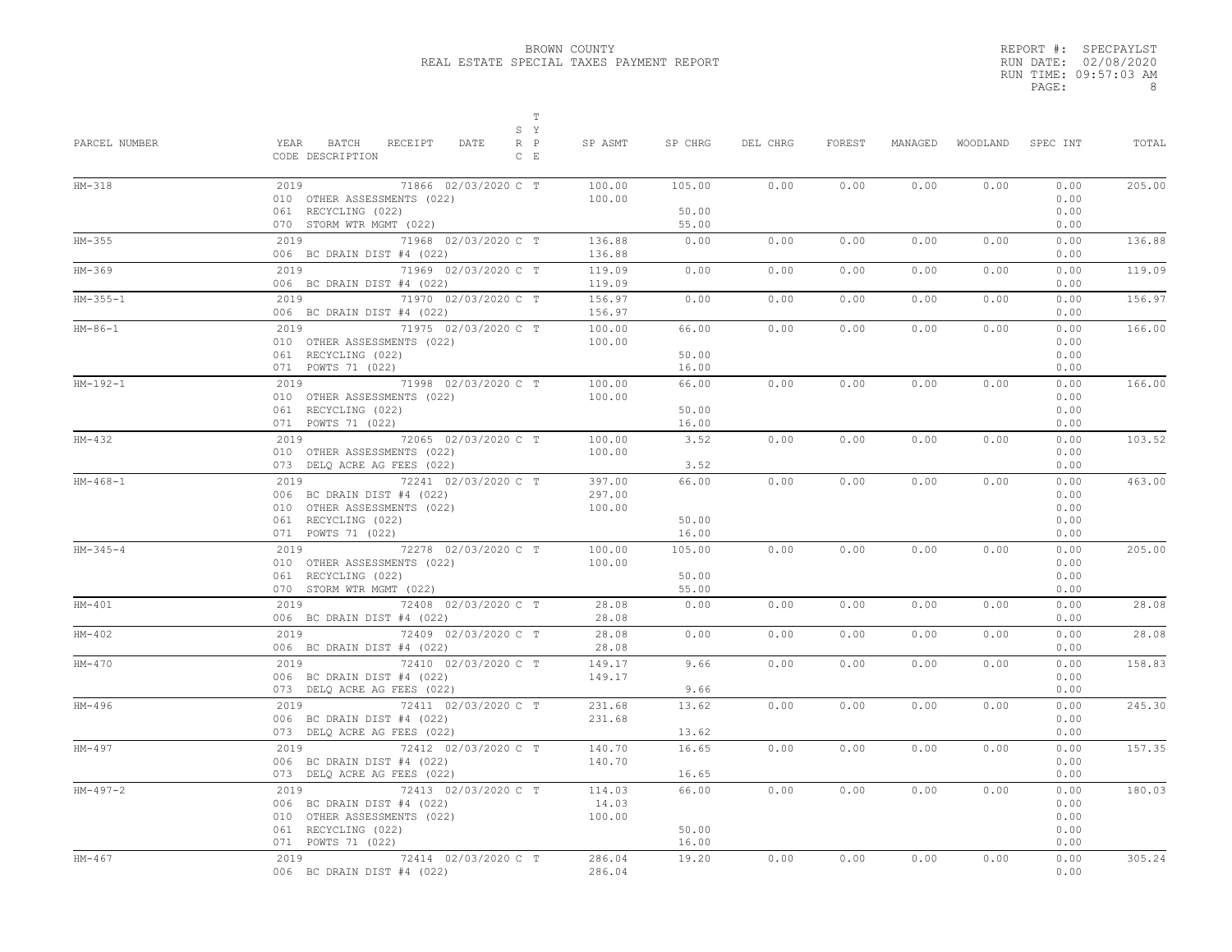|       | REPORT #: SPECPAYLST  |
|-------|-----------------------|
|       | RUN DATE: 02/08/2020  |
|       | RUN TIME: 09:57:04 AM |
| PAGE: | q                     |

| PARCEL NUMBER | Т<br>S Y<br>RECEIPT<br>YEAR BATCH<br>DATE<br>$R$ $P$<br>CODE DESCRIPTION<br>$C$ E                                                    | SP ASMT                   | SP CHRG                          | DEL CHRG | FOREST | MANAGED |      | WOODLAND SPEC INT                    | TOTAL  |
|---------------|--------------------------------------------------------------------------------------------------------------------------------------|---------------------------|----------------------------------|----------|--------|---------|------|--------------------------------------|--------|
|               | 073 DELQ ACRE AG FEES (022)                                                                                                          |                           | 19.20                            |          |        |         |      | 0.00                                 |        |
| $HM-468-2$    | 2019 72415 02/03/2020 C T<br>073 DELQ ACRE AG FEES (022)                                                                             | 0.00                      | 7.15<br>7.15                     | 0.00     | 0.00   | 0.00    | 0.00 | 0.00<br>0.00                         | 7.15   |
| HM-469        | 2019<br>72416 02/03/2020 C T<br>006 BC DRAIN DIST #4 (022)<br>073 DELQ ACRE AG FEES (022)                                            | 155.57<br>155.57          | 10.11<br>10.11                   | 0.00     | 0.00   | 0.00    | 0.00 | 0.00<br>0.00<br>0.00                 | 165.68 |
| $HM-471$      | 72417 02/03/2020 C T<br>2019<br>006 BC DRAIN DIST #4 (022)<br>073 DELQ ACRE AG FEES (022)                                            | 148.93<br>148.93          | 10.15<br>10.15                   | 0.00     | 0.00   | 0.00    | 0.00 | 0.00<br>0.00<br>0.00                 | 159.08 |
| $HM-497-1$    | 2019 72418 02/03/2020 C T<br>006 BC DRAIN DIST #4 (022)<br>010 OTHER ASSESSMENTS (022)<br>061 RECYCLING (022)<br>071 POWTS 71 (022)  | 116.34<br>16.34<br>100.00 | 66.00<br>50.00<br>16.00          | 0.00     | 0.00   | 0.00    | 0.00 | 0.00<br>0.00<br>0.00<br>0.00<br>0.00 | 182.34 |
| $HM-109-4$    | 2019 72510 02/03/2020 C T<br>010 OTHER ASSESSMENTS (022)<br>061 RECYCLING (022)<br>071 POWTS 71 (022)                                | 100.00<br>100.00          | 66.00<br>50.00<br>16.00          | 0.00     | 0.00   | 0.00    | 0.00 | 0.00<br>0.00<br>0.00<br>0.00         | 166.00 |
| $HM-300-2$    | 2019 72643 02/03/2020 C T<br>010 OTHER ASSESSMENTS (022)<br>061 RECYCLING (022)<br>071 POWTS 71 (022)                                | 100.00<br>100.00          | 66.00<br>50.00<br>16.00          | 0.00     | 0.00   | 0.00    | 0.00 | 0.00<br>0.00<br>0.00<br>0.00         | 166.00 |
| $HM-61-1$     | 2019 72660 02/03/2020 C T<br>010 OTHER ASSESSMENTS (022)<br>061 RECYCLING (022)<br>071 POWTS 71 (022)                                | 100.00<br>100.00          | 66.00<br>50.00<br>16.00          | 0.00     | 0.00   | 0.00    | 0.00 | 0.00<br>0.00<br>0.00<br>0.00         | 166.00 |
| HM-334        | 2019 72841 02/03/2020 C T<br>010 OTHER ASSESSMENTS (022)<br>061 RECYCLING (022)<br>071 POWTS 71 (022)                                | 100.00<br>100.00          | 66.00<br>50.00<br>16.00          | 0.00     | 0.00   | 0.00    | 0.00 | 0.00<br>0.00<br>0.00<br>0.00         | 166.00 |
| $HM-461-1$    | 2019 73057 02/04/2020 C T<br>010 OTHER ASSESSMENTS (022)<br>061 RECYCLING (022)<br>071 POWTS 71 (022)                                | 100.00<br>100.00          | 66.00<br>50.00<br>16.00          | 0.00     | 0.00   | 0.00    | 0.00 | 0.00<br>0.00<br>0.00<br>0.00         | 166.00 |
| $HM-74$       | 2019 73082 02/04/2020 C T<br>010 OTHER ASSESSMENTS (022)<br>061 RECYCLING (022)<br>071 POWTS 71 (022)                                | 100.00<br>100.00          | 66.00<br>50.00<br>16.00          | 0.00     | 0.00   | 0.00    | 0.00 | 0.00<br>0.00<br>0.00<br>0.00         | 166.00 |
| $HM-107$      | 2019 73099 02/04/2020 C T<br>010 OTHER ASSESSMENTS (022)<br>061 RECYCLING (022)<br>071 POWTS 71 (022)<br>073 DELQ ACRE AG FEES (022) | 100.00<br>100.00          | 83.09<br>50.00<br>16.00<br>17.09 | 0.00     | 0.00   | 0.00    | 0.00 | 0.00<br>0.00<br>0.00<br>0.00<br>0.00 | 183.09 |
| $HM-448-3$    | 2019 73102 02/04/2020 C T<br>073 DELQ ACRE AG FEES (022)                                                                             | 0.00                      | 10.17<br>10.17                   | 0.00     | 0.00   | 0.00    | 0.00 | 0.00<br>0.00                         | 10.17  |
| $HM-169$      | 73103 02/04/2020 C T<br>2019<br>073 DELQ ACRE AG FEES (022)                                                                          | 0.00                      | 14.70<br>14.70                   | 0.00     | 0.00   | 0.00    | 0.00 | 0.00<br>0.00                         | 14.70  |
| $HM-183-1$    | 2019 73104 02/04/2020 C T<br>073 DELQ ACRE AG FEES (022)                                                                             | 0.00                      | 17.62<br>17.62                   | 0.00     | 0.00   | 0.00    | 0.00 | 0.00<br>0.00                         | 17.62  |
| $HM-166$      | 2019<br>73105 02/04/2020 C T<br>073 DELQ ACRE AG FEES (022)                                                                          | 0.00                      | 5.50<br>5.50                     | 0.00     | 0.00   | 0.00    | 0.00 | 0.00<br>0.00                         | 5.50   |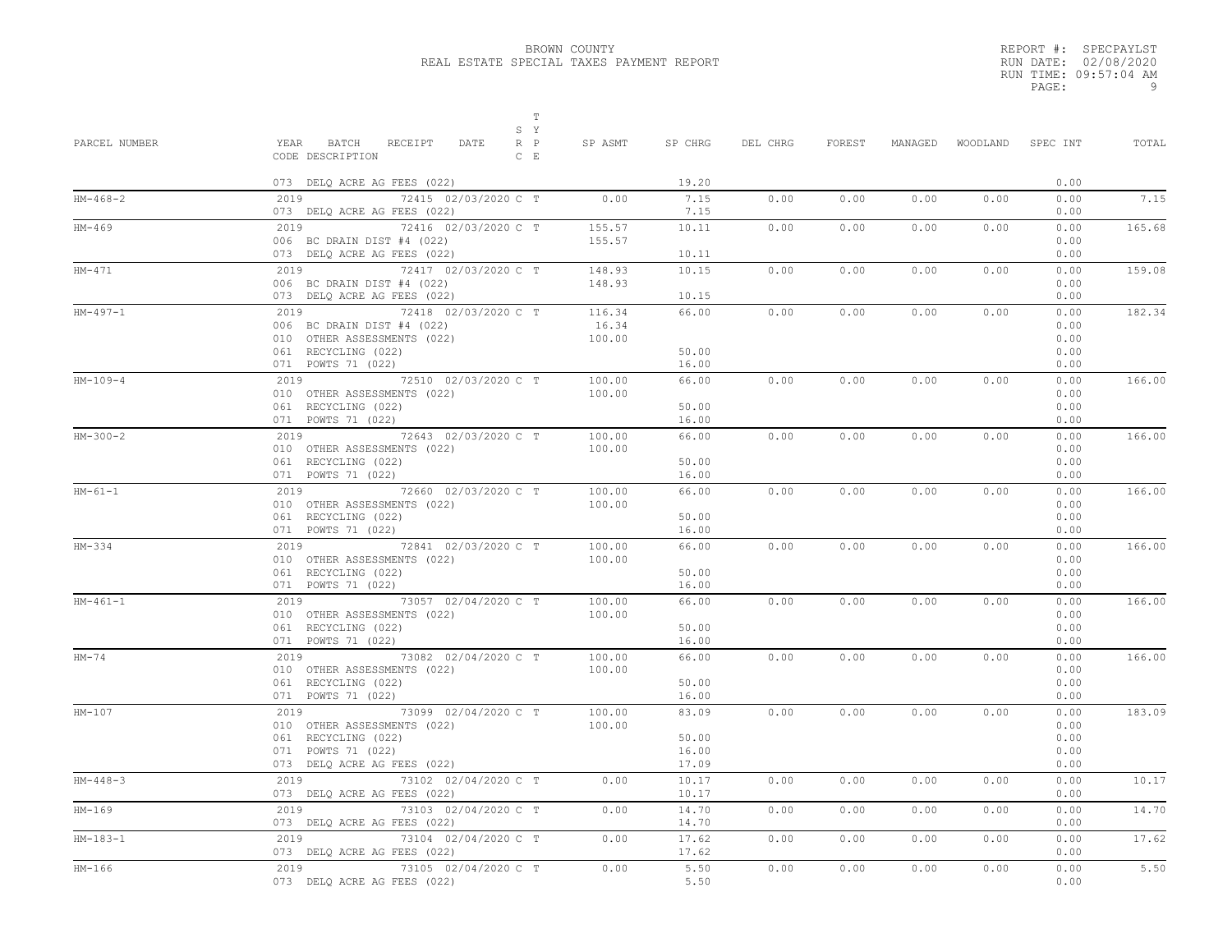|       | REPORT #: SPECPAYLST  |
|-------|-----------------------|
|       | RUN DATE: 02/08/2020  |
|       | RUN TIME: 09:57:05 AM |
| PAGE: | 1 N                   |
|       |                       |

|               | Т<br>S Y                                                                   |           |          |          |        |         |          |          |          |
|---------------|----------------------------------------------------------------------------|-----------|----------|----------|--------|---------|----------|----------|----------|
| PARCEL NUMBER | $R$ $P$<br>YEAR<br>BATCH<br>RECEIPT<br>DATE<br>CODE DESCRIPTION<br>$C$ $E$ | SP ASMT   | SP CHRG  | DEL CHRG | FOREST | MANAGED | WOODLAND | SPEC INT | TOTAL    |
| $HM-281$      | 2019 73232 02/04/2020 C T                                                  | 100.00    | 66.00    | 0.00     | 0.00   | 0.00    | 0.00     | 0.00     | 166.00   |
|               | 010 OTHER ASSESSMENTS (022)                                                | 100.00    |          |          |        |         |          | 0.00     |          |
|               | 061 RECYCLING (022)                                                        |           | 50.00    |          |        |         |          | 0.00     |          |
|               | 071 POWTS 71 (022)                                                         |           | 16.00    |          |        |         |          | 0.00     |          |
| $HM-349$      | 73273 02/04/2020 C T<br>2019                                               | 133.09    | 50.00    | 0.00     | 0.00   | 0.00    | 0.00     | 0.00     | 183.09   |
|               | 006 BC DRAIN DIST #4 (022)                                                 | 33.09     |          |          |        |         |          | 0.00     |          |
|               | 010 OTHER ASSESSMENTS (022)                                                | 100.00    |          |          |        |         |          | 0.00     |          |
|               | 061 RECYCLING (022)                                                        |           | 50.00    |          |        |         |          | 0.00     |          |
| $HM-347-1$    | 2019 73275 02/04/2020 C T                                                  | 47.38     | 0.00     | 0.00     | 0.00   | 0.00    | 0.00     | 0.00     | 47.38    |
|               | 006 BC DRAIN DIST #4 (022)                                                 | 47.38     |          |          |        |         |          | 0.00     |          |
| $HM-344$      | 2019 73557 02/07/2020 C T                                                  | 100.00    | 50.00    | 0.00     | 0.00   | 0.00    | 0.00     | 0.00     | 150.00   |
|               | 010 OTHER ASSESSMENTS (022)                                                | 100.00    |          |          |        |         |          | 0.00     |          |
|               | 061 RECYCLING (022)                                                        |           | 50.00    |          |        |         |          | 0.00     |          |
| $HM-510-1-3$  | 2019 73577 02/07/2020 C T                                                  | 20.41     | 0.00     | 0.00     | 0.00   | 0.00    | 0.00     | 0.00     | 20.41    |
|               | 006 BC DRAIN DIST #4 (022)                                                 | 20.41     |          |          |        |         |          | 0.00     |          |
| $HM-510-1$    | 2019 73578 02/07/2020 C T                                                  | 182.16    | 82.00    | 0.00     | 0.00   | 0.00    | 0.00     | 0.00     | 264.16   |
|               | 006 BC DRAIN DIST #4 (022)                                                 | 82.16     |          |          |        |         |          | 0.00     |          |
|               | 010 OTHER ASSESSMENTS (022)                                                | 100.00    |          |          |        |         |          | 0.00     |          |
|               | 061 RECYCLING (022)                                                        |           | 50.00    |          |        |         |          | 0.00     |          |
|               | 071 POWTS 71 (022)                                                         |           | 32.00    |          |        |         |          | 0.00     |          |
| $HM-510-1-1$  | 73579 02/07/2020 C T<br>2019                                               | 125.41    | 50.00    | 0.00     | 0.00   | 0.00    | 0.00     | 0.00     | 175.41   |
|               | 006 BC DRAIN DIST #4 (022)                                                 | 25.41     |          |          |        |         |          | 0.00     |          |
|               | 010 OTHER ASSESSMENTS (022)                                                | 100.00    |          |          |        |         |          | 0.00     |          |
|               | 061 RECYCLING (022)                                                        |           | 50.00    |          |        |         |          | 0.00     |          |
|               | TOWN OF HUMBOLDT TOTAL                                                     | 4,117.01  |          | 0.00     |        | 0.00    |          | 0.00     |          |
|               |                                                                            |           | 1,455.14 |          | 0.00   |         | 0.00     |          | 5,572.15 |
|               | 006 BC DRAIN DIST #4 (022)                                                 | 2,117.01  |          |          |        |         |          | 0.00     | 2,117.01 |
|               | 010 OTHER ASSESSMENTS (022)                                                | 2,000.00  |          |          |        |         |          | 0.00     | 2,000.00 |
|               | SPECIAL ASSESSMENT TOTAL                                                   | 4, 117.01 |          |          |        |         |          | 0.00     | 4,117.01 |
|               | 061 RECYCLING (022)                                                        |           | 950.00   |          |        |         |          | 0.00     | 950.00   |
|               | 070 STORM WTR MGMT (022)                                                   |           | 110.00   |          |        |         |          | 0.00     | 110.00   |
|               | 071 POWTS 71 (022)                                                         |           | 240.00   |          |        |         |          | 0.00     | 240.00   |
|               | 073 DELQ ACRE AG FEES (022)                                                |           | 155.14   |          |        |         |          | 0.00     | 155.14   |
|               | SPECIAL CHARGE TOTAL                                                       |           | 1.455.14 |          |        |         |          | 0.00     | 1,455.14 |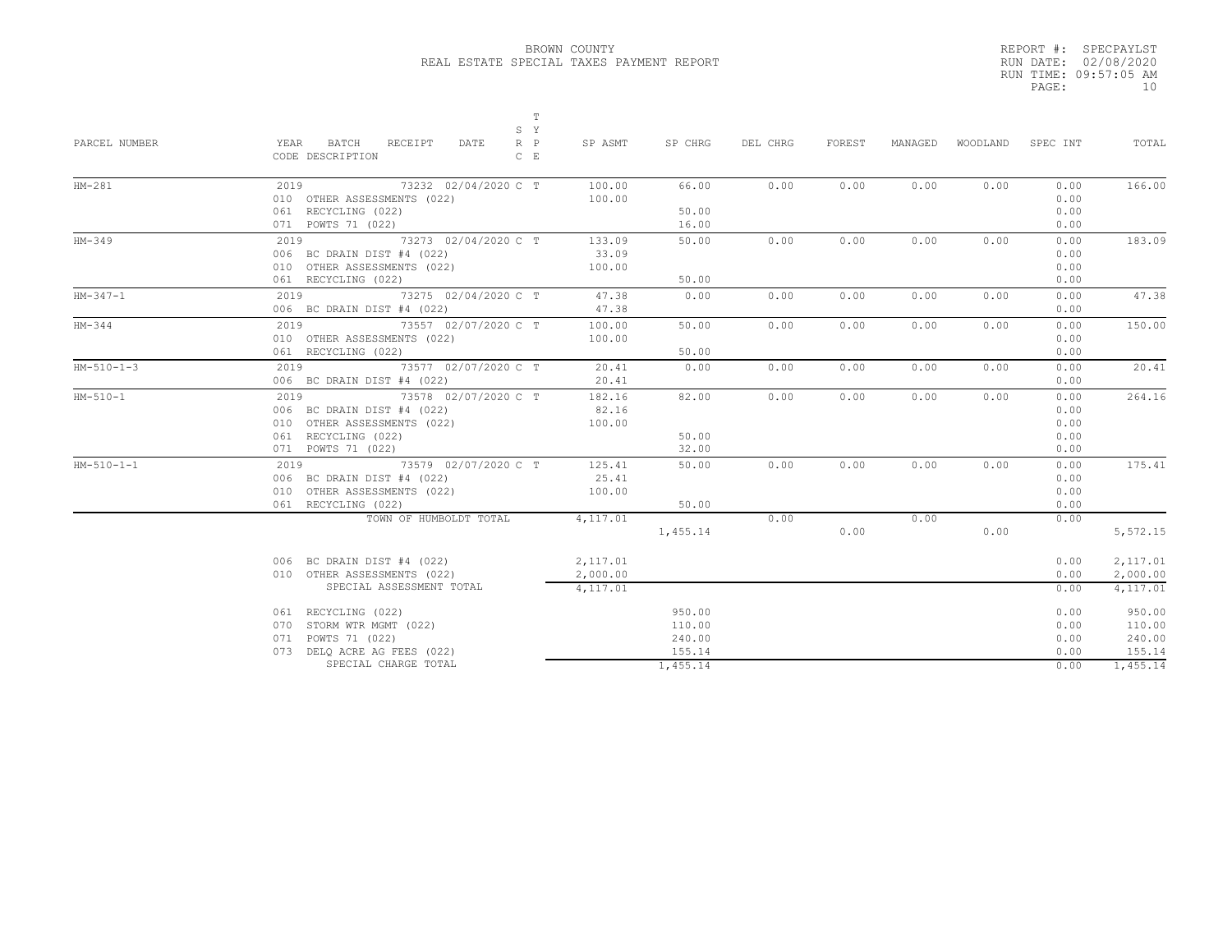|       | REPORT #: SPECPAYLST  |
|-------|-----------------------|
|       | RUN DATE: 02/08/2020  |
|       | RUN TIME: 09:57:05 AM |
| PAGE: | 11                    |
|       |                       |

| PARCEL NUMBER        | $\mathbb T$<br>S Y<br>YEAR<br>BATCH<br>RECEIPT<br>DATE<br>$R$ $P$<br>CODE DESCRIPTION<br>$C$ E                                 | SP ASMT | SP CHRG                             | DEL CHRG | FOREST | MANAGED |      | WOODLAND SPEC INT            | TOTAL     |
|----------------------|--------------------------------------------------------------------------------------------------------------------------------|---------|-------------------------------------|----------|--------|---------|------|------------------------------|-----------|
| $L-752$              | 2019 200202<br>4066 02/02/2020 C T<br>065 RECYCLING/GARBAGE COLLECTION (024)<br>070 STORM WTR MGMT (024)<br>071 POWTS 71 (024) | 0.00    | 198.95<br>131.00<br>51.95<br>16.00  | 0.00     | 0.00   | 0.00    | 0.00 | 0.00<br>0.00<br>0.00<br>0.00 | 198.95    |
| $L - 346 - 3$        | 2019 71862 02/03/2020 C T<br>065 RECYCLING/GARBAGE COLLECTION (024)<br>070 STORM WTR MGMT (024)<br>071 POWTS 71 (024)          | 0.00    | 229.20<br>131.00<br>82.20<br>16.00  | 0.00     | 0.00   | 0.00    | 0.00 | 0.00<br>0.00<br>0.00<br>0.00 | 229.20    |
| $L - 53 - 1$         | 2019 71919 02/03/2020 C T<br>070 STORM WTR MGMT (024)                                                                          | 0.00    | 11.34<br>11.34                      | 0.00     | 0.00   | 0.00    | 0.00 | 0.00<br>0.00                 | 11.34     |
| $L-373-51$           | 2019<br>71947 02/03/2020 C T<br>065 RECYCLING/GARBAGE COLLECTION (024)<br>070 STORM WTR MGMT (024)                             | 0.00    | 183.87<br>131.00<br>52.87           | 0.00     | 0.00   | 0.00    | 0.00 | 0.00<br>0.00<br>0.00         | 183.87    |
| $L - 225 - 2$        | 2019 72055 02/03/2020 C T<br>070 STORM WTR MGMT (024)                                                                          | 0.00    | 156.06<br>156.06                    | 0.00     | 0.00   | 0.00    | 0.00 | 0.00<br>0.00                 | 156.06    |
| $L-38$               | 2019 72071 02/03/2020 C T<br>070 STORM WTR MGMT (024)<br>071 POWTS 71 (024)                                                    | 0.00    | 1,411.27<br>1,395.27<br>16.00       | 0.00     | 0.00   | 0.00    | 0.00 | 0.00<br>0.00<br>0.00         | 1, 411.27 |
| $L-1008$             | 2019 72080 02/03/2020 C T<br>065 RECYCLING/GARBAGE COLLECTION (024)<br>070 STORM WTR MGMT (024)                                | 0.00    | 174.66<br>131.00<br>43.66           | 0.00     | 0.00   | 0.00    | 0.00 | 0.00<br>0.00<br>0.00         | 174.66    |
| $L - 43 - 1$         | 2019 72115 02/03/2020 C T<br>070 STORM WTR MGMT (024)<br>071 POWTS 71 (024)                                                    | 0.00    | 1,265.11<br>1,249.11<br>16.00       | 0.00     | 0.00   | 0.00    | 0.00 | 0.00<br>0.00<br>0.00         | 1,265.11  |
| $L - 45 - 3 - 1 - 1$ | 2019 72142 02/03/2020 C T<br>070 STORM WTR MGMT (024)<br>071 POWTS 71 (024)                                                    | 0.00    | 201.78<br>185.78<br>16.00           | 0.00     | 0.00   | 0.00    | 0.00 | 0.00<br>0.00<br>0.00         | 201.78    |
| $L - 1264$           | 2019 72189 02/03/2020 C T<br>065 RECYCLING/GARBAGE COLLECTION (024)<br>070 STORM WTR MGMT (024)                                | 0.00    | 152.34<br>131.00<br>21.34           | 0.00     | 0.00   | 0.00    | 0.00 | 0.00<br>0.00<br>0.00         | 152.34    |
| $L - 373 - 14$       | 2019 72260 02/03/2020 C T<br>065 RECYCLING/GARBAGE COLLECTION (024)<br>070 STORM WTR MGMT (024)                                | 0.00    | 201.69<br>131.00<br>70.69           | 0.00     | 0.00   | 0.00    | 0.00 | 0.00<br>0.00<br>0.00         | 201.69    |
| $L - 22 - 2$         | 2019 72380 02/03/2020 C T<br>065 RECYCLING/GARBAGE COLLECTION (024)<br>070 STORM WTR MGMT (024)<br>071 POWTS 71 (024)          | 0.00    | 815.59<br>131.00<br>668.59<br>16.00 | 0.00     | 0.00   | 0.00    | 0.00 | 0.00<br>0.00<br>0.00<br>0.00 | 815.59    |
| $L - 434 - 1$        | 2019 72445 02/03/2020 C T<br>065 RECYCLING/GARBAGE COLLECTION (024)<br>070 STORM WTR MGMT (024)                                | 0.00    | 213.84<br>131.00<br>82.84           | 0.00     | 0.00   | 0.00    | 0.00 | 0.00<br>0.00<br>0.00         | 213.84    |
| $L - 32 - 1$         | 2019 72520 02/03/2020 C T<br>070 STORM WTR MGMT (024)<br>071 POWTS 71 (024)                                                    | 0.00    | 69.05<br>53.05<br>16.00             | 0.00     | 0.00   | 0.00    | 0.00 | 0.00<br>0.00<br>0.00         | 69.05     |
| $L - 554 - 1$        | 2019 72562 02/03/2020 C T<br>065 RECYCLING/GARBAGE COLLECTION (024)<br>070 STORM WTR MGMT (024)<br>071 POWTS 71 (024)          | 0.00    | 325.94<br>262.00<br>47.94<br>16.00  | 0.00     | 0.00   | 0.00    | 0.00 | 0.00<br>0.00<br>0.00<br>0.00 | 325.94    |
| $L - 78 - 1$         | 2019 72625 02/03/2020 C T<br>070 STORM WTR MGMT (024)<br>071 POWTS 71 (024)                                                    | 0.00    | 1,938.80<br>1,922.80<br>16.00       | 0.00     | 0.00   | 0.00    | 0.00 | 0.00<br>0.00<br>0.00         | 1,938.80  |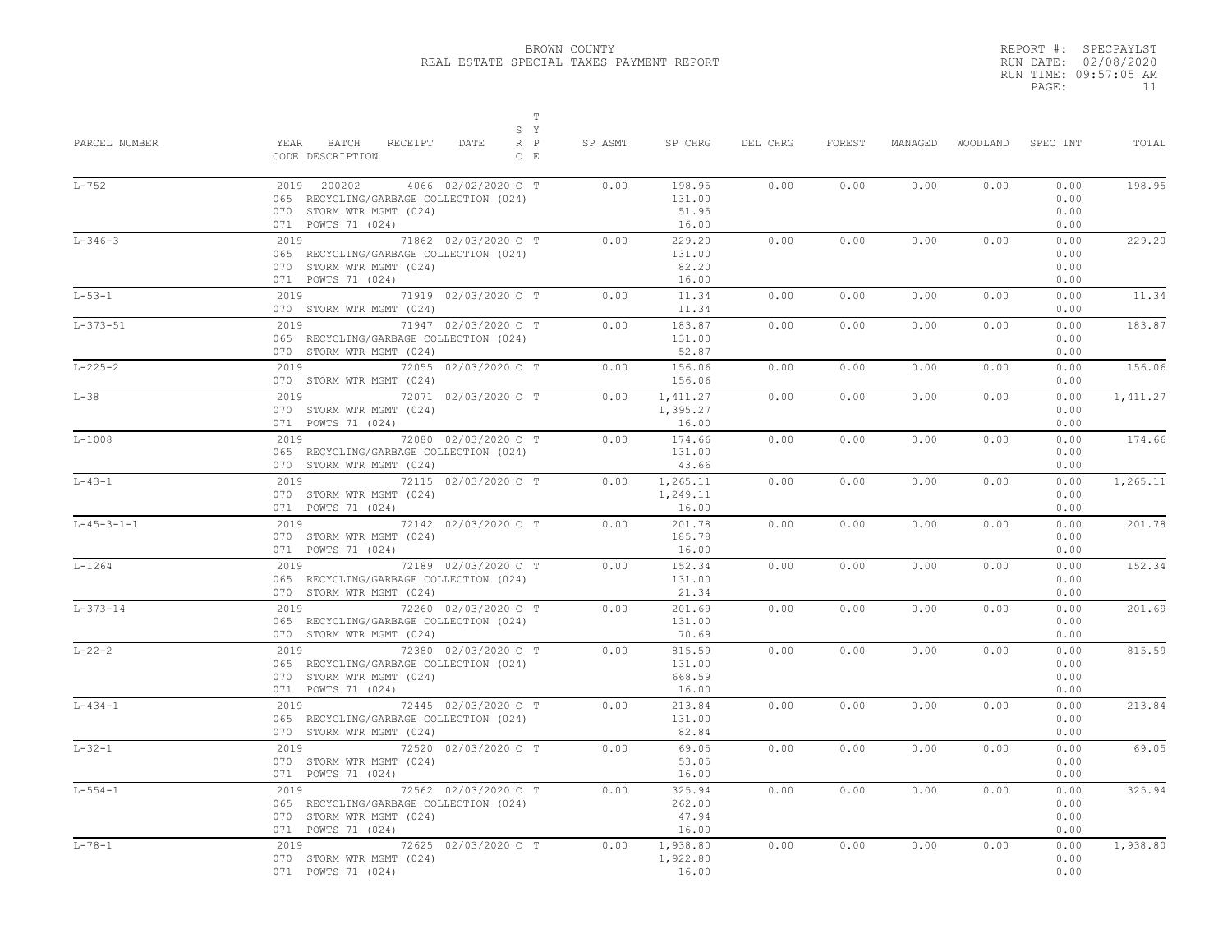|       | REPORT #: SPECPAYLST  |
|-------|-----------------------|
|       | RUN DATE: 02/08/2020  |
|       | RUN TIME: 09:57:06 AM |
| PAGE: | 12                    |
|       |                       |

| PARCEL NUMBER     | $\mathbb T$<br>S Y<br>YEAR BATCH<br>RECEIPT<br>DATE<br>$R$ $P$<br>CODE DESCRIPTION<br>$C$ E                                                            | SP ASMT | SP CHRG                                     | DEL CHRG                     | FOREST | MANAGED |      | WOODLAND SPEC INT                    | TOTAL    |
|-------------------|--------------------------------------------------------------------------------------------------------------------------------------------------------|---------|---------------------------------------------|------------------------------|--------|---------|------|--------------------------------------|----------|
| $L - 496 - 5$     | 2019<br>72661 02/03/2020 C T<br>070 STORM WTR MGMT (024)                                                                                               | 0.00    | 43.85<br>43.85                              | 0.00                         | 0.00   | 0.00    | 0.00 | 0.00<br>0.00                         | 43.85    |
| $L - 496 - 6$     | 2019 7<br>72663 02/03/2020 C T<br>070 STORM WTR MGMT (024)                                                                                             | 0.00    | 82.01<br>82.01                              | 0.00                         | 0.00   | 0.00    | 0.00 | 0.00<br>0.00                         | 82.01    |
| $L - 496 - 9$     | 72666 02/03/2020 C T<br>2019<br>065 RECYCLING/GARBAGE COLLECTION (024)<br>070 STORM WTR MGMT (024)                                                     | 0.00    | 419.36<br>131.00<br>288.36                  | 0.00                         | 0.00   | 0.00    | 0.00 | 0.00<br>0.00<br>0.00                 | 419.36   |
| $L-661$           | 2019 72897 02/03/2020 C T<br>070 STORM WTR MGMT (024)                                                                                                  | 0.00    | 834.15<br>834.15                            | 0.00                         | 0.00   | 0.00    | 0.00 | 0.00<br>0.00                         | 834.15   |
| $L-1261$          | 2019<br>72920 02/03/2020 C T<br>065 RECYCLING/GARBAGE COLLECTION (024)<br>070 STORM WTR MGMT (024)<br>015 DELINQ WATER (024)<br>016 DELINQ SEWER (024) | 0.00    | 149.42<br>131.00<br>18.42                   | 303.90<br>113.23<br>190.67   | 0.00   | 0.00    | 0.00 | 0.00<br>0.00<br>0.00<br>0.00<br>0.00 | 453.32   |
| $L - 356 - 8$     | 2019 200204 4087 02/04/2020 C T<br>065 RECYCLING/GARBAGE COLLECTION (024)<br>070 STORM WTR MGMT (024)<br>071 POWTS 71 (024)                            | 0.00    | 200.33<br>131.00<br>53.33<br>16.00          | 0.00                         | 0.00   | 0.00    | 0.00 | 0.00<br>0.00<br>0.00<br>0.00         | 200.33   |
| $L - 26 - 5$      | 2019 73009 02/04/2020 C T<br>065 RECYCLING/GARBAGE COLLECTION (024)<br>070 STORM WTR MGMT (024)<br>071 POWTS 71 (024)                                  | 0.00    | 263.53<br>131.00<br>116.53<br>16.00         | 0.00                         | 0.00   | 0.00    | 0.00 | 0.00<br>0.00<br>0.00<br>0.00         | 263.53   |
| L-1927            | 2019 73012 02/04/2020 C T<br>070 STORM WTR MGMT (024)                                                                                                  | 0.00    | 43.11<br>43.11                              | 0.00                         | 0.00   | 0.00    | 0.00 | 0.00<br>0.00                         | 43.11    |
| $L - 374 - D - 4$ | 2019 73159 02/04/2020 C T<br>065 RECYCLING/GARBAGE COLLECTION (024)<br>070 STORM WTR MGMT (024)                                                        | 0.00    | 208.58<br>131.00<br>77.58                   | 0.00                         | 0.00   | 0.00    | 0.00 | 0.00<br>0.00<br>0.00                 | 208.58   |
| $L - 42 - 5$      | 2019 73206 02/04/2020 C T<br>073 DELQ ACRE AG FEES (024)                                                                                               | 0.00    | 0.66<br>0.66                                | 0.00                         | 0.00   | 0.00    | 0.00 | 0.00<br>0.00                         | 0.66     |
| $L-42$            | 2019 73208 02/04/2020 C T<br>065 RECYCLING/GARBAGE COLLECTION (024)<br>070 STORM WTR MGMT (024)<br>071 POWTS 71 (024)<br>073 DELQ ACRE AG FEES (024)   | 0.00    | 309.58<br>131.00<br>159.43<br>16.00<br>3.15 | 0.00                         | 0.00   | 0.00    | 0.00 | 0.00<br>0.00<br>0.00<br>0.00<br>0.00 | 309.58   |
| $L - 1242$        | 2019 73253 02/04/2020 C T<br>065 RECYCLING/GARBAGE COLLECTION (024)<br>070 STORM WTR MGMT (024)                                                        | 0.00    | 153.98<br>131.00<br>22.98                   | 0.00                         | 0.00   | 0.00    | 0.00 | 0.00<br>0.00<br>0.00                 | 153.98   |
| $L - 350 - 56$    | 2019 73285 02/04/2020 C T<br>065 RECYCLING/GARBAGE COLLECTION (024)<br>070 STORM WTR MGMT (024)<br>071 POWTS 71 (024)                                  | 0.00    | 282.69<br>131.00<br>135.69<br>16.00         | 0.00                         | 0.00   | 0.00    | 0.00 | 0.00<br>0.00<br>0.00<br>0.00         | 282.69   |
| $L - 453 - 2$     | 2019 73330 02/04/2020 C T<br>065 RECYCLING/GARBAGE COLLECTION (024)<br>070 STORM WTR MGMT (024)<br>015 DELINQ WATER (024)<br>016 DELINQ SEWER (024)    | 0.00    | 195.15<br>131.00<br>64.15                   | 1,025.65<br>459.38<br>566.27 | 0.00   | 0.00    | 0.00 | 0.00<br>0.00<br>0.00<br>0.00<br>0.00 | 1,220.80 |
| $L - 1724$        | 2019<br>73335 02/04/2020 C T<br>070 STORM WTR MGMT (024)                                                                                               | 0.00    | 66.07<br>66.07                              | 0.00                         | 0.00   | 0.00    | 0.00 | 0.00<br>0.00                         | 66.07    |
| $L - 275 - C - 3$ | 73340 02/04/2020 C T<br>2019<br>070 STORM WTR MGMT (024)                                                                                               | 0.00    | 59.40<br>59.40                              | 0.00                         | 0.00   | 0.00    | 0.00 | 0.00<br>0.00                         | 59.40    |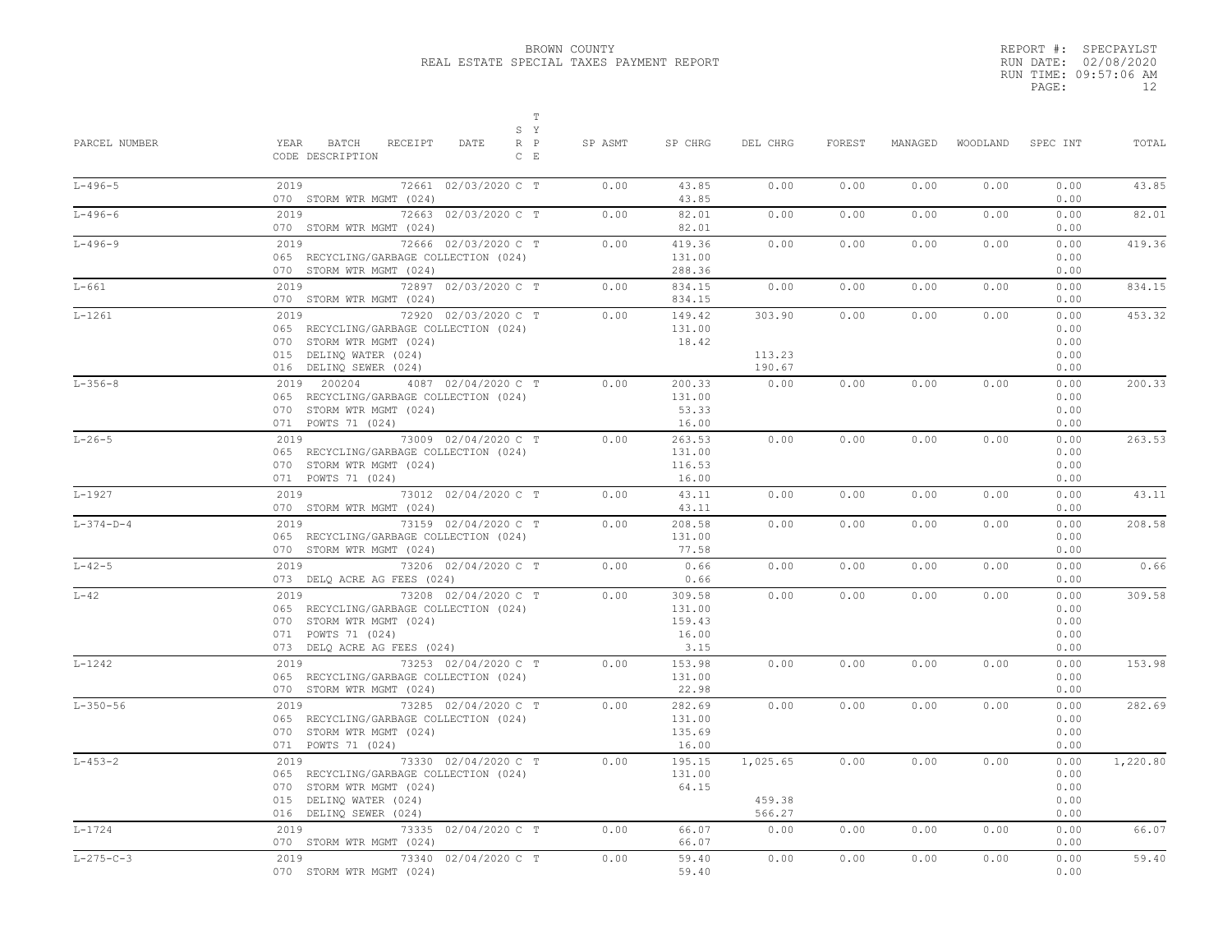|       | REPORT #: SPECPAYLST  |
|-------|-----------------------|
|       | RUN DATE: 02/08/2020  |
|       | RUN TIME: 09:57:07 AM |
| PAGE: | 13                    |

| PARCEL NUMBER     | YEAR<br>CODE DESCRIPTION   | BATCH<br>RECEIPT<br>DATE                                                                                    | T<br>S Y<br>$R$ $P$<br>$C$ $E$ | SP ASMT | SP CHRG                                | DEL CHRG                     | FOREST | MANAGED | WOODLAND | SPEC INT                     | TOTAL                                  |
|-------------------|----------------------------|-------------------------------------------------------------------------------------------------------------|--------------------------------|---------|----------------------------------------|------------------------------|--------|---------|----------|------------------------------|----------------------------------------|
| $L - 264 - 2 - 1$ | 2019                       | 73343 02/04/2020 C T<br>065 RECYCLING/GARBAGE COLLECTION (024)<br>070 STORM WTR MGMT (024)                  |                                | 0.00    | 190.74<br>131.00<br>59.74              | 0.00                         | 0.00   | 0.00    | 0.00     | 0.00<br>0.00<br>0.00         | 190.74                                 |
| $L - 264 - 3 - 1$ | 2019                       | 73345 02/04/2020 C T<br>070 STORM WTR MGMT (024)                                                            |                                | 0.00    | 141.87<br>141.87                       | 0.00                         | 0.00   | 0.00    | 0.00     | 0.00<br>0.00                 | 141.87                                 |
| $L - 351 - 9$     | 2019<br>071 POWTS 71 (024) | 73350 02/04/2020 C T<br>065 RECYCLING/GARBAGE COLLECTION (024)<br>070 STORM WTR MGMT (024)                  |                                | 0.00    | 220.60<br>131.00<br>73.60<br>16.00     | 0.00                         | 0.00   | 0.00    | 0.00     | 0.00<br>0.00<br>0.00<br>0.00 | 220.60                                 |
| $L-275-D$         | 2019                       | 73425 02/05/2020 C T<br>070 STORM WTR MGMT (024)                                                            |                                | 0.00    | 28.79<br>28.79                         | 0.00                         | 0.00   | 0.00    | 0.00     | 0.00<br>0.00                 | 28.79                                  |
| $L-817$           | 2019                       | 73453 02/05/2020 C T<br>065 RECYCLING/GARBAGE COLLECTION (024)<br>070 STORM WTR MGMT (024)                  |                                | 0.00    | 169.69<br>131.00<br>38.69              | 0.00                         | 0.00   | 0.00    | 0.00     | 0.00<br>0.00<br>0.00         | 169.69                                 |
|                   |                            | TOWN OF LAWRENCE TOTAL                                                                                      |                                | 0.00    | 11,613.05                              | 1,329.55                     | 0.00   | 0.00    | 0.00     | 0.00                         | 12,942.60                              |
|                   | 070<br>071<br>073          | 065 RECYCLING/GARBAGE COLLECTION (024)<br>STORM WTR MGMT (024)<br>POWTS 71 (024)<br>DELO ACRE AG FEES (024) |                                |         | 2,882.00<br>8,503.24<br>224.00<br>3.81 |                              |        |         |          | 0.00<br>0.00<br>0.00<br>0.00 | 2,882.00<br>8,503.24<br>224.00<br>3.81 |
|                   |                            | SPECIAL CHARGE TOTAL                                                                                        |                                |         | 11,613.05                              |                              |        |         |          | 0.00                         | 11,613.05                              |
|                   | 015<br>016                 | DELINQ WATER (024)<br>DELINO SEWER (024)<br>DELINQUENT UTILITY CHARGE TOTAL                                 |                                |         |                                        | 572.61<br>756.94<br>1,329.55 |        |         |          | 0.00<br>0.00<br>0.00         | 572.61<br>756.94<br>1.329.55           |
|                   |                            |                                                                                                             |                                |         |                                        |                              |        |         |          |                              |                                        |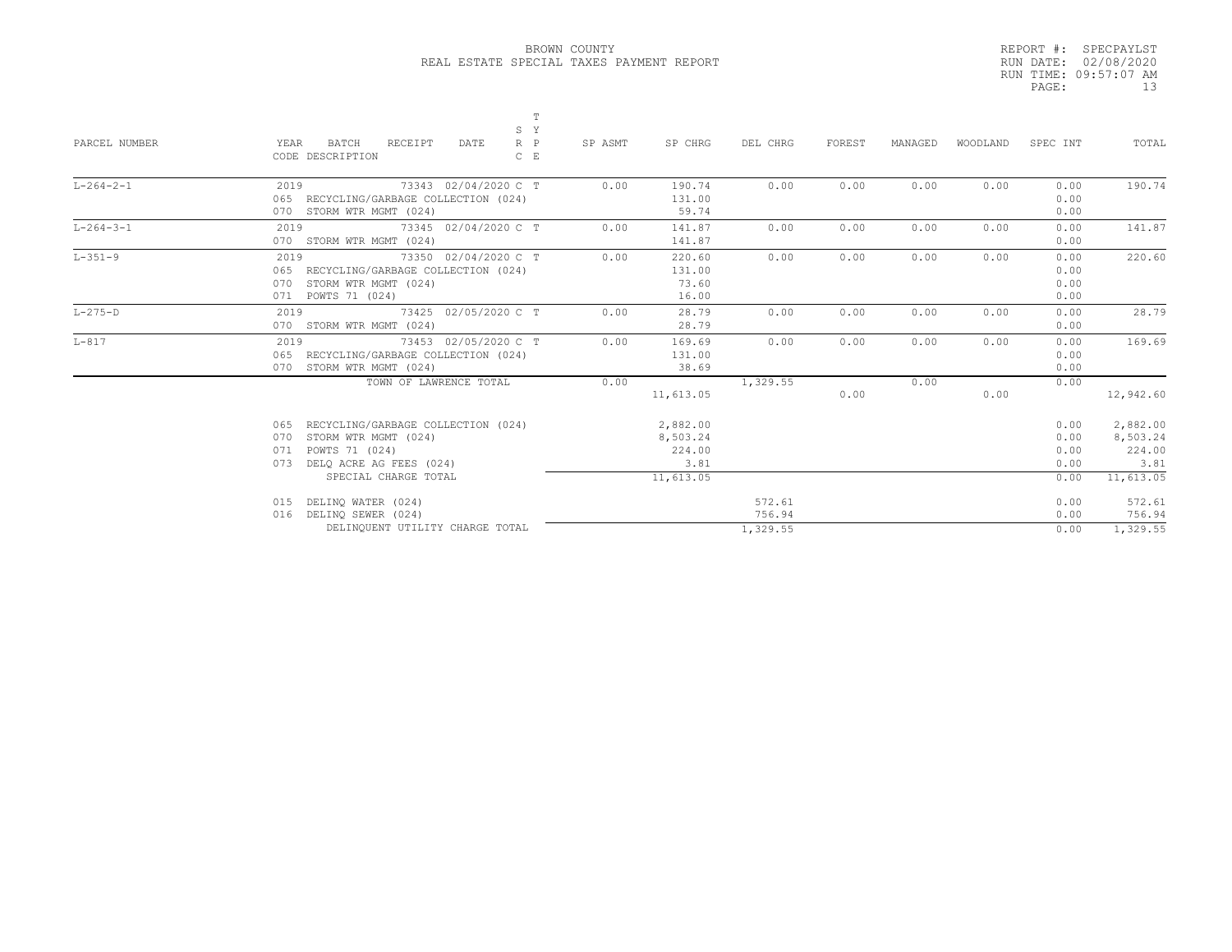|       | REPORT #: SPECPAYLST  |
|-------|-----------------------|
|       | RUN DATE: 02/08/2020  |
|       | RUN TIME: 09:57:07 AM |
| PAGE: | 14                    |

| PARCEL NUMBER | $\mathbb T$<br>S Y<br>YEAR<br>BATCH<br>RECEIPT<br>DATE<br>$R$ $P$<br>CODE DESCRIPTION<br>$C$ E                                | SP ASMT | SP CHRG                            | DEL CHRG         | FOREST | MANAGED |      | WOODLAND SPEC INT            | TOTAL    |
|---------------|-------------------------------------------------------------------------------------------------------------------------------|---------|------------------------------------|------------------|--------|---------|------|------------------------------|----------|
| $D-155-9$     | 2019 200201<br>4055 02/01/2020 C T<br>013 REFUSE & GARBAGE COLLECTION (025)<br>070 STORM WTR MGMT (025)<br>071 POWTS 71 (025) | 0.00    | 246.00<br>165.00<br>65.00<br>16.00 | 0.00             | 0.00   | 0.00    | 0.00 | 0.00<br>0.00<br>0.00<br>0.00 | 246.00   |
| $D - 845$     | 2019 71852 02/03/2020 C T<br>013 REFUSE & GARBAGE COLLECTION (025)<br>070 STORM WTR MGMT (025)                                | 0.00    | 230.00<br>165.00<br>65.00          | 0.00             | 0.00   | 0.00    | 0.00 | 0.00<br>0.00<br>0.00         | 230.00   |
| $D-122-6$     | 71855 02/03/2020 C T<br>2019<br>070 STORM WTR MGMT (025)                                                                      | 0.00    | 398.00<br>398.00                   | 0.00             | 0.00   | 0.00    | 0.00 | 0.00<br>0.00                 | 398.00   |
| D-766         | 2019<br>71856 02/03/2020 C T<br>013 REFUSE & GARBAGE COLLECTION (025)<br>070 STORM WTR MGMT (025)                             | 0.00    | 230.00<br>165.00<br>65.00          | 0.00             | 0.00   | 0.00    | 0.00 | 0.00<br>0.00<br>0.00         | 230.00   |
| D-1393        | 2019<br>71857 02/03/2020 C T<br>013 REFUSE & GARBAGE COLLECTION (025)<br>070 STORM WTR MGMT (025)                             | 0.00    | 220.75<br>165.00<br>55.75          | 0.00             | 0.00   | 0.00    | 0.00 | 0.00<br>0.00<br>0.00         | 220.75   |
| $D-120-4$     | 2019 71880 02/03/2020 C T<br>070 STORM WTR MGMT (025)                                                                         | 0.00    | 453.50<br>453.50                   | 0.00             | 0.00   | 0.00    | 0.00 | 0.00<br>0.00                 | 453.50   |
| $D-1130$      | 2019 71974 02/03/2020 C T<br>013 REFUSE & GARBAGE COLLECTION (025)<br>070 STORM WTR MGMT (025)                                | 0.00    | 312.50<br>247.50<br>65.00          | 0.00             | 0.00   | 0.00    | 0.00 | 0.00<br>0.00<br>0.00         | 312.50   |
| $D-631$       | 2019 71983 02/03/2020 C T<br>013 REFUSE & GARBAGE COLLECTION (025)<br>070 STORM WTR MGMT (025)                                | 0.00    | 230.00<br>165.00<br>65.00          | 0.00             | 0.00   | 0.00    | 0.00 | 0.00<br>0.00<br>0.00         | 230.00   |
| D-632         | 2019 71984 02/03/2020 C T<br>070 STORM WTR MGMT (025)                                                                         | 0.00    | 46.50<br>46.50                     | 0.00             | 0.00   | 0.00    | 0.00 | 0.00<br>0.00                 | 46.50    |
| $D-427-97-1$  | 71985 02/03/2020 C T<br>2019<br>013 REFUSE & GARBAGE COLLECTION (025)<br>070 STORM WTR MGMT (025)                             | 0.00    | 395.00<br>330.00<br>65.00          | 0.00             | 0.00   | 0.00    | 0.00 | 0.00<br>0.00<br>0.00         | 395.00   |
| $D-399-10$    | 71986 02/03/2020 C T<br>2019<br>013 REFUSE & GARBAGE COLLECTION (025)<br>070 STORM WTR MGMT (025)                             | 0.00    | 230.00<br>165.00<br>65.00          | 0.00             | 0.00   | 0.00    | 0.00 | 0.00<br>0.00<br>0.00         | 230.00   |
| $D - 205 - 3$ | 72002 02/03/2020 C T<br>2019<br>013 REFUSE & GARBAGE COLLECTION (025)<br>070 STORM WTR MGMT (025)                             | 0.00    | 312.50<br>247.50<br>65.00          | 0.00             | 0.00   | 0.00    | 0.00 | 0.00<br>0.00<br>0.00         | 312.50   |
| $D-1960$      | 72023 02/03/2020 C T<br>2019 72<br>070 STORM WTR MGMT (025)                                                                   | 0.00    | 46.50<br>46.50                     | 0.00             | 0.00   | 0.00    | 0.00 | 0.00<br>0.00                 | 46.50    |
| $D-1971$      | 2019 72024 02/03/2020 C T<br>070 STORM WTR MGMT (025)                                                                         | 0.00    | 65.00<br>65.00                     | 0.00             | 0.00   | 0.00    | 0.00 | 0.00<br>0.00                 | 65.00    |
| $D-2001$      | 2019<br>72025 02/03/2020 C T<br>070 STORM WTR MGMT (025)                                                                      | 0.00    | 46.50<br>46.50                     | 0.00             | 0.00   | 0.00    | 0.00 | 0.00<br>0.00                 | 46.50    |
| $D-32-1$      | 2019<br>72072 02/03/2020 C T<br>013 REFUSE & GARBAGE COLLECTION (025)<br>070 STORM WTR MGMT (025)                             | 0.00    | 230.00<br>165.00<br>65.00          | 0.00             | 0.00   | 0.00    | 0.00 | 0.00<br>0.00<br>0.00         | 230.00   |
| $D-127-1$     | 2019 72151 02/03/2020 C T<br>070 STORM WTR MGMT (025)<br>071 POWTS 71 (025)                                                   | 0.00    | 1,931.00<br>1,915.00<br>16.00      | 0.00             | 0.00   | 0.00    | 0.00 | 0.00<br>0.00<br>0.00         | 1,931.00 |
| D-991         | 72165 02/03/2020 C T<br>2019<br>013 REFUSE & GARBAGE COLLECTION (025)<br>070 STORM WTR MGMT (025)<br>015 DELINQ WATER (025)   | 0.00    | 413.50<br>330.00<br>83.50          | 229.07<br>133.80 | 0.00   | 0.00    | 0.00 | 0.00<br>0.00<br>0.00<br>0.00 | 642.57   |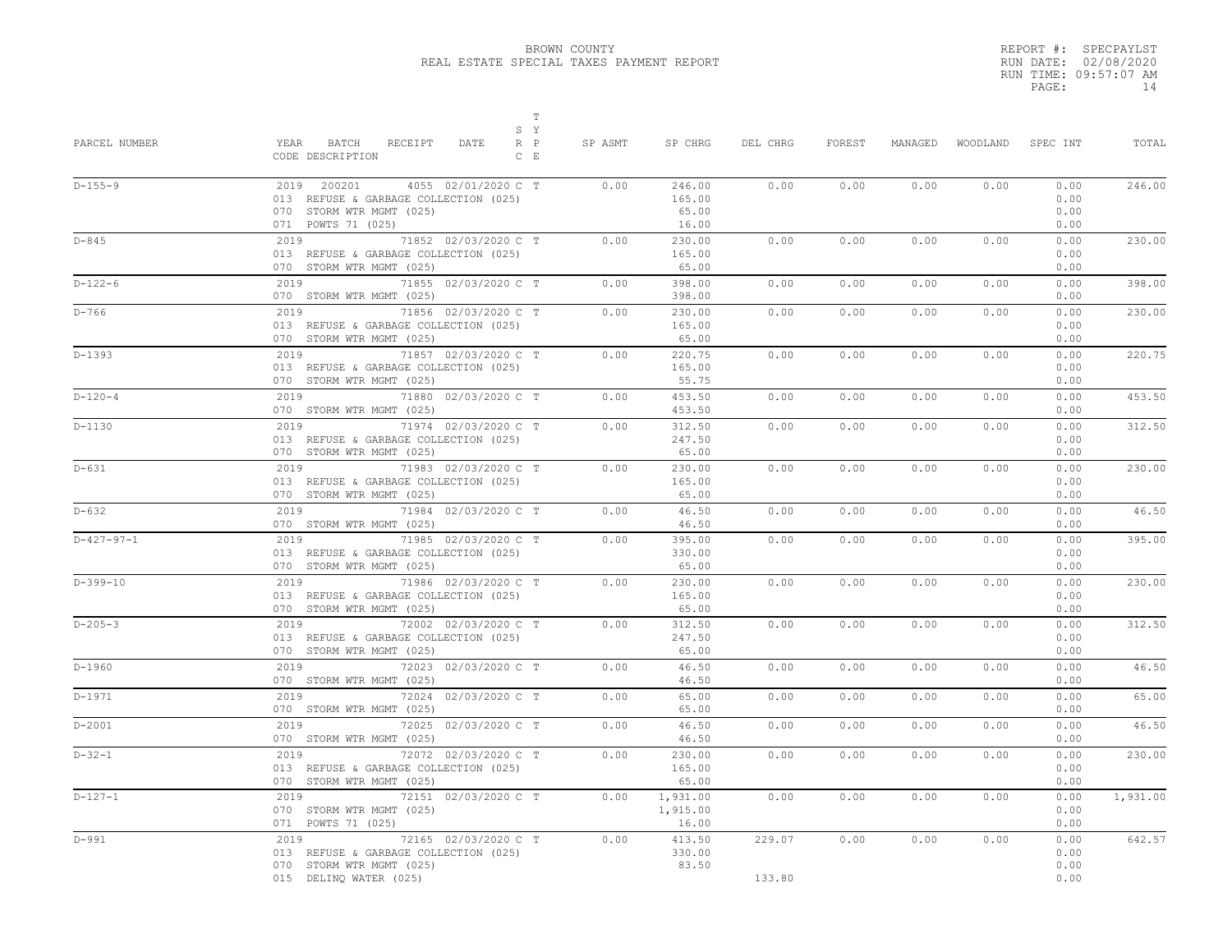|       | REPORT #: SPECPAYLST  |
|-------|-----------------------|
|       | RUN DATE: 02/08/2020  |
|       | RUN TIME: 09:57:08 AM |
| PAGE: | 1.5                   |

| PARCEL NUMBER | т<br>S Y<br>YEAR<br>BATCH<br>RECEIPT<br>$R$ $P$<br>DATE                                                                 | SP ASMT              | SP CHRG                            | DEL CHRG                  | FOREST | MANAGED |      | WOODLAND SPEC INT            | TOTAL    |
|---------------|-------------------------------------------------------------------------------------------------------------------------|----------------------|------------------------------------|---------------------------|--------|---------|------|------------------------------|----------|
|               | CODE DESCRIPTION<br>$C$ $E$                                                                                             |                      |                                    |                           |        |         |      |                              |          |
|               | 016 DELINQ SEWER (025)                                                                                                  |                      |                                    | 95.27                     |        |         |      | 0.00                         |          |
| $D-361-6$     | 2019<br>72199 02/03/2020 C T<br>003 STREET IMPROV. (025)                                                                | 2,506.30<br>2,506.30 | 546.00<br>546.00                   | 0.00                      | 0.00   | 0.00    | 0.00 | 0.00<br>0.00<br>0.00         | 3,052.30 |
|               | 070 STORM WTR MGMT (025)                                                                                                |                      |                                    |                           |        |         |      |                              |          |
| $D - 78 - 3$  | 72262 02/03/2020 C T<br>2019<br>070 STORM WTR MGMT (025)                                                                | 0.00                 | 83.50<br>83.50                     | 0.00                      | 0.00   | 0.00    | 0.00 | 0.00<br>0.00                 | 83.50    |
| $D - 443 - 3$ | 72277 02/03/2020 C T<br>2019<br>013 REFUSE & GARBAGE COLLECTION (025)<br>070 STORM WTR MGMT (025)                       | 0.00                 | 230.00<br>165.00<br>65.00          | 0.00                      | 0.00   | 0.00    | 0.00 | 0.00<br>0.00<br>0.00         | 230.00   |
| $D-1008$      | 72290 02/03/2020 C T<br>2019<br>013 REFUSE & GARBAGE COLLECTION (025)<br>070 STORM WTR MGMT (025)                       | 0.00                 | 395.00<br>330.00<br>65.00          | 0.00                      | 0.00   | 0.00    | 0.00 | 0.00<br>0.00<br>0.00         | 395.00   |
| $D-365-16-1$  | 72339 02/03/2020 C T<br>2019<br>070 STORM WTR MGMT (025)<br>015 DELINQ WATER (025)<br>016 DELINQ SEWER (025)            | 0.00                 | 250.00<br>250.00                   | 228.62<br>130.04<br>98.58 | 0.00   | 0.00    | 0.00 | 0.00<br>0.00<br>0.00<br>0.00 | 478.62   |
| $D-3$         | 2019 72381 02/03/2020 C T<br>070 STORM WTR MGMT (025)                                                                   | 0.00                 | 342.50<br>342.50                   | 0.00                      | 0.00   | 0.00    | 0.00 | 0.00<br>0.00                 | 342.50   |
| $D - 48 - 7$  | 72437 02/03/2020 C T<br>2019<br>013 REFUSE & GARBAGE COLLECTION (025)<br>070 STORM WTR MGMT (025)                       | 0.00                 | 230.00<br>165.00<br>65.00          | 0.00                      | 0.00   | 0.00    | 0.00 | 0.00<br>0.00<br>0.00         | 230.00   |
| $D-218-3$     | 2019<br>72496 02/03/2020 C T<br>013 REFUSE & GARBAGE COLLECTION (025)<br>070 STORM WTR MGMT (025)                       | 0.00                 | 230.00<br>165.00<br>65.00          | 0.00                      | 0.00   | 0.00    | 0.00 | 0.00<br>0.00<br>0.00         | 230.00   |
| $D-108$       | 72506 02/03/2020 C T<br>2019<br>013 REFUSE & GARBAGE COLLECTION (025)<br>070 STORM WTR MGMT (025)<br>071 POWTS 71 (025) | 0.00                 | 246.00<br>165.00<br>65.00<br>16.00 | 0.00                      | 0.00   | 0.00    | 0.00 | 0.00<br>0.00<br>0.00<br>0.00 | 246.00   |
| $D-590$       | 72528 02/03/2020 C T<br>2019<br>013 REFUSE & GARBAGE COLLECTION (025)<br>070 STORM WTR MGMT (025)                       | 0.00                 | 230.00<br>165.00<br>65.00          | 0.00                      | 0.00   | 0.00    | 0.00 | 0.00<br>0.00<br>0.00         | 230.00   |
| $D-1783$      | 72549 02/03/2020 C T<br>2019<br>013 REFUSE & GARBAGE COLLECTION (025)<br>070 STORM WTR MGMT (025)                       | 0.00                 | 230.00<br>165.00<br>65.00          | 0.00                      | 0.00   | 0.00    | 0.00 | 0.00<br>0.00<br>0.00         | 230.00   |
| $D - 77 - 2$  | 72560 02/03/2020 C T<br>2019<br>003 STREET IMPROV. (025)<br>070 STORM WTR MGMT (025)                                    | 459.90<br>459.90     | 416.50<br>416.50                   | 0.00                      | 0.00   | 0.00    | 0.00 | 0.00<br>0.00<br>0.00         | 876.40   |
| $D - 484 - 7$ | 72594 02/03/2020 C T<br>2019<br>013 REFUSE & GARBAGE COLLECTION (025)<br>070 STORM WTR MGMT (025)                       | 0.00                 | 230.00<br>165.00<br>65.00          | 0.00                      | 0.00   | 0.00    | 0.00 | 0.00<br>0.00<br>0.00         | 230.00   |
| $D-1936$      | 72626 02/03/2020 C T<br>2019<br>013 REFUSE & GARBAGE COLLECTION (025)<br>070 STORM WTR MGMT (025)                       | 0.00                 | 230.00<br>165.00<br>65.00          | 0.00                      | 0.00   | 0.00    | 0.00 | 0.00<br>0.00<br>0.00         | 230.00   |
| $D-1552$      | 72704 02/03/2020 C T<br>2019<br>013 REFUSE & GARBAGE COLLECTION (025)<br>070 STORM WTR MGMT (025)                       | 0.00                 | 230.00<br>165.00<br>65.00          | 0.00                      | 0.00   | 0.00    | 0.00 | 0.00<br>0.00<br>0.00         | 230.00   |
| $D-31-2-1$    | 2019<br>72708 02/03/2020 C T<br>013 REFUSE & GARBAGE COLLECTION (025)<br>070 STORM WTR MGMT (025)                       | 0.00                 | 230.00<br>165.00<br>65.00          | 0.00                      | 0.00   | 0.00    | 0.00 | 0.00<br>0.00<br>0.00         | 230.00   |
| $D-11$        | 2019 72764 02/03/2020 C T                                                                                               | 0.00                 | 230.00                             | 0.00                      | 0.00   | 0.00    | 0.00 | 0.00                         | 230.00   |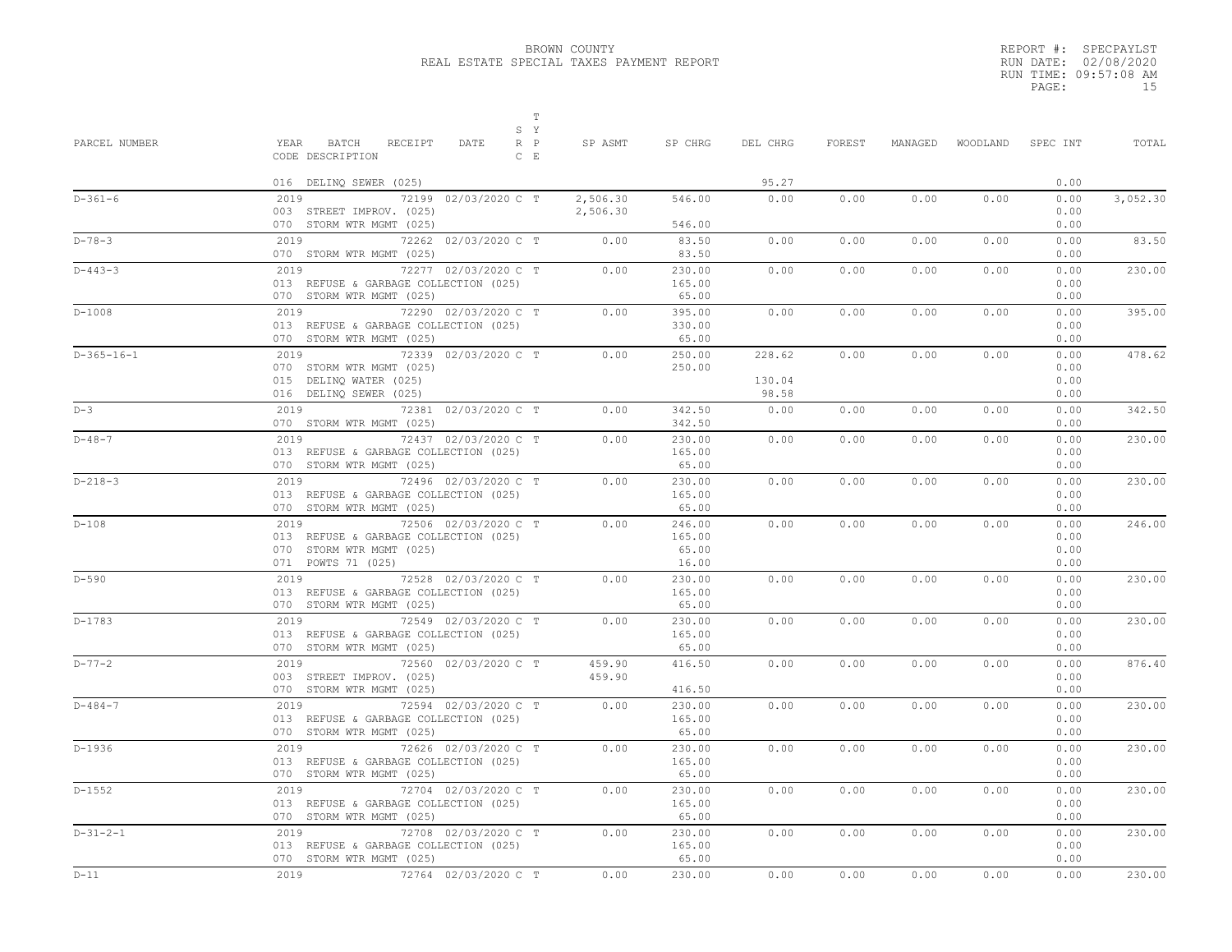| REPORT #: SPECPAYLST  |
|-----------------------|
| RUN DATE: 02/08/2020  |
| RUN TIME: 09:57:09 AM |
| 16                    |
|                       |

| PARCEL NUMBER | $\mathbb T$<br>S Y<br>YEAR<br>BATCH<br>RECEIPT<br>DATE<br>$R$ $P$<br>$C$ $E$<br>CODE DESCRIPTION<br>013 REFUSE & GARBAGE COLLECTION (025)              | SP ASMT | SP CHRG<br>165.00                           | DEL CHRG                  | FOREST | MANAGED |      | WOODLAND SPEC INT<br>0.00            | TOTAL    |
|---------------|--------------------------------------------------------------------------------------------------------------------------------------------------------|---------|---------------------------------------------|---------------------------|--------|---------|------|--------------------------------------|----------|
|               | 070 STORM WTR MGMT (025)                                                                                                                               |         | 65.00                                       |                           |        |         |      | 0.00                                 |          |
| $D-1306$      | 2019<br>72900 02/03/2020 C T<br>013 REFUSE & GARBAGE COLLECTION (025)<br>070 STORM WTR MGMT (025)                                                      | 0.00    | 312.50<br>247.50<br>65.00                   | 0.00                      | 0.00   | 0.00    | 0.00 | 0.00<br>0.00<br>0.00                 | 312.50   |
| $D-427-89$    | 2019 72926 02/03/2020 C T<br>013 REFUSE & GARBAGE COLLECTION (025)<br>070 STORM WTR MGMT (025)<br>071 POWTS 71 (025)                                   | 0.00    | 246.00<br>165.00<br>65.00<br>16.00          | 0.00                      | 0.00   | 0.00    | 0.00 | 0.00<br>0.00<br>0.00<br>0.00         | 246.00   |
| $D-1285$      | 2019 72940 02/03/2020 C T<br>013 REFUSE & GARBAGE COLLECTION (025)<br>070 STORM WTR MGMT (025)                                                         | 0.00    | 230.00<br>165.00<br>65.00                   | 0.00                      | 0.00   | 0.00    | 0.00 | 0.00<br>0.00<br>0.00                 | 230.00   |
| $D - 484 - 4$ | 2019 72964 02/03/2020 C T<br>013 REFUSE & GARBAGE COLLECTION (025)<br>070 STORM WTR MGMT (025)                                                         | 0.00    | 230.00<br>165.00<br>65.00                   | 0.00                      | 0.00   | 0.00    | 0.00 | 0.00<br>0.00<br>0.00                 | 230.00   |
| $D-956$       | 72974 02/03/2020 C T<br>2019<br>013 REFUSE & GARBAGE COLLECTION (025)<br>070 STORM WTR MGMT (025)                                                      | 0.00    | 413.50<br>330.00<br>83.50                   | 0.00                      | 0.00   | 0.00    | 0.00 | 0.00<br>0.00<br>0.00                 | 413.50   |
| $D-971$       | 2019 72983 02/03/2020 C T<br>013 REFUSE & GARBAGE COLLECTION (025)<br>070 STORM WTR MGMT (025)                                                         | 0.00    | 413.50<br>330.00<br>83.50                   | 0.00                      | 0.00   | 0.00    | 0.00 | 0.00<br>0.00<br>0.00                 | 413.50   |
| $D-970$       | 2019 72984 02/03/2020 C T<br>013 REFUSE & GARBAGE COLLECTION (025)<br>070 STORM WTR MGMT (025)                                                         | 0.00    | 413.50<br>330.00<br>83.50                   | 0.00                      | 0.00   | 0.00    | 0.00 | 0.00<br>0.00<br>0.00                 | 413.50   |
| $D-469-85$    | 2019 73022 02/04/2020 C T<br>013 REFUSE & GARBAGE COLLECTION (025)<br>070 STORM WTR MGMT (025)<br>015 DELINQ WATER (025)<br>016 DELINQ SEWER (025)     | 0.00    | 312.50<br>247.50<br>65.00                   | 189.33<br>112.45<br>76.88 | 0.00   | 0.00    | 0.00 | 0.00<br>0.00<br>0.00<br>0.00<br>0.00 | 501.83   |
| $D-205-15$    | 2019 73050 02/04/2020 C T<br>013 REFUSE & GARBAGE COLLECTION (025)<br>070 STORM WTR MGMT (025)                                                         | 0.00    | 230.00<br>165.00<br>65.00                   | 0.00                      | 0.00   | 0.00    | 0.00 | 0.00<br>0.00<br>0.00                 | 230.00   |
| $D - 484 - 5$ | 2019 73072 02/04/2020 C T<br>013 REFUSE & GARBAGE COLLECTION (025)<br>070 STORM WTR MGMT (025)                                                         | 0.00    | 230.00<br>165.00<br>65.00                   | 0.00                      | 0.00   | 0.00    | 0.00 | 0.00<br>0.00<br>0.00                 | 230.00   |
| $D-470-3-33$  | 2019 73086 02/04/2020 C T<br>013 REFUSE & GARBAGE COLLECTION (025)<br>070 STORM WTR MGMT (025)                                                         | 0.00    | 230.00<br>165.00<br>65.00                   | 0.00                      | 0.00   | 0.00    | 0.00 | 0.00<br>0.00<br>0.00                 | 230.00   |
| $D-130-3$     | 2019 73134 02/04/2020 C T<br>070 STORM WTR MGMT (025)<br>071 POWTS 71 (025)                                                                            | 0.00    | 1,050.40<br>1,034.40<br>16.00               | 0.00                      | 0.00   | 0.00    | 0.00 | 0.00<br>0.00<br>0.00                 | 1,050.40 |
| $D-466-5$     | 2019 73182 02/04/2020 C T<br>013 REFUSE & GARBAGE COLLECTION (025)<br>070 STORM WTR MGMT (025)                                                         | 0.00    | 230.00<br>165.00<br>65.00                   | 0.00                      | 0.00   | 0.00    | 0.00 | 0.00<br>0.00<br>0.00                 | 230.00   |
| $D-461$       | 73186 02/04/2020 C T<br>2019<br>013 REFUSE & GARBAGE COLLECTION (025)<br>070 STORM WTR MGMT (025)<br>071 POWTS 71 (025)<br>073 DELQ ACRE AG FEES (025) | 0.00    | 296.42<br>165.00<br>99.78<br>16.00<br>15.64 | 0.00                      | 0.00   | 0.00    | 0.00 | 0.00<br>0.00<br>0.00<br>0.00<br>0.00 | 296.42   |
| $D - 462$     | 73187 02/04/2020 C T<br>2019<br>070 STORM WTR MGMT (025)                                                                                               | 0.00    | 50.06<br>35.40                              | 0.00                      | 0.00   | 0.00    | 0.00 | 0.00<br>0.00                         | 50.06    |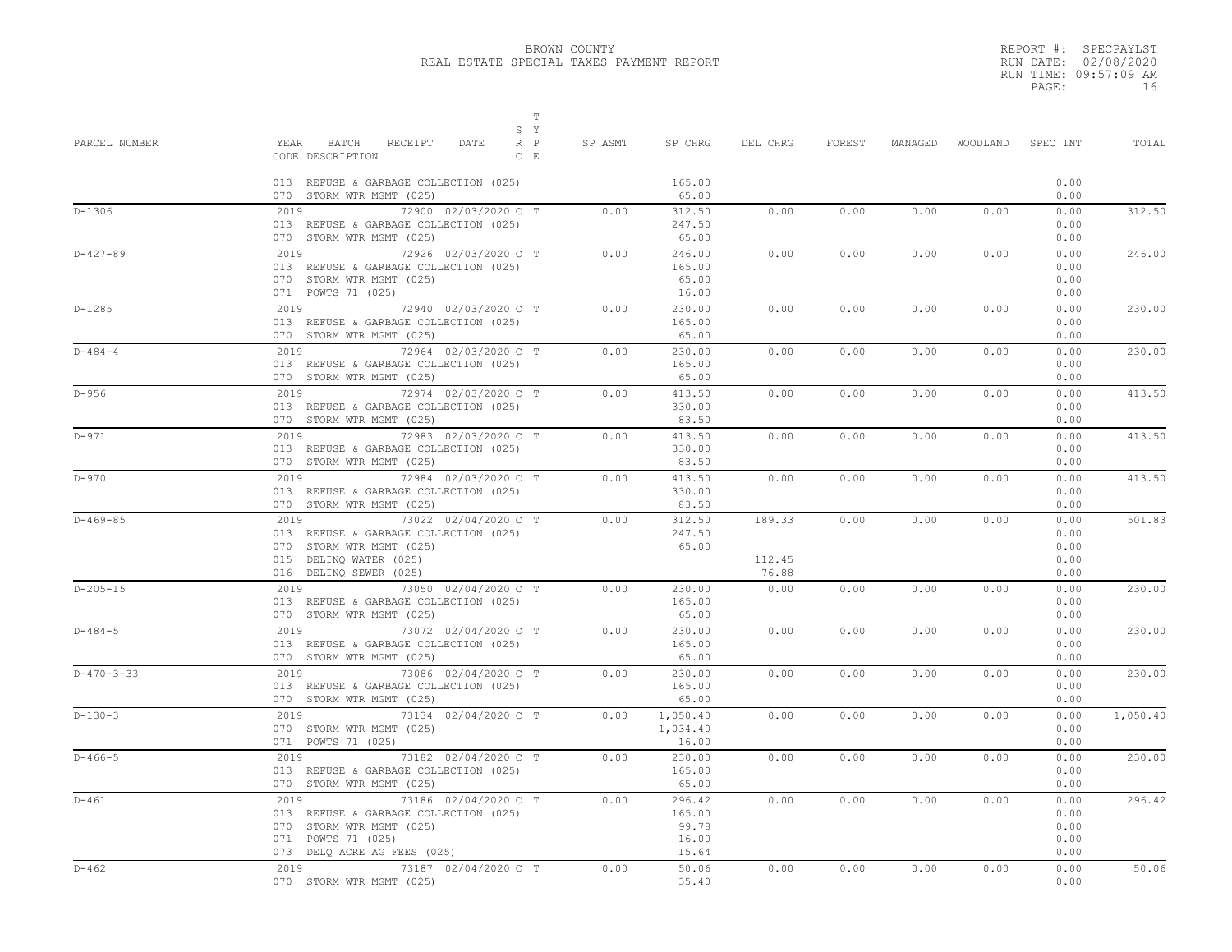|       | REPORT #: SPECPAYLST  |
|-------|-----------------------|
|       | RUN DATE: 02/08/2020  |
|       | RUN TIME: 09:57:10 AM |
| PAGE: | 17                    |

| PARCEL NUMBER | S Y<br>YEAR<br>$R$ $P$<br>BATCH<br>RECEIPT<br>DATE<br>CODE DESCRIPTION<br>$C$ $E$                                       | T<br>SP ASMT         | SP CHRG                            | DEL CHRG         | FOREST | MANAGED | WOODLAND | SPEC INT                     | TOTAL                        |
|---------------|-------------------------------------------------------------------------------------------------------------------------|----------------------|------------------------------------|------------------|--------|---------|----------|------------------------------|------------------------------|
|               | 073 DELQ ACRE AG FEES (025)                                                                                             |                      | 14.66                              |                  |        |         |          | 0.00                         |                              |
| $D-580$       | 73197 02/04/2020 C T<br>2019<br>013 REFUSE & GARBAGE COLLECTION (025)<br>070 STORM WTR MGMT (025)                       | 0.00                 | 413.50<br>330.00<br>83.50          | 0.00             | 0.00   | 0.00    | 0.00     | 0.00<br>0.00<br>0.00         | 413.50                       |
| $D-1255$      | 73216 02/04/2020 C T<br>2019<br>013 REFUSE & GARBAGE COLLECTION (025)<br>070 STORM WTR MGMT (025)                       | 0.00                 | 230.00<br>165.00<br>65.00          | 0.00             | 0.00   | 0.00    | 0.00     | 0.00<br>0.00<br>0.00         | 230.00                       |
| $D - 522$     | 73236 02/04/2020 C T<br>2019<br>013 REFUSE & GARBAGE COLLECTION (025)<br>070 STORM WTR MGMT (025)                       | 0.00                 | 230.00<br>165.00<br>65.00          | 0.00             | 0.00   | 0.00    | 0.00     | 0.00<br>0.00<br>0.00         | 230.00                       |
| $D-2151$      | 2019 200205<br>4099 02/05/2020 C T<br>070 STORM WTR MGMT (025)                                                          | 0.00                 | 46.50<br>46.50                     | 0.00             | 0.00   | 0.00    | 0.00     | 0.00<br>0.00                 | 46.50                        |
| $D-308-3$     | 73457 02/05/2020 C T<br>2019<br>013 REFUSE & GARBAGE COLLECTION (025)<br>070 STORM WTR MGMT (025)<br>071 POWTS 71 (025) | 0.00                 | 246.00<br>165.00<br>65.00<br>16.00 | 0.00             | 0.00   | 0.00    | 0.00     | 0.00<br>0.00<br>0.00<br>0.00 | 246.00                       |
|               | TOWN OF LEDGEVIEW TOTAL                                                                                                 | 2,966.20             | 16,671.13                          | 647.02           | 0.00   | 0.00    | 0.00     | 0.00                         | 20,284.35                    |
|               | 003 STREET IMPROV. (025)<br>SPECIAL ASSESSMENT TOTAL                                                                    | 2,966.20<br>2,966.20 |                                    |                  |        |         |          | 0.00<br>0.00                 | 2,966.20<br>2,966.20         |
|               | 013 REFUSE & GARBAGE COLLECTION (025)<br>STORM WTR MGMT (025)<br>070<br>POWTS 71 (025)                                  |                      | 8,085.00<br>8,443.83               |                  |        |         |          | 0.00<br>0.00                 | 8,085.00<br>8,443.83         |
|               | 071<br>073 DELQ ACRE AG FEES (025)<br>SPECIAL CHARGE TOTAL                                                              |                      | 112.00<br>30.30<br>16.671.13       |                  |        |         |          | 0.00<br>0.00<br>0.00         | 112.00<br>30.30<br>16,671.13 |
|               | 015 DELINQ WATER (025)<br>016 DELINO SEWER (025)                                                                        |                      |                                    | 376.29<br>270.73 |        |         |          | 0.00<br>0.00                 | 376.29<br>270.73             |
|               | DELINQUENT UTILITY CHARGE TOTAL                                                                                         |                      |                                    | 647.02           |        |         |          | 0.00                         | 647.02                       |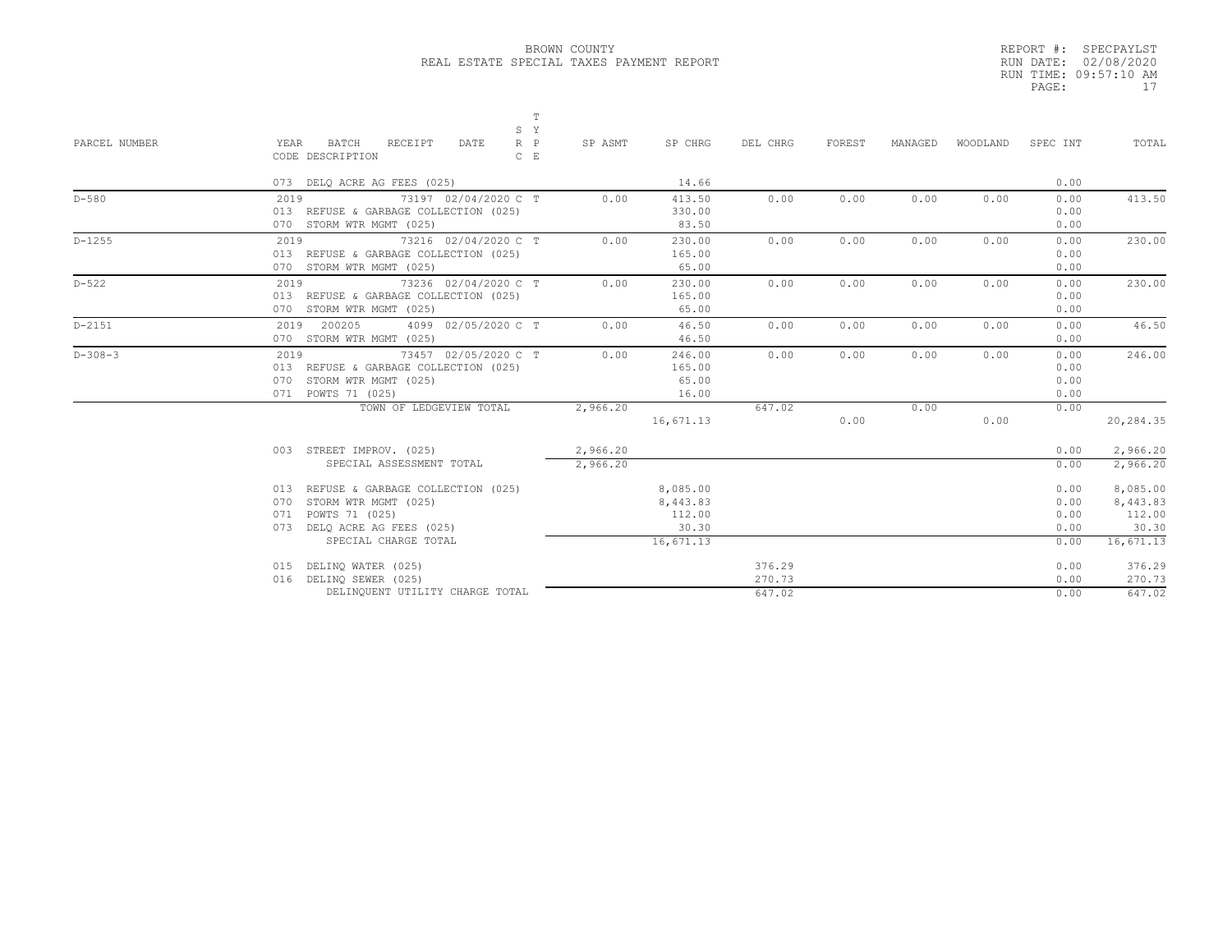|       | REPORT #: SPECPAYLST  |    |
|-------|-----------------------|----|
|       | RUN DATE: 02/08/2020  |    |
|       | RUN TIME: 09:57:10 AM |    |
| PAGE: |                       | 18 |

| PARCEL NUMBER | $\mathbb T$<br>S Y<br>YEAR<br>BATCH<br>RECEIPT<br>DATE<br>$R$ $P$<br>CODE DESCRIPTION<br>$C$ $E$        | SP ASMT | SP CHRG                            | DEL CHRG | FOREST | MANAGED | WOODLAND | SPEC INT                     | TOTAL    |
|---------------|---------------------------------------------------------------------------------------------------------|---------|------------------------------------|----------|--------|---------|----------|------------------------------|----------|
| $M - 574$     | 2019<br>72057 02/03/2020 C T<br>071 POWTS 71 (026)<br>073 DELQ ACRE AG FEES (026)                       | 0.00    | 32.63<br>16.00<br>16.63            | 0.00     | 0.00   | 0.00    | 0.00     | 0.00<br>0.00<br>0.00         | 32.63    |
| $M - 574$     | 2019<br>Voids # 02/03/2020 C V<br>72057<br>071 POWTS 71 (026)                                           | 0.00    | $-32.63$<br>$-16.00$               | 0.00     | 0.00   | 0.00    | 0.00     | 0.00<br>0.00                 | $-32.63$ |
|               | 073 DELQ ACRE AG FEES (026)                                                                             |         | $-16.63$                           |          |        |         |          | 0.00                         |          |
| $M - 575$     | 2019<br>72061 02/03/2020 C T<br>073 DELQ ACRE AG FEES (026)                                             | 0.00    | 12.68<br>12.68                     | 0.00     | 0.00   | 0.00    | 0.00     | 0.00<br>0.00                 | 12.68    |
| $M - 307$     | 2019<br>72279 02/03/2020 C T<br>071 POWTS 71 (026)                                                      | 0.00    | 16.00<br>16.00                     | 0.00     | 0.00   | 0.00    | 0.00     | 0.00<br>0.00                 | 16.00    |
| $M - 686 - 1$ | 2019<br>72341 02/03/2020 C T<br>071 POWTS 71 (026)                                                      | 0.00    | 16.00<br>16.00                     | 0.00     | 0.00   | 0.00    | 0.00     | 0.00<br>0.00                 | 16.00    |
| $M-160-1$     | 72346 02/03/2020 C T<br>2019<br>071 POWTS 71 (026)                                                      | 0.00    | 16.00<br>16.00                     | 0.00     | 0.00   | 0.00    | 0.00     | 0.00<br>0.00                 | 16.00    |
| $M-160-1$     | 2019<br>Voids # 02/03/2020 C V<br>72346                                                                 | 0.00    | $-16.00$                           | 0.00     | 0.00   | 0.00    | 0.00     | 0.00                         | $-16.00$ |
| $M-160-1$     | 071 POWTS 71 (026)<br>2019<br>72491 02/03/2020 C T<br>071 POWTS 71 (026)                                | 0.00    | $-16.00$<br>16.00<br>16.00         | 0.00     | 0.00   | 0.00    | 0.00     | 0.00<br>0.00<br>0.00         | 16.00    |
| M-637         | 2019<br>72499 02/03/2020 C T<br>071 POWTS 71 (026)<br>073 DELQ ACRE AG FEES (026)                       | 0.00    | 31.34<br>16.00<br>15.34            | 0.00     | 0.00   | 0.00    | 0.00     | 0.00<br>0.00<br>0.00         | 31.34    |
| $M - 640$     | 72500 02/03/2020 C T<br>2019<br>073 DELQ ACRE AG FEES (026)                                             | 0.00    | 20.31<br>20.31                     | 0.00     | 0.00   | 0.00    | 0.00     | 0.00<br>0.00                 | 20.31    |
| M-648         | 2019<br>72501 02/03/2020 C T<br>073 DELQ ACRE AG FEES (026)                                             | 0.00    | 13.70<br>13.70                     | 0.00     | 0.00   | 0.00    | 0.00     | 0.00<br>0.00                 | 13.70    |
| M-649         | 2019<br>72502 02/03/2020 C T<br>073 DELQ ACRE AG FEES (026)                                             | 0.00    | 15.00<br>15.00                     | 0.00     | 0.00   | 0.00    | 0.00     | 0.00<br>0.00                 | 15.00    |
| $M-160-1$     | 72491                                                                                                   | 0.00    | $-16.00$                           | 0.00     | 0.00   | 0.00    | 0.00     | 0.00                         | $-16.00$ |
| $M - 15 - 2$  | 071 POWTS 71 (026)<br>72547 02/03/2020 C T<br>2019<br>071 POWTS 71 (026)<br>073 DELQ ACRE AG FEES (026) | 0.00    | $-16.00$<br>20.50<br>16.00<br>4.50 | 0.00     | 0.00   | 0.00    | 0.00     | 0.00<br>0.00<br>0.00<br>0.00 | 20.50    |
| $M-160-1$     | 2019 72559 02/03/2020 C T<br>071 POWTS 71 (026)                                                         | 0.00    | 16.00<br>16.00                     | 0.00     | 0.00   | 0.00    | 0.00     | 0.00<br>0.00                 | 16.00    |
| $M-234-1$     | 72578 02/03/2020 C T<br>2019<br>071 POWTS 71 (026)                                                      | 0.00    | 16.00<br>16.00                     | 0.00     | 0.00   | 0.00    | 0.00     | 0.00<br>0.00                 | 16.00    |
| $M - 748$     | 2019<br>72665 02/03/2020 C T<br>071 POWTS 71 (026)                                                      | 0.00    | 16.00<br>16.00                     | 0.00     | 0.00   | 0.00    | 0.00     | 0.00<br>0.00                 | 16.00    |
| M-749         | 2019<br>72667 02/03/2020 C T<br>071 POWTS 71 (026)                                                      | 0.00    | 16.00<br>16.00                     | 0.00     | 0.00   | 0.00    | 0.00     | 0.00<br>0.00                 | 16.00    |
| $M - 684 - 1$ | 72694 02/03/2020 C T<br>2019<br>071 POWTS 71 (026)                                                      | 0.00    | 16.00<br>16.00                     | 0.00     | 0.00   | 0.00    | 0.00     | 0.00<br>0.00                 | 16.00    |
| $M-58$        | 72952 02/03/2020 C T<br>2019<br>071 POWTS 71 (026)                                                      | 0.00    | 16.00<br>16.00                     | 0.00     | 0.00   | 0.00    | 0.00     | 0.00<br>0.00                 | 16.00    |
| $M-399-1$     | 73149 02/04/2020 C T<br>2019<br>071 POWTS 71 (026)                                                      | 0.00    | 16.00<br>16.00                     | 0.00     | 0.00   | 0.00    | 0.00     | 0.00<br>0.00                 | 16.00    |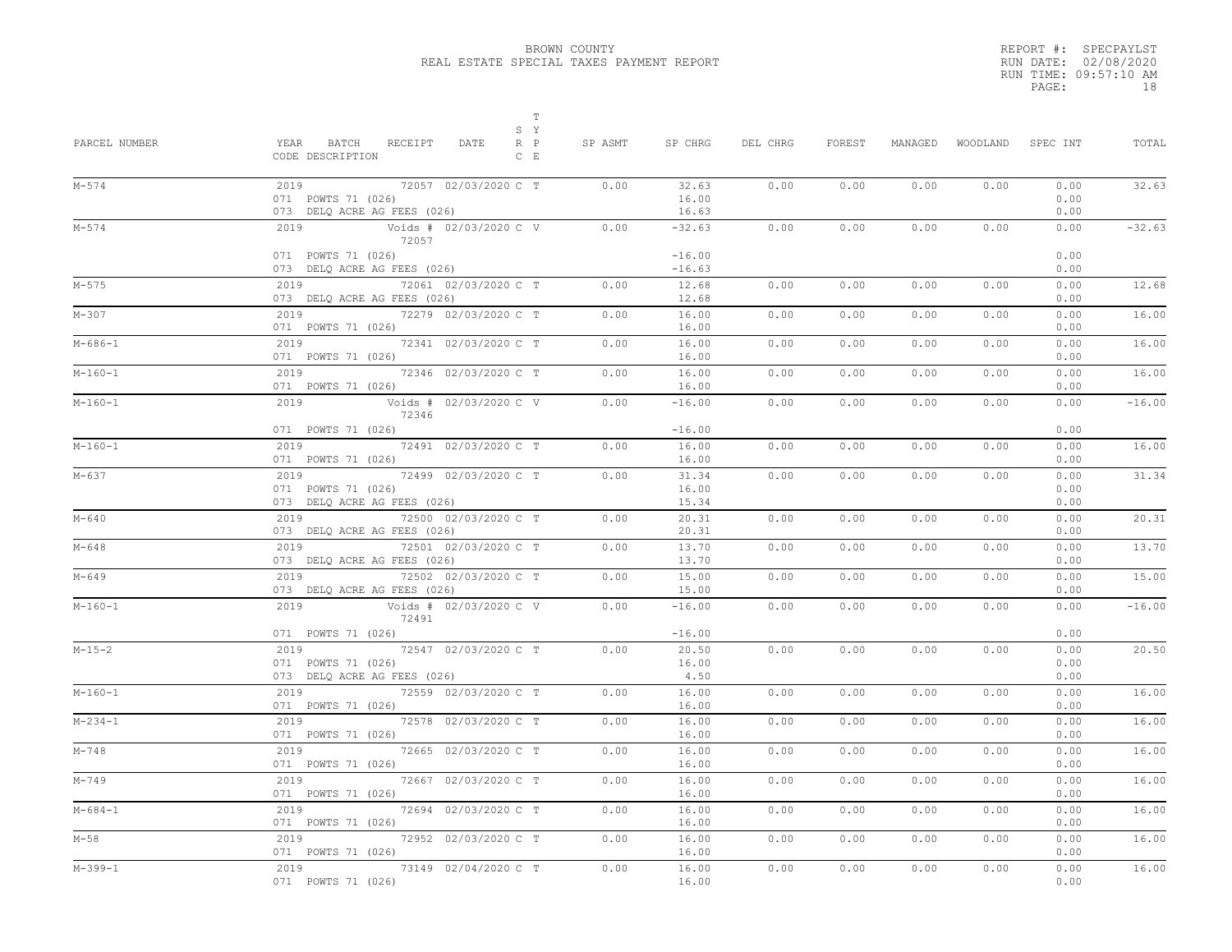|       | REPORT #: SPECPAYLST  |    |
|-------|-----------------------|----|
|       | RUN DATE: 02/08/2020  |    |
|       | RUN TIME: 09:57:11 AM |    |
| PAGE: |                       | 19 |
|       |                       |    |

| PARCEL NUMBER | S Y<br>RECEIPT<br>DATE<br>$R$ $P$<br>YEAR<br>BATCH<br>CODE DESCRIPTION<br>$C$ E | SP ASMT<br>SP CHRG | DEL CHRG | MANAGED<br>FOREST | WOODLAND | SPEC INT | TOTAL  |
|---------------|---------------------------------------------------------------------------------|--------------------|----------|-------------------|----------|----------|--------|
| M-728         | 73551 02/07/2020 C T<br>2019                                                    | 19.76<br>0.00      | 0.00     | 0.00<br>0.00      | 0.00     | 0.00     | 19.76  |
|               | 071 POWTS 71 (026)                                                              | 16.00              |          |                   |          | 0.00     |        |
|               | 073 DELQ ACRE AG FEES (026)                                                     | 3.76               |          |                   |          | 0.00     |        |
|               | TOWN OF MORRISON TOTAL                                                          | 0.00               | 0.00     | 0.00              |          | 0.00     |        |
|               |                                                                                 | 277.29             |          | 0.00              | 0.00     |          | 277.29 |
|               | 071 POWTS 71 (026)                                                              | 192.00             |          |                   |          | 0.00     | 192.00 |
|               | 073 DELO ACRE AG FEES (026)                                                     | 85.29              |          |                   |          | 0.00     | 85.29  |
|               | SPECIAL CHARGE TOTAL                                                            | 277.29             |          |                   |          | 0.00     | 277.29 |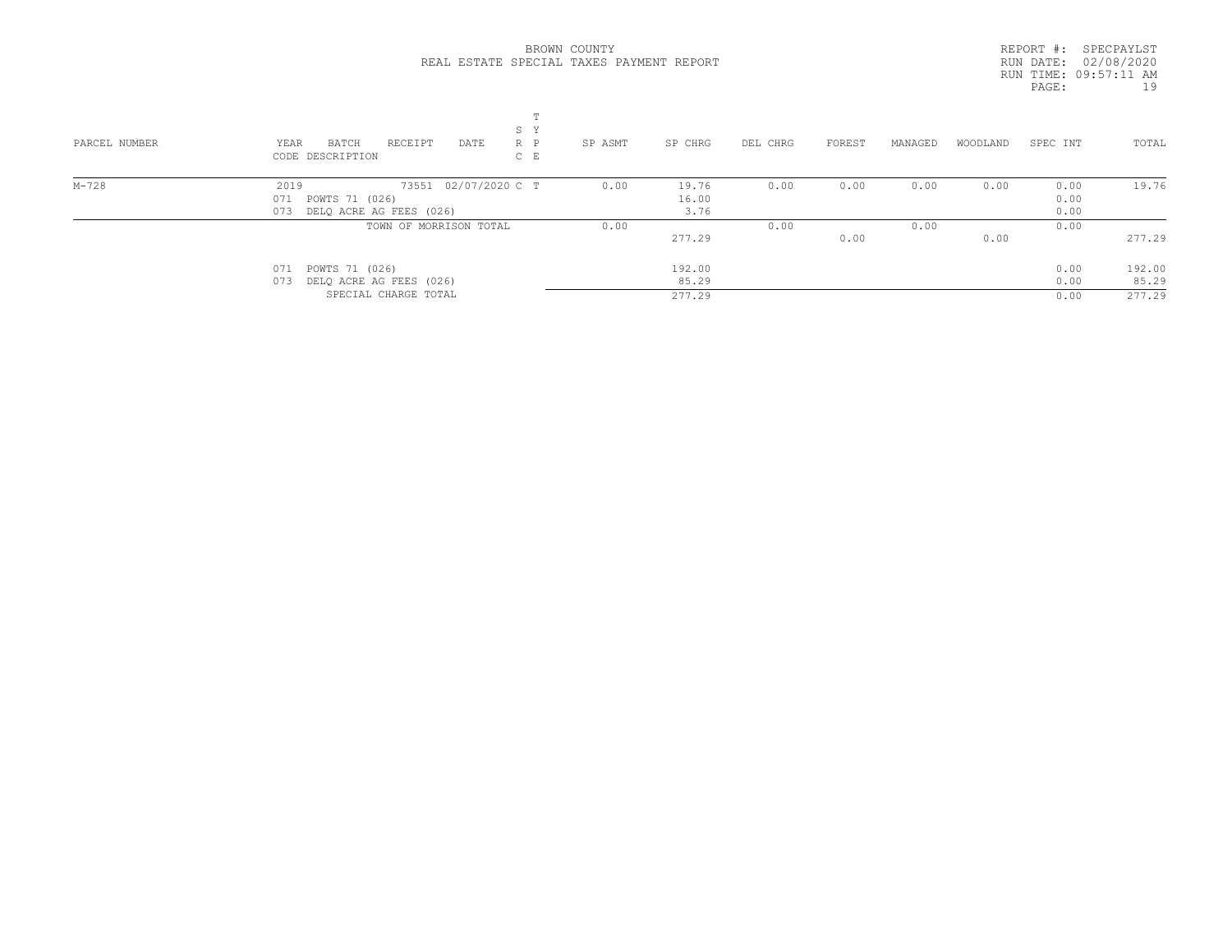|       | REPORT #: SPECPAYLST  |
|-------|-----------------------|
|       | RUN DATE: 02/08/2020  |
|       | RUN TIME: 09:57:11 AM |
| PAGE: | 20                    |

| PARCEL NUMBER | $\mathbb T$<br>S Y<br>YEAR<br>BATCH<br>RECEIPT<br>DATE<br>$R$ $P$<br>CODE DESCRIPTION<br>$C$ $E$                                  | SP ASMT | SP CHRG                           | DEL CHRG | FOREST | MANAGED | WOODLAND | SPEC INT                     | TOTAL  |
|---------------|-----------------------------------------------------------------------------------------------------------------------------------|---------|-----------------------------------|----------|--------|---------|----------|------------------------------|--------|
| $ND-157$      | 2019 200202<br>4063 02/02/2020 C T<br>065 RECYCLING/GARBAGE COLLECTION (028)<br>071 POWTS 71 (028)<br>073 DELQ ACRE AG FEES (028) | 0.00    | 147.19<br>121.88<br>16.00<br>9.31 | 0.00     | 0.00   | 0.00    | 0.00     | 0.00<br>0.00<br>0.00<br>0.00 | 147.19 |
| $ND-28$       | 2019<br>72046 02/03/2020 C T<br>065 RECYCLING/GARBAGE COLLECTION (028)<br>071 POWTS 71 (028)                                      | 0.00    | 137.88<br>121.88<br>16.00         | 0.00     | 0.00   | 0.00    | 0.00     | 0.00<br>0.00<br>0.00         | 137.88 |
| $ND-377$      | 72272 02/03/2020 C T<br>2019<br>065 RECYCLING/GARBAGE COLLECTION (028)<br>071 POWTS 71 (028)                                      | 0.00    | 137.88<br>121.88<br>16.00         | 0.00     | 0.00   | 0.00    | 0.00     | 0.00<br>0.00<br>0.00         | 137.88 |
| $ND-738$      | 72282 02/03/2020 C T<br>2019<br>065 RECYCLING/GARBAGE COLLECTION (028)<br>071 POWTS 71 (028)                                      | 0.00    | 137.88<br>121.88<br>16.00         | 0.00     | 0.00   | 0.00    | 0.00     | 0.00<br>0.00<br>0.00         | 137.88 |
| $ND-494$      | 72534 02/03/2020 C T<br>2019<br>065 RECYCLING/GARBAGE COLLECTION (028)<br>071 POWTS 71 (028)<br>073 DELQ ACRE AG FEES (028)       | 0.00    | 141.88<br>121.88<br>16.00<br>4.00 | 0.00     | 0.00   | 0.00    | 0.00     | 0.00<br>0.00<br>0.00<br>0.00 | 141.88 |
| $ND-505$      | 2019 72563 02/03/2020 C T<br>065 RECYCLING/GARBAGE COLLECTION (028)<br>071 POWTS 71 (028)                                         | 0.00    | 137.88<br>121.88<br>16.00         | 0.00     | 0.00   | 0.00    | 0.00     | 0.00<br>0.00<br>0.00         | 137.88 |
| $ND-298$      | 2019<br>72679 02/03/2020 C T<br>065 RECYCLING/GARBAGE COLLECTION (028)<br>071 POWTS 71 (028)                                      | 0.00    | 137.88<br>121.88<br>16.00         | 0.00     | 0.00   | 0.00    | 0.00     | 0.00<br>0.00<br>0.00         | 137.88 |
| $ND-324$      | 2019<br>72680 02/03/2020 C T<br>071 POWTS 71 (028)                                                                                | 0.00    | 16.00<br>16.00                    | 0.00     | 0.00   | 0.00    | 0.00     | 0.00<br>0.00                 | 16.00  |
| $ND-45$       | 72684 02/03/2020 C T<br>2019<br>073 DELQ ACRE AG FEES (028)                                                                       | 0.00    | 16.63<br>16.63                    | 0.00     | 0.00   | 0.00    | 0.00     | 0.00<br>0.00                 | 16.63  |
| $ND-46-1$     | 2019<br>72685 02/03/2020 C T<br>073 DELQ ACRE AG FEES (028)                                                                       | 0.00    | 8.59<br>8.59                      | 0.00     | 0.00   | 0.00    | 0.00     | 0.00<br>0.00                 | 8.59   |
| $ND-38-2$     | 72698 02/03/2020 C T<br>2019<br>065 RECYCLING/GARBAGE COLLECTION (028)<br>071 POWTS 71 (028)                                      | 0.00    | 137.88<br>121.88<br>16.00         | 0.00     | 0.00   | 0.00    | 0.00     | 0.00<br>0.00<br>0.00         | 137.88 |
| $ND-719-1$    | 2019<br>72714 02/03/2020 C T<br>065 RECYCLING/GARBAGE COLLECTION (028)<br>071 POWTS 71 (028)                                      | 0.00    | 137.88<br>121.88<br>16.00         | 0.00     | 0.00   | 0.00    | 0.00     | 0.00<br>0.00<br>0.00         | 137.88 |
| $ND-441$      | 2019<br>72733 02/03/2020 C T<br>073 DELQ ACRE AG FEES (028)                                                                       | 0.00    | 12.13<br>12.13                    | 0.00     | 0.00   | 0.00    | 0.00     | 0.00<br>0.00                 | 12.13  |
| $ND-443$      | 2019<br>72734 02/03/2020 C T<br>073 DELQ ACRE AG FEES (028)                                                                       | 0.00    | 3.55<br>3.55                      | 0.00     | 0.00   | 0.00    | 0.00     | 0.00<br>0.00                 | 3.55   |
| $ND-444$      | 2019<br>72736 02/03/2020 C T<br>073 DELQ ACRE AG FEES (028)                                                                       | 0.00    | 1.82<br>1.82                      | 0.00     | 0.00   | 0.00    | 0.00     | 0.00<br>0.00                 | 1.82   |
| $ND-446$      | 2019<br>72737 02/03/2020 C T<br>073 DELQ ACRE AG FEES (028)                                                                       | 0.00    | 6.94<br>6.94                      | 0.00     | 0.00   | 0.00    | 0.00     | 0.00<br>0.00                 | 6.94   |
| $ND-32-1$     | 72739 02/03/2020 C T<br>2019<br>073 DELQ ACRE AG FEES (028)                                                                       | 0.00    | 10.26<br>10.26                    | 0.00     | 0.00   | 0.00    | 0.00     | 0.00<br>0.00                 | 10.26  |
| $ND-35$       | 72740 02/03/2020 C T<br>2019<br>073 DELQ ACRE AG FEES (028)                                                                       | 0.00    | 14.53<br>14.53                    | 0.00     | 0.00   | 0.00    | 0.00     | 0.00<br>0.00                 | 14.53  |
| $ND-425$      | 2019<br>72741 02/03/2020 C T<br>073 DELQ ACRE AG FEES (028)                                                                       | 0.00    | 14.62<br>14.62                    | 0.00     | 0.00   | 0.00    | 0.00     | 0.00<br>0.00                 | 14.62  |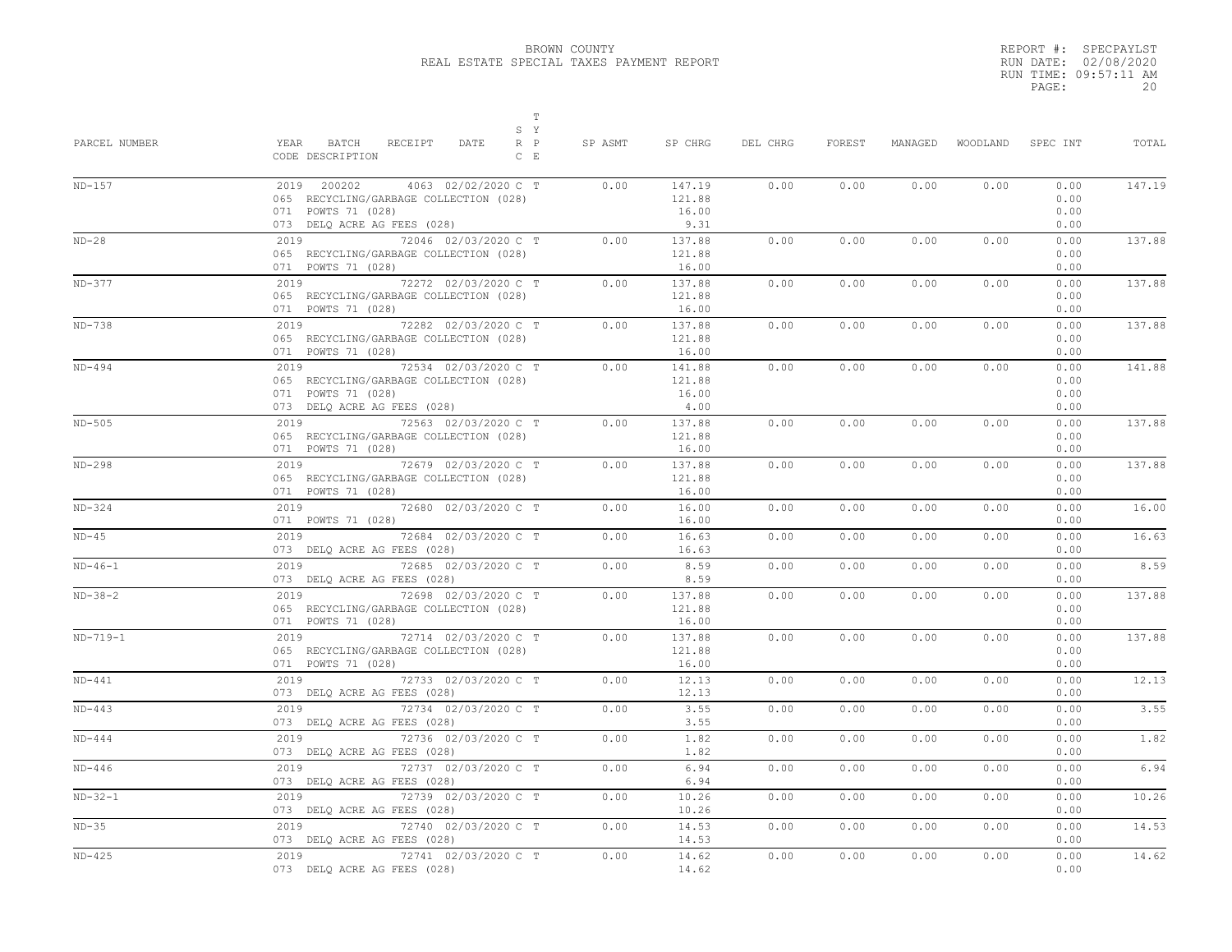|       | REPORT #: SPECPAYLST  |
|-------|-----------------------|
|       | RUN DATE: 02/08/2020  |
|       | RUN TIME: 09:57:12 AM |
| PAGE: | 21                    |

| PARCEL NUMBER | $\mathbb T$<br>S Y<br>$R$ $P$<br>YEAR BATCH<br>RECEIPT<br>DATE<br>CODE DESCRIPTION<br>$C$ $E$                            | SP ASMT | SP CHRG                           | DEL CHRG | FOREST | MANAGED        |      | WOODLAND SPEC INT            | TOTAL                        |
|---------------|--------------------------------------------------------------------------------------------------------------------------|---------|-----------------------------------|----------|--------|----------------|------|------------------------------|------------------------------|
| $ND-426$      | 2019<br>72742 02/03/2020 C T<br>073 DELQ ACRE AG FEES (028)                                                              | 0.00    | 14.84<br>14.84                    | 0.00     | 0.00   | 0.00           | 0.00 | 0.00<br>0.00                 | 14.84                        |
| $ND-440$      | $2019$<br>72743 02/03/2020 C T<br>073 DELQ ACRE AG FEES (028)                                                            | 0.00    | 14.65<br>14.65                    | 0.00     | 0.00   | 0.00           | 0.00 | 0.00<br>0.00                 | 14.65                        |
| $ND-445$      | 2019 72744 02/03/2020 C T<br>073 DELQ ACRE AG FEES (028)                                                                 | 0.00    | 9.18<br>9.18                      | 0.00     | 0.00   | 0.00           | 0.00 | 0.00<br>0.00                 | 9.18                         |
| $ND-649$      | 2019 72752 02/03/2020 C T<br>065 RECYCLING/GARBAGE COLLECTION (028)<br>071 POWTS 71 (028)                                | 0.00    | 137.88<br>121.88<br>16.00         | 0.00     | 0.00   | 0.00           | 0.00 | 0.00<br>0.00<br>0.00         | 137.88                       |
| $ND-514$      | 2019 72753 02/03/2020 C T<br>065 RECYCLING/GARBAGE COLLECTION (028)<br>071 POWTS 71 (028)                                | 0.00    | 137.88<br>121.88<br>16.00         | 0.00     | 0.00   | 0.00           | 0.00 | 0.00<br>0.00<br>0.00         | 137.88                       |
| $ND-546$      | 2019 72754 02/03/2020 C T<br>065 RECYCLING/GARBAGE COLLECTION (028)<br>071 POWTS 71 (028)                                | 0.00    | 137.88<br>121.88<br>16.00         | 0.00     | 0.00   | 0.00           | 0.00 | 0.00<br>0.00<br>0.00         | 137.88                       |
| $ND-517$      | 2019 72774 02/03/2020 C T<br>065 RECYCLING/GARBAGE COLLECTION (028)<br>071 POWTS 71 (028)<br>W8 MFL CLOSED PRE 2005      | 0.00    | 137.88<br>121.88<br>16.00         | 0.00     | 0.00   | 47.25<br>47.25 | 0.00 | 0.00<br>0.00<br>0.00<br>0.00 | 185.13                       |
| $ND-32$       | 2019 72937 02/03/2020 C T<br>065 RECYCLING/GARBAGE COLLECTION (028)<br>071 POWTS 71 (028)                                | 0.00    | 137.88<br>121.88<br>16.00         | 0.00     | 0.00   | 0.00           | 0.00 | 0.00<br>0.00<br>0.00         | 137.88                       |
| $ND-454-3$    | 2019 73107 02/04/2020 C T<br>065 RECYCLING/GARBAGE COLLECTION (028)<br>071 POWTS 71 (028)<br>073 DELQ ACRE AG FEES (028) | 0.00    | 140.38<br>121.88<br>16.00<br>2.50 | 0.00     | 0.00   | 0.00           | 0.00 | 0.00<br>0.00<br>0.00<br>0.00 | 140.38                       |
| $ND-342-9$    | 2019 73114 02/04/2020 C T<br>065 RECYCLING/GARBAGE COLLECTION (028)<br>071 POWTS 71 (028)                                | 0.00    | 137.88<br>121.88<br>16.00         | 0.00     | 0.00   | 0.00           | 0.00 | 0.00<br>0.00<br>0.00         | 137.88                       |
| $ND-380$      | 2019 73277 02/04/2020 C T<br>065 RECYCLING/GARBAGE COLLECTION (028)<br>071 POWTS 71 (028)                                | 0.00    | 137.88<br>121.88<br>16.00         | 0.00     | 0.00   | 0.00           | 0.00 | 0.00<br>0.00<br>0.00         | 137.88                       |
| $ND-316-2$    | 2019 73287 02/04/2020 C T<br>065 RECYCLING/GARBAGE COLLECTION (028)<br>071 POWTS 71 (028)                                | 0.00    | 137.88<br>121.88<br>16.00         | 0.00     | 0.00   | 0.00           | 0.00 | 0.00<br>0.00<br>0.00         | 137.88                       |
|               | TWN OF NEW DENMARK TOTAL                                                                                                 | 0.00    | 2,641.39                          | 0.00     | 0.00   | 47.25          | 0.00 | 0.00                         | 2,688.64                     |
|               | 065 RECYCLING/GARBAGE COLLECTION (028)<br>071 POWTS 71 (028)<br>073 DELQ ACRE AG FEES (028)                              |         | 2,193.84<br>304.00<br>143.55      |          |        |                |      | 0.00<br>0.00<br>0.00         | 2,193.84<br>304.00<br>143.55 |
|               | SPECIAL CHARGE TOTAL<br>MFL CLOSED PRE 2005<br>W8                                                                        |         | 2,641.39                          |          |        | 47.25          |      | 0.00<br>0.00                 | 2,641.39<br>47.25            |
|               | MANAGED FOREST LANDS TOTAL                                                                                               |         |                                   |          |        | 47.25          |      | 0.00                         | 47.25                        |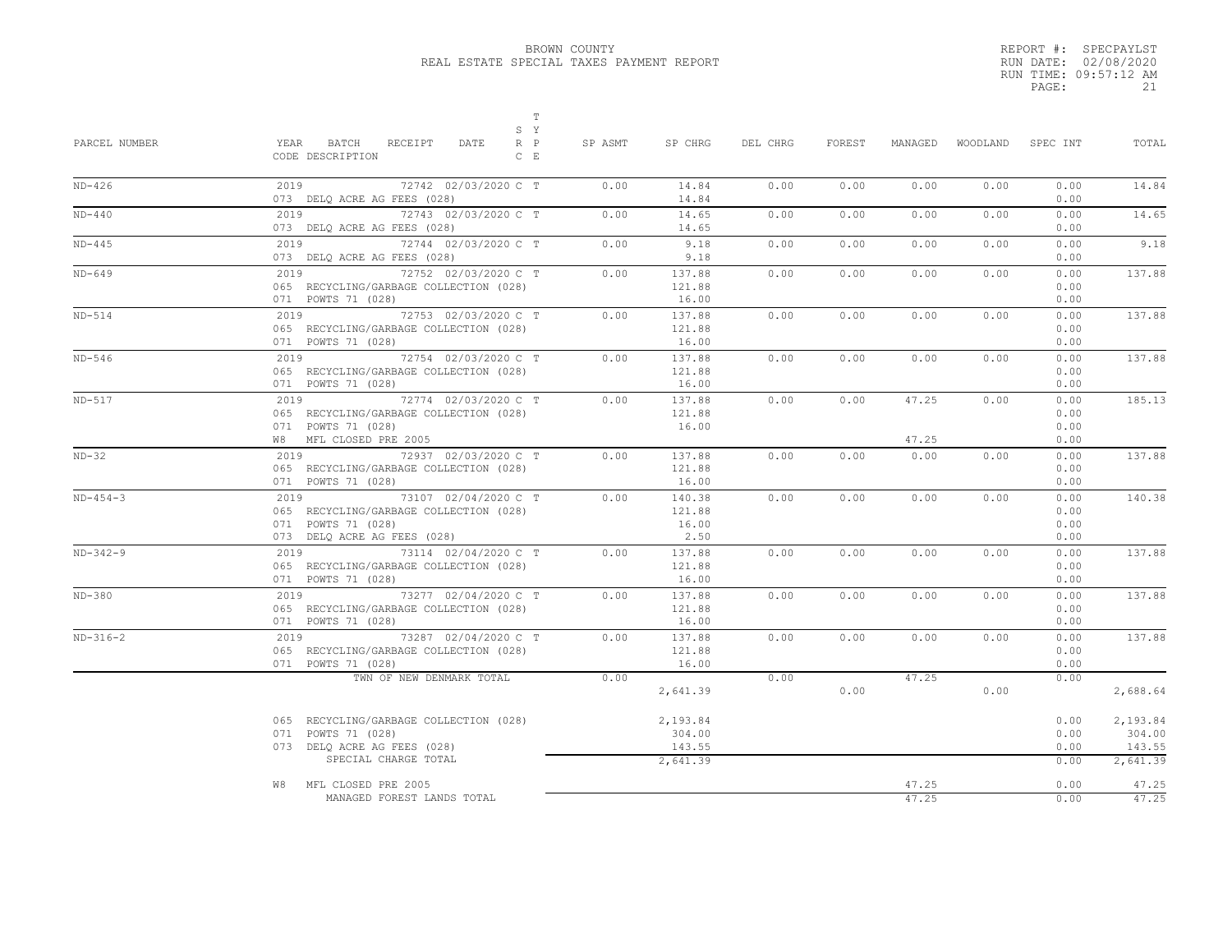|       | REPORT #: SPECPAYLST  |
|-------|-----------------------|
|       | RUN DATE: 02/08/2020  |
|       | RUN TIME: 09:57:13 AM |
| PAGE: | 22                    |

| PARCEL NUMBER | $\mathbb T$<br>S Y<br>BATCH<br>YEAR<br>RECEIPT<br>DATE<br>R P<br>CODE DESCRIPTION<br>$C$ $E$                                | SP ASMT | SP CHRG                            | DEL CHRG | FOREST | MANAGED | WOODLAND | SPEC INT                     | TOTAL  |
|---------------|-----------------------------------------------------------------------------------------------------------------------------|---------|------------------------------------|----------|--------|---------|----------|------------------------------|--------|
| $PI-485$      | 2019<br>71943 02/03/2020 C T<br>065 RECYCLING/GARBAGE COLLECTION (030)<br>071 POWTS 71 (030)<br>073 DELQ ACRE AG FEES (030) | 0.00    | 181.08<br>153.56<br>16.00<br>11.52 | 0.00     | 0.00   | 0.00    | 0.00     | 0.00<br>0.00<br>0.00<br>0.00 | 181.08 |
| $PI-1116-1$   | 2019 72015 02/03/2020 C T<br>065 RECYCLING/GARBAGE COLLECTION (030)<br>071 POWTS 71 (030)                                   | 0.00    | 169.56<br>153.56<br>16.00          | 0.00     | 0.00   | 0.00    | 0.00     | 0.00<br>0.00<br>0.00         | 169.56 |
| $PI-676-1$    | 72235 02/03/2020 C T<br>2019<br>065 RECYCLING/GARBAGE COLLECTION (030)<br>071 POWTS 71 (030)                                | 0.00    | 169.56<br>153.56<br>16.00          | 0.00     | 0.00   | 0.00    | 0.00     | 0.00<br>0.00<br>0.00         | 169.56 |
| $PI-31-3$     | 2019<br>72239 02/03/2020 C T<br>073 DELQ ACRE AG FEES (030)                                                                 | 0.00    | 14.52<br>14.52                     | 0.00     | 0.00   | 0.00    | 0.00     | 0.00<br>0.00                 | 14.52  |
| $PI-676$      | 72318 02/03/2020 C T<br>2019<br>065 RECYCLING/GARBAGE COLLECTION (030)<br>071 POWTS 71 (030)                                | 0.00    | 169.56<br>153.56<br>16.00          | 0.00     | 0.00   | 0.00    | 0.00     | 0.00<br>0.00<br>0.00         | 169.56 |
| $PI-25$       | 2019<br>72347 02/03/2020 C T<br>065 RECYCLING/GARBAGE COLLECTION (030)<br>071 POWTS 71 (030)<br>073 DELQ ACRE AG FEES (030) | 0.00    | 176.36<br>153.56<br>16.00<br>6.80  | 0.00     | 0.00   | 0.00    | 0.00     | 0.00<br>0.00<br>0.00<br>0.00 | 176.36 |
| $PI-37$       | 72348 02/03/2020 C T<br>2019<br>073 DELQ ACRE AG FEES (030)                                                                 | 0.00    | 5.79<br>5.79                       | 0.00     | 0.00   | 0.00    | 0.00     | 0.00<br>0.00                 | 5.79   |
| $PI-24$       | 72349 02/03/2020 C T<br>2019<br>073 DELQ ACRE AG FEES (030)                                                                 | 0.00    | 19.27<br>19.27                     | 0.00     | 0.00   | 0.00    | 0.00     | 0.00<br>0.00                 | 19.27  |
| $PI-34$       | 72350 02/03/2020 C T<br>2019<br>073 DELQ ACRE AG FEES (030)                                                                 | 0.00    | 18.50<br>18.50                     | 0.00     | 0.00   | 0.00    | 0.00     | 0.00<br>0.00                 | 18.50  |
| $PI-723$      | 2019<br>72556 02/03/2020 C T<br>065 RECYCLING/GARBAGE COLLECTION (030)<br>071 POWTS 71 (030)                                | 0.00    | 169.56<br>153.56<br>16.00          | 0.00     | 0.00   | 0.00    | 0.00     | 0.00<br>0.00<br>0.00         | 169.56 |
| $PI-810$      | 2019<br>72581 02/03/2020 C T<br>065 RECYCLING/GARBAGE COLLECTION (030)<br>071 POWTS 71 (030)                                | 0.00    | 169.56<br>153.56<br>16.00          | 0.00     | 0.00   | 0.00    | 0.00     | 0.00<br>0.00<br>0.00         | 169.56 |
| $PI-598$      | 72595 02/03/2020 C T<br>2019<br>073 DELQ ACRE AG FEES (030)                                                                 | 0.00    | 9.82<br>9.82                       | 0.00     | 0.00   | 0.00    | 0.00     | 0.00<br>0.00                 | 9.82   |
| $PI-1075$     | 2019<br>72605 02/03/2020 C T<br>065 RECYCLING/GARBAGE COLLECTION (030)<br>071 POWTS 71 (030)                                | 0.00    | 169.56<br>153.56<br>16.00          | 0.00     | 0.00   | 0.00    | 0.00     | 0.00<br>0.00<br>0.00         | 169.56 |
| $PI-265$      | 72652 02/03/2020 C T<br>2019<br>065 RECYCLING/GARBAGE COLLECTION (030)<br>071 POWTS 71 (030)                                | 0.00    | 169.56<br>153.56<br>16.00          | 0.00     | 0.00   | 0.00    | 0.00     | 0.00<br>0.00<br>0.00         | 169.56 |
| $PI-442$      | 2019<br>72780 02/03/2020 C T<br>065 RECYCLING/GARBAGE COLLECTION (030)<br>071 POWTS 71 (030)                                | 0.00    | 169.56<br>153.56<br>16.00          | 0.00     | 0.00   | 0.00    | 0.00     | 0.00<br>0.00<br>0.00         | 169.56 |
| $PI-452-1$    | 2019<br>72949 02/03/2020 C T<br>065 RECYCLING/GARBAGE COLLECTION (030)<br>071 POWTS 71 (030)                                | 0.00    | 169.56<br>153.56<br>16.00          | 0.00     | 0.00   | 0.00    | 0.00     | 0.00<br>0.00<br>0.00         | 169.56 |
| $PI-33-1-A$   | 2019<br>72957 02/03/2020 C T<br>065 RECYCLING/GARBAGE COLLECTION (030)<br>071 POWTS 71 (030)                                | 0.00    | 169.56<br>153.56<br>16.00          | 0.00     | 0.00   | 0.00    | 0.00     | 0.00<br>0.00<br>0.00         | 169.56 |
| $PI-90$       | 2019<br>72958 02/03/2020 C T<br>065 RECYCLING/GARBAGE COLLECTION (030)                                                      | 0.00    | 169.56<br>153.56                   | 0.00     | 0.00   | 0.00    | 0.00     | 0.00<br>0.00                 | 169.56 |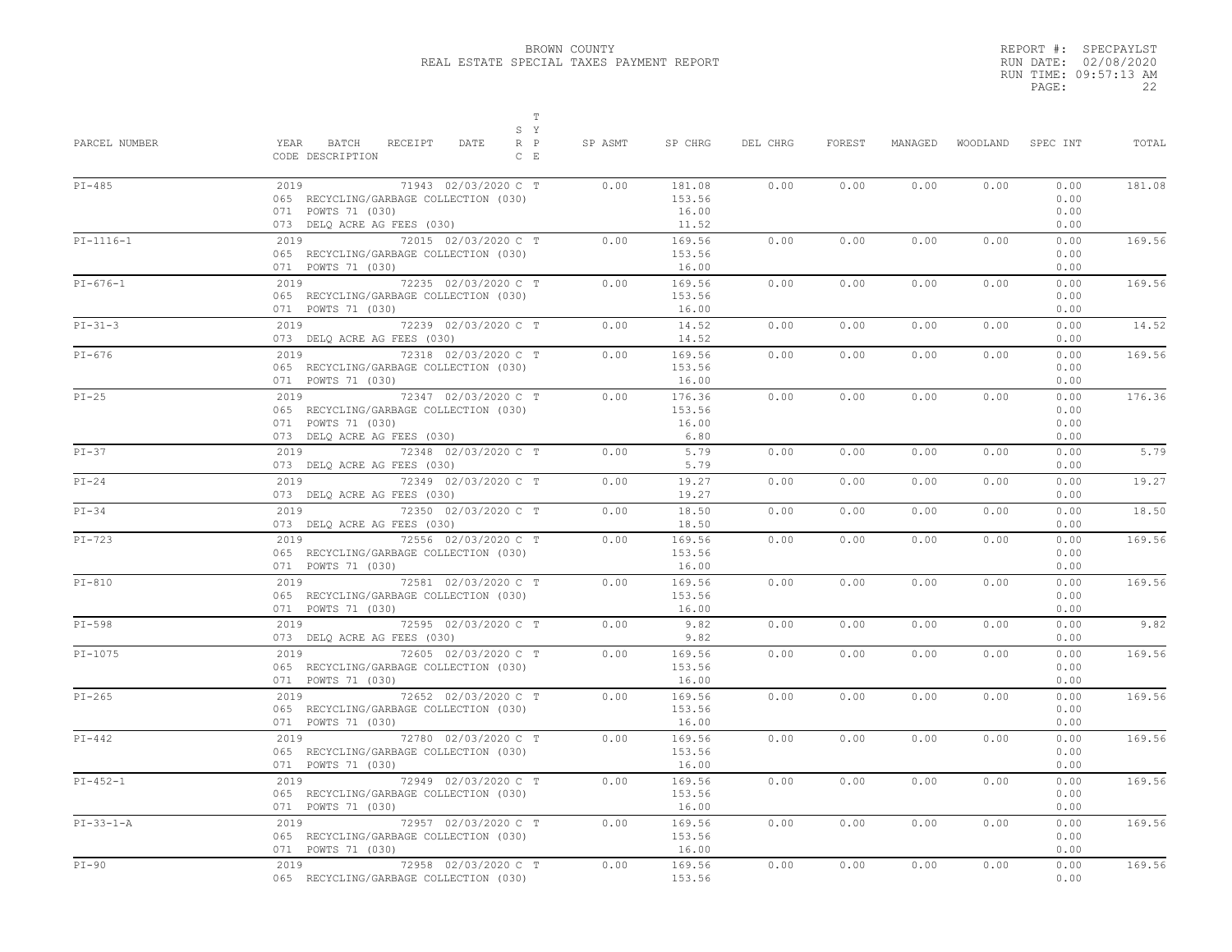|       | REPORT #: SPECPAYLST  |
|-------|-----------------------|
|       | RUN DATE: 02/08/2020  |
|       | RUN TIME: 09:57:14 AM |
| PAGE: | 23                    |

| PARCEL NUMBER | $\mathbb T$<br>S Y<br>YEAR BATCH<br>RECEIPT<br>$R$ $P$<br>DATE<br>CODE DESCRIPTION<br>$C$ $E$ | SP ASMT | SP CHRG                     | DEL CHRG | FOREST | MANAGED |      | WOODLAND SPEC INT    | TOTAL                       |
|---------------|-----------------------------------------------------------------------------------------------|---------|-----------------------------|----------|--------|---------|------|----------------------|-----------------------------|
|               | 071 POWTS 71 (030)                                                                            |         | 16.00                       |          |        |         |      | 0.00                 |                             |
| $PI-342-1$    | 2019 73025 02/04/2020 C T<br>065 RECYCLING/GARBAGE COLLECTION (030)<br>071 POWTS 71 (030)     | 0.00    | 169.56<br>153.56<br>16.00   | 0.00     | 0.00   | 0.00    | 0.00 | 0.00<br>0.00<br>0.00 | 169.56                      |
| $PI-715-10$   | 2019 73045 02/04/2020 C T<br>065 RECYCLING/GARBAGE COLLECTION (030)<br>071 POWTS 71 (030)     | 0.00    | 169.56<br>153.56<br>16.00   | 0.00     | 0.00   | 0.00    | 0.00 | 0.00<br>0.00<br>0.00 | 169.56                      |
| $PI-69-3$     | 2019 73053 02/04/2020 C T<br>073 DELQ ACRE AG FEES (030)                                      | 0.00    | 2.49<br>2.49                | 0.00     | 0.00   | 0.00    | 0.00 | 0.00<br>0.00         | 2.49                        |
| $PI-452-2$    | 2019 73069 02/04/2020 C T<br>065 RECYCLING/GARBAGE COLLECTION (030)<br>071 POWTS 71 (030)     | 0.00    | 169.56<br>153.56<br>16.00   | 0.00     | 0.00   | 0.00    | 0.00 | 0.00<br>0.00<br>0.00 | 169.56                      |
| $PI-458-15$   | 2019 73123 02/04/2020 C T<br>065 RECYCLING/GARBAGE COLLECTION (030)<br>071 POWTS 71 (030)     | 0.00    | 169.56<br>153.56<br>16.00   | 0.00     | 0.00   | 0.00    | 0.00 | 0.00<br>0.00<br>0.00 | 169.56                      |
| $PI-428-5$    | 2019 73151 02/04/2020 C T<br>065 RECYCLING/GARBAGE COLLECTION (030)<br>071 POWTS 71 (030)     | 0.00    | 169.56<br>153.56<br>16.00   | 0.00     | 0.00   | 0.00    | 0.00 | 0.00<br>0.00<br>0.00 | 169.56                      |
| $PI-428-1$    | 2019 73157 02/04/2020 C T<br>065 RECYCLING/GARBAGE COLLECTION (030)<br>071 POWTS 71 (030)     | 0.00    | 169.56<br>153.56<br>16.00   | 0.00     | 0.00   | 0.00    | 0.00 | 0.00<br>0.00<br>0.00 | 169.56                      |
| $PI-537-1$    | 2019 73234 02/04/2020 C T<br>065 RECYCLING/GARBAGE COLLECTION (030)<br>071 POWTS 71 (030)     | 0.00    | 169.56<br>153.56<br>16.00   | 0.00     | 0.00   | 0.00    | 0.00 | 0.00<br>0.00<br>0.00 | 169.56                      |
| $PI-155-1$    | 2019 73288 02/04/2020 C T<br>065 RECYCLING/GARBAGE COLLECTION (030)<br>071 POWTS 71 (030)     | 0.00    | 169.56<br>153.56<br>16.00   | 0.00     | 0.00   | 0.00    | 0.00 | 0.00<br>0.00<br>0.00 | 169.56                      |
| $PI-18$       | 2019 73403 02/05/2020 C T<br>065 RECYCLING/GARBAGE COLLECTION (030)<br>071 POWTS 71 (030)     | 0.00    | 185.56<br>153.56<br>32.00   | 0.00     | 0.00   | 0.00    | 0.00 | 0.00<br>0.00<br>0.00 | 185.56                      |
| $PI-23$       | 2019 73405 02/05/2020 C T<br>065 RECYCLING/GARBAGE COLLECTION (030)<br>071 POWTS 71 (030)     | 0.00    | 169.56<br>153.56<br>16.00   | 0.00     | 0.00   | 0.00    | 0.00 | 0.00<br>0.00<br>0.00 | 169.56                      |
| $PI-632-1-1$  | 2019 73438 02/05/2020 C T<br>065 RECYCLING/GARBAGE COLLECTION (030)                           | 0.00    | 153.56<br>153.56            | 0.00     | 0.00   | 0.00    | 0.00 | 0.00<br>0.00         | 153.56                      |
| $PI-677-5$    | 2019 73510 02/06/2020 C T<br>071 POWTS 71 (030)                                               | 0.00    | 16.00<br>16.00              | 0.00     | 0.00   | 0.00    | 0.00 | 0.00<br>0.00         | 16.00                       |
| $PI-660$      | 2019 73516 02/06/2020 C T<br>065 RECYCLING/GARBAGE COLLECTION (030)<br>071 POWTS 71 (030)     | 0.00    | 169.56<br>153.56<br>16.00   | 0.00     | 0.00   | 0.00    | 0.00 | 0.00<br>0.00<br>0.00 | 169.56                      |
|               | TOWN OF PITTSFIELD TOTAL                                                                      | 0.00    | 4,343.71                    | 0.00     | 0.00   | 0.00    | 0.00 | 0.00                 | 4,343.71                    |
|               | 065 RECYCLING/GARBAGE COLLECTION (030)<br>071 POWTS 71 (030)<br>073 DELQ ACRE AG FEES (030)   |         | 3,839.00<br>416.00<br>88.71 |          |        |         |      | 0.00<br>0.00<br>0.00 | 3,839.00<br>416.00<br>88.71 |
|               | SPECIAL CHARGE TOTAL                                                                          |         | 4,343.71                    |          |        |         |      | 0.00                 | 4,343.71                    |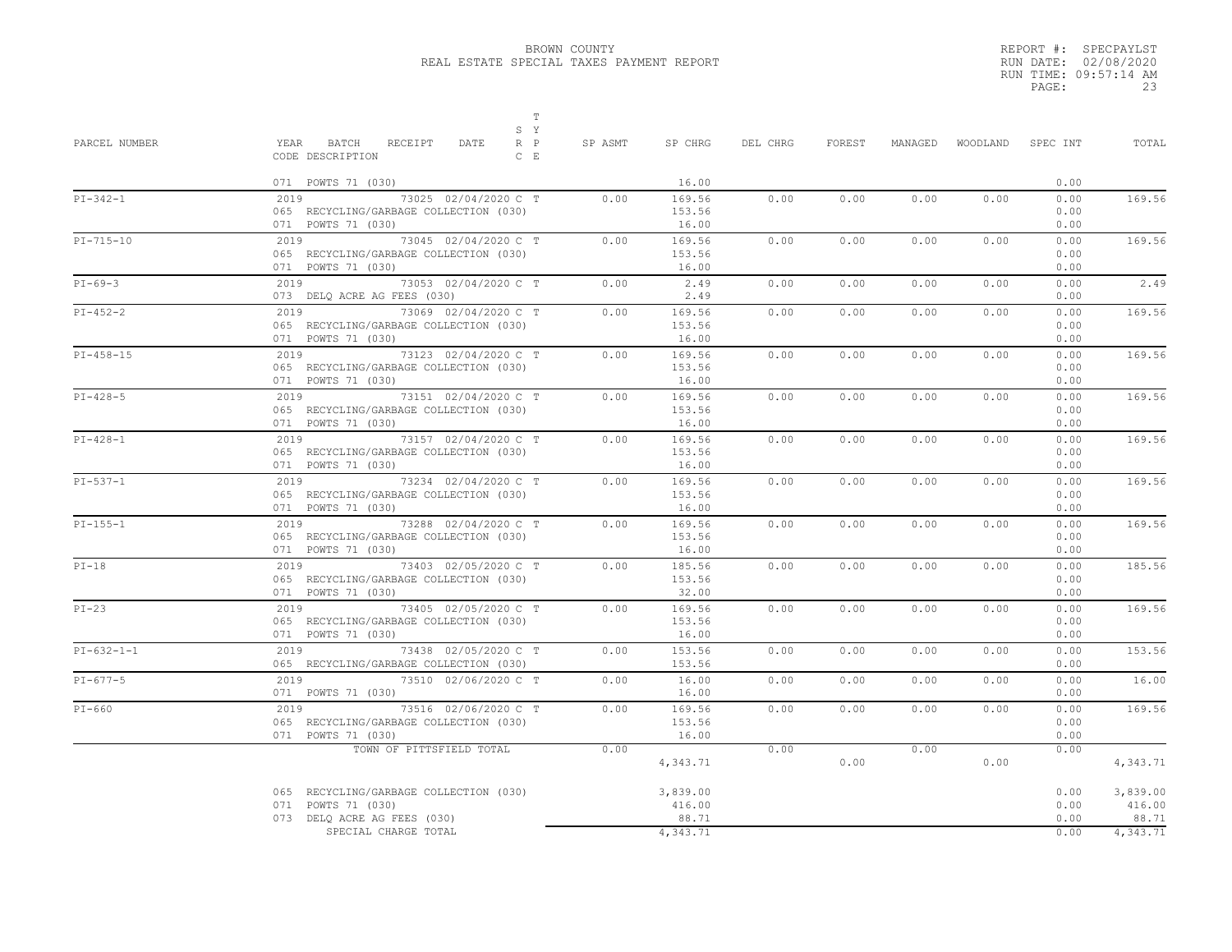|       | REPORT #: SPECPAYLST  |
|-------|-----------------------|
|       | RUN DATE: 02/08/2020  |
|       | RUN TIME: 09:57:14 AM |
| PAGE: | 24                    |

| PARCEL NUMBER    | $\mathbb T$<br>S Y<br>BATCH<br>$R$ $P$<br>YEAR<br>RECEIPT<br>DATE<br>CODE DESCRIPTION<br>$C$ E                              | SP ASMT | SP CHRG                           | DEL CHRG | FOREST | MANAGED | WOODLAND | SPEC INT                     | TOTAL  |
|------------------|-----------------------------------------------------------------------------------------------------------------------------|---------|-----------------------------------|----------|--------|---------|----------|------------------------------|--------|
| $R - 84 - 5$     | 2019<br>71847 02/03/2020 C T<br>065 RECYCLING/GARBAGE COLLECTION (034)<br>071 POWTS 71 (034)                                | 0.00    | 163.00<br>147.00<br>16.00         | 0.00     | 0.00   | 0.00    | 0.00     | 0.00<br>0.00<br>0.00         | 163.00 |
| $R - 284$        | 2019<br>72158 02/03/2020 C T<br>065 RECYCLING/GARBAGE COLLECTION (034)<br>071 POWTS 71 (034)<br>073 DELQ ACRE AG FEES (034) | 0.00    | 170.12<br>147.00<br>16.00<br>7.12 | 0.00     | 0.00   | 0.00    | 0.00     | 0.00<br>0.00<br>0.00<br>0.00 | 170.12 |
| $R - 70 - 1 - 3$ | 2019<br>72159 02/03/2020 C T<br>065 RECYCLING/GARBAGE COLLECTION (034)<br>071 POWTS 71 (034)                                | 0.00    | 163.00<br>147.00<br>16.00         | 0.00     | 0.00   | 0.00    | 0.00     | 0.00<br>0.00<br>0.00         | 163.00 |
| $R - 70 - 1 - 1$ | 2019<br>72161 02/03/2020 C T<br>065 RECYCLING/GARBAGE COLLECTION (034)<br>071 POWTS 71 (034)                                | 0.00    | 163.00<br>147.00<br>16.00         | 0.00     | 0.00   | 0.00    | 0.00     | 0.00<br>0.00<br>0.00         | 163.00 |
| $R-99$           | 2019<br>72162 02/03/2020 C T<br>071 POWTS 71 (034)<br>073 DELQ ACRE AG FEES (034)                                           | 0.00    | 537.00<br>32.00<br>505.00         | 0.00     | 0.00   | 0.00    | 0.00     | 0.00<br>0.00<br>0.00         | 537.00 |
| $R - 100$        | 72163 02/03/2020 C T<br>2019<br>073 DELQ ACRE AG FEES (034)                                                                 | 0.00    | 10.66<br>10.66                    | 0.00     | 0.00   | 0.00    | 0.00     | 0.00<br>0.00                 | 10.66  |
| $R-96$           | 2019<br>72164 02/03/2020 C T<br>073 DELQ ACRE AG FEES (034)                                                                 | 0.00    | 17.66<br>17.66                    | 0.00     | 0.00   | 0.00    | 0.00     | 0.00<br>0.00                 | 17.66  |
| $R - 367$        | 2019<br>72285 02/03/2020 C T<br>065 RECYCLING/GARBAGE COLLECTION (034)<br>071 POWTS 71 (034)                                | 0.00    | 163.00<br>147.00<br>16.00         | 0.00     | 0.00   | 0.00    | 0.00     | 0.00<br>0.00<br>0.00         | 163.00 |
| $R - 205$        | 72295 02/03/2020 C T<br>2019<br>065 RECYCLING/GARBAGE COLLECTION (034)<br>071 POWTS 71 (034)                                | 0.00    | 163.00<br>147.00<br>16.00         | 0.00     | 0.00   | 0.00    | 0.00     | 0.00<br>0.00<br>0.00         | 163.00 |
| $R - 219$        | 2019<br>72301 02/03/2020 C T<br>065 RECYCLING/GARBAGE COLLECTION (034)<br>071 POWTS 71 (034)                                | 0.00    | 310.00<br>294.00<br>16.00         | 0.00     | 0.00   | 0.00    | 0.00     | 0.00<br>0.00<br>0.00         | 310.00 |
| $R-231$          | 72304 02/03/2020 C T<br>2019<br>065 RECYCLING/GARBAGE COLLECTION (034)<br>071 POWTS 71 (034)                                | 0.00    | 163.00<br>147.00<br>16.00         | 0.00     | 0.00   | 0.00    | 0.00     | 0.00<br>0.00<br>0.00         | 163.00 |
| $R - 312$        | 2019<br>72310 02/03/2020 C T<br>065 RECYCLING/GARBAGE COLLECTION (034)<br>071 POWTS 71 (034)                                | 0.00    | 163.00<br>147.00<br>16.00         | 0.00     | 0.00   | 0.00    | 0.00     | 0.00<br>0.00<br>0.00         | 163.00 |
| $R - 315$        | 72312 02/03/2020 C T<br>2019<br>065 RECYCLING/GARBAGE COLLECTION (034)<br>071 POWTS 71 (034)                                | 0.00    | 163.00<br>147.00<br>16.00         | 0.00     | 0.00   | 0.00    | 0.00     | 0.00<br>0.00<br>0.00         | 163.00 |
| $R - 159$        | 72335 02/03/2020 C T<br>2019<br>065 RECYCLING/GARBAGE COLLECTION (034)<br>071 POWTS 71 (034)                                | 0.00    | 163.00<br>147.00<br>16.00         | 0.00     | 0.00   | 0.00    | 0.00     | 0.00<br>0.00<br>0.00         | 163.00 |
| $R - 409$        | 72633 02/03/2020 C T<br>2019<br>065 RECYCLING/GARBAGE COLLECTION (034)<br>071 POWTS 71 (034)                                | 0.00    | 163.00<br>147.00<br>16.00         | 0.00     | 0.00   | 0.00    | 0.00     | 0.00<br>0.00<br>0.00         | 163.00 |
| $R - 68 - 1$     | 2019<br>72970 02/03/2020 C T<br>065 RECYCLING/GARBAGE COLLECTION (034)<br>071 POWTS 71 (034)<br>073 DELQ ACRE AG FEES (034) | 0.00    | 172.72<br>147.00<br>16.00<br>9.72 | 0.00     | 0.00   | 0.00    | 0.00     | 0.00<br>0.00<br>0.00<br>0.00 | 172.72 |
| $R - 186$        | 72976 02/03/2020 C T<br>2019<br>065 RECYCLING/GARBAGE COLLECTION (034)                                                      | 0.00    | 163.00<br>147.00                  | 0.00     | 0.00   | 0.00    | 0.00     | 0.00<br>0.00                 | 163.00 |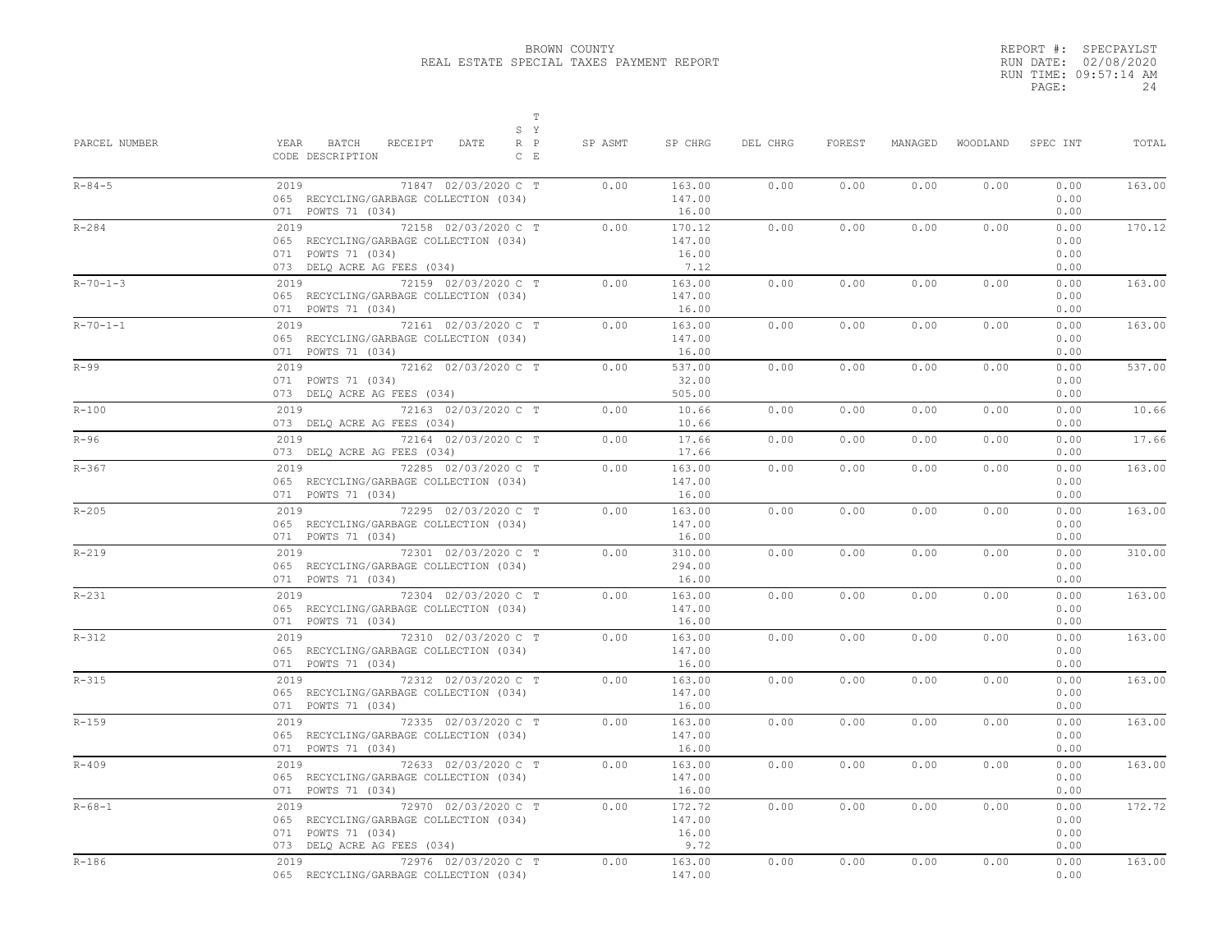|       | REPORT #: SPECPAYLST  |
|-------|-----------------------|
|       | RUN DATE: 02/08/2020  |
|       | RUN TIME: 09:57:15 AM |
| PAGE: | 25                    |

| 16.00<br>071 POWTS 71 (034)<br>2019<br>73007 02/03/2020 C T<br>163.00<br>0.00<br>0.00<br>0.00<br>0.00<br>065 RECYCLING/GARBAGE COLLECTION (034)<br>147.00<br>071 POWTS 71 (034)<br>16.00<br>2019 200203<br>4082 02/03/2020 C T<br>0.00<br>163.00<br>0.00<br>0.00<br>0.00<br>065 RECYCLING/GARBAGE COLLECTION (034)<br>147.00<br>071 POWTS 71 (034)<br>16.00<br>$73095$ 02/04/2020 C T<br>0.00<br>0.00<br>0.00<br>2019<br>0.00<br>163.00<br>147.00<br>065 RECYCLING/GARBAGE COLLECTION (034)<br>071 POWTS 71 (034)<br>16.00<br>2019<br>73116 02/04/2020 C T<br>163.00<br>0.00<br>0.00<br>0.00<br>0.00 |      | WOODLAND<br>SPEC INT         | TOTAL              |
|------------------------------------------------------------------------------------------------------------------------------------------------------------------------------------------------------------------------------------------------------------------------------------------------------------------------------------------------------------------------------------------------------------------------------------------------------------------------------------------------------------------------------------------------------------------------------------------------------|------|------------------------------|--------------------|
| $R - 437 - 12$<br>$R - 263$<br>$R - 285 - 2$<br>$R - 322 - 1$                                                                                                                                                                                                                                                                                                                                                                                                                                                                                                                                        |      | 0.00                         |                    |
|                                                                                                                                                                                                                                                                                                                                                                                                                                                                                                                                                                                                      | 0.00 | 0.00<br>0.00<br>0.00         | 163.00             |
|                                                                                                                                                                                                                                                                                                                                                                                                                                                                                                                                                                                                      | 0.00 | 0.00<br>0.00<br>0.00         | 163.00             |
|                                                                                                                                                                                                                                                                                                                                                                                                                                                                                                                                                                                                      | 0.00 | 0.00<br>0.00<br>0.00         | 163.00             |
| 065 RECYCLING/GARBAGE COLLECTION (034)<br>147.00<br>16.00<br>071 POWTS 71 (034)                                                                                                                                                                                                                                                                                                                                                                                                                                                                                                                      | 0.00 | 0.00<br>0.00<br>0.00         | 163.00             |
| $R-55$<br>73168 02/04/2020 C T<br>2019<br>0.00<br>150.55<br>0.00<br>0.00<br>0.00<br>065 RECYCLING/GARBAGE COLLECTION (034)<br>147.00<br>3.55<br>073 DELQ ACRE AG FEES (034)                                                                                                                                                                                                                                                                                                                                                                                                                          | 0.00 | 0.00<br>0.00<br>0.00         | 150.55             |
| $R - 55 - 1$<br>2019<br>73169 02/04/2020 C T<br>4.82<br>0.00<br>0.00<br>0.00<br>0.00<br>4.82<br>073 DELQ ACRE AG FEES (034)                                                                                                                                                                                                                                                                                                                                                                                                                                                                          | 0.00 | 0.00<br>0.00                 | 4.82               |
| 2019 73221 02/04/2020 C T<br>$R - 425$<br>0.00<br>0.00<br>0.00<br>163.00<br>0.00<br>065 RECYCLING/GARBAGE COLLECTION (034)<br>147.00<br>16.00<br>071 POWTS 71 (034)                                                                                                                                                                                                                                                                                                                                                                                                                                  | 0.00 | 0.00<br>0.00<br>0.00         | 163.00             |
| $R - 153$<br>73235 02/04/2020 C T<br>2019<br>0.00<br>457.00<br>0.00<br>0.00<br>0.00<br>441.00<br>065 RECYCLING/GARBAGE COLLECTION (034)<br>071 POWTS 71 (034)<br>16.00                                                                                                                                                                                                                                                                                                                                                                                                                               | 0.00 | 0.00<br>0.00<br>0.00         | 457.00             |
| $R - 186 - 1$<br>2019<br>73239 02/04/2020 C T<br>163.00<br>0.00<br>0.00<br>0.00<br>0.00<br>065 RECYCLING/GARBAGE COLLECTION (034)<br>147.00<br>071 POWTS 71 (034)<br>16.00                                                                                                                                                                                                                                                                                                                                                                                                                           | 0.00 | 0.00<br>0.00<br>0.00         | 163.00             |
| $R - 440 - 21$<br>2019<br>73471 02/06/2020 C T<br>163.00<br>0.00<br>0.00<br>0.00<br>0.00<br>147.00<br>065 RECYCLING/GARBAGE COLLECTION (034)<br>16.00<br>071 POWTS 71 (034)                                                                                                                                                                                                                                                                                                                                                                                                                          | 0.00 | 0.00<br>0.00<br>0.00         | 163.00             |
| $R-8$<br>2019 200207 4117 02/07/2020 C T<br>166.00<br>0.00<br>0.00<br>0.00<br>0.00<br>065 RECYCLING/GARBAGE COLLECTION (034)<br>147.00<br>071 POWTS 71 (034)<br>16.00<br>073 DELQ ACRE AG FEES (034)<br>3.00                                                                                                                                                                                                                                                                                                                                                                                         | 0.00 | 0.00<br>0.00<br>0.00<br>0.00 | 166.00             |
| TOWN OF ROCKLAND TOTAL<br>0.00<br>0.00<br>0.00<br>4,930.53<br>0.00                                                                                                                                                                                                                                                                                                                                                                                                                                                                                                                                   | 0.00 | 0.00                         | 4,930.53           |
| 065 RECYCLING/GARBAGE COLLECTION (034)<br>3,969.00<br>400.00<br>071 POWTS 71 (034)<br>073 DELQ ACRE AG FEES (034)<br>561.53<br>SPECIAL CHARGE TOTAL<br>4,930.53                                                                                                                                                                                                                                                                                                                                                                                                                                      |      | 0.00<br>0.00                 | 3,969.00<br>400.00 |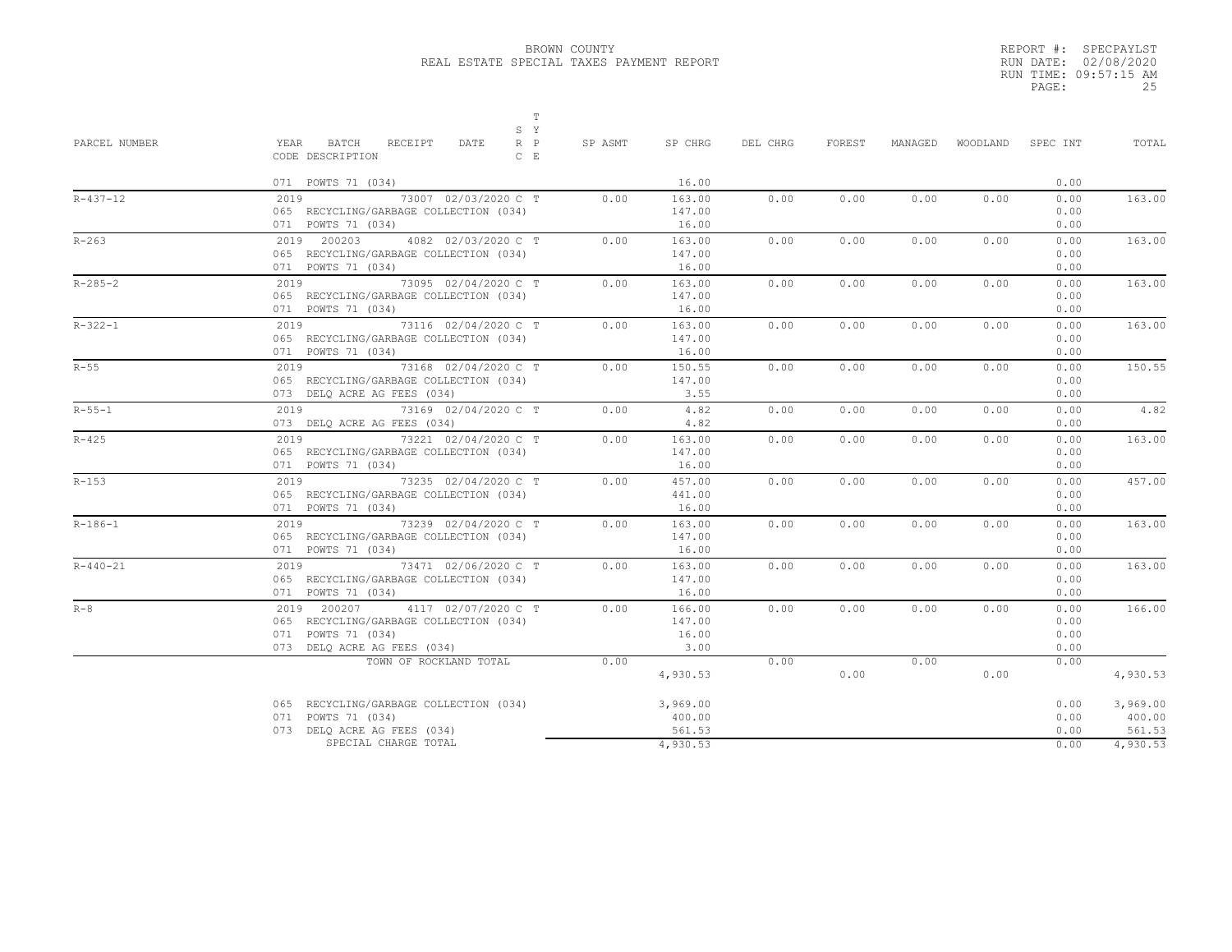|       | REPORT #: SPECPAYLST  |
|-------|-----------------------|
|       | RUN DATE: 02/08/2020  |
|       | RUN TIME: 09:57:16 AM |
| PAGE: | 26                    |

| PARCEL NUMBER  | $\mathbb T$<br>S Y<br>YEAR<br>BATCH<br>RECEIPT<br>DATE<br>$R$ $P$<br>CODE DESCRIPTION<br>$C$ $E$                               | SP ASMT | SP CHRG                            | DEL CHRG | FOREST | MANAGED | WOODLAND | SPEC INT                     | TOTAL     |
|----------------|--------------------------------------------------------------------------------------------------------------------------------|---------|------------------------------------|----------|--------|---------|----------|------------------------------|-----------|
| $SC - 272 - 1$ | 2019 200201<br>4050 02/01/2020 C T<br>065 RECYCLING/GARBAGE COLLECTION (036)<br>070 STORM WTR MGMT (036)<br>071 POWTS 71 (036) | 0.00    | 226.00<br>155.00<br>55.00<br>16.00 | 0.00     | 0.00   | 0.00    | 0.00     | 0.00<br>0.00<br>0.00<br>0.00 | 226.00    |
| $SC-1299-4$    | 71834 02/03/2020 C T<br>2019<br>065 RECYCLING/GARBAGE COLLECTION (036)<br>070 STORM WTR MGMT (036)                             | 0.00    | 210.00<br>155.00<br>55.00          | 0.00     | 0.00   | 0.00    | 0.00     | 0.00<br>0.00<br>0.00         | 210.00    |
| $SC-429-1$     | 71846 02/03/2020 C T<br>2019<br>065 RECYCLING/GARBAGE COLLECTION (036)<br>070 STORM WTR MGMT (036)                             | 0.00    | 210.00<br>155.00<br>55.00          | 0.00     | 0.00   | 0.00    | 0.00     | 0.00<br>0.00<br>0.00         | 210.00    |
| $SC-228$       | 71848 02/03/2020 C T<br>2019<br>070 STORM WTR MGMT (036)                                                                       | 0.00    | 11.00<br>11.00                     | 0.00     | 0.00   | 0.00    | 0.00     | 0.00<br>0.00                 | 11.00     |
| $SC-2046$      | 71850 02/03/2020 C T<br>2019<br>065 RECYCLING/GARBAGE COLLECTION (036)<br>070 STORM WTR MGMT (036)                             | 0.00    | 210.00<br>155.00<br>55.00          | 0.00     | 0.00   | 0.00    | 0.00     | 0.00<br>0.00<br>0.00         | 210.00    |
| $SC - 230 - 2$ | 71865 02/03/2020 C T<br>2019<br>070 STORM WTR MGMT (036)                                                                       | 0.00    | 19.58<br>19.58                     | 0.00     | 0.00   | 0.00    | 0.00     | 0.00<br>0.00                 | 19.58     |
| $SC - 230 - 2$ | 2019<br>71867 02/03/2020 C T<br>065 RECYCLING/GARBAGE COLLECTION (036)<br>070 STORM WTR MGMT (036)                             | 0.00    | 190.42<br>155.00<br>35.42          | 0.00     | 0.00   | 0.00    | 0.00     | 0.00<br>0.00<br>0.00         | 190.42    |
| $SC - 230 - 2$ | 2019<br>Voids # 02/03/2020 C V<br>71865<br>070 STORM WTR MGMT (036)                                                            | 0.00    | $-19.58$<br>$-19.58$               | 0.00     | 0.00   | 0.00    | 0.00     | 0.00<br>0.00                 | $-19.58$  |
| $SC - 230 - 2$ | 2019<br>Voids # 02/03/2020 C V<br>71867<br>065 RECYCLING/GARBAGE COLLECTION (036)<br>070 STORM WTR MGMT (036)                  | 0.00    | $-190.42$<br>$-155.00$<br>$-35.42$ | 0.00     | 0.00   | 0.00    | 0.00     | 0.00<br>0.00<br>0.00         | $-190.42$ |
| $SC-1300-101$  | 71945 02/03/2020 C T<br>2019<br>065 RECYCLING/GARBAGE COLLECTION (036)<br>070 STORM WTR MGMT (036)                             | 0.00    | 210.00<br>155.00<br>55.00          | 0.00     | 0.00   | 0.00    | 0.00     | 0.00<br>0.00<br>0.00         | 210.00    |
| $SC-2313$      | 2019<br>71950 02/03/2020 C T<br>070 STORM WTR MGMT (036)                                                                       | 0.00    | 55.00<br>55.00                     | 0.00     | 0.00   | 0.00    | 0.00     | 0.00<br>0.00                 | 55.00     |
| $SC - 230 - 2$ | 71971 02/03/2020 C T<br>2019<br>065 RECYCLING/GARBAGE COLLECTION (036)<br>070 STORM WTR MGMT (036)                             | 0.00    | 210.00<br>155.00<br>55.00          | 0.00     | 0.00   | 0.00    | 0.00     | 0.00<br>0.00<br>0.00         | 210.00    |
| $SC-1603-20$   | 72036 02/03/2020 C T<br>2019<br>065 RECYCLING/GARBAGE COLLECTION (036)<br>070 STORM WTR MGMT (036)                             | 0.00    | 210.00<br>155.00<br>55.00          | 0.00     | 0.00   | 0.00    | 0.00     | 0.00<br>0.00<br>0.00         | 210.00    |
| $SC - 322 - 3$ | 2019<br>72037 02/03/2020 C T<br>070 STORM WTR MGMT (036)                                                                       | 0.00    | 643.50<br>643.50                   | 0.00     | 0.00   | 0.00    | 0.00     | 0.00<br>0.00                 | 643.50    |
| $SC-2301$      | 2019<br>72047 02/03/2020 C T<br>070 STORM WTR MGMT (036)                                                                       | 0.00    | 55.00<br>55.00                     | 0.00     | 0.00   | 0.00    | 0.00     | 0.00<br>0.00                 | 55.00     |
| $SC-2292$      | 2019<br>72048 02/03/2020 C T<br>070 STORM WTR MGMT (036)                                                                       | 0.00    | 55.00<br>55.00                     | 0.00     | 0.00   | 0.00    | 0.00     | 0.00<br>0.00                 | 55.00     |
| $SC-2298$      | 72049 02/03/2020 C T<br>2019<br>070 STORM WTR MGMT (036)                                                                       | 0.00    | 55.00<br>55.00                     | 0.00     | 0.00   | 0.00    | 0.00     | 0.00<br>0.00                 | 55.00     |
| $SC-2299$      | 2019<br>72050 02/03/2020 C T<br>070 STORM WTR MGMT (036)                                                                       | 0.00    | 55.00<br>55.00                     | 0.00     | 0.00   | 0.00    | 0.00     | 0.00<br>0.00                 | 55.00     |
| $SC-2312$      | 2019<br>72051 02/03/2020 C T                                                                                                   | 0.00    | 55.00                              | 0.00     | 0.00   | 0.00    | 0.00     | 0.00                         | 55.00     |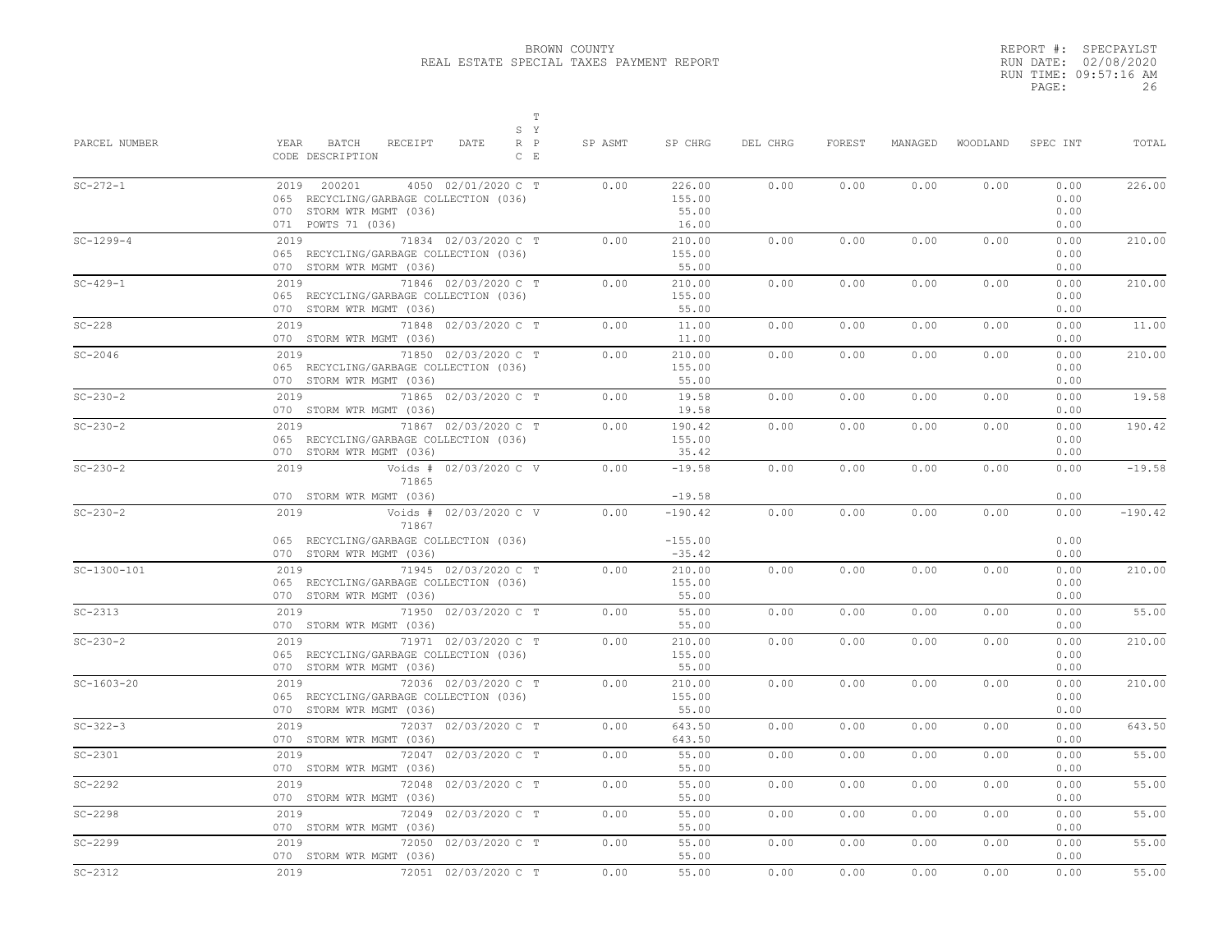|       | REPORT #: SPECPAYLST  |
|-------|-----------------------|
|       | RUN DATE: 02/08/2020  |
|       | RUN TIME: 09:57:17 AM |
| PAGE: | 27                    |

| PARCEL NUMBER    | Т<br>S Y<br>YEAR<br>BATCH<br>RECEIPT<br>DATE<br>$R$ $P$                                                                                                | SP ASMT | SP CHRG                            | DEL CHRG                   | FOREST | MANAGED | WOODLAND | SPEC INT                             | TOTAL  |
|------------------|--------------------------------------------------------------------------------------------------------------------------------------------------------|---------|------------------------------------|----------------------------|--------|---------|----------|--------------------------------------|--------|
|                  | CODE DESCRIPTION<br>$C$ $E$                                                                                                                            |         |                                    |                            |        |         |          |                                      |        |
|                  | 070 STORM WTR MGMT (036)                                                                                                                               |         | 55.00                              |                            |        |         |          | 0.00                                 |        |
| $SC - 2324$      | 2019<br>72052 02/03/2020 C T<br>070 STORM WTR MGMT (036)                                                                                               | 0.00    | 55.00<br>55.00                     | 0.00                       | 0.00   | 0.00    | 0.00     | 0.00<br>0.00                         | 55.00  |
| $SC-2333$        | 72053 02/03/2020 C T<br>2019<br>070 STORM WTR MGMT (036)                                                                                               | 0.00    | 55.00<br>55.00                     | 0.00                       | 0.00   | 0.00    | 0.00     | 0.00<br>0.00                         | 55.00  |
| $SC-2009$        | 2019<br>72102 02/03/2020 C T<br>070 STORM WTR MGMT (036)                                                                                               | 0.00    | 27.50<br>27.50                     | 0.00                       | 0.00   | 0.00    | 0.00     | 0.00<br>0.00                         | 27.50  |
| $SC-1214$        | 72167 02/03/2020 C T<br>2019<br>065 RECYCLING/GARBAGE COLLECTION (036)<br>070 STORM WTR MGMT (036)<br>015 DELINQ WATER (036)<br>016 DELINQ SEWER (036) | 0.00    | 210.00<br>155.00<br>55.00          | 221.86<br>108.61<br>113.25 | 0.00   | 0.00    | 0.00     | 0.00<br>0.00<br>0.00<br>0.00<br>0.00 | 431.86 |
| $SC-573$         | 72176 02/03/2020 C T<br>2019<br>070 STORM WTR MGMT (036)                                                                                               | 0.00    | 27.50<br>27.50                     | 0.00                       | 0.00   | 0.00    | 0.00     | 0.00<br>0.00                         | 27.50  |
| $SC-574$         | 72177 02/03/2020 C T<br>2019<br>070 STORM WTR MGMT (036)                                                                                               | 0.00    | 11.00<br>11.00                     | 0.00                       | 0.00   | 0.00    | 0.00     | 0.00<br>0.00                         | 11.00  |
| $SC-575$         | 2019<br>72178 02/03/2020 C T<br>070 STORM WTR MGMT (036)                                                                                               | 0.00    | 11.00<br>11.00                     | 0.00                       | 0.00   | 0.00    | 0.00     | 0.00<br>0.00                         | 11.00  |
| $SC-255$         | 72179 02/03/2020 C T<br>2019<br>065 RECYCLING/GARBAGE COLLECTION (036)<br>070 STORM WTR MGMT (036)<br>071 POWTS 71 (036)                               | 0.00    | 226.00<br>155.00<br>55.00<br>16.00 | 0.00                       | 0.00   | 0.00    | 0.00     | 0.00<br>0.00<br>0.00<br>0.00         | 226.00 |
| $SC-1603-64$     | 72238 02/03/2020 C T<br>2019<br>065 RECYCLING/GARBAGE COLLECTION (036)<br>070 STORM WTR MGMT (036)                                                     | 0.00    | 210.00<br>155.00<br>55.00          | 0.00                       | 0.00   | 0.00    | 0.00     | 0.00<br>0.00<br>0.00                 | 210.00 |
| $SC-1602-19$     | 2019<br>72283 02/03/2020 C T<br>065 RECYCLING/GARBAGE COLLECTION (036)<br>070 STORM WTR MGMT (036)                                                     | 0.00    | 210.00<br>155.00<br>55.00          | 0.00                       | 0.00   | 0.00    | 0.00     | 0.00<br>0.00<br>0.00                 | 210.00 |
| $SC-1604-35$     | 72286 02/03/2020 C T<br>2019<br>065 RECYCLING/GARBAGE COLLECTION (036)<br>070 STORM WTR MGMT (036)                                                     | 0.00    | 210.00<br>155.00<br>55.00          | 0.00                       | 0.00   | 0.00    | 0.00     | 0.00<br>0.00<br>0.00                 | 210.00 |
| $SC-1391-8$      | 72322 02/03/2020 C T<br>2019<br>065 RECYCLING/GARBAGE COLLECTION (036)<br>070 STORM WTR MGMT (036)                                                     | 0.00    | 188.00<br>155.00<br>33.00          | 0.00                       | 0.00   | 0.00    | 0.00     | 0.00<br>0.00<br>0.00                 | 188.00 |
| $SC-113$         | 2019<br>72329 02/03/2020 C T<br>070 STORM WTR MGMT (036)<br>073 DELQ ACRE AG FEES (036)                                                                | 0.00    | 218.00<br>209.00<br>9.00           | 0.00                       | 0.00   | 0.00    | 0.00     | 0.00<br>0.00<br>0.00                 | 218.00 |
| $SC-126$         | 2019<br>72330 02/03/2020 C T<br>070 STORM WTR MGMT (036)<br>073 DELQ ACRE AG FEES (036)                                                                | 0.00    | 21.00<br>11.00<br>10.00            | 0.00                       | 0.00   | 0.00    | 0.00     | 0.00<br>0.00<br>0.00                 | 21.00  |
| $SC - 22 - 122$  | 72331 02/03/2020 C T<br>2019<br>070 STORM WTR MGMT (036)<br>073 DELQ ACRE AG FEES (036)                                                                | 0.00    | 22.32<br>11.00<br>11.32            | 0.00                       | 0.00   | 0.00    | 0.00     | 0.00<br>0.00<br>0.00                 | 22.32  |
| $SC - 22 - 1696$ | 72332 02/03/2020 C T<br>2019<br>070 STORM WTR MGMT (036)<br>073 DELQ ACRE AG FEES (036)                                                                | 0.00    | 27.75<br>27.50<br>0.25             | 0.00                       | 0.00   | 0.00    | 0.00     | 0.00<br>0.00<br>0.00                 | 27.75  |
| $SC-22-1697$     | 72333 02/03/2020 C T<br>2019<br>070 STORM WTR MGMT (036)<br>073 DELQ ACRE AG FEES (036)                                                                | 0.00    | 27.75<br>27.50<br>0.25             | 0.00                       | 0.00   | 0.00    | 0.00     | 0.00<br>0.00<br>0.00                 | 27.75  |
| $SC-403-2-1-1$   | 72358 02/03/2020 C T<br>2019                                                                                                                           | 0.00    | 210.00                             | 0.00                       | 0.00   | 0.00    | 0.00     | 0.00                                 | 210.00 |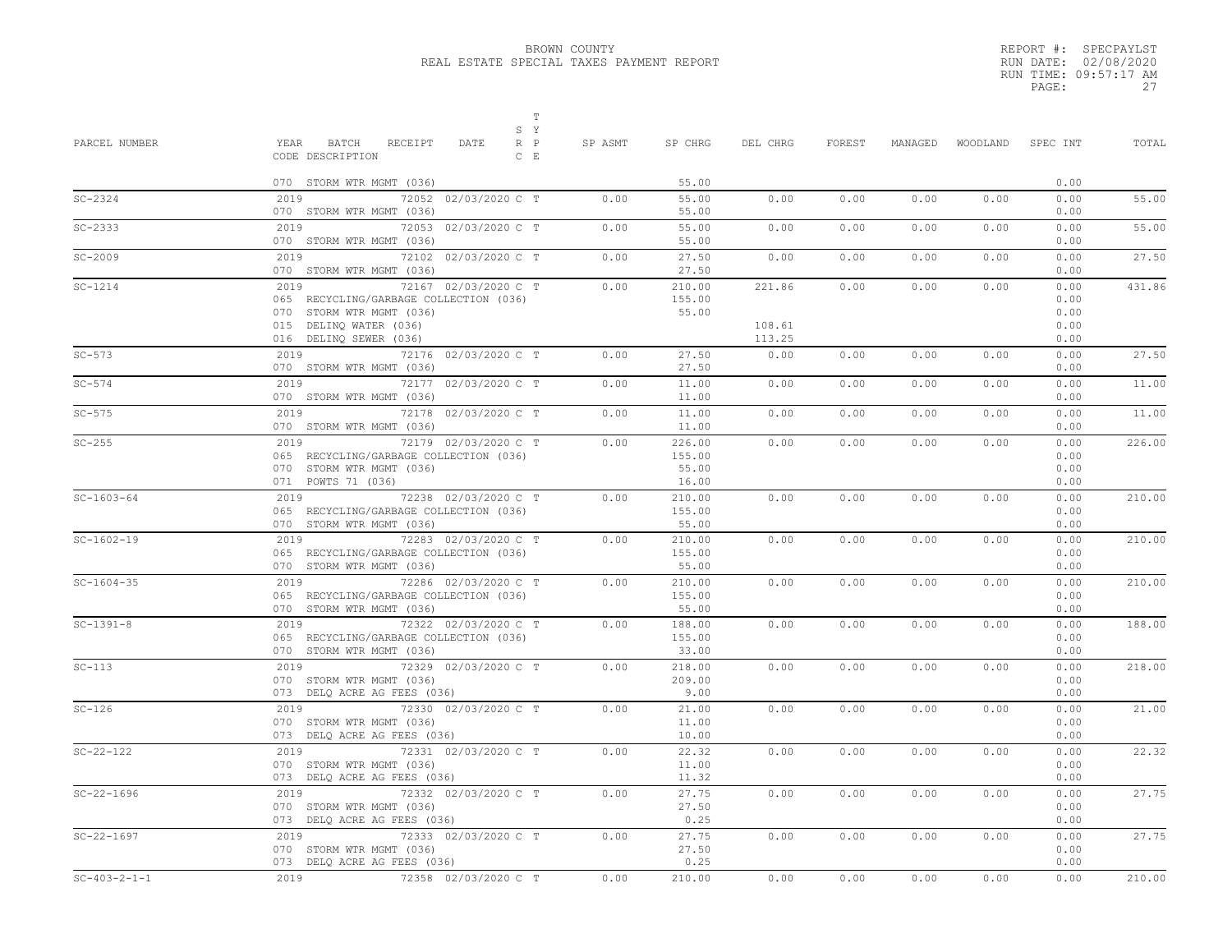|       | REPORT #: SPECPAYLST  |
|-------|-----------------------|
|       | RUN DATE: 02/08/2020  |
|       | RUN TIME: 09:57:17 AM |
| PAGE: | 28                    |

| PARCEL NUMBER    | $\mathbb T$<br>S Y<br>YEAR BATCH<br>RECEIPT<br>DATE<br>$R$ $P$<br>CODE DESCRIPTION<br>$C$ $E$<br>065 RECYCLING/GARBAGE COLLECTION (036)              | SP ASMT | SP CHRG<br>155.00<br>55.00         | DEL CHRG | FOREST | MANAGED |      | WOODLAND SPEC INT<br>0.00<br>0.00 | TOTAL  |
|------------------|------------------------------------------------------------------------------------------------------------------------------------------------------|---------|------------------------------------|----------|--------|---------|------|-----------------------------------|--------|
| $SC - 753 - 2$   | 070 STORM WTR MGMT (036)<br>72435 02/03/2020 C T<br>2019<br>065 RECYCLING/GARBAGE COLLECTION (036)<br>070 STORM WTR MGMT (036)<br>071 POWTS 71 (036) | 0.00    | 226.00<br>155.00<br>55.00<br>16.00 | 0.00     | 0.00   | 0.00    | 0.00 | 0.00<br>0.00<br>0.00<br>0.00      | 226.00 |
| $SC-1300-168$    | 2019 72487 02/03/2020 C T<br>065 RECYCLING/GARBAGE COLLECTION (036)<br>070 STORM WTR MGMT (036)                                                      | 0.00    | 210.00<br>155.00<br>55.00          | 0.00     | 0.00   | 0.00    | 0.00 | 0.00<br>0.00<br>0.00              | 210.00 |
| $SC-1300-165$    | 72494 02/03/2020 C T<br>2019<br>065 RECYCLING/GARBAGE COLLECTION (036)<br>070 STORM WTR MGMT (036)                                                   | 0.00    | 210.00<br>155.00<br>55.00          | 0.00     | 0.00   | 0.00    | 0.00 | 0.00<br>0.00<br>0.00              | 210.00 |
| $SC-1391-54$     | 2019<br>72526 02/03/2020 C T<br>065 RECYCLING/GARBAGE COLLECTION (036)<br>070 STORM WTR MGMT (036)                                                   | 0.00    | 210.00<br>155.00<br>55.00          | 0.00     | 0.00   | 0.00    | 0.00 | 0.00<br>0.00<br>0.00              | 210.00 |
| $SC - 235 - 8$   | 72574 02/03/2020 C T<br>2019<br>065 RECYCLING/GARBAGE COLLECTION (036)<br>070 STORM WTR MGMT (036)                                                   | 0.00    | 210.00<br>155.00<br>55.00          | 0.00     | 0.00   | 0.00    | 0.00 | 0.00<br>0.00<br>0.00              | 210.00 |
| $SC-1300-203$    | 72577 02/03/2020 C T<br>2019<br>065 RECYCLING/GARBAGE COLLECTION (036)<br>070 STORM WTR MGMT (036)                                                   | 0.00    | 210.00<br>155.00<br>55.00          | 0.00     | 0.00   | 0.00    | 0.00 | 0.00<br>0.00<br>0.00              | 210.00 |
| $SC - 1604 - 54$ | 2019 200203<br>4079 02/03/2020 C T<br>065 RECYCLING/GARBAGE COLLECTION (036)<br>070 STORM WTR MGMT (036)                                             | 0.00    | 210.00<br>155.00<br>55.00          | 0.00     | 0.00   | 0.00    | 0.00 | 0.00<br>0.00<br>0.00              | 210.00 |
| $SC-1300-164$    | 72649 02/03/2020 C T<br>2019<br>065 RECYCLING/GARBAGE COLLECTION (036)<br>070 STORM WTR MGMT (036)                                                   | 0.00    | 210.00<br>155.00<br>55.00          | 0.00     | 0.00   | 0.00    | 0.00 | 0.00<br>0.00<br>0.00              | 210.00 |
| $SC-1296-14$     | 2019 72695 02/03/2020 C T<br>070 STORM WTR MGMT (036)                                                                                                | 0.00    | 27.50<br>27.50                     | 0.00     | 0.00   | 0.00    | 0.00 | 0.00<br>0.00                      | 27.50  |
| $SC-232$         | 2019 72805 02/03/2020 C T<br>070 STORM WTR MGMT (036)                                                                                                | 0.00    | 11.00<br>11.00                     | 0.00     | 0.00   | 0.00    | 0.00 | 0.00<br>0.00                      | 11.00  |
| $SC-796-103$     | 72888 02/03/2020 C T<br>2019<br>065 RECYCLING/GARBAGE COLLECTION (036)<br>070 STORM WTR MGMT (036)                                                   | 0.00    | 210.00<br>155.00<br>55.00          | 0.00     | 0.00   | 0.00    | 0.00 | 0.00<br>0.00<br>0.00              | 210.00 |
| $SC-1603-39$     | 72889 02/03/2020 C T<br>2019<br>065 RECYCLING/GARBAGE COLLECTION (036)<br>070 STORM WTR MGMT (036)                                                   | 0.00    | 210.00<br>155.00<br>55.00          | 0.00     | 0.00   | 0.00    | 0.00 | 0.00<br>0.00<br>0.00              | 210.00 |
| $SC-1603-40$     | 2019 72<br>72890 02/03/2020 C T<br>070 STORM WTR MGMT (036)                                                                                          | 0.00    | 27.50<br>27.50                     | 0.00     | 0.00   | 0.00    | 0.00 | 0.00<br>0.00                      | 27.50  |
| $SC-1370$        | 2019 7<br>72891 02/03/2020 C T<br>070 STORM WTR MGMT (036)                                                                                           | 0.00    | 27.50<br>27.50                     | 0.00     | 0.00   | 0.00    | 0.00 | 0.00<br>0.00                      | 27.50  |
| $SC-1315$        | 72892 02/03/2020 C T<br>2019<br>070 STORM WTR MGMT (036)                                                                                             | 0.00    | 27.50<br>27.50                     | 0.00     | 0.00   | 0.00    | 0.00 | 0.00<br>0.00                      | 27.50  |
| $SC-1602-4$      | 2019 7<br>72945 02/03/2020 C T<br>065 RECYCLING/GARBAGE COLLECTION (036)<br>070 STORM WTR MGMT (036)                                                 | 0.00    | 210.00<br>155.00<br>55.00          | 0.00     | 0.00   | 0.00    | 0.00 | 0.00<br>0.00<br>0.00              | 210.00 |
| $SC - 494 - 8$   | 2019<br>72993 02/03/2020 C T<br>065 RECYCLING/GARBAGE COLLECTION (036)<br>070 STORM WTR MGMT (036)<br>071 POWTS 71 (036)                             | 0.00    | 226.00<br>155.00<br>55.00<br>16.00 | 0.00     | 0.00   | 0.00    | 0.00 | 0.00<br>0.00<br>0.00<br>0.00      | 226.00 |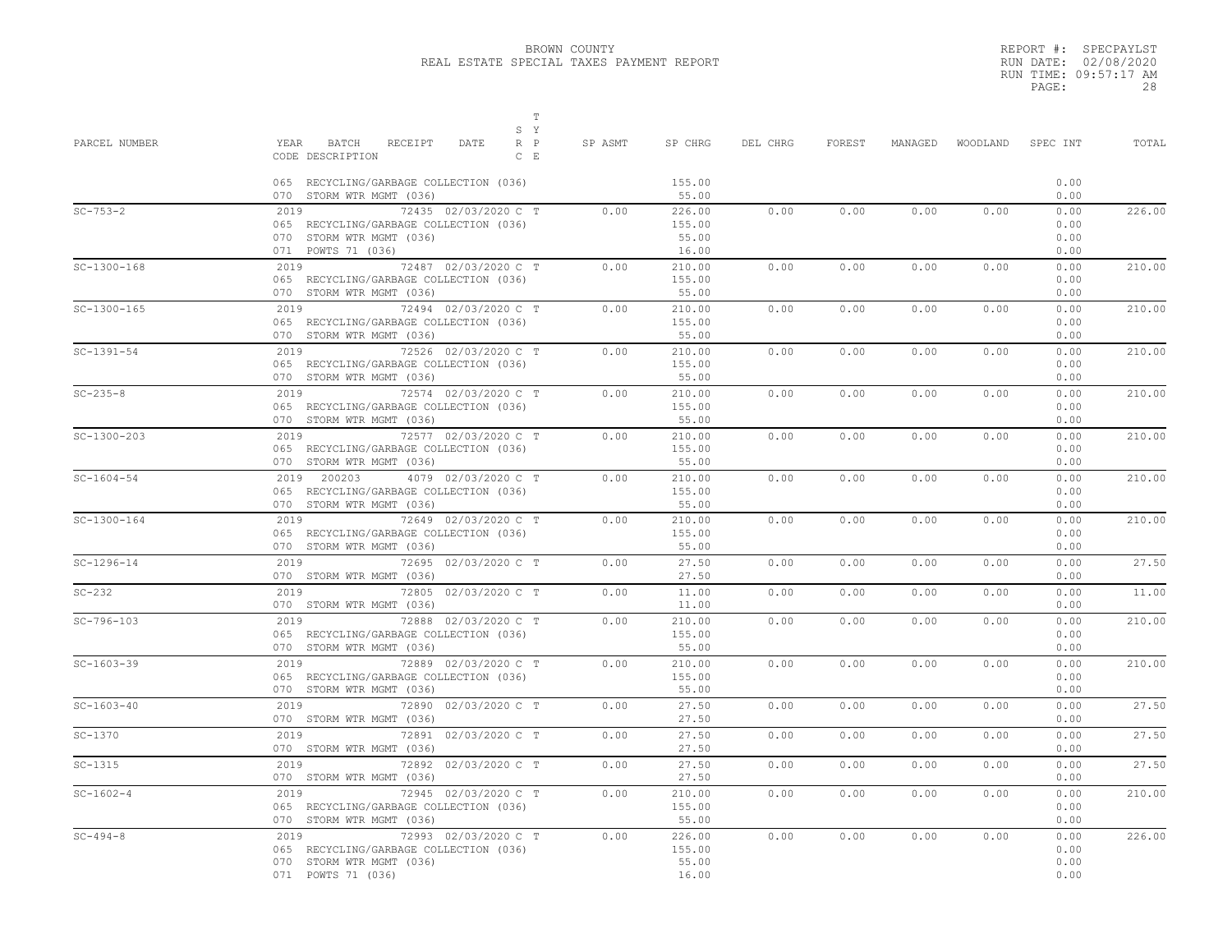T<sub>2</sub> T<sub>2</sub>

|       | REPORT #: SPECPAYLST  |
|-------|-----------------------|
|       | RUN DATE: 02/08/2020  |
|       | RUN TIME: 09:57:18 AM |
| PAGE: | 29                    |

| PARCEL NUMBER  | S Y<br>YEAR BATCH RECEIPT<br>DATE<br>$R$ $P$<br>CODE DESCRIPTION<br>$C$ E                                                | SP ASMT | SP CHRG                             | DEL CHRG | FOREST |      | MANAGED WOODLAND SPEC INT |                              | TOTAL  |
|----------------|--------------------------------------------------------------------------------------------------------------------------|---------|-------------------------------------|----------|--------|------|---------------------------|------------------------------|--------|
| $SC-851$       | 73174 02/04/2020 C T<br>2019<br>065 RECYCLING/GARBAGE COLLECTION (036)<br>070 STORM WTR MGMT (036)                       | 0.00    | 210.00<br>155.00<br>55.00           | 0.00     | 0.00   | 0.00 | 0.00                      | 0.00<br>0.00<br>0.00         | 210.00 |
| $SC-2143$      | 2019<br>73268 02/04/2020 C T<br>065 RECYCLING/GARBAGE COLLECTION (036)<br>070 STORM WTR MGMT (036)                       | 0.00    | 210.00<br>155.00<br>55.00           | 0.00     | 0.00   | 0.00 | 0.00                      | 0.00<br>0.00<br>0.00         | 210.00 |
| $SC - 254 - 3$ | 2019 73274 02/04/2020 C T<br>065 RECYCLING/GARBAGE COLLECTION (036)<br>070 STORM WTR MGMT (036)<br>071 POWTS 71 (036)    | 0.00    | 226.00<br>155.00<br>55.00<br>16.00  | 0.00     | 0.00   | 0.00 | 0.00                      | 0.00<br>0.00<br>0.00<br>0.00 | 226.00 |
| $SC - 605 - 1$ | 2019 73282 02/04/2020 C T<br>065 RECYCLING/GARBAGE COLLECTION (036)<br>070 STORM WTR MGMT (036)                          | 0.00    | 210.00<br>155.00<br>55.00           | 0.00     | 0.00   | 0.00 | 0.00                      | 0.00<br>0.00<br>0.00         | 210.00 |
| $SC-254$       | 2019<br>73289 02/04/2020 C T<br>070 STORM WTR MGMT (036)                                                                 | 0.00    | 11.00<br>11.00                      | 0.00     | 0.00   | 0.00 | 0.00                      | 0.00<br>0.00                 | 11.00  |
| $SC-275$       | 2019<br>73290 02/04/2020 C T<br>070 STORM WTR MGMT (036)                                                                 | 0.00    | 11.00<br>11.00                      | 0.00     | 0.00   | 0.00 | 0.00                      | 0.00<br>0.00                 | 11.00  |
| $SC-279$       | 2019<br>73291 02/04/2020 C T<br>070 STORM WTR MGMT (036)                                                                 | 0.00    | 11.00<br>11.00                      | 0.00     | 0.00   | 0.00 | 0.00                      | 0.00<br>0.00                 | 11.00  |
| $SC - 280 - 1$ | 2019<br>73292 02/04/2020 C T<br>070 STORM WTR MGMT (036)                                                                 | 0.00    | 11.00<br>11.00                      | 0.00     | 0.00   | 0.00 | 0.00                      | 0.00<br>0.00                 | 11.00  |
| $SC-281$       | 2019<br>73293 02/04/2020 C T<br>065 RECYCLING/GARBAGE COLLECTION (036)<br>070 STORM WTR MGMT (036)<br>071 POWTS 71 (036) | 0.00    | 523.00<br>155.00<br>352.00<br>16.00 | 0.00     | 0.00   | 0.00 | 0.00                      | 0.00<br>0.00<br>0.00<br>0.00 | 523.00 |
| $SC-282$       | 2019<br>73294 02/04/2020 C T<br>070 STORM WTR MGMT (036)                                                                 | 0.00    | 11.00<br>11.00                      | 0.00     | 0.00   | 0.00 | 0.00                      | 0.00<br>0.00                 | 11.00  |
| $SC - 735 - 1$ | 2019<br>73295 02/04/2020 C T<br>070 STORM WTR MGMT (036)                                                                 | 0.00    | 27.50<br>27.50                      | 0.00     | 0.00   | 0.00 | 0.00                      | 0.00<br>0.00                 | 27.50  |
| $SC-362$       | $\frac{1}{2019}$<br>73296 02/04/2020 C T<br>070 STORM WTR MGMT (036)                                                     | 0.00    | 11.00<br>11.00                      | 0.00     | 0.00   | 0.00 | 0.00                      | 0.00<br>0.00                 | 11.00  |
| $SC-367$       | 2019<br>73297 02/04/2020 C T<br>070 STORM WTR MGMT (036)                                                                 | 0.00    | 11.00<br>11.00                      | 0.00     | 0.00   | 0.00 | 0.00                      | 0.00<br>0.00                 | 11.00  |
| $SC - 367 - 1$ | 2019<br>73298 02/04/2020 C T<br>070 STORM WTR MGMT (036)                                                                 | 0.00    | 11.00<br>11.00                      | 0.00     | 0.00   | 0.00 | 0.00                      | 0.00<br>0.00                 | 11.00  |
| $SC-361$       | $2019$<br>73299 02/04/2020 C T<br>070 STORM WTR MGMT (036)                                                               | 0.00    | 11.00<br>11.00                      | 0.00     | 0.00   | 0.00 | 0.00                      | 0.00<br>0.00                 | 11.00  |
| $SC-365$       | 73300 02/04/2020 C T<br>2019<br>070 STORM WTR MGMT (036)                                                                 | 0.00    | 11.00<br>11.00                      | 0.00     | 0.00   | 0.00 | 0.00                      | 0.00<br>0.00                 | 11.00  |
| $SC-360$       | 2019<br>73301 02/04/2020 C T<br>065 RECYCLING/GARBAGE COLLECTION (036)<br>070 STORM WTR MGMT (036)<br>071 POWTS 71 (036) | 0.00    | 226.00<br>155.00<br>55.00<br>16.00  | 0.00     | 0.00   | 0.00 | 0.00                      | 0.00<br>0.00<br>0.00<br>0.00 | 226.00 |
| $SC - 360 - 1$ | $2019$<br>73302 02/04/2020 C T<br>070 STORM WTR MGMT (036)                                                               | 0.00    | 27.50<br>27.50                      | 0.00     | 0.00   | 0.00 | 0.00                      | 0.00<br>0.00                 | 27.50  |
| $SC-437$       | 2019 73305 02/04/2020 C T<br>065 RECYCLING/GARBAGE COLLECTION (036)<br>070 STORM WTR MGMT (036)<br>071 POWTS 71 (036)    | 0.00    | 330.50<br>155.00<br>159.50<br>16.00 | 0.00     | 0.00   | 0.00 | 0.00                      | 0.00<br>0.00<br>0.00<br>0.00 | 330.50 |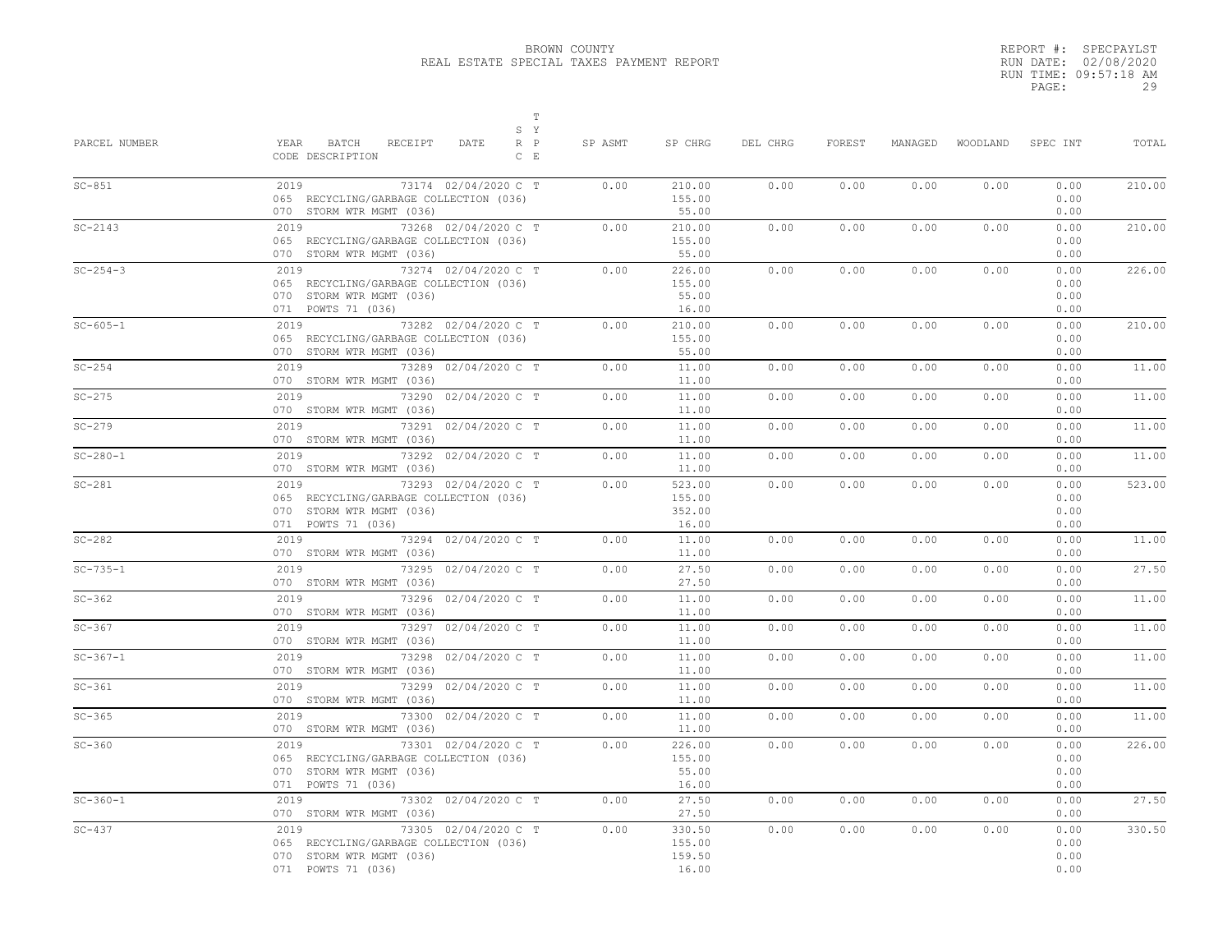|       | REPORT #: SPECPAYLST  |
|-------|-----------------------|
|       | RUN DATE: 02/08/2020  |
|       | RUN TIME: 09:57:19 AM |
| PAGE: | 30                    |

| PARCEL NUMBER  | $\mathbb T$<br>S Y<br>YEAR<br>BATCH<br>RECEIPT<br>$R$ $P$<br>DATE<br>CODE DESCRIPTION<br>$C$ $E$                         | SP ASMT | SP CHRG                                  | DEL CHRG | FOREST | MANAGED |      | WOODLAND SPEC INT            | TOTAL                                    |
|----------------|--------------------------------------------------------------------------------------------------------------------------|---------|------------------------------------------|----------|--------|---------|------|------------------------------|------------------------------------------|
| $SC-2129$      | 2019<br>73361 02/04/2020 C T<br>070 STORM WTR MGMT (036)                                                                 | 0.00    | 11.00<br>11.00                           | 0.00     | 0.00   | 0.00    | 0.00 | 0.00<br>0.00                 | 11.00                                    |
| $SC-1188$      | 2019 200205<br>4100 02/05/2020 C T<br>070 STORM WTR MGMT (036)                                                           | 0.00    | 27.50<br>27.50                           | 0.00     | 0.00   | 0.00    | 0.00 | 0.00<br>0.00                 | 27.50                                    |
| $SC-237$       | 73414 02/05/2020 C T<br>2019<br>065 RECYCLING/GARBAGE COLLECTION (036)<br>070 STORM WTR MGMT (036)<br>071 POWTS 71 (036) | 0.00    | 297.50<br>155.00<br>126.50<br>16.00      | 0.00     | 0.00   | 0.00    | 0.00 | 0.00<br>0.00<br>0.00<br>0.00 | 297.50                                   |
| $SC - 233 - 3$ | 2019<br>73415 02/05/2020 C T<br>065 RECYCLING/GARBAGE COLLECTION (036)<br>070 STORM WTR MGMT (036)                       | 0.00    | 365.00<br>310.00<br>55.00                | 0.00     | 0.00   | 0.00    | 0.00 | 0.00<br>0.00<br>0.00         | 365.00                                   |
| $SC-1106-M-6$  | Voids # 02/05/2020 C V<br>2019<br>66157<br>065 RECYCLING/GARBAGE COLLECTION (036)<br>070 STORM WTR MGMT (036)            | 0.00    | $-210.00$<br>$-155.00$<br>$-55.00$       | 0.00     | 0.00   | 0.00    | 0.00 | 0.00<br>0.00<br>0.00         | $-210.00$                                |
| $SC-345$       | 73497 02/06/2020 C T<br>2019 7<br>070 STORM WTR MGMT (036)                                                               | 0.00    | 11.00<br>11.00                           | 0.00     | 0.00   | 0.00    | 0.00 | 0.00<br>0.00                 | 11.00                                    |
| $SC-347$       | 73498 02/06/2020 C T<br>2019<br>065 RECYCLING/GARBAGE COLLECTION (036)<br>070 STORM WTR MGMT (036)                       | 0.00    | 248.50<br>155.00<br>93.50                | 0.00     | 0.00   | 0.00    | 0.00 | 0.00<br>0.00<br>0.00         | 248.50                                   |
| $SC - 347 - 2$ | 2019<br>73499 02/06/2020 C T<br>070 STORM WTR MGMT (036)                                                                 | 0.00    | 11.00<br>11.00                           | 0.00     | 0.00   | 0.00    | 0.00 | 0.00<br>0.00                 | 11.00                                    |
| $SC-350$       | 73500 02/06/2020 C T<br>2019<br>070 STORM WTR MGMT (036)                                                                 | 0.00    | 11.00<br>11.00                           | 0.00     | 0.00   | 0.00    | 0.00 | 0.00<br>0.00                 | 11.00                                    |
| $SC-589$       | 2019 2012<br>73559 02/07/2020 C T<br>070 STORM WTR MGMT (036)                                                            | 0.00    | 11.00<br>11.00                           | 0.00     | 0.00   | 0.00    | 0.00 | 0.00<br>0.00                 | 11.00                                    |
| $SC-587$       | 73560 02/07/2020 C T<br>2019<br>065 RECYCLING/GARBAGE COLLECTION (036)<br>070 STORM WTR MGMT (036)                       | 0.00    | 270.50<br>155.00<br>115.50               | 0.00     | 0.00   | 0.00    | 0.00 | 0.00<br>0.00<br>0.00         | 270.50                                   |
| $SC - 584 - 1$ | 73561 02/07/2020 C T<br>2019<br>065 RECYCLING/GARBAGE COLLECTION (036)<br>070 STORM WTR MGMT (036)<br>071 POWTS 71 (036) | 0.00    | 226.00<br>155.00<br>55.00<br>16.00       | 0.00     | 0.00   | 0.00    | 0.00 | 0.00<br>0.00<br>0.00<br>0.00 | 226.00                                   |
| $SC-584$       | 2019<br>73562 02/07/2020 C T<br>070 STORM WTR MGMT (036)                                                                 | 0.00    | 11.00<br>11.00                           | 0.00     | 0.00   | 0.00    | 0.00 | 0.00<br>0.00                 | 11.00                                    |
| $SC-2124$      | 2019<br>73573 02/07/2020 C T<br>065 RECYCLING/GARBAGE COLLECTION (036)<br>070 STORM WTR MGMT (036)                       | 0.00    | 210.00<br>155.00<br>55.00                | 0.00     | 0.00   | 0.00    | 0.00 | 0.00<br>0.00<br>0.00         | 210.00                                   |
| $SC-1106-M-6$  | 2019 200207<br>4119 02/07/2020 C T<br>065 RECYCLING/GARBAGE COLLECTION (036)<br>070 STORM WTR MGMT (036)                 | 0.00    | 210.00<br>155.00<br>55.00                | 0.00     | 0.00   | 0.00    | 0.00 | 0.00<br>0.00<br>0.00         | 210.00                                   |
|                | TOWN OF SCOTT TOTAL                                                                                                      | 0.00    | 10,922.82                                | 221.86   | 0.00   | 0.00    | 0.00 | 0.00                         | 11, 144.68                               |
|                | 065 RECYCLING/GARBAGE COLLECTION (036)<br>070 STORM WTR MGMT (036)<br>071 POWTS 71 (036)<br>073 DELQ ACRE AG FEES (036)  |         | 6, 200.00<br>4,532.00<br>160.00<br>30.82 |          |        |         |      | 0.00<br>0.00<br>0.00<br>0.00 | 6, 200.00<br>4,532.00<br>160.00<br>30.82 |
|                | SPECIAL CHARGE TOTAL                                                                                                     |         | 10,922.82                                |          |        |         |      | 0.00                         | 10,922.82                                |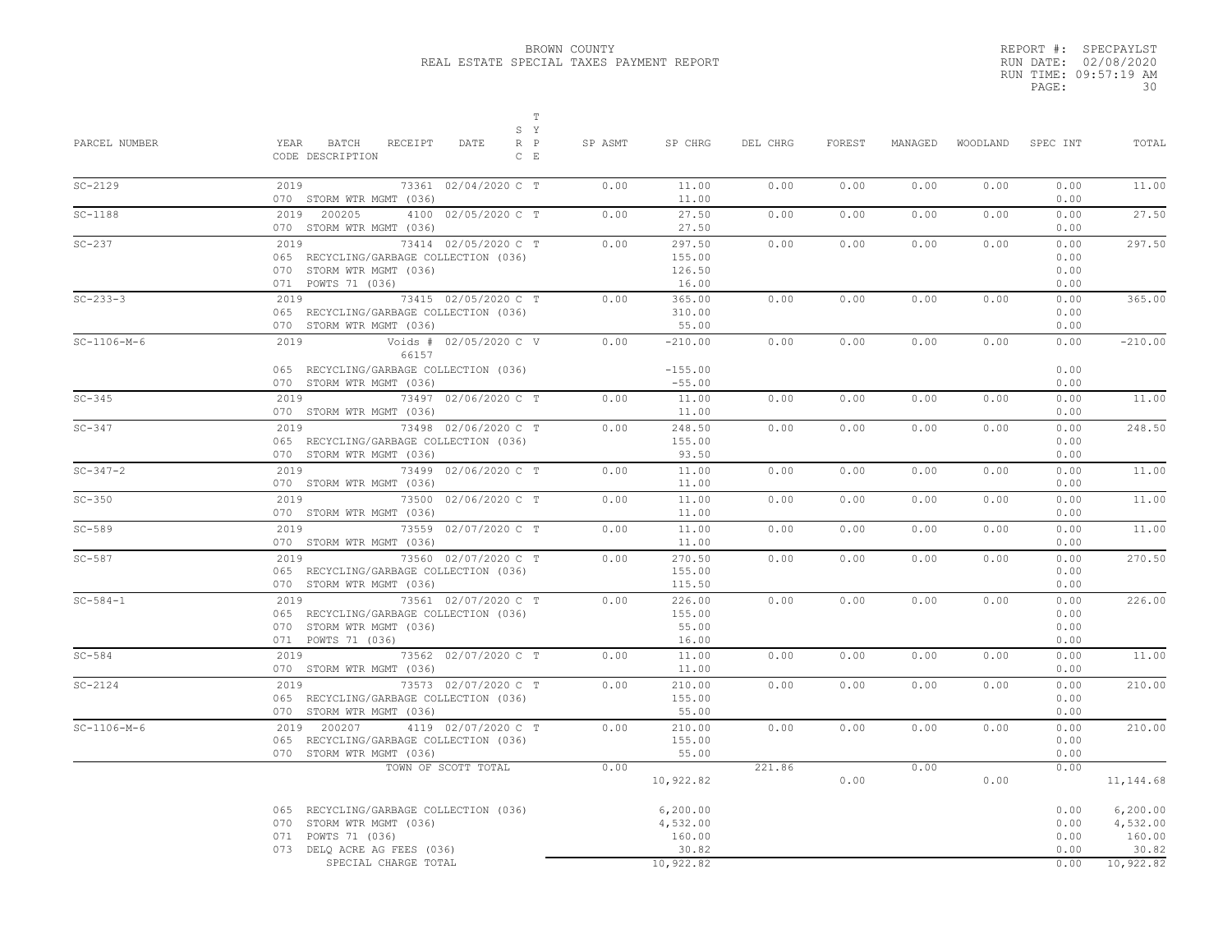|               |                                                                                           | BROWN COUNTY<br>REAL ESTATE SPECIAL TAXES PAYMENT REPORT | REPORT #: SPECPAYLST<br>RUN DATE: 02/08/2020<br>RUN TIME: 09:57:20 AM<br>31<br>PAGE: |
|---------------|-------------------------------------------------------------------------------------------|----------------------------------------------------------|--------------------------------------------------------------------------------------|
| PARCEL NUMBER | S Y<br>R P<br>YEAR<br>RECEIPT<br>BATCH<br>DATE<br>$C$ E<br>CODE DESCRIPTION               | FOREST<br>SP ASMT<br>SP CHRG<br>MANAGED<br>DEL CHRG      | TOTAL<br>WOODLAND<br>SPEC INT                                                        |
|               | DELINQ WATER (036)<br>015<br>DELINQ SEWER (036)<br>016<br>DELINQUENT UTILITY CHARGE TOTAL | 108.61<br>113.25<br>221.86                               | 108.61<br>0.00<br>113.25<br>0.00<br>221.86<br>0.00                                   |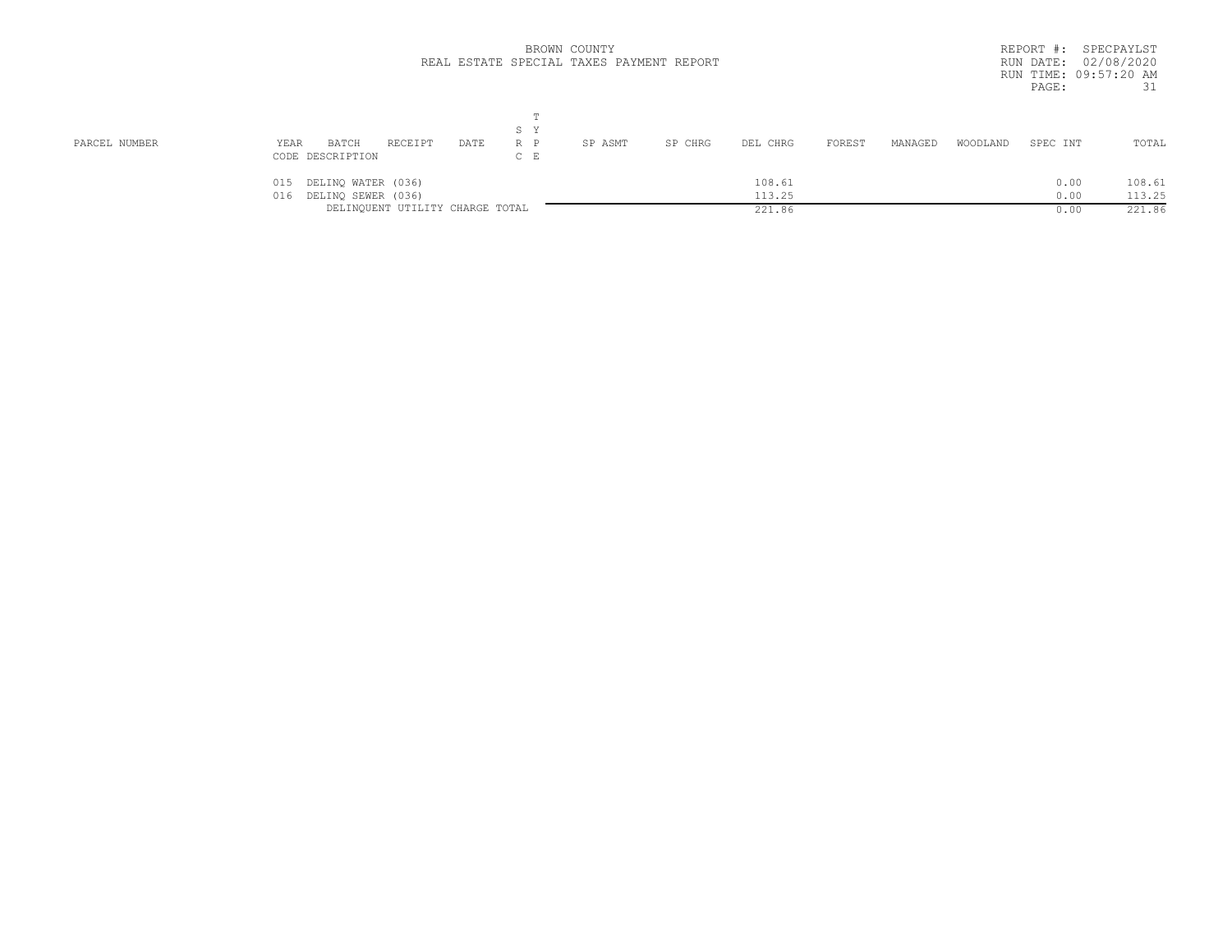|       | REPORT #: SPECPAYLST  |
|-------|-----------------------|
|       | RUN DATE: 02/08/2020  |
|       | RUN TIME: 09:57:20 AM |
| PAGE: | 32                    |

| PARCEL NUMBER | T<br>S Y<br>YEAR<br>BATCH<br>RECEIPT<br>DATE<br>$R$ $P$<br>CODE DESCRIPTION<br>$C$ $E$                                      | SP ASMT | SP CHRG                             | DEL CHRG | FOREST | MANAGED | WOODLAND SPEC INT |                              | TOTAL              |
|---------------|-----------------------------------------------------------------------------------------------------------------------------|---------|-------------------------------------|----------|--------|---------|-------------------|------------------------------|--------------------|
| $W - 7$       | 2019<br>72017 02/03/2020 C T<br>071 POWTS 71 (040)                                                                          | 0.00    | 16.00<br>16.00                      | 0.00     | 0.00   | 0.00    | 0.00              | 0.00<br>0.00                 | 16.00              |
| $W - 624$     | 2019 72<br>72242 02/03/2020 C T<br>065 RECYCLING/GARBAGE COLLECTION (040)<br>071 POWTS 71 (040)                             | 0.00    | 166.00<br>150.00<br>16.00           | 0.00     | 0.00   | 0.00    | 0.00              | 0.00<br>0.00<br>0.00         | 166.00             |
| $W - 75 - 3$  | 2019 7<br>72258 02/03/2020 C T<br>065 RECYCLING/GARBAGE COLLECTION (040)<br>071 POWTS 71 (040)                              | 0.00    | 166.00<br>150.00<br>16.00           | 0.00     | 0.00   | 0.00    | 0.00              | 0.00<br>0.00<br>0.00         | 166.00             |
| $W - 358 - 1$ | 2019 7<br>72353 02/03/2020 C T<br>065 RECYCLING/GARBAGE COLLECTION (040)<br>071 POWTS 71 (040)                              | 0.00    | 166.00<br>150.00<br>16.00           | 0.00     | 0.00   | 0.00    | 0.00              | 0.00<br>0.00<br>0.00         | 166.00             |
| $W - 721 - 1$ | $2019$<br>72644 02/03/2020 C T<br>065 RECYCLING/GARBAGE COLLECTION (040)<br>071 POWTS 71 (040)                              | 0.00    | 166.00<br>150.00<br>16.00           | 0.00     | 0.00   | 0.00    | 0.00              | 0.00<br>0.00<br>0.00         | 166.00             |
| $W - 1133$    | 2019<br>72852 02/03/2020 C T<br>065 RECYCLING/GARBAGE COLLECTION (040)                                                      | 0.00    | 150.00<br>150.00                    | 0.00     | 0.00   | 0.00    | 0.00              | 0.00<br>0.00                 | 150.00             |
| $W - 388 - 1$ | 2019<br>72853 02/03/2020 C T<br>065 RECYCLING/GARBAGE COLLECTION (040)<br>071 POWTS 71 (040)<br>073 DELQ ACRE AG FEES (040) | 0.00    | 170.58<br>150.00<br>16.00<br>4.58   | 0.00     | 0.00   | 0.00    | 0.00              | 0.00<br>0.00<br>0.00<br>0.00 | 170.58             |
| $W - 289$     | 2019 72856 02/03/2020 C T<br>065 RECYCLING/GARBAGE COLLECTION (040)<br>071 POWTS 71 (040)                                   | 0.00    | 166.00<br>150.00<br>16.00           | 0.00     | 0.00   | 0.00    | 0.00              | 0.00<br>0.00<br>0.00         | 166.00             |
| $W - 701 - 4$ | 2019 72863 02/03/2020 C T<br>065 RECYCLING/GARBAGE COLLECTION (040)<br>071 POWTS 71 (040)                                   | 0.00    | 166.00<br>150.00<br>16.00           | 0.00     | 0.00   | 0.00    | 0.00              | 0.00<br>0.00<br>0.00         | 166.00             |
| $W - 284$     | 2019<br>72882 02/03/2020 C T<br>073 DELQ ACRE AG FEES (040)                                                                 | 0.00    | 10.20<br>10.20                      | 0.00     | 0.00   | 0.00    | 0.00              | 0.00<br>0.00                 | 10.20              |
| $W - 339 - 2$ | 2019<br>72883 02/03/2020 C T<br>073 DELQ ACRE AG FEES (040)                                                                 | 0.00    | 3.50<br>3.50                        | 0.00     | 0.00   | 0.00    | 0.00              | 0.00<br>0.00                 | 3.50               |
| $W - 315 - 1$ | $2019$<br>72884 02/03/2020 C T<br>065 RECYCLING/GARBAGE COLLECTION (040)<br>071 POWTS 71 (040)                              | 0.00    | 166.00<br>150.00<br>16.00           | 0.00     | 0.00   | 0.00    | 0.00              | 0.00<br>0.00<br>0.00         | 166.00             |
| $W - 457$     | 2019<br>72885 02/03/2020 C T<br>073 DELQ ACRE AG FEES (040)                                                                 | 0.00    | 16.48<br>16.48                      | 0.00     | 0.00   | 0.00    | 0.00              | 0.00<br>0.00                 | 16.48              |
| $W - 453$     | 72886 02/03/2020 C T<br>2019<br>065 RECYCLING/GARBAGE COLLECTION (040)<br>071 POWTS 71 (040)<br>073 DELQ ACRE AG FEES (040) | 0.00    | 681.12<br>150.00<br>16.00<br>515.12 | 0.00     | 0.00   | 0.00    | 0.00              | 0.00<br>0.00<br>0.00<br>0.00 | 681.12             |
| $W - 576$     | 2019 200203<br>4085 02/03/2020 C T<br>065 RECYCLING/GARBAGE COLLECTION (040)<br>071 POWTS 71 (040)                          | 0.00    | 166.00<br>150.00<br>16.00           | 0.00     | 0.00   | 0.00    | 0.00              | 0.00<br>0.00<br>0.00         | 166.00             |
| $W - 710$     | 2019<br>73248 02/04/2020 C T<br>065 RECYCLING/GARBAGE COLLECTION (040)<br>071 POWTS 71 (040)                                | 0.00    | 166.00<br>150.00<br>16.00           | 0.00     | 0.00   | 0.00    | 0.00              | 0.00<br>0.00<br>0.00         | 166.00             |
|               | TOWN OF WRIGHTSTOWN TOTAL                                                                                                   | 0.00    | 2,541.88                            | 0.00     | 0.00   | 0.00    | 0.00              | 0.00                         | 2,541.88           |
|               | 065 RECYCLING/GARBAGE COLLECTION (040)<br>071 POWTS 71 (040)                                                                |         | 1,800.00<br>192.00                  |          |        |         |                   | 0.00<br>0.00                 | 1,800.00<br>192.00 |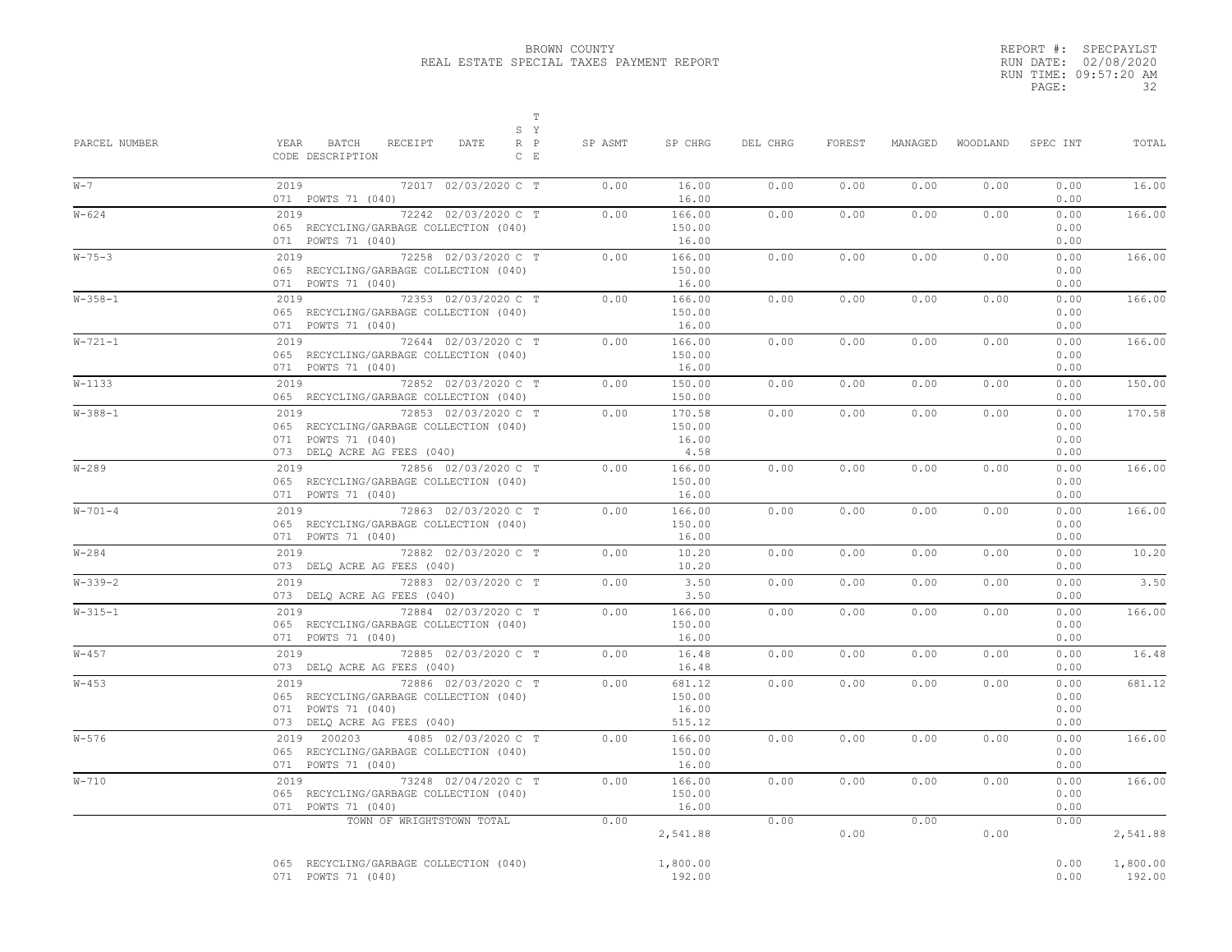|               |                                                        |                          | BROWN COUNTY<br>REAL ESTATE SPECIAL TAXES PAYMENT REPORT |          |        |         |          | REPORT #:<br>RUN DATE: 02/08/2020<br>RUN TIME: 09:57:21 AM<br>PAGE: | SPECPAYLST<br>33   |
|---------------|--------------------------------------------------------|--------------------------|----------------------------------------------------------|----------|--------|---------|----------|---------------------------------------------------------------------|--------------------|
| PARCEL NUMBER | YEAR<br>BATCH<br>RECEIPT<br>DATE<br>CODE DESCRIPTION   | m<br>S Y<br>R P<br>$C$ E | SP ASMT<br>SP CHRG                                       | DEL CHRG | FOREST | MANAGED | WOODLAND | SPEC INT                                                            | TOTAL              |
|               | DELQ ACRE AG FEES (040)<br>073<br>SPECIAL CHARGE TOTAL |                          | 549.88<br>2,541.88                                       |          |        |         |          | 0.00<br>0.00                                                        | 549.88<br>2,541.88 |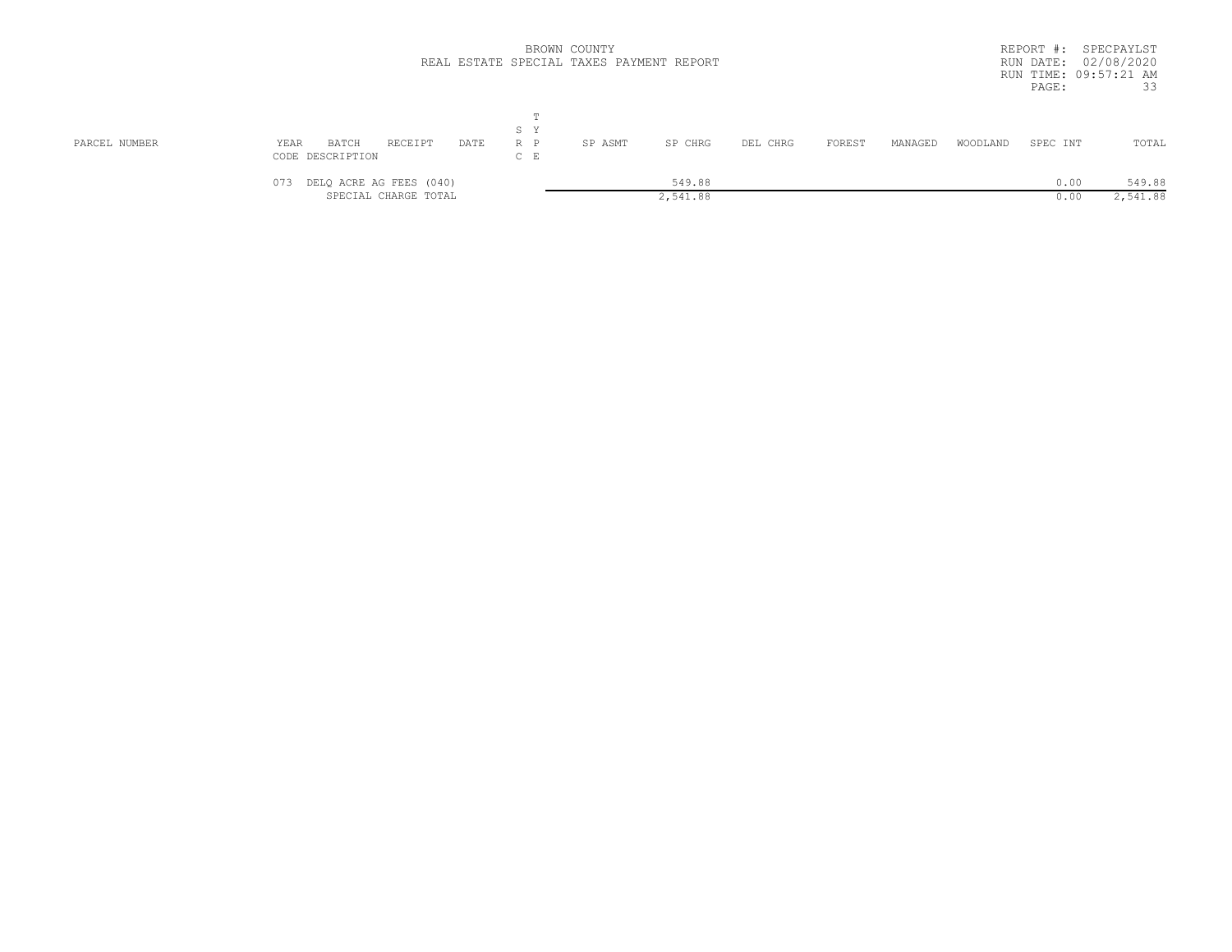|       | REPORT #: SPECPAYLST  |
|-------|-----------------------|
|       | RUN DATE: 02/08/2020  |
|       | RUN TIME: 09:57:21 AM |
| PAGE: | 34                    |

| PARCEL NUMBER  | $\mathbb T$<br>S Y<br>YEAR<br>BATCH<br>RECEIPT<br>$R$ $P$<br>DATE<br>CODE DESCRIPTION<br>$C$ $E$                        | SP ASMT          | SP CHRG                      | DEL CHRG                           | FOREST | MANAGED |      | WOODLAND SPEC INT            | TOTAL                        |
|----------------|-------------------------------------------------------------------------------------------------------------------------|------------------|------------------------------|------------------------------------|--------|---------|------|------------------------------|------------------------------|
| $AL-1424$      | 2019<br>72137 02/03/2020 C T<br>070 STORM WTR MGMT (102)<br>015 DELINQ WATER (102)<br>016 DELINQ SEWER (102)            | 0.00             | 61.92<br>61.92               | 495.46<br>307.53<br>187.93         | 0.00   | 0.00    | 0.00 | 0.00<br>0.00<br>0.00<br>0.00 | 557.38                       |
| $AL-1555$      | 2019 72<br>72450 02/03/2020 C T<br>014 OTHER CHARGES (102)                                                              | 0.00             | 210.00<br>210.00             | 0.00                               | 0.00   | 0.00    | 0.00 | 0.00<br>0.00                 | 210.00                       |
| $AL-820$       | 2019<br>72452 02/03/2020 C T<br>070 STORM WTR MGMT (102)<br>015 DELINQ WATER (102)<br>016 DELINQ SEWER (102)            | 0.00             | 25.65<br>25.65               | 156.20<br>96.15<br>60.05           | 0.00   | 0.00    | 0.00 | 0.00<br>0.00<br>0.00<br>0.00 | 181.85                       |
| $AL-1014-M-44$ | 2019<br>73008 02/03/2020 C T<br>070 STORM WTR MGMT (102)<br>015 DELINQ WATER (102)<br>016 DELINQ SEWER (102)            | 0.00             | 37.55<br>37.55               | 445.49<br>267.70<br>177.79         | 0.00   | 0.00    | 0.00 | 0.00<br>0.00<br>0.00<br>0.00 | 483.04                       |
| $AL-1370-6$    | 2019<br>73167 02/04/2020 C T<br>041 STORM SEWER MAINS/LATS (102)<br>014 OTHER CHARGES (102)                             | 247.64<br>247.64 | 940.58<br>940.58             | 0.00                               | 0.00   | 0.00    | 0.00 | 0.00<br>0.00<br>0.00         | 1,188.22                     |
| AL-1978-2      | 2019 7<br>73215 02/04/2020 C T<br>070 STORM WTR MGMT (102)<br>015 DELINQ WATER (102)<br>016 DELINQ SEWER (102)          | 0.00             | 97.18<br>97.18               | 940.61<br>560.45<br>380.16         | 0.00   | 0.00    | 0.00 | 0.00<br>0.00<br>0.00<br>0.00 | 1,037.79                     |
| $AL-854-E-2$   | 2019 7<br>73402 02/05/2020 C T<br>070 STORM WTR MGMT (102)<br>015 DELINO WATER (102)<br>016 DELINQ SEWER (102)          | 0.00             | 0.12<br>0.12                 | 85.73<br>84.83<br>0.90             | 0.00   | 0.00    | 0.00 | 0.00<br>0.00<br>0.00<br>0.00 | 85.85                        |
| $AL-862$       | 2019<br>73521 02/06/2020 C T<br>070 STORM WTR MGMT (102)<br>015 DELINQ WATER (102)<br>016 DELINQ SEWER (102)            | 0.00             | 3.62<br>3.62                 | 214.31<br>200.04<br>14.27          | 0.00   | 0.00    | 0.00 | 0.00<br>0.00<br>0.00<br>0.00 | 217.93                       |
| $AL-862$       | Voids # 02/06/2020 C V<br>2019<br>73521<br>070 STORM WTR MGMT (102)<br>015 DELINQ WATER (102)<br>016 DELINQ SEWER (102) | 0.00             | $-3.62$<br>$-3.62$           | $-214.31$<br>$-200.04$<br>$-14.27$ | 0.00   | 0.00    | 0.00 | 0.00<br>0.00<br>0.00<br>0.00 | $-217.93$                    |
| $AL-862$       | 2019<br>73527 02/06/2020 C T<br>070 STORM WTR MGMT (102)<br>015 DELINQ WATER (102)<br>016 DELINQ SEWER (102)            | 0.00             | 3.62<br>3.62                 | 214.31<br>200.04<br>14.27          | 0.00   | 0.00    | 0.00 | 0.00<br>0.00<br>0.00<br>0.00 | 217.93                       |
| $AL-861$       | 2019<br>73528 02/06/2020 C T<br>012 SNOW REMOVAL (102)<br>072 FIRE INSPECTION (102)<br>015 DELINQ WATER (102)           | 0.00             | 645.24<br>363.24<br>282.00   | 12.39<br>12.39                     | 0.00   | 0.00    | 0.00 | 0.00<br>0.00<br>0.00<br>0.00 | 657.63                       |
|                | VILLAGE OF ALLOUEZ TOTAL                                                                                                | 247.64           | 2,021.86                     | 2,350.19                           | 0.00   | 0.00    | 0.00 | 0.00                         | 4,619.69                     |
|                | 041 STORM SEWER MAINS/LATS (102)<br>SPECIAL ASSESSMENT TOTAL                                                            | 247.64<br>247.64 |                              |                                    |        |         |      | 0.00<br>0.00                 | 247.64<br>247.64             |
|                | 012 SNOW REMOVAL (102)<br>014 OTHER CHARGES (102)<br>070 STORM WTR MGMT (102)                                           |                  | 363.24<br>1,150.58<br>226.04 |                                    |        |         |      | 0.00<br>0.00<br>0.00         | 363.24<br>1,150.58<br>226.04 |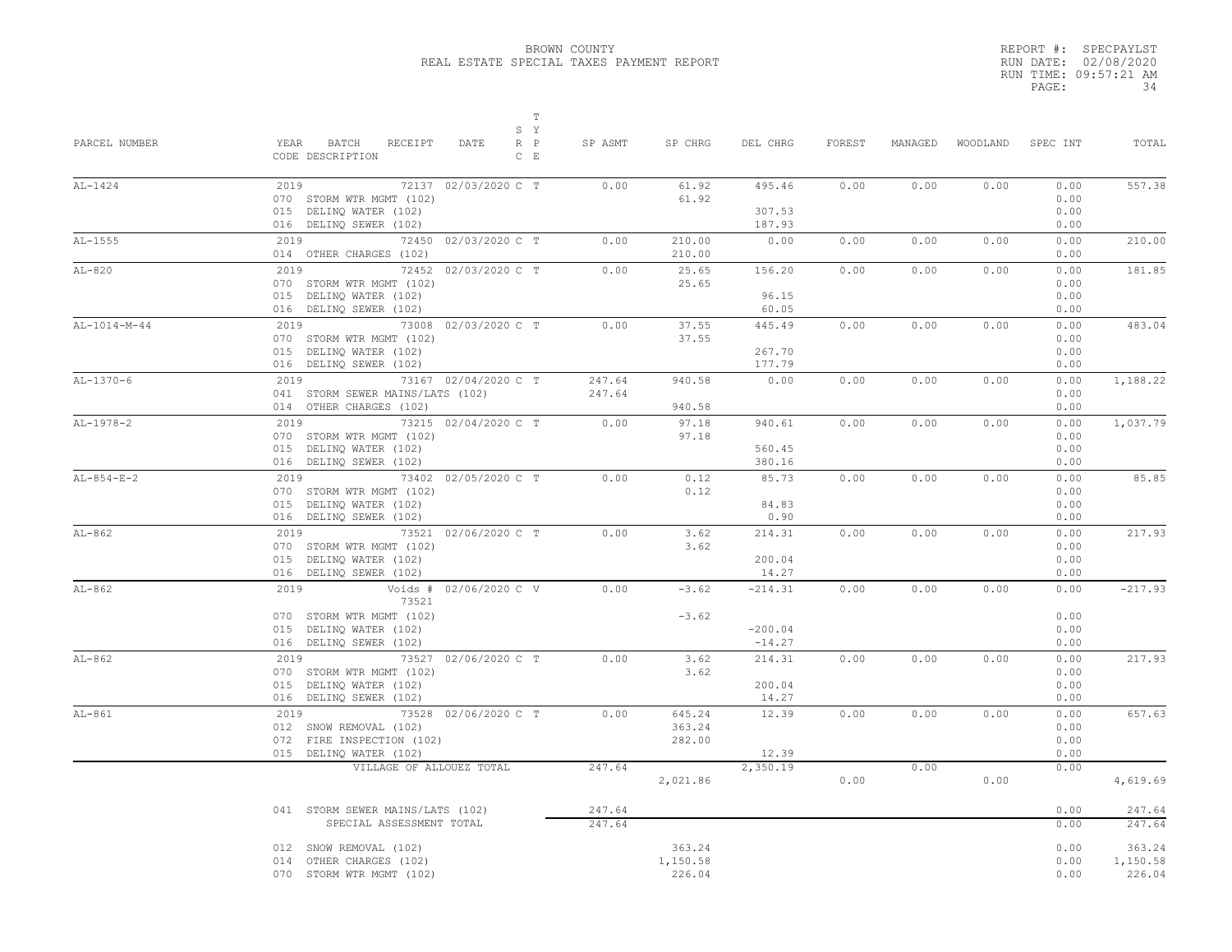|               |                                             | BROWN COUNTY                             | REPORT #:<br>SPECPAYLST                            |
|---------------|---------------------------------------------|------------------------------------------|----------------------------------------------------|
|               |                                             | REAL ESTATE SPECIAL TAXES PAYMENT REPORT | RUN DATE: 02/08/2020                               |
|               |                                             |                                          | RUN TIME: 09:57:21 AM                              |
|               |                                             |                                          | 35<br>PAGE:                                        |
|               |                                             |                                          |                                                    |
|               |                                             |                                          |                                                    |
|               | S Y                                         |                                          |                                                    |
| PARCEL NUMBER | YEAR<br>RECEIPT<br>DATE<br>$R$ $P$<br>BATCH | SP ASMT<br>SP CHRG<br>DEL CHRG           | TOTAL<br>FOREST<br>MANAGED<br>WOODLAND<br>SPEC INT |
|               | $C$ E<br>CODE DESCRIPTION                   |                                          |                                                    |
|               | FIRE INSPECTION (102)<br>072                | 282.00                                   | 282.00<br>0.00                                     |
|               | SPECIAL CHARGE TOTAL                        | 2,021.86                                 | 2,021.86<br>0.00                                   |
|               | DELINQ WATER (102)<br>015                   | 1,529.09                                 | 1,529.09<br>0.00                                   |
|               | DELINQ SEWER (102)<br>016                   | 821.10                                   | 821.10<br>0.00                                     |
|               | DELINQUENT UTILITY CHARGE TOTAL             | 2,350.19                                 | 2,350.19<br>0.00                                   |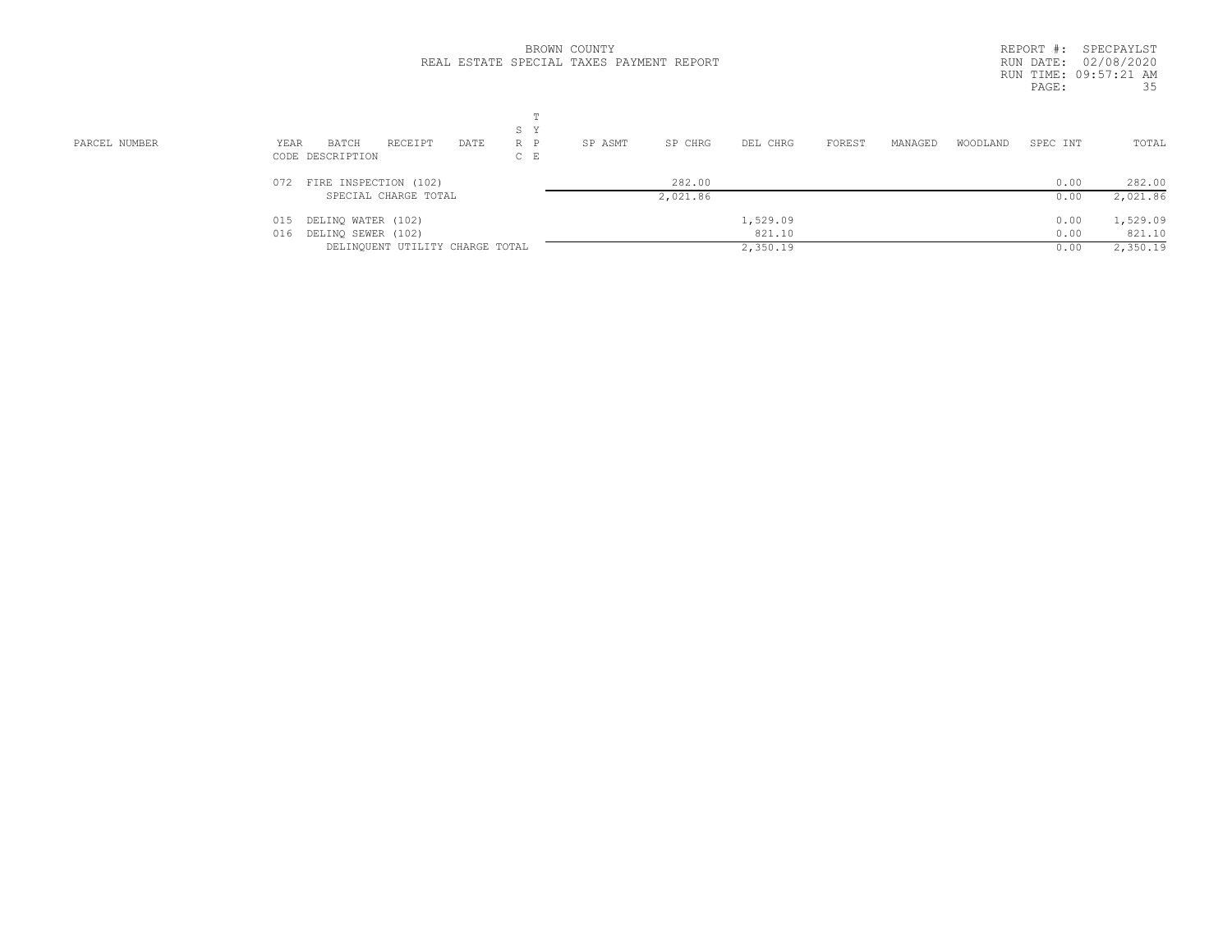|       | REPORT #: SPECPAYLST  |
|-------|-----------------------|
|       | RUN DATE: 02/08/2020  |
|       | RUN TIME: 09:57:22 AM |
| PAGE: | 36                    |

| PARCEL NUMBER      | T<br>S Y<br>$R$ $P$<br>YEAR<br>BATCH<br>RECEIPT<br>DATE<br>CODE DESCRIPTION<br>$C$ $E$ | SP ASMT<br>SP CHRG | DEL CHRG | FOREST | MANAGED | WOODLAND | SPEC INT | TOTAL    |
|--------------------|----------------------------------------------------------------------------------------|--------------------|----------|--------|---------|----------|----------|----------|
| $VA-464-K-45$      | 02/03/2020 C T<br>2019<br>72281                                                        | 0.00<br>50.85      | 764.23   | 0.00   | 0.00    | 0.00     | 0.00     | 815.08   |
|                    | 070<br>STORM WTR MGMT (104)                                                            | 50.85              |          |        |         |          | 0.00     |          |
|                    | DELINQ WATER (104)<br>015                                                              |                    | 371.44   |        |         |          | 0.00     |          |
|                    | 016<br>DELINQ SEWER (104)                                                              |                    | 392.79   |        |         |          | 0.00     |          |
| $VA - 550 - 15$    | 72876 02/03/2020 C T<br>2019                                                           | 0.00<br>55.90      | 565.33   | 0.00   | 0.00    | 0.00     | 0.00     | 621.23   |
|                    | 070<br>STORM WTR MGMT (104)                                                            | 55.90              |          |        |         |          | 0.00     |          |
|                    | DELINQ WATER (104)<br>015                                                              |                    | 298.11   |        |         |          | 0.00     |          |
|                    | 016<br>DELINO SEWER (104)                                                              |                    | 267.22   |        |         |          | 0.00     |          |
| $VA - 463 - E - 8$ | 02/04/2020 C T<br>2019<br>73237                                                        | 0.00<br>9.71       | 108.69   | 0.00   | 0.00    | 0.00     | 0.00     | 118.40   |
|                    | STORM WTR MGMT (104)<br>070                                                            | 9.71               |          |        |         |          | 0.00     |          |
|                    | DELINQ WATER (104)<br>015                                                              |                    | 27.65    |        |         |          | 0.00     |          |
|                    | DELINQ SEWER (104)<br>016                                                              |                    | 81.04    |        |         |          | 0.00     |          |
|                    | VILLAGE OF ASHWAUBENON TOTAL                                                           | 0.00               | 1,438.25 |        | 0.00    |          | 0.00     |          |
|                    |                                                                                        | 116.46             |          | 0.00   |         | 0.00     |          | 1,554.71 |
|                    | STORM WTR MGMT (104)<br>0.70                                                           | 116.46             |          |        |         |          | 0.00     | 116.46   |
|                    | SPECIAL CHARGE TOTAL                                                                   | 116.46             |          |        |         |          | 0.00     | 116.46   |
|                    | DELINQ WATER (104)<br>015                                                              |                    | 697.20   |        |         |          | 0.00     | 697.20   |
|                    | DELINQ SEWER (104)<br>016                                                              |                    | 741.05   |        |         |          | 0.00     | 741.05   |
|                    | DELINQUENT UTILITY CHARGE TOTAL                                                        |                    | 1,438.25 |        |         |          | 0.00     | 1,438.25 |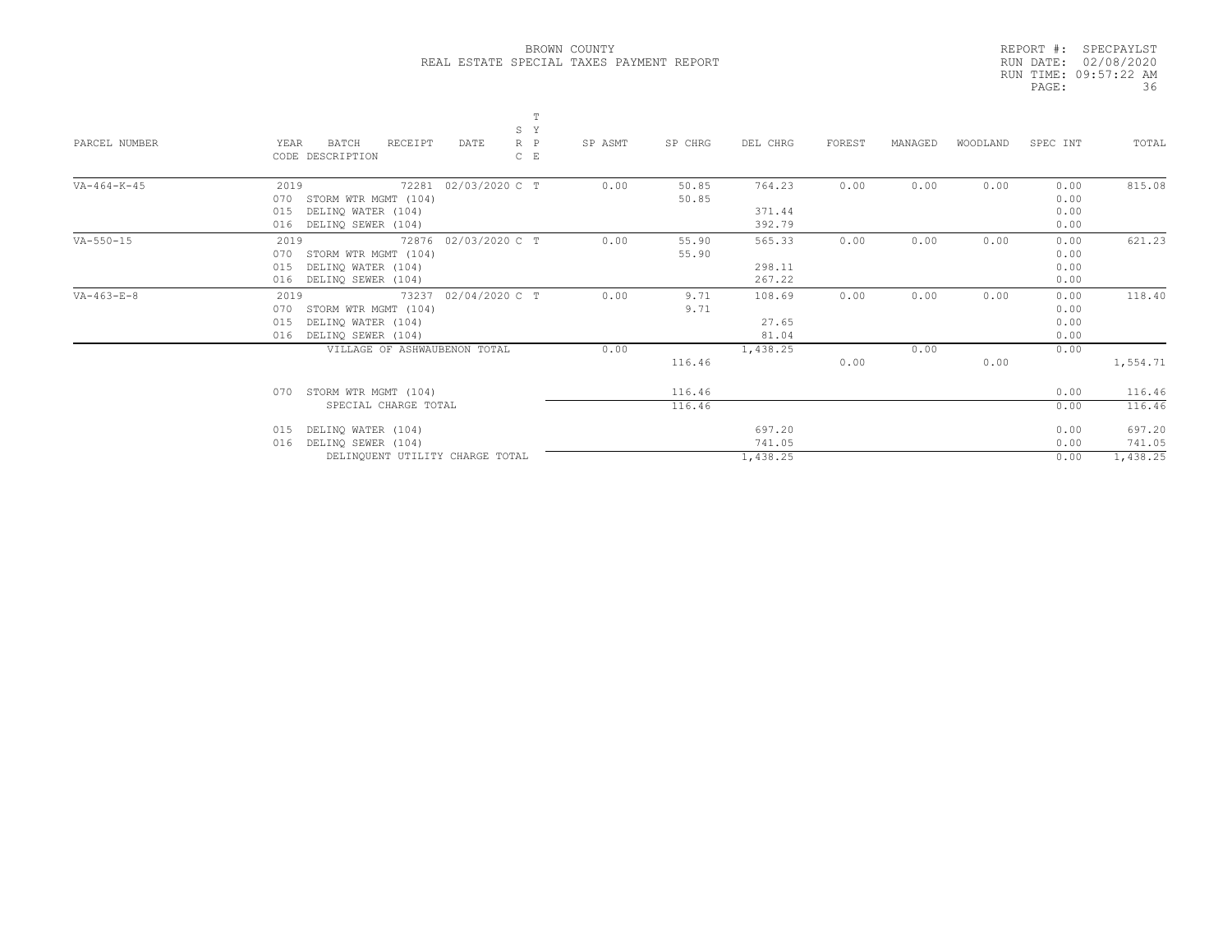|       | REPORT #: SPECPAYLST  |     |
|-------|-----------------------|-----|
|       | RUN DATE: 02/08/2020  |     |
|       | RUN TIME: 09:57:22 AM |     |
| PAGE: |                       | -37 |

| PARCEL NUMBER | $\mathbb T$<br>S Y<br>YEAR<br>BATCH<br>RECEIPT<br>$R$ $P$<br>DATE<br>CODE DESCRIPTION<br>$C$ $E$                                                                                      | SP ASMT                        | SP CHRG                    | DEL CHRG                     | FOREST | MANAGED | WOODLAND | SPEC INT                                     | TOTAL    |
|---------------|---------------------------------------------------------------------------------------------------------------------------------------------------------------------------------------|--------------------------------|----------------------------|------------------------------|--------|---------|----------|----------------------------------------------|----------|
| $B-177-1$     | 2019 200202<br>4061 02/02/2020 C T<br>071 POWTS 71 (106)                                                                                                                              | 0.00                           | 16.00<br>16.00             | 0.00                         | 0.00   | 0.00    | 0.00     | 0.00<br>0.00                                 | 16.00    |
| $B - 2402$    | 71942 02/03/2020 C T<br>2019<br>072 FIRE INSPECTION (106)                                                                                                                             | 0.00                           | 260.00<br>260.00           | 0.00                         | 0.00   | 0.00    | 0.00     | 0.00<br>0.00                                 | 260.00   |
| $B-360-46$    | 2019<br>71991 02/03/2020 C T<br>003 STREET IMPROV. (106)                                                                                                                              | 607.17<br>607.17               | 0.00                       | 0.00                         | 0.00   | 0.00    | 0.00     | 0.00<br>0.00                                 | 607.17   |
| $B-360-104$   | 2019<br>72000 02/03/2020 C T<br>003 STREET IMPROV. (106)                                                                                                                              | 459.41<br>459.41               | 0.00                       | 0.00                         | 0.00   | 0.00    | 0.00     | 0.00<br>0.00                                 | 459.41   |
| $B - 264 - 6$ | 2019<br>72021 02/03/2020 C T<br>072 FIRE INSPECTION (106)                                                                                                                             | 0.00                           | 76.00<br>76.00             | 0.00                         | 0.00   | 0.00    | 0.00     | 0.00<br>0.00                                 | 76.00    |
| $B-363-705$   | 72070 02/03/2020 C T<br>2019<br>003 STREET IMPROV. (106)                                                                                                                              | 742.56<br>742.56               | 0.00                       | 0.00                         | 0.00   | 0.00    | 0.00     | 0.00<br>0.00                                 | 742.56   |
| $B-375-58$    | 2019<br>72083 02/03/2020 C T<br>003 STREET IMPROV. (106)                                                                                                                              | 699.77<br>699.77               | 0.00                       | 0.00                         | 0.00   | 0.00    | 0.00     | 0.00<br>0.00                                 | 699.77   |
| $B-113$       | 2019<br>72112 02/03/2020 C T<br>003 STREET IMPROV. (106)<br>041 STORM SEWER MAINS/LATS (106)<br>072 FIRE INSPECTION (106)                                                             | 1,675.91<br>1,338.08<br>337.83 | 266.00<br>266.00           | 0.00                         | 0.00   | 0.00    | 0.00     | 0.00<br>0.00<br>0.00<br>0.00                 | 1,941.91 |
| $B - 80 - 2$  | 2019<br>72140 02/03/2020 C T<br>072 FIRE INSPECTION (106)                                                                                                                             | 0.00                           | 400.00<br>400.00           | 0.00                         | 0.00   | 0.00    | 0.00     | 0.00<br>0.00                                 | 400.00   |
| $B - 462$     | 2019<br>72196 02/03/2020 C T<br>072 FIRE INSPECTION (106)                                                                                                                             | 0.00                           | 260.00<br>260.00           | 0.00                         | 0.00   | 0.00    | 0.00     | 0.00<br>0.00                                 | 260.00   |
| $B - 265$     | 2019<br>72197 02/03/2020 C T<br>072 FIRE INSPECTION (106)                                                                                                                             | 0.00                           | 304.00<br>304.00           | 0.00                         | 0.00   | 0.00    | 0.00     | 0.00<br>0.00                                 | 304.00   |
| $B - 80 - 4$  | 2019<br>72198 02/03/2020 C T<br>072 FIRE INSPECTION (106)                                                                                                                             | 0.00                           | 152.00<br>152.00           | 0.00                         | 0.00   | 0.00    | 0.00     | 0.00<br>0.00                                 | 152.00   |
| $B - 77 - 5$  | 2019<br>72202 02/03/2020 C T<br>072 FIRE INSPECTION (106)                                                                                                                             | 0.00                           | 152.00<br>152.00           | 0.00                         | 0.00   | 0.00    | 0.00     | 0.00<br>0.00                                 | 152.00   |
| $B-315-2$     | 2019<br>72225 02/03/2020 C T<br>072 FIRE INSPECTION (106)                                                                                                                             | 0.00                           | 76.00<br>76.00             | 0.00                         | 0.00   | 0.00    | 0.00     | 0.00<br>0.00                                 | 76.00    |
| $B-315-2$     | Voids # 02/03/2020 C V<br>2019<br>72225                                                                                                                                               | 0.00                           | $-76.00$                   | 0.00                         | 0.00   | 0.00    | 0.00     | 0.00                                         | $-76.00$ |
| $B-315-2$     | 072 FIRE INSPECTION (106)<br>2019<br>72248 02/03/2020 C T<br>072 FIRE INSPECTION (106)                                                                                                | 0.00                           | $-76.00$<br>76.00<br>76.00 | 0.00                         | 0.00   | 0.00    | 0.00     | 0.00<br>0.00<br>0.00                         | 76.00    |
| $B - 293 - 6$ | 2019<br>72382 02/03/2020 C T<br>072 FIRE INSPECTION (106)                                                                                                                             | 0.00                           | 190.00<br>190.00           | 0.00                         | 0.00   | 0.00    | 0.00     | 0.00<br>0.00                                 | 190.00   |
| $B-101-9$     | 72709 02/03/2020 C T<br>2019<br>003 STREET IMPROV. (106)                                                                                                                              | 273.35<br>273.35               | 0.00                       | 0.00                         | 0.00   | 0.00    | 0.00     | 0.00<br>0.00                                 | 273.35   |
| $B-101-8$     | 2019<br>72711 02/03/2020 C T<br>003 STREET IMPROV. (106)                                                                                                                              | 273.35<br>273.35               | 0.00                       | 0.00                         | 0.00   | 0.00    | 0.00     | 0.00<br>0.00                                 | 273.35   |
| $B-375-78$    | 2019<br>72721 02/03/2020 C T<br>003 STREET IMPROV. (106)<br>065 RECYCLING/GARBAGE COLLECTION (106)<br>070<br>STORM WTR MGMT (106)<br>015 DELINQ WATER (106)<br>016 DELINQ SEWER (106) | 699.77<br>699.77               | 248.29<br>191.29<br>57.00  | 1,131.91<br>638.49<br>493.42 | 0.00   | 0.00    | 0.00     | 0.00<br>0.00<br>0.00<br>0.00<br>0.00<br>0.00 | 2,079.97 |
| $B - 430$     | 2019<br>72830 02/03/2020 C T<br>072 FIRE INSPECTION (106)                                                                                                                             | 0.00                           | 76.00<br>76.00             | 0.00                         | 0.00   | 0.00    | 0.00     | 0.00<br>0.00                                 | 76.00    |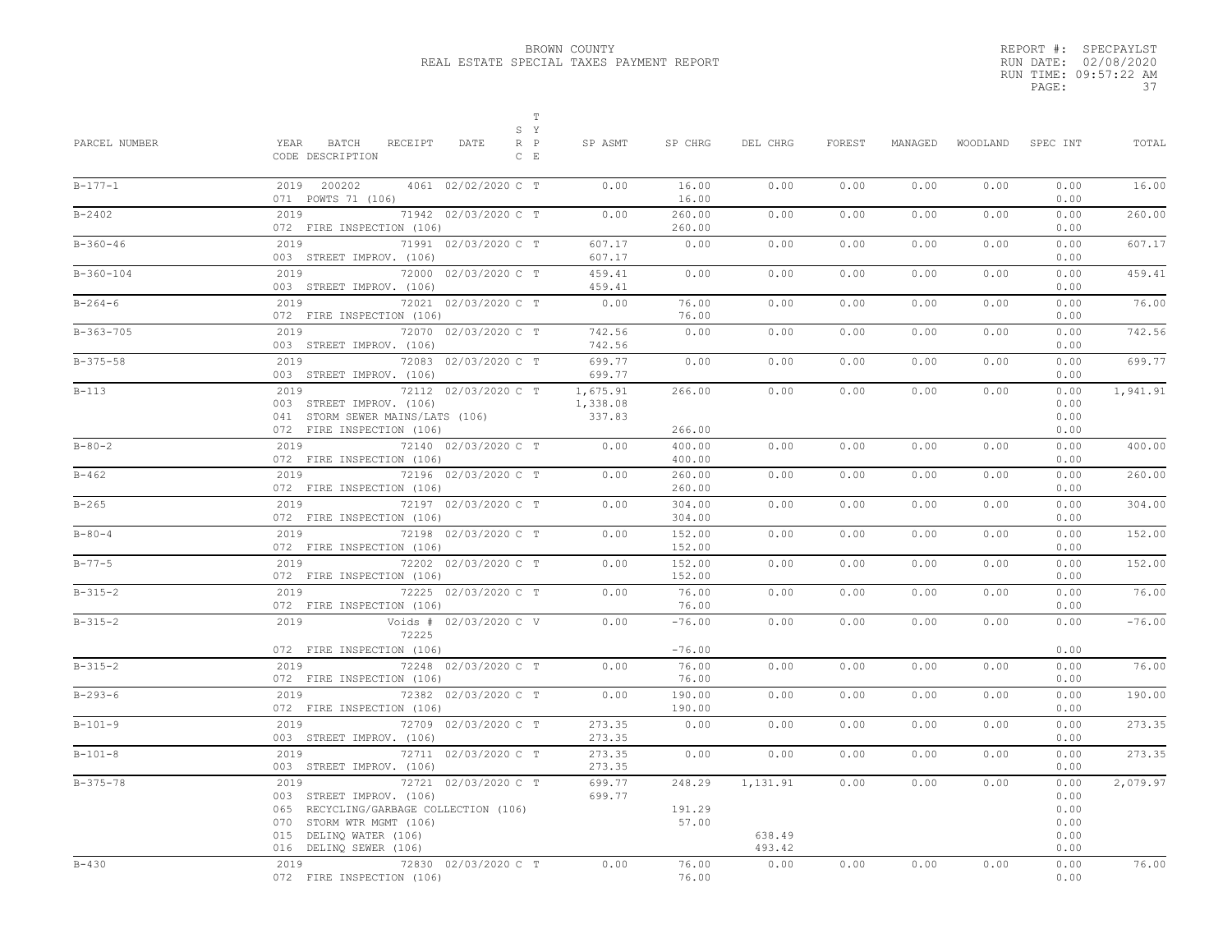| REPORT #: SPECPAYLST  |
|-----------------------|
| RUN DATE: 02/08/2020  |
| RUN TIME: 09:57:23 AM |
| 38                    |
|                       |

| PARCEL NUMBER  | $\mathbb T$<br>S Y<br>YEAR BATCH<br>RECEIPT<br>$R$ $P$<br>DATE<br>CODE DESCRIPTION<br>$C$ $E$                             | SP ASMT                            | SP CHRG                     | DEL CHRG | FOREST | MANAGED | WOODLAND | SPEC INT                     | TOTAL                              |
|----------------|---------------------------------------------------------------------------------------------------------------------------|------------------------------------|-----------------------------|----------|--------|---------|----------|------------------------------|------------------------------------|
| $B - 445$      | 2019<br>72831 02/03/2020 C T<br>072 FIRE INSPECTION (106)                                                                 | 0.00                               | 390.00<br>390.00            | 0.00     | 0.00   | 0.00    | 0.00     | 0.00<br>0.00                 | 390.00                             |
| $B - 421$      | 2019 200204<br>4088 02/04/2020 C T<br>072 FIRE INSPECTION (106)                                                           | 0.00                               | 76.00<br>76.00              | 0.00     | 0.00   | 0.00    | 0.00     | 0.00<br>0.00                 | 76.00                              |
| $B - 287$      | 2019<br>73037 02/04/2020 C T<br>072 FIRE INSPECTION (106)                                                                 | 0.00                               | 342.00<br>342.00            | 0.00     | 0.00   | 0.00    | 0.00     | 0.00<br>0.00                 | 342.00                             |
| $B-16$         | 2019<br>73078 02/04/2020 C T<br>071 POWTS 71 (106)                                                                        | 0.00                               | 16.00<br>16.00              | 0.00     | 0.00   | 0.00    | 0.00     | 0.00<br>0.00                 | 16.00                              |
| $B - 2409$     | 2019<br>73111 02/04/2020 C T<br>003 STREET IMPROV. (106)<br>041 STORM SEWER MAINS/LATS (106)<br>072 FIRE INSPECTION (106) | 1,384.18<br>1,105.16<br>279.02     | 152.00<br>152.00            | 0.00     | 0.00   | 0.00    | 0.00     | 0.00<br>0.00<br>0.00<br>0.00 | 1,536.18                           |
| $B - 563$      | 2019<br>73118 02/04/2020 C T<br>072 FIRE INSPECTION (106)                                                                 | 0.00                               | 260.00<br>260.00            | 0.00     | 0.00   | 0.00    | 0.00     | 0.00<br>0.00                 | 260.00                             |
| $B - 89 - 2$   | 2019<br>73124 02/04/2020 C T<br>072 FIRE INSPECTION (106)                                                                 | 0.00                               | 1,028.00<br>1,028.00        | 0.00     | 0.00   | 0.00    | 0.00     | 0.00<br>0.00                 | 1,028.00                           |
| $B - 18 - 4$   | 2019<br>73200 02/04/2020 C T<br>071 POWTS 71 (106)                                                                        | 0.00                               | 16.00<br>16.00              | 0.00     | 0.00   | 0.00    | 0.00     | 0.00<br>0.00                 | 16.00                              |
| $B - 975 - 25$ | 2019<br>73204 02/04/2020 C T<br>003 STREET IMPROV. (106)                                                                  | 685.77<br>685.77                   | 0.00                        | 0.00     | 0.00   | 0.00    | 0.00     | 0.00<br>0.00                 | 685.77                             |
| $B - 5 - 4$    | 2019<br>73246 02/04/2020 C T<br>071 POWTS 71 (106)                                                                        | 0.00                               | 16.00<br>16.00              | 0.00     | 0.00   | 0.00    | 0.00     | 0.00<br>0.00                 | 16.00                              |
| $B - 68 - 2$   | 2019<br>73307 02/04/2020 C T<br>003 STREET IMPROV. (106)                                                                  | 254.15<br>254.15                   | 0.00                        | 0.00     | 0.00   | 0.00    | 0.00     | 0.00<br>0.00                 | 254.15                             |
| $B - 2638$     | 2019<br>73356 02/04/2020 C T<br>069 AG USE LAND CONV (106)                                                                | 0.00                               | 9,200.00<br>9,200.00        | 0.00     | 0.00   | 0.00    | 0.00     | 0.00<br>0.00                 | 9,200.00                           |
| $B - 429 - 1$  | 2019<br>73358 02/04/2020 C T<br>072 FIRE INSPECTION (106)                                                                 | 0.00                               | 76.00<br>76.00              | 0.00     | 0.00   | 0.00    | 0.00     | 0.00<br>0.00                 | 76.00                              |
| $B-33$         | 2019<br>73360 02/04/2020 C T<br>072 FIRE INSPECTION (106)                                                                 | 0.00                               | 4,680.00<br>4,680.00        | 0.00     | 0.00   | 0.00    | 0.00     | 0.00<br>0.00                 | 4,680.00                           |
| $B-187$        | 2019<br>73366 02/04/2020 C T<br>003 STREET IMPROV, (106)<br>041 STORM SEWER MAINS/LATS (106)                              | 10,968.75<br>9,126.61<br>1,842.14  | 0.00                        | 0.00     | 0.00   | 0.00    | 0.00     | 0.00<br>0.00<br>0.00         | 10,968.75                          |
| $B-D110-4$     | 2019<br>73408 02/05/2020 C T<br>072 FIRE INSPECTION (106)                                                                 | 0.00                               | 260.00<br>260.00            | 0.00     | 0.00   | 0.00    | 0.00     | 0.00<br>0.00                 | 260.00                             |
| $B - 365 - 20$ | 73410 02/05/2020 C T<br>2019<br>003 STREET IMPROV. (106)                                                                  | 546.69<br>546.69                   | 0.00                        | 0.00     | 0.00   | 0.00    | 0.00     | 0.00<br>0.00                 | 546.69                             |
| $B - 414 - 2$  | 73505 02/06/2020 C T<br>2019<br>072 FIRE INSPECTION (106)                                                                 | 0.00                               | 76.00<br>76.00              | 0.00     | 0.00   | 0.00    | 0.00     | 0.00<br>0.00                 | 76.00                              |
|                | VILLAGE OF BELLEVUE TOTAL                                                                                                 | 19,270.83                          | 19,064.29                   | 1,131.91 | 0.00   | 0.00    | 0.00     | 0.00                         | 39,467.03                          |
|                | 003 STREET IMPROV. (106)<br>041 STORM SEWER MAINS/LATS (106)<br>SPECIAL ASSESSMENT TOTAL                                  | 16,811.84<br>2,458.99<br>19,270.83 |                             |          |        |         |          | 0.00<br>0.00<br>0.00         | 16,811.84<br>2,458.99<br>19,270.83 |
|                | 065 RECYCLING/GARBAGE COLLECTION (106)<br>069 AG USE LAND CONV (106)<br>070 STORM WTR MGMT (106)                          |                                    | 191.29<br>9,200.00<br>57.00 |          |        |         |          | 0.00<br>0.00<br>0.00         | 191.29<br>9,200.00<br>57.00        |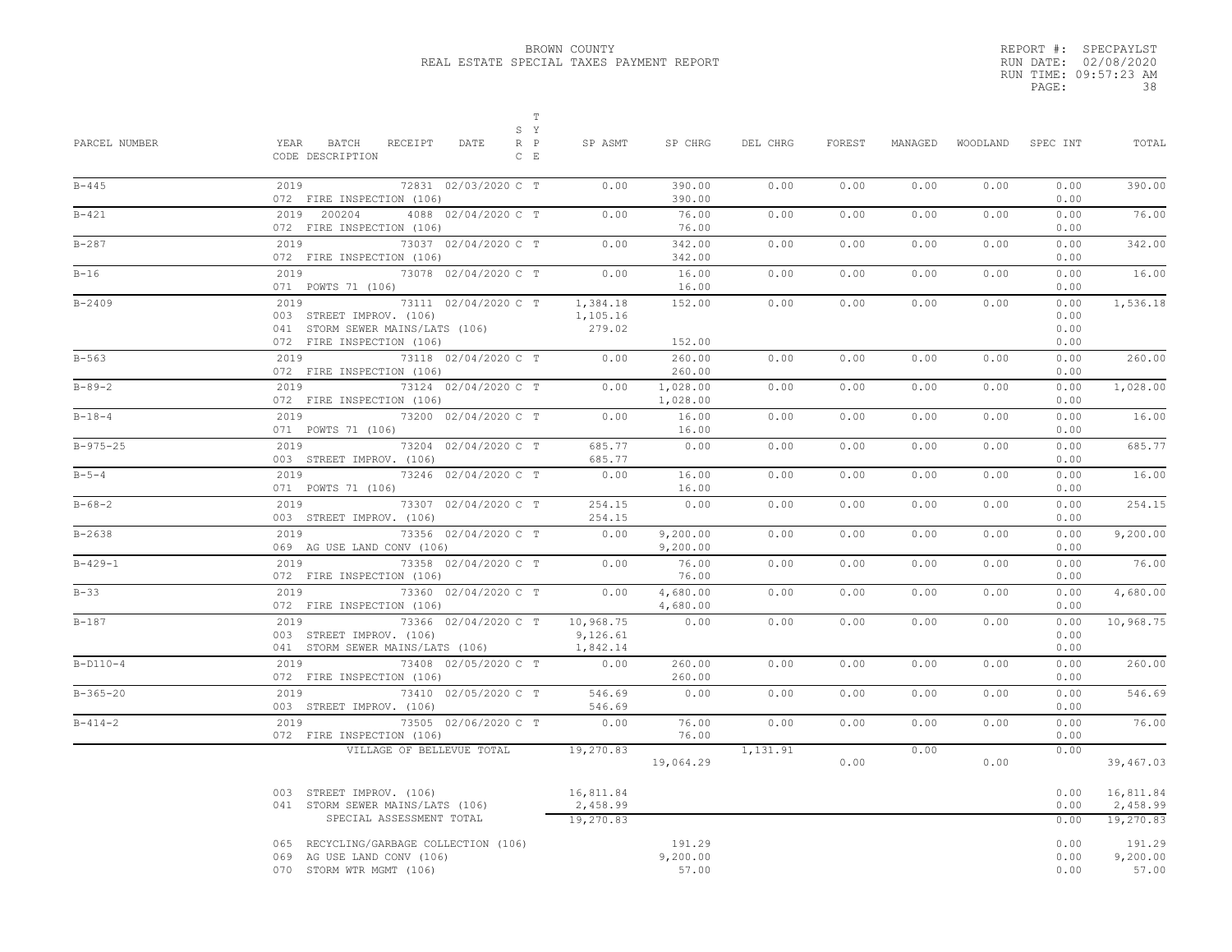|  |                                          | BROWN COUNTY |  |
|--|------------------------------------------|--------------|--|
|  | REAL ESTATE SPECIAL TAXES PAYMENT REPORT |              |  |

| PARCEL NUMBER<br>YEAR | S Y<br>RECEIPT<br>BATCH<br>$R$ $P$<br>DATE<br>CODE DESCRIPTION<br>$C$ E | SP CHRG<br>SP ASMT | DEL CHRG | FOREST<br>MANAGED | WOODLAND<br>SPEC INT | TOTAL             |
|-----------------------|-------------------------------------------------------------------------|--------------------|----------|-------------------|----------------------|-------------------|
|                       | 071 POWTS 71 (106)<br>072 FIRE INSPECTION (106)                         | 64.00<br>9,552.00  |          |                   | 0.00<br>0.00         | 64.00<br>9,552.00 |
|                       | SPECIAL CHARGE TOTAL                                                    | 19,064.29          |          |                   | 0.00                 | 19,064.29         |
| 015                   | DELINQ WATER (106)                                                      |                    | 638.49   |                   | 0.00                 | 638.49            |
| 016                   | DELINQ SEWER (106)                                                      |                    | 493.42   |                   | 0.00                 | 493.42            |
|                       | DELINQUENT UTILITY CHARGE TOTAL                                         |                    | 1,131.91 |                   | 0.00                 | 1,131.91          |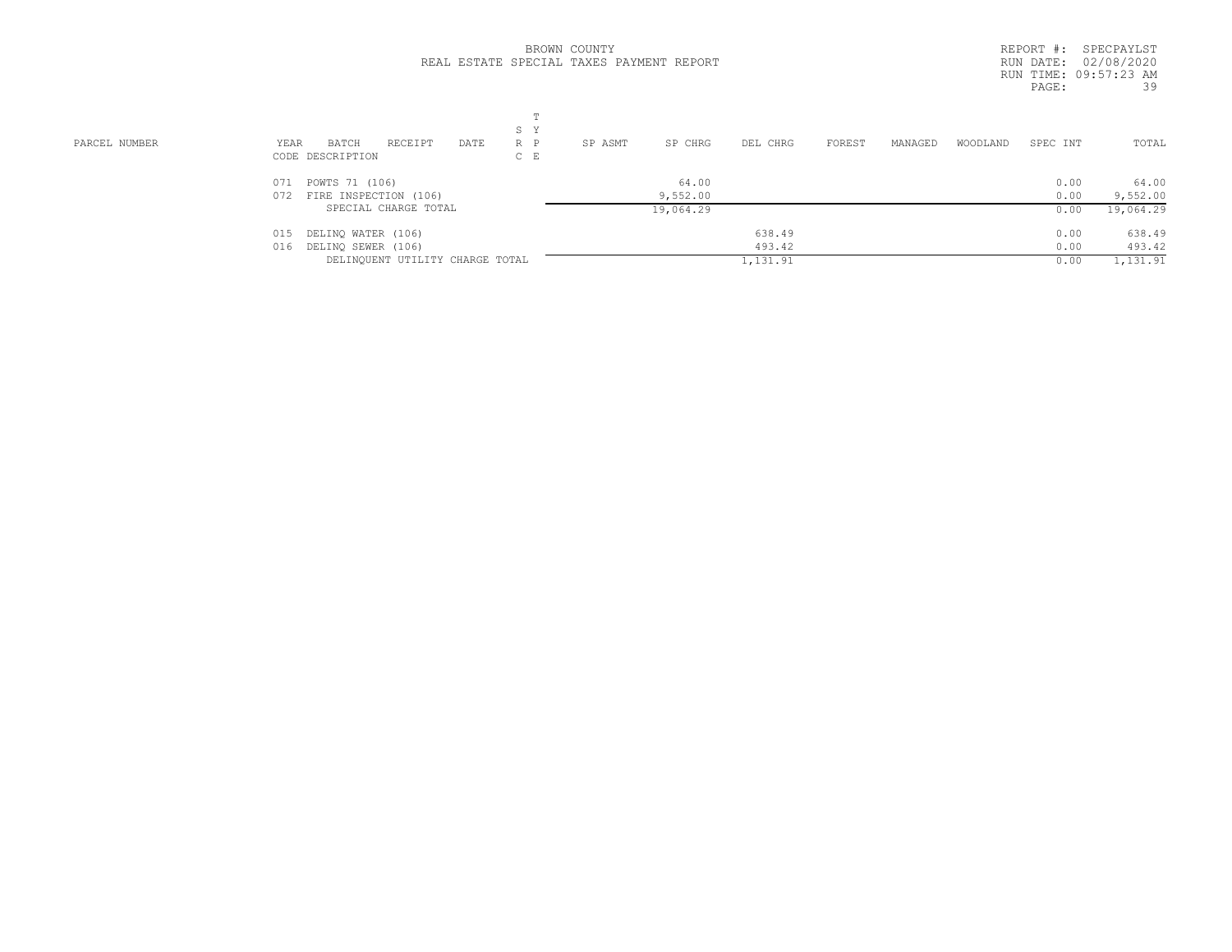|       | REPORT #: SPECPAYLST  |
|-------|-----------------------|
|       | RUN DATE: 02/08/2020  |
|       | RUN TIME: 09:57:24 AM |
| PAGE: | 4 N                   |

| PARCEL NUMBER  | $\mathbb T$<br>S Y<br>YEAR<br>BATCH<br>RECEIPT<br>DATE<br>$R$ $P$<br>CODE DESCRIPTION<br>$C$ E                                | SP ASMT | SP CHRG                             | DEL CHRG | FOREST | MANAGED | WOODLAND | SPEC INT                     | TOTAL  |
|----------------|-------------------------------------------------------------------------------------------------------------------------------|---------|-------------------------------------|----------|--------|---------|----------|------------------------------|--------|
| $HB-1621$      | 2019<br>71845 02/03/2020 C T<br>014 OTHER CHARGES (126)<br>065 RECYCLING/GARBAGE COLLECTION (126)<br>070 STORM WTR MGMT (126) | 0.00    | 297.70<br>50.70<br>177.00<br>70.00  | 0.00     | 0.00   | 0.00    | 0.00     | 0.00<br>0.00<br>0.00<br>0.00 | 297.70 |
| $HB - 44 - 1$  | 71881 02/03/2020 C T<br>2019<br>070 STORM WTR MGMT (126)                                                                      | 0.00    | 13.99<br>13.99                      | 0.00     | 0.00   | 0.00    | 0.00     | 0.00<br>0.00                 | 13.99  |
| $HB-45$        | 2019<br>71883 02/03/2020 C T<br>070 STORM WTR MGMT (126)                                                                      | 0.00    | 13.99<br>13.99                      | 0.00     | 0.00   | 0.00    | 0.00     | 0.00<br>0.00                 | 13.99  |
| $HB-838$       | 2019<br>71884 02/03/2020 C T<br>070 STORM WTR MGMT (126)                                                                      | 0.00    | 13.99<br>13.99                      | 0.00     | 0.00   | 0.00    | 0.00     | 0.00<br>0.00                 | 13.99  |
| $HB-842$       | 71885 02/03/2020 C T<br>2019<br>070 STORM WTR MGMT (126)                                                                      | 0.00    | 13.99<br>13.99                      | 0.00     | 0.00   | 0.00    | 0.00     | 0.00<br>0.00                 | 13.99  |
| $HB-843$       | 2019<br>71886 02/03/2020 C T<br>070 STORM WTR MGMT (126)                                                                      | 0.00    | 13.99<br>13.99                      | 0.00     | 0.00   | 0.00    | 0.00     | 0.00<br>0.00                 | 13.99  |
| $HB-846$       | 2019<br>71887 02/03/2020 C T<br>070 STORM WTR MGMT (126)                                                                      | 0.00    | 13.99<br>13.99                      | 0.00     | 0.00   | 0.00    | 0.00     | 0.00<br>0.00                 | 13.99  |
| $HB-847$       | 2019<br>71888 02/03/2020 C T<br>070 STORM WTR MGMT (126)                                                                      | 0.00    | 13.99<br>13.99                      | 0.00     | 0.00   | 0.00    | 0.00     | 0.00<br>0.00                 | 13.99  |
| $HB - 847 - 1$ | 2019<br>71889 02/03/2020 C T<br>070 STORM WTR MGMT (126)                                                                      | 0.00    | 13.99<br>13.99                      | 0.00     | 0.00   | 0.00    | 0.00     | 0.00<br>0.00                 | 13.99  |
| $HB-848$       | 2019<br>71890 02/03/2020 C T<br>070 STORM WTR MGMT (126)                                                                      | 0.00    | 13.99<br>13.99                      | 0.00     | 0.00   | 0.00    | 0.00     | 0.00<br>0.00                 | 13.99  |
| $HB - 848 - 1$ | 2019<br>71891 02/03/2020 C T<br>070 STORM WTR MGMT (126)                                                                      | 0.00    | 13.99<br>13.99                      | 0.00     | 0.00   | 0.00    | 0.00     | 0.00<br>0.00                 | 13.99  |
| $HB - 848 - 2$ | 71892 02/03/2020 C T<br>2019<br>070 STORM WTR MGMT (126)                                                                      | 0.00    | 13.99<br>13.99                      | 0.00     | 0.00   | 0.00    | 0.00     | 0.00<br>0.00                 | 13.99  |
| $HB - 848 - 3$ | 2019<br>71893 02/03/2020 C T<br>070 STORM WTR MGMT (126)                                                                      | 0.00    | 13.99<br>13.99                      | 0.00     | 0.00   | 0.00    | 0.00     | 0.00<br>0.00                 | 13.99  |
| $HB - 848 - 4$ | 2019<br>71894 02/03/2020 C T<br>070 STORM WTR MGMT (126)                                                                      | 0.00    | 13.99<br>13.99                      | 0.00     | 0.00   | 0.00    | 0.00     | 0.00<br>0.00                 | 13.99  |
| $HB - 855 - 1$ | 2019<br>71895 02/03/2020 C T<br>070 STORM WTR MGMT (126)                                                                      | 0.00    | 13.99<br>13.99                      | 0.00     | 0.00   | 0.00    | 0.00     | 0.00<br>0.00                 | 13.99  |
| $HB-855-1-1$   | 2019<br>71896 02/03/2020 C T<br>070 STORM WTR MGMT (126)                                                                      | 0.00    | 13.99<br>13.99                      | 0.00     | 0.00   | 0.00    | 0.00     | 0.00<br>0.00                 | 13.99  |
| $HB-860$       | 71897 02/03/2020 C T<br>2019<br>070 STORM WTR MGMT (126)                                                                      | 0.00    | 13.99<br>13.99                      | 0.00     | 0.00   | 0.00    | 0.00     | 0.00<br>0.00                 | 13.99  |
| $HB-2370$      | 71944 02/03/2020 C T<br>2019<br>014 OTHER CHARGES (126)<br>065 RECYCLING/GARBAGE COLLECTION (126)<br>070 STORM WTR MGMT (126) | 0.00    | 364.23<br>117.23<br>177.00<br>70.00 | 0.00     | 0.00   | 0.00    | 0.00     | 0.00<br>0.00<br>0.00<br>0.00 | 364.23 |
| $HB-1682$      | 71973 02/03/2020 C T<br>2019<br>065 RECYCLING/GARBAGE COLLECTION (126)<br>070 STORM WTR MGMT (126)                            | 0.00    | 247.00<br>177.00<br>70.00           | 0.00     | 0.00   | 0.00    | 0.00     | 0.00<br>0.00<br>0.00         | 247.00 |
| $HB-7-1$       | 2019<br>72026 02/03/2020 C T<br>065 RECYCLING/GARBAGE COLLECTION (126)<br>070 STORM WTR MGMT (126)<br>071 POWTS 71 (126)      | 0.00    | 263.00<br>177.00<br>70.00<br>16.00  | 0.00     | 0.00   | 0.00    | 0.00     | 0.00<br>0.00<br>0.00<br>0.00 | 263.00 |
| HB-2299        | 72153 02/03/2020 C T<br>2019<br>065 RECYCLING/GARBAGE COLLECTION (126)                                                        | 0.00    | 247.00<br>177.00                    | 0.00     | 0.00   | 0.00    | 0.00     | 0.00<br>0.00                 | 247.00 |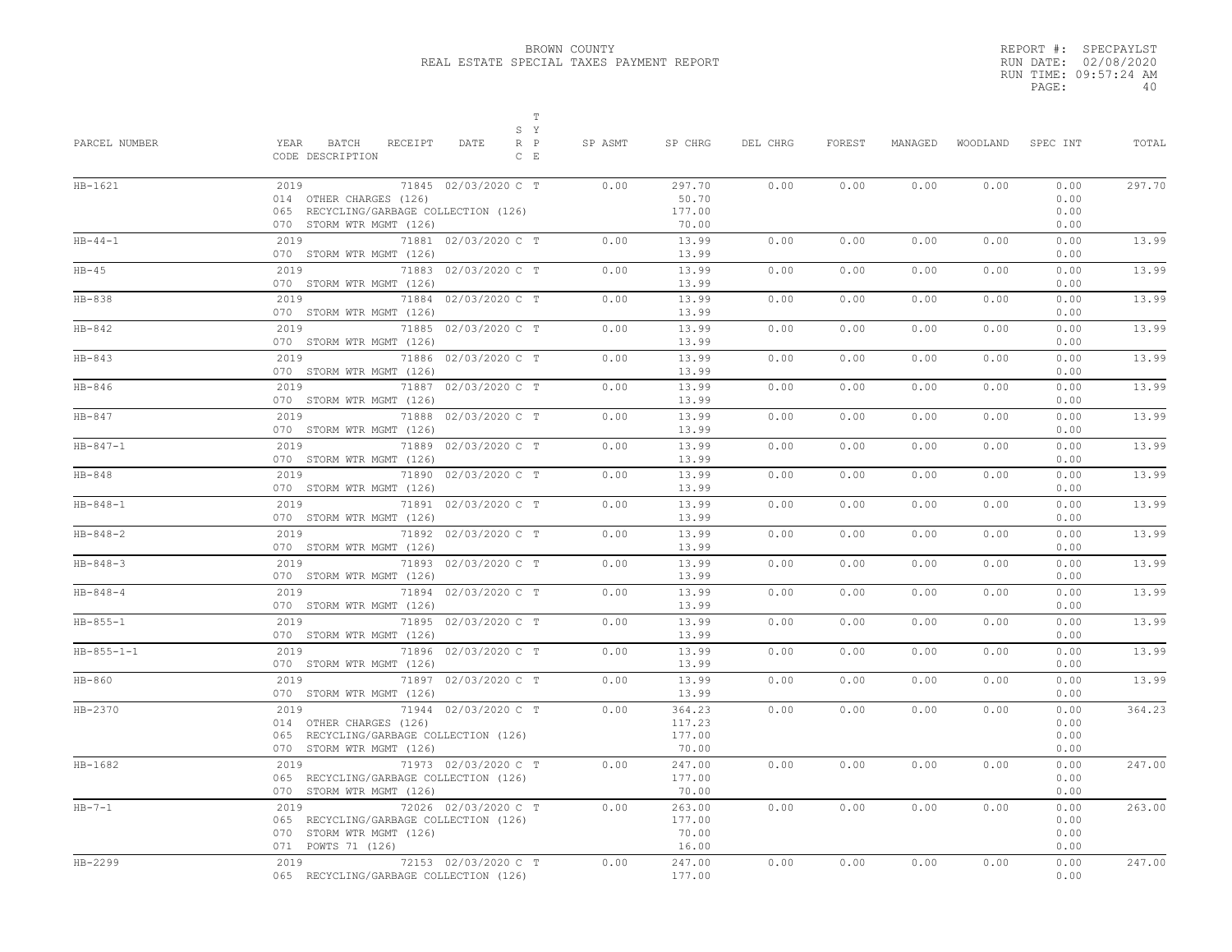|       | REPORT #: SPECPAYLST  |
|-------|-----------------------|
|       | RUN DATE: 02/08/2020  |
|       | RUN TIME: 09:57:24 AM |
| PAGE: | 41                    |

| PARCEL NUMBER      | $\mathbb T$<br>S Y<br>YEAR<br>BATCH<br>RECEIPT<br>DATE<br>$R$ $P$<br>CODE DESCRIPTION<br>$C$ E                                | SP ASMT | SP CHRG                            | DEL CHRG | FOREST | MANAGED |      | WOODLAND SPEC INT            | TOTAL  |
|--------------------|-------------------------------------------------------------------------------------------------------------------------------|---------|------------------------------------|----------|--------|---------|------|------------------------------|--------|
|                    | 070 STORM WTR MGMT (126)                                                                                                      |         | 70.00                              |          |        |         |      | 0.00                         |        |
| $HB - 732 - 1$     | 72219 02/03/2020 C T<br>2019<br>065 RECYCLING/GARBAGE COLLECTION (126)<br>070 STORM WTR MGMT (126)<br>071 POWTS 71 (126)      | 0.00    | 233.00<br>147.00<br>70.00<br>16.00 | 0.00     | 0.00   | 0.00    | 0.00 | 0.00<br>0.00<br>0.00<br>0.00 | 233.00 |
| $HB-1694-19$       | 72243 02/03/2020 C T<br>2019<br>070 STORM WTR MGMT (126)                                                                      | 0.00    | 35.00<br>35.00                     | 0.00     | 0.00   | 0.00    | 0.00 | 0.00<br>0.00                 | 35.00  |
| $HB-829-10$        | 72245 02/03/2020 C T<br>2019<br>065 RECYCLING/GARBAGE COLLECTION (126)<br>070 STORM WTR MGMT (126)<br>071 POWTS 71 (126)      | 0.00    | 233.00<br>147.00<br>70.00<br>16.00 | 0.00     | 0.00   | 0.00    | 0.00 | 0.00<br>0.00<br>0.00<br>0.00 | 233.00 |
| $HB-1606$          | 2019<br>72289 02/03/2020 C T<br>014 OTHER CHARGES (126)<br>065 RECYCLING/GARBAGE COLLECTION (126)<br>070 STORM WTR MGMT (126) | 0.00    | 267.70<br>50.70<br>147.00<br>70.00 | 0.00     | 0.00   | 0.00    | 0.00 | 0.00<br>0.00<br>0.00<br>0.00 | 267.70 |
| HB-1908            | 72334 02/03/2020 C T<br>2019<br>070 STORM WTR MGMT (126)                                                                      | 0.00    | 35.00<br>35.00                     | 0.00     | 0.00   | 0.00    | 0.00 | 0.00<br>0.00                 | 35.00  |
| $HB - 335 - 2 - 4$ | 2019<br>72337 02/03/2020 C T<br>014 OTHER CHARGES (126)<br>070 STORM WTR MGMT (126)                                           | 0.00    | 832.09<br>167.79<br>664.30         | 0.00     | 0.00   | 0.00    | 0.00 | 0.00<br>0.00<br>0.00         | 832.09 |
| HB-2209-1          | 72345 02/03/2020 C T<br>2019<br>014 OTHER CHARGES (126)<br>065 RECYCLING/GARBAGE COLLECTION (126)<br>070 STORM WTR MGMT (126) | 0.00    | 247.08<br>30.08<br>147.00<br>70.00 | 0.00     | 0.00   | 0.00    | 0.00 | 0.00<br>0.00<br>0.00<br>0.00 | 247.08 |
| $HB-1377$          | 2019<br>72351 02/03/2020 C T<br>065 RECYCLING/GARBAGE COLLECTION (126)<br>070 STORM WTR MGMT (126)<br>071 POWTS 71 (126)      | 0.00    | 233.00<br>147.00<br>70.00<br>16.00 | 0.00     | 0.00   | 0.00    | 0.00 | 0.00<br>0.00<br>0.00<br>0.00 | 233.00 |
| HB-1491-C-20       | 2019 72370 02/03/2020 C T<br>070 STORM WTR MGMT (126)                                                                         | 0.00    | 35.00<br>35.00                     | 0.00     | 0.00   | 0.00    | 0.00 | 0.00<br>0.00                 | 35.00  |
| $HB-2450$          | 2019 72444 02/03/2020 C T<br>065 RECYCLING/GARBAGE COLLECTION (126)<br>070 STORM WTR MGMT (126)                               | 0.00    | 247.00<br>177.00<br>70.00          | 0.00     | 0.00   | 0.00    | 0.00 | 0.00<br>0.00<br>0.00         | 247.00 |
| HB-1492-A-46       | 72459 02/03/2020 C T<br>065 RECYCLING/GARBAGE COLLECTION (126)<br>070 STORM WTR MGMT (126)                                    | 0.00    | 217.00<br>147.00<br>70.00          | 0.00     | 0.00   | 0.00    | 0.00 | 0.00<br>0.00<br>0.00         | 217.00 |
| $HB-1397-1$        | 2019<br>72495 02/03/2020 C T<br>065 RECYCLING/GARBAGE COLLECTION (126)<br>070 STORM WTR MGMT (126)<br>071 POWTS 71 (126)      | 0.00    | 233.00<br>147.00<br>70.00<br>16.00 | 0.00     | 0.00   | 0.00    | 0.00 | 0.00<br>0.00<br>0.00<br>0.00 | 233.00 |
| $HB-1670$          | 2019 72521 02/03/2020 C T<br>065 RECYCLING/GARBAGE COLLECTION (126)<br>070 STORM WTR MGMT (126)                               | 0.00    | 247.00<br>177.00<br>70.00          | 0.00     | 0.00   | 0.00    | 0.00 | 0.00<br>0.00<br>0.00         | 247.00 |
| HB-1491-R-11       | 72524 02/03/2020 C T<br>2019<br>065 RECYCLING/GARBAGE COLLECTION (126)<br>070 STORM WTR MGMT (126)<br>071 POWTS 71 (126)      | 0.00    | 233.00<br>147.00<br>70.00<br>16.00 | 0.00     | 0.00   | 0.00    | 0.00 | 0.00<br>0.00<br>0.00<br>0.00 | 233.00 |
| $HB-880$           | 72576 02/03/2020 C T<br>2019<br>065 RECYCLING/GARBAGE COLLECTION (126)<br>070 STORM WTR MGMT (126)                            | 0.00    | 217.00<br>147.00<br>70.00          | 0.00     | 0.00   | 0.00    | 0.00 | 0.00<br>0.00<br>0.00         | 217.00 |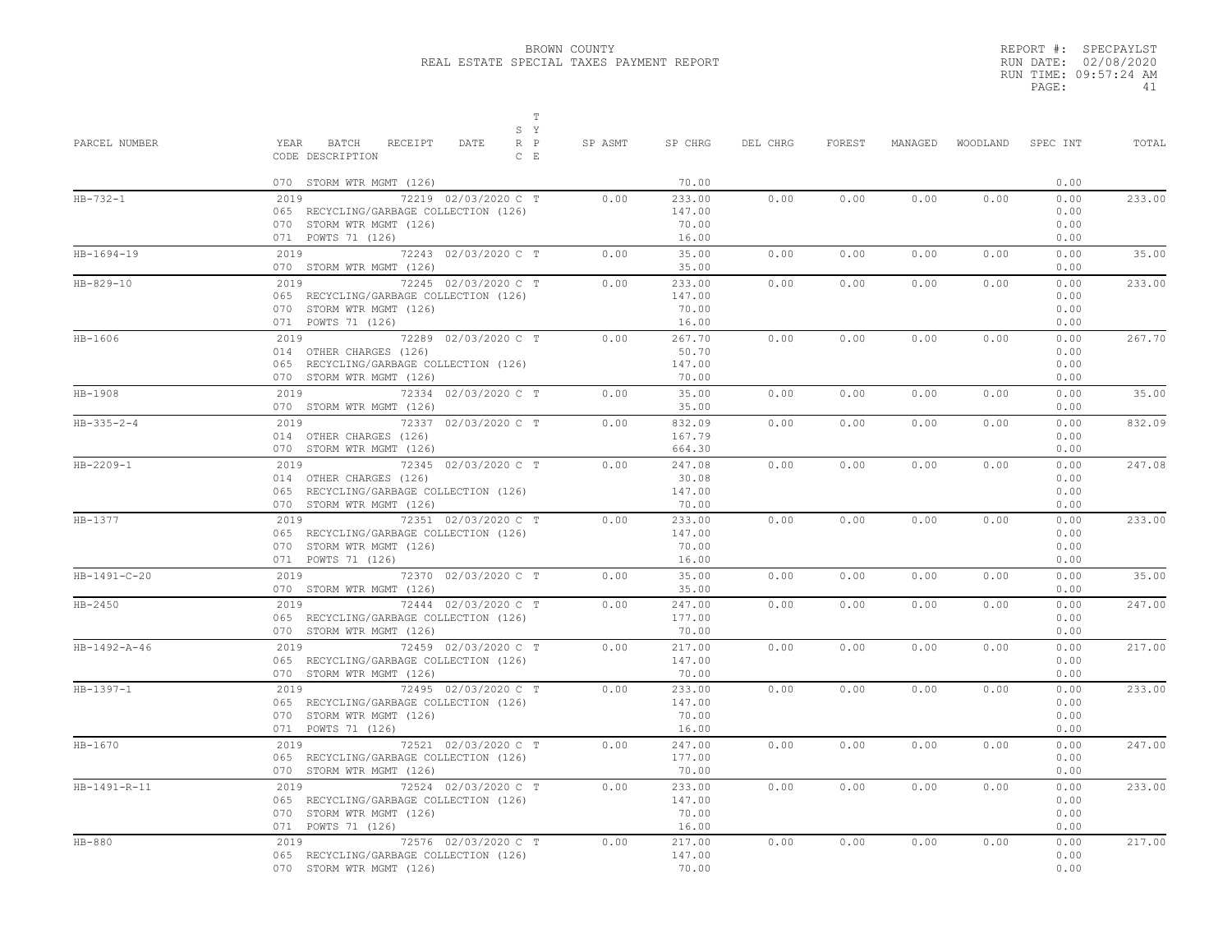|       | REPORT #: SPECPAYLST  |    |
|-------|-----------------------|----|
|       | RUN DATE: 02/08/2020  |    |
|       | RUN TIME: 09:57:25 AM |    |
| PAGE: |                       | 42 |

| PARCEL NUMBER    | $\mathbb T$<br>S Y<br>YEAR<br>BATCH<br>RECEIPT<br>$R$ $P$<br>DATE<br>CODE DESCRIPTION<br>$C$ $E$                                                    | SP ASMT | SP CHRG                                      | DEL CHRG | FOREST | MANAGED |      | WOODLAND SPEC INT                    | TOTAL  |
|------------------|-----------------------------------------------------------------------------------------------------------------------------------------------------|---------|----------------------------------------------|----------|--------|---------|------|--------------------------------------|--------|
| HB-1491-C-11     | 2019<br>72590 02/03/2020 C T<br>065 RECYCLING/GARBAGE COLLECTION (126)<br>070 STORM WTR MGMT (126)<br>071 POWTS 71 (126)                            | 0.00    | 263.00<br>177.00<br>70.00<br>16.00           | 0.00     | 0.00   | 0.00    | 0.00 | 0.00<br>0.00<br>0.00<br>0.00         | 263.00 |
| $HB-897-1$       | 2019<br>72591 02/03/2020 C T<br>065 RECYCLING/GARBAGE COLLECTION (126)<br>070 STORM WTR MGMT (126)                                                  | 0.00    | 217.00<br>147.00<br>70.00                    | 0.00     | 0.00   | 0.00    | 0.00 | 0.00<br>0.00<br>0.00                 | 217.00 |
| HB-1371-11       | 72612 02/03/2020 C T<br>2019<br>070 STORM WTR MGMT (126)                                                                                            | 0.00    | 35.00<br>35.00                               | 0.00     | 0.00   | 0.00    | 0.00 | 0.00<br>0.00                         | 35.00  |
| HB-1383-1        | 2019<br>72613 02/03/2020 C T<br>065 RECYCLING/GARBAGE COLLECTION (126)<br>070 STORM WTR MGMT (126)                                                  | 0.00    | 260.99<br>177.00<br>83.99                    | 0.00     | 0.00   | 0.00    | 0.00 | 0.00<br>0.00<br>0.00                 | 260.99 |
| HB-1386          | 2019 72<br>72614 02/03/2020 C T<br>070 STORM WTR MGMT (126)                                                                                         | 0.00    | 13.99<br>13.99                               | 0.00     | 0.00   | 0.00    | 0.00 | 0.00<br>0.00                         | 13.99  |
| HB-1383          | 2019<br>72615 02/03/2020 C T<br>070 STORM WTR MGMT (126)                                                                                            | 0.00    | 308.01<br>308.01                             | 0.00     | 0.00   | 0.00    | 0.00 | 0.00<br>0.00                         | 308.01 |
| HB-2335-96       | 72617 02/03/2020 C T<br>2019<br>070 STORM WTR MGMT (126)                                                                                            | 0.00    | 70.00<br>70.00                               | 0.00     | 0.00   | 0.00    | 0.00 | 0.00<br>0.00                         | 70.00  |
| $HB - 579 - 6$   | 2019<br>72657 02/03/2020 C T<br>070 STORM WTR MGMT (126)                                                                                            | 0.00    | 70.00<br>70.00                               | 0.00     | 0.00   | 0.00    | 0.00 | 0.00<br>0.00                         | 70.00  |
| $HB - 580 - 6$   | 2019<br>72707 02/03/2020 C T<br>070 STORM WTR MGMT (126)                                                                                            | 0.00    | 35.00<br>35.00                               | 0.00     | 0.00   | 0.00    | 0.00 | 0.00<br>0.00                         | 35.00  |
| $HB - 1740 - 83$ | 72719 02/03/2020 C T<br>014 OTHER CHARGES (126)<br>065 RECYCLING/GARBAGE COLLECTION (126)<br>070 STORM WTR MGMT (126)                               | 0.00    | 364.23<br>117.23<br>177.00<br>70.00          | 0.00     | 0.00   | 0.00    | 0.00 | 0.00<br>0.00<br>0.00<br>0.00         | 364.23 |
| HB-1927          | 2019 72727 02/03/2020 C T<br>065 RECYCLING/GARBAGE COLLECTION (126)<br>070 STORM WTR MGMT (126)                                                     | 0.00    | 217.00<br>147.00<br>70.00                    | 0.00     | 0.00   | 0.00    | 0.00 | 0.00<br>0.00<br>0.00                 | 217.00 |
| HB-1933          | 2019 7<br>72728 02/03/2020 C T<br>070 STORM WTR MGMT (126)                                                                                          | 0.00    | 35.00<br>35.00                               | 0.00     | 0.00   | 0.00    | 0.00 | 0.00<br>0.00                         | 35.00  |
| $HB-1931$        | 2019<br>72729 02/03/2020 C T<br>070 STORM WTR MGMT (126)                                                                                            | 0.00    | 35.00<br>35.00                               | 0.00     | 0.00   | 0.00    | 0.00 | 0.00<br>0.00                         | 35.00  |
| HB-1929          | 72730 02/03/2020 C T<br>2019<br>070 STORM WTR MGMT (126)                                                                                            | 0.00    | 35.00<br>35.00                               | 0.00     | 0.00   | 0.00    | 0.00 | 0.00<br>0.00                         | 35.00  |
| $HB - 314 - 2$   | 4080 02/03/2020 C T<br>2019 200203<br>070 STORM WTR MGMT (126)<br>073 DELQ ACRE AG FEES (126)                                                       | 0.00    | 37.50<br>35.00<br>2.50                       | 0.00     | 0.00   | 0.00    | 0.00 | 0.00<br>0.00<br>0.00                 | 37.50  |
| HB-986           | 2019<br>72763 02/03/2020 C T<br>070 STORM WTR MGMT (126)                                                                                            | 0.00    | 13.99<br>13.99                               | 0.00     | 0.00   | 0.00    | 0.00 | 0.00<br>0.00                         | 13.99  |
| HB-2669          | 2019<br>72800 02/03/2020 C T<br>014 OTHER CHARGES (126)<br>065 RECYCLING/GARBAGE COLLECTION (126)<br>070 STORM WTR MGMT (126)<br>071 POWTS 71 (126) | 0.00    | 438.13<br>175.13<br>177.00<br>70.00<br>16.00 | 0.00     | 0.00   | 0.00    | 0.00 | 0.00<br>0.00<br>0.00<br>0.00<br>0.00 | 438.13 |
| HB-1740-85       | 2019<br>72815 02/03/2020 C T<br>014 OTHER CHARGES (126)<br>065 RECYCLING/GARBAGE COLLECTION (126)<br>070 STORM WTR MGMT (126)                       | 0.00    | 334.23<br>117.23<br>147.00<br>70.00          | 0.00     | 0.00   | 0.00    | 0.00 | 0.00<br>0.00<br>0.00<br>0.00         | 334.23 |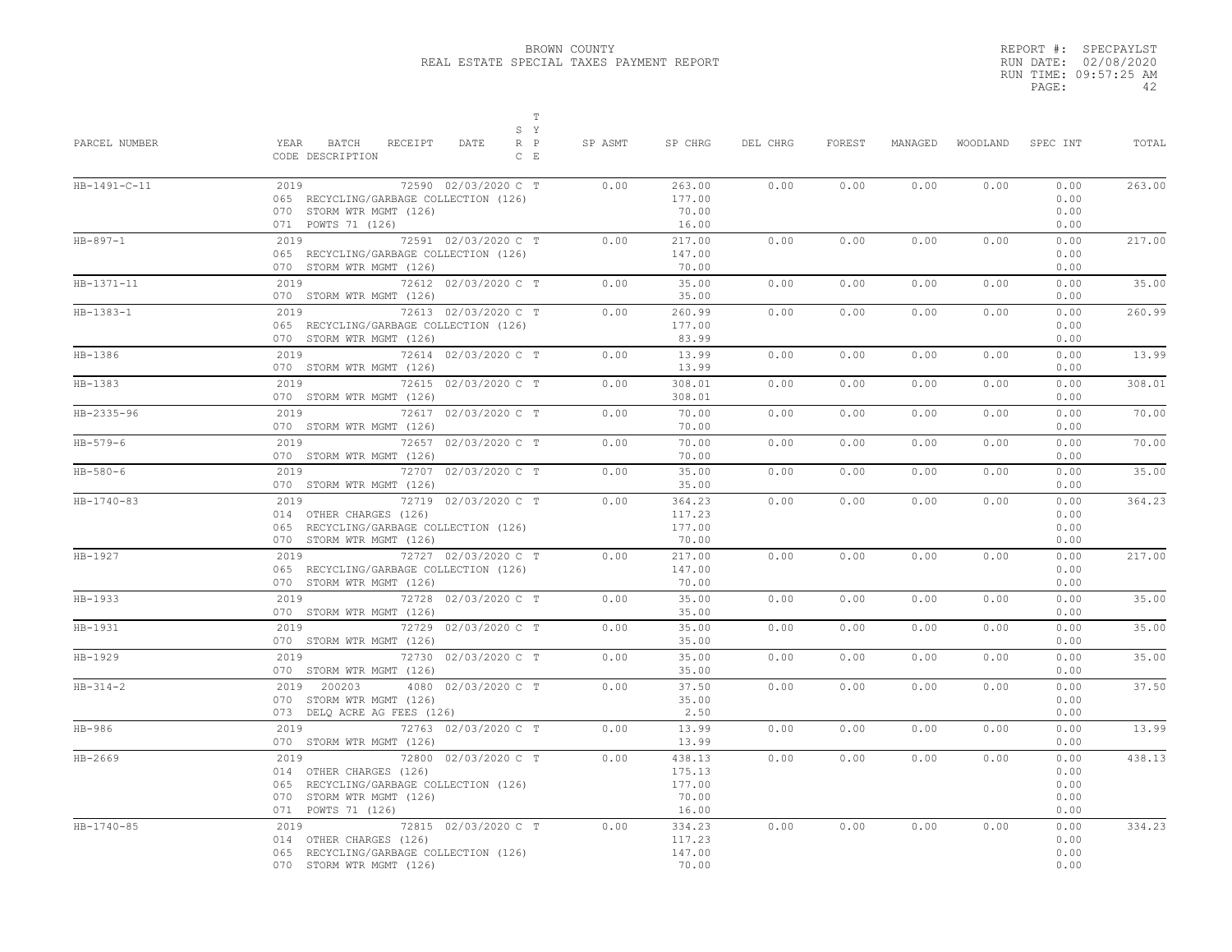|       | REPORT #: SPECPAYLST  |
|-------|-----------------------|
|       | RUN DATE: 02/08/2020  |
|       | RUN TIME: 09:57:26 AM |
| PAGE: | 43                    |

| PARCEL NUMBER  | $\mathbb T$<br>S Y<br>YEAR<br>BATCH<br>RECEIPT<br>DATE<br>$R$ $P$<br>CODE DESCRIPTION<br>$C$ E                                | SP ASMT | SP CHRG                             | DEL CHRG | FOREST | MANAGED | WOODLAND | SPEC INT                     | TOTAL    |
|----------------|-------------------------------------------------------------------------------------------------------------------------------|---------|-------------------------------------|----------|--------|---------|----------|------------------------------|----------|
| HB-2361        | 2019<br>72834 02/03/2020 C T<br>014 OTHER CHARGES (126)<br>065 RECYCLING/GARBAGE COLLECTION (126)<br>070 STORM WTR MGMT (126) | 0.00    | 364.23<br>117.23<br>177.00<br>70.00 | 0.00     | 0.00   | 0.00    | 0.00     | 0.00<br>0.00<br>0.00<br>0.00 | 364.23   |
| $HB-1518$      | 2019 72838 02/03/2020 C T<br>014 OTHER CHARGES (126)<br>065 RECYCLING/GARBAGE COLLECTION (126)<br>070 STORM WTR MGMT (126)    | 0.00    | 267.70<br>50.70<br>147.00<br>70.00  | 0.00     | 0.00   | 0.00    | 0.00     | 0.00<br>0.00<br>0.00<br>0.00 | 267.70   |
| $HB-2413$      | 72872 02/03/2020 C T<br>2019<br>014 OTHER CHARGES (126)<br>070 STORM WTR MGMT (126)                                           | 0.00    | 653.84<br>149.83<br>504.01          | 0.00     | 0.00   | 0.00    | 0.00     | 0.00<br>0.00<br>0.00         | 653.84   |
| $HB-2272$      | 72934 02/03/2020 C T<br>2019<br>014 OTHER CHARGES (126)<br>065 RECYCLING/GARBAGE COLLECTION (126)<br>070 STORM WTR MGMT (126) | 0.00    | 247.08<br>30.08<br>147.00<br>70.00  | 0.00     | 0.00   | 0.00    | 0.00     | 0.00<br>0.00<br>0.00<br>0.00 | 247.08   |
| $HB-1394-2$    | 2019<br>72942 02/03/2020 C T<br>070 STORM WTR MGMT (126)<br>071 POWTS 71 (126)                                                | 0.00    | 1,136.04<br>1,120.04<br>16.00       | 0.00     | 0.00   | 0.00    | 0.00     | 0.00<br>0.00<br>0.00         | 1,136.04 |
| $HB - 85 - 3$  | 72971 02/03/2020 C T<br>2019<br>065 RECYCLING/GARBAGE COLLECTION (126)<br>070 STORM WTR MGMT (126)<br>071 POWTS 71 (126)      | 0.00    | 263.00<br>177.00<br>70.00<br>16.00  | 0.00     | 0.00   | 0.00    | 0.00     | 0.00<br>0.00<br>0.00<br>0.00 | 263.00   |
| $HB-710$       | 72988 02/03/2020 C T<br>2019<br>065 RECYCLING/GARBAGE COLLECTION (126)<br>070 STORM WTR MGMT (126)<br>071 POWTS 71 (126)      | 0.00    | 352.00<br>147.00<br>189.00<br>16.00 | 0.00     | 0.00   | 0.00    | 0.00     | 0.00<br>0.00<br>0.00<br>0.00 | 352.00   |
| HB-698         | 2019 72989 02/03/2020 C T<br>070 STORM WTR MGMT (126)                                                                         | 0.00    | 13.99<br>13.99                      | 0.00     | 0.00   | 0.00    | 0.00     | 0.00<br>0.00                 | 13.99    |
| $HB-665$       | 72990 02/03/2020 C T<br>2019<br>070 STORM WTR MGMT (126)                                                                      | 0.00    | 13.99<br>13.99                      | 0.00     | 0.00   | 0.00    | 0.00     | 0.00<br>0.00                 | 13.99    |
| HB-2335-63     | 72998 02/03/2020 C T<br>2019<br>070 STORM WTR MGMT (126)                                                                      | 0.00    | 70.00<br>70.00                      | 0.00     | 0.00   | 0.00    | 0.00     | 0.00<br>0.00                 | 70.00    |
| HB-3161        | 73042 02/04/2020 C T<br>2019<br>014 OTHER CHARGES (126)<br>065 RECYCLING/GARBAGE COLLECTION (126)<br>070 STORM WTR MGMT (126) | 0.00    | 247.08<br>30.08<br>147.00<br>70.00  | 0.00     | 0.00   | 0.00    | 0.00     | 0.00<br>0.00<br>0.00<br>0.00 | 247.08   |
| HB-1941        | 2019<br>73073 02/04/2020 C T<br>065 RECYCLING/GARBAGE COLLECTION (126)<br>070 STORM WTR MGMT (126)                            | 0.00    | 247.00<br>177.00<br>70.00           | 0.00     | 0.00   | 0.00    | 0.00     | 0.00<br>0.00<br>0.00         | 247.00   |
| $HB - 894 - 2$ | $\frac{1}{2019}$<br>73117 02/04/2020 C T<br>065 RECYCLING/GARBAGE COLLECTION (126)<br>070 STORM WTR MGMT (126)                | 0.00    | 217.00<br>147.00<br>70.00           | 0.00     | 0.00   | 0.00    | 0.00     | 0.00<br>0.00<br>0.00         | 217.00   |
| HB-1918        | 2019<br>73121 02/04/2020 C T<br>065 RECYCLING/GARBAGE COLLECTION (126)<br>070 STORM WTR MGMT (126)                            | 0.00    | 247.00<br>177.00<br>70.00           | 0.00     | 0.00   | 0.00    | 0.00     | 0.00<br>0.00<br>0.00         | 247.00   |
| $HB-1319-2$    | 73141 02/04/2020 C T<br>2019<br>070 STORM WTR MGMT (126)                                                                      | 0.00    | 35.00<br>35.00                      | 0.00     | 0.00   | 0.00    | 0.00     | 0.00<br>0.00                 | 35.00    |
| HB-1319-1      | 73142 02/04/2020 C T<br>2019<br>065 RECYCLING/GARBAGE COLLECTION (126)<br>070 STORM WTR MGMT (126)                            | 0.00    | 217.00<br>147.00<br>70.00           | 0.00     | 0.00   | 0.00    | 0.00     | 0.00<br>0.00<br>0.00         | 217.00   |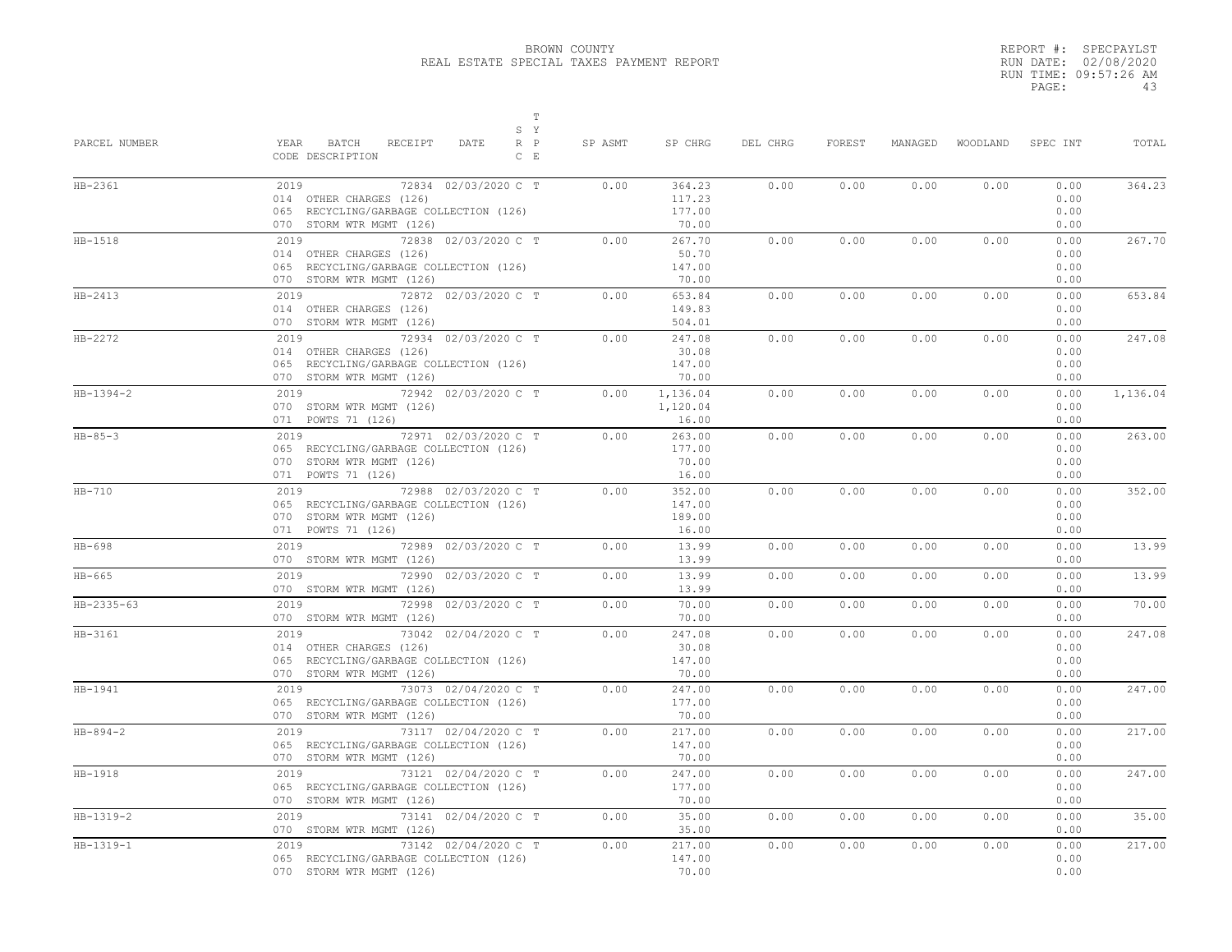REPORT #: SPECPAYLST RUN DATE: 02/08/2020 RUN TIME: 09:57:27 AM PAGE: 44

| PARCEL NUMBER  | $\mathbb T$<br>S Y<br>YEAR BATCH<br>RECEIPT<br>DATE<br>$R$ $P$<br>CODE DESCRIPTION<br>$C$ $E$                                       | SP ASMT | SP CHRG                            | DEL CHRG | FOREST | MANAGED |      | WOODLAND SPEC INT            | TOTAL    |
|----------------|-------------------------------------------------------------------------------------------------------------------------------------|---------|------------------------------------|----------|--------|---------|------|------------------------------|----------|
| $HB-1491-F-9$  | 2019<br>73147 02/04/2020 C T<br>065 RECYCLING/GARBAGE COLLECTION (126)<br>070 STORM WTR MGMT (126)<br>071 POWTS 71 (126)            | 0.00    | 233.00<br>147.00<br>70.00<br>16.00 | 0.00     | 0.00   | 0.00    | 0.00 | 0.00<br>0.00<br>0.00<br>0.00 | 233.00   |
| $HB-30-1$      | 2019 73184 02/04/2020 C T<br>070 STORM WTR MGMT (126)                                                                               | 0.00    | 35.00<br>35.00                     | 0.00     | 0.00   | 0.00    | 0.00 | 0.00<br>0.00                 | 35.00    |
| HB-2270        | 2019 73198 02/04/2020 C T<br>014 OTHER CHARGES (126)<br>065 RECYCLING/GARBAGE COLLECTION (126)<br>070 STORM WTR MGMT (126)          | 0.00    | 247.08<br>30.08<br>147.00<br>70.00 | 0.00     | 0.00   | 0.00    | 0.00 | 0.00<br>0.00<br>0.00<br>0.00 | 247.08   |
| HB-2269-1      | 2019 73199 02/04/2020 C T<br>014 OTHER CHARGES (126)<br>065 RECYCLING/GARBAGE COLLECTION (126)<br>070 STORM WTR MGMT (126)          | 0.00    | 277.08<br>30.08<br>177.00<br>70.00 | 0.00     | 0.00   | 0.00    | 0.00 | 0.00<br>0.00<br>0.00<br>0.00 | 277.08   |
| $HB-521-2$     | 2019<br>73213 02/04/2020 C T<br>065 RECYCLING/GARBAGE COLLECTION (126)<br>070 STORM WTR MGMT (126)<br>071 POWTS 71 (126)            | 0.00    | 233.00<br>147.00<br>70.00<br>16.00 | 0.00     | 0.00   | 0.00    | 0.00 | 0.00<br>0.00<br>0.00<br>0.00 | 233.00   |
| $HB-863-2$     | 2019 73310 02/04/2020 C T<br>070 STORM WTR MGMT (126)                                                                               | 0.00    | 763.02<br>763.02                   | 0.00     | 0.00   | 0.00    | 0.00 | 0.00<br>0.00                 | 763.02   |
| $HB - 894 - 3$ | 2019 73327 02/04/2020 C T<br>065 RECYCLING/GARBAGE COLLECTION (126)<br>070 STORM WTR MGMT (126)                                     | 0.00    | 217.00<br>147.00<br>70.00          | 0.00     | 0.00   | 0.00    | 0.00 | 0.00<br>0.00<br>0.00         | 217.00   |
| HB-2949        | 2019 73336 02/04/2020 C T<br>014 OTHER CHARGES (126)<br>065 RECYCLING/GARBAGE COLLECTION (126)<br>070 STORM WTR MGMT (126)          | 0.00    | 250.74<br>3.74<br>177.00<br>70.00  | 0.00     | 0.00   | 0.00    | 0.00 | 0.00<br>0.00<br>0.00<br>0.00 | 250.74   |
| $HB-314$       | 2019 73337 02/04/2020 C T<br>070 STORM WTR MGMT (126)                                                                               | 0.00    | 88.11<br>88.11                     | 0.00     | 0.00   | 0.00    | 0.00 | 0.00<br>0.00                 | 88.11    |
| $HB - 733 - 5$ | 2019 73348 02/04/2020 C T<br>065 RECYCLING/GARBAGE COLLECTION (126)<br>070 STORM WTR MGMT (126)<br>071 POWTS 71 (126)               | 0.00    | 263.00<br>177.00<br>70.00<br>16.00 | 0.00     | 0.00   | 0.00    | 0.00 | 0.00<br>0.00<br>0.00<br>0.00 | 263.00   |
| HB-1526        | 2019 73354 02/04/2020 C T<br>014 OTHER CHARGES (126)<br>065 RECYCLING/GARBAGE COLLECTION (126)<br>070 STORM WTR MGMT (126)          | 0.00    | 297.70<br>50.70<br>177.00<br>70.00 | 0.00     | 0.00   | 0.00    | 0.00 | 0.00<br>0.00<br>0.00<br>0.00 | 297.70   |
| $HB-1491-L-3$  | $2019$<br>73357 02/04/2020 C T<br>014 OTHER CHARGES (126)<br>070 STORM WTR MGMT (126)                                               | 0.00    | 1,174.67<br>271.65<br>903.02       | 0.00     | 0.00   | 0.00    | 0.00 | 0.00<br>0.00<br>0.00         | 1,174.67 |
| $HB - 2692$    | 2019 200204<br>4096 02/04/2020 C T<br>014 OTHER CHARGES (126)<br>065 RECYCLING/GARBAGE COLLECTION (126)<br>070 STORM WTR MGMT (126) | 0.00    | 249.91<br>2.91<br>177.00<br>70.00  | 0.00     | 0.00   | 0.00    | 0.00 | 0.00<br>0.00<br>0.00<br>0.00 | 249.91   |
| $HB-1545-1$    | 73400 02/05/2020 C T<br>2019<br>014 OTHER CHARGES (126)<br>070 STORM WTR MGMT (126)                                                 | 0.00    | 85.70<br>50.70<br>35.00            | 0.00     | 0.00   | 0.00    | 0.00 | 0.00<br>0.00<br>0.00         | 85.70    |
| $HB-1491-F-4$  | 2019 200205<br>4104 02/05/2020 C T<br>065 RECYCLING/GARBAGE COLLECTION (126)<br>070 STORM WTR MGMT (126)<br>071 POWTS 71 (126)      | 0.00    | 233.00<br>147.00<br>70.00<br>16.00 | 0.00     | 0.00   | 0.00    | 0.00 | 0.00<br>0.00<br>0.00<br>0.00 | 233.00   |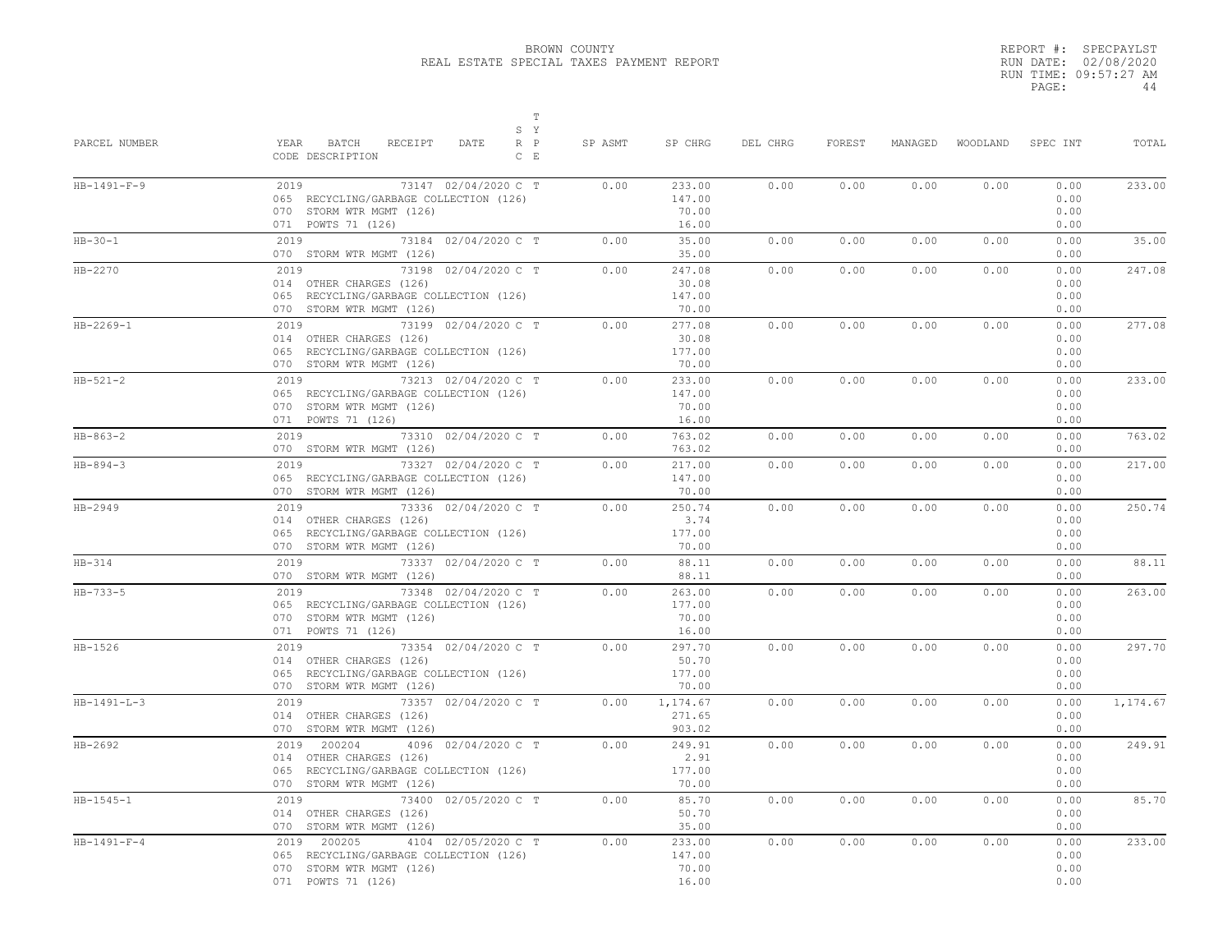|       | REPORT #: SPECPAYLST  |
|-------|-----------------------|
|       | RUN DATE: 02/08/2020  |
|       | RUN TIME: 09:57:28 AM |
| PAGE: | 45                    |

|               | $\mathbb T$<br>S Y                                                         |         |           |          |        |         |          |          |           |
|---------------|----------------------------------------------------------------------------|---------|-----------|----------|--------|---------|----------|----------|-----------|
| PARCEL NUMBER | YEAR<br>BATCH<br>RECEIPT<br>DATE<br>$R$ $P$<br>CODE DESCRIPTION<br>$C$ $E$ | SP ASMT | SP CHRG   | DEL CHRG | FOREST | MANAGED | WOODLAND | SPEC INT | TOTAL     |
| $HB-2275$     | 2019 200205<br>4109 02/05/2020 C T                                         | 0.00    | 247.08    | 0.00     | 0.00   | 0.00    | 0.00     | 0.00     | 247.08    |
|               | 014 OTHER CHARGES (126)                                                    |         | 30.08     |          |        |         |          | 0.00     |           |
|               | 065 RECYCLING/GARBAGE COLLECTION (126)                                     |         | 147.00    |          |        |         |          | 0.00     |           |
|               | 070 STORM WTR MGMT (126)                                                   |         | 70.00     |          |        |         |          | 0.00     |           |
| HB-1486       | 2019 200205<br>4110 02/05/2020 C T                                         | 0.00    | 35.00     | 0.00     | 0.00   | 0.00    | 0.00     | 0.00     | 35.00     |
|               | 070 STORM WTR MGMT (126)                                                   |         | 35.00     |          |        |         |          | 0.00     |           |
| $HB-828$      | 2019<br>73477 02/06/2020 C T                                               | 0.00    | 233.00    | 0.00     | 0.00   | 0.00    | 0.00     | 0.00     | 233.00    |
|               | 065 RECYCLING/GARBAGE COLLECTION (126)                                     |         | 147.00    |          |        |         |          | 0.00     |           |
|               | 070 STORM WTR MGMT (126)                                                   |         | 70.00     |          |        |         |          | 0.00     |           |
|               | 071 POWTS 71 (126)                                                         |         | 16.00     |          |        |         |          | 0.00     |           |
| $HB-2668$     | 2019<br>73526 02/06/2020 C T                                               | 0.00    | 245.13    | 0.00     | 0.00   | 0.00    | 0.00     | 0.00     | 245.13    |
|               | 014 OTHER CHARGES (126)                                                    |         | 175.13    |          |        |         |          | 0.00     |           |
|               | 070 STORM WTR MGMT (126)                                                   |         | 70.00     |          |        |         |          | 0.00     |           |
| $HB-689$      | 73534 02/07/2020 C T<br>2019                                               | 0.00    | 13.99     | 0.00     | 0.00   | 0.00    | 0.00     | 0.00     | 13.99     |
|               | 070 STORM WTR MGMT (126)                                                   |         | 13.99     |          |        |         |          | 0.00     |           |
| $HB-683$      | 73535 02/07/2020 C T<br>2019                                               | 0.00    | 13.99     | 0.00     | 0.00   | 0.00    | 0.00     | 0.00     | 13.99     |
|               | 070 STORM WTR MGMT (126)                                                   |         | 13.99     |          |        |         |          | 0.00     |           |
| $HB-688$      | 2019 73536 02/07/2020 C T                                                  | 0.00    | 13.99     | 0.00     | 0.00   | 0.00    | 0.00     | 0.00     | 13.99     |
|               | 070 STORM WTR MGMT (126)                                                   |         | 13.99     |          |        |         |          | 0.00     |           |
| HB-3195       | 73554 02/07/2020 C T<br>2019                                               | 0.00    | 240.03    | 0.00     | 0.00   | 0.00    | 0.00     | 0.00     | 240.03    |
|               | 014 OTHER CHARGES (126)                                                    |         | 23.03     |          |        |         |          | 0.00     |           |
|               | 065 RECYCLING/GARBAGE COLLECTION (126)                                     |         | 147.00    |          |        |         |          | 0.00     |           |
|               | 070 STORM WTR MGMT (126)                                                   |         | 70.00     |          |        |         |          | 0.00     |           |
|               | VILLAGE OF HOBART TOTAL                                                    | 0.00    |           | 0.00     |        | 0.00    |          | 0.00     |           |
|               |                                                                            |         | 18,252.88 |          | 0.00   |         | 0.00     |          | 18,252.88 |
|               | 014 OTHER CHARGES (126)                                                    |         | 1,872.11  |          |        |         |          | 0.00     | 1,872.11  |
|               | RECYCLING/GARBAGE COLLECTION (126)<br>065                                  |         | 7,362.00  |          |        |         |          | 0.00     | 7,362.00  |
|               | STORM WTR MGMT (126)<br>070                                                |         | 8,760.27  |          |        |         |          | 0.00     | 8,760.27  |
|               | POWTS 71 (126)<br>071                                                      |         | 256.00    |          |        |         |          | 0.00     | 256.00    |
|               | DELO ACRE AG FEES (126)<br>073                                             |         | 2.50      |          |        |         |          | 0.00     | 2.50      |
|               | SPECIAL CHARGE TOTAL                                                       |         | 18,252.88 |          |        |         |          | 0.00     | 18,252.88 |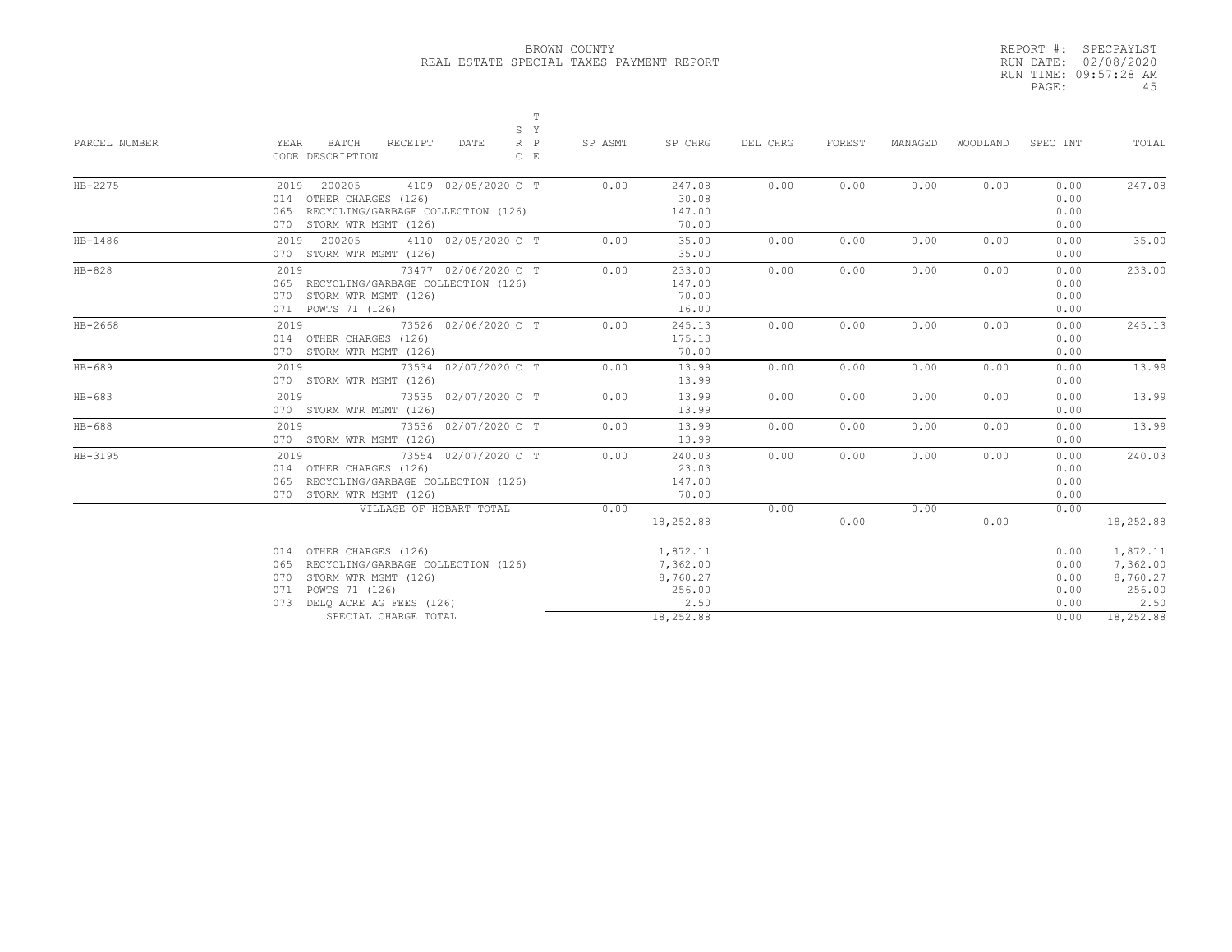|       | REPORT #: SPECPAYLST  |
|-------|-----------------------|
|       | RUN DATE: 02/08/2020  |
|       | RUN TIME: 09:57:28 AM |
| PAGE: | 46                    |

| PARCEL NUMBER      | $\mathbb T$<br>S Y<br><b>BATCH</b><br>$R$ $P$<br>YEAR<br>RECEIPT<br>DATE<br>CODE DESCRIPTION<br>$C$ $E$ | SP ASMT | SP CHRG                    | DEL CHRG             | FOREST | MANAGED | WOODLAND | SPEC INT             | TOTAL                      |
|--------------------|---------------------------------------------------------------------------------------------------------|---------|----------------------------|----------------------|--------|---------|----------|----------------------|----------------------------|
| $VH-193-1$         | 2019 136095<br>6861 02/03/2020 M T<br>071 POWTS 71 (136)                                                | 0.00    | 16.00<br>16.00             | 0.00                 | 0.00   | 0.00    | 0.00     | 0.00<br>0.00         | 16.00                      |
| VH-727-B-291-21    | 2019 136095<br>6860 02/03/2020 M T<br>015 DELINQ WATER (136)                                            | 0.00    | 0.00                       | 391.91<br>391.91     | 0.00   | 0.00    | 0.00     | 0.00<br>0.00         | 391.91                     |
| VH-772             | 2019 136101<br>7052 02/06/2020 M T<br>015 DELINQ WATER (136)                                            | 0.00    | 0.00                       | 44.70<br>44.70       | 0.00   | 0.00    | 0.00     | 0.00<br>0.00         | 44.70                      |
| $VH-105-1$         | 2019 136098<br>7031 02/04/2020 M T<br>071 POWTS 71 (136)                                                | 0.00    | 16.00<br>16.00             | 0.00                 | 0.00   | 0.00    | 0.00     | 0.00<br>0.00         | 16.00                      |
| $VH-196-1$         | 2019 136098<br>7024 02/04/2020 M T<br>071 POWTS 71 (136)                                                | 0.00    | 16.00<br>16.00             | 0.00                 | 0.00   | 0.00    | 0.00     | 0.00<br>0.00         | 16.00                      |
| $VH-2176$          | 2019 136098<br>7049 02/04/2020 M T<br>015 DELINQ WATER (136)                                            | 0.00    | 0.00                       | 1,154.01<br>1,154.01 | 0.00   | 0.00    | 0.00     | 0.00<br>0.00         | 1,154.01                   |
| $VH-272$           | 2019 136098<br>7050 02/04/2020 M T<br>015 DELINQ WATER (136)                                            | 0.00    | 0.00                       | 68.15<br>68.15       | 0.00   | 0.00    | 0.00     | 0.00<br>0.00         | 68.15                      |
| $VH-306-2$         | 2019 136098<br>7036 02/04/2020 M T<br>072 FIRE INSPECTION (136)                                         | 0.00    | 72.10<br>72.10             | 0.00                 | 0.00   | 0.00    | 0.00     | 0.00<br>0.00         | 72.10                      |
| $VH-47-7$          | 136098<br>2019<br>7062 02/04/2020 M T<br>071 POWTS 71 (136)<br>015 DELINQ WATER (136)                   | 0.00    | 16.00<br>16.00             | 157.59<br>157.59     | 0.00   | 0.00    | 0.00     | 0.00<br>0.00<br>0.00 | 173.59                     |
| $VH-527$           | 2019 136098<br>7028 02/04/2020 M T<br>072 FIRE INSPECTION (136)                                         | 0.00    | 61.80<br>61.80             | 0.00                 | 0.00   | 0.00    | 0.00     | 0.00<br>0.00         | 61.80                      |
| $VH-7-8$           | 2019 136098<br>7059 02/04/2020 M T<br>071 POWTS 71 (136)                                                | 0.00    | 16.00<br>16.00             | 0.00                 | 0.00   | 0.00    | 0.00     | 0.00<br>0.00         | 16.00                      |
| $VH - 747 - H - 2$ | 2019 136098<br>7063 02/04/2020 M T<br>071 POWTS 71 (136)                                                | 0.00    | 16.00<br>16.00             | 0.00                 | 0.00   | 0.00    | 0.00     | 0.00<br>0.00         | 16.00                      |
| $VH-97-3$          | 2019 136098<br>7041 02/04/2020 M T<br>071 POWTS 71 (136)                                                | 0.00    | 16.00<br>16.00             | 0.00                 | 0.00   | 0.00    | 0.00     | 0.00<br>0.00         | 16.00                      |
|                    | VILLAGE OF HOWARD TOTAL                                                                                 | 0.00    | 245.90                     | 1,816.36             | 0.00   | 0.00    | 0.00     | 0.00                 | 2,062.26                   |
|                    | 071 POWTS 71 (136)<br>072 FIRE INSPECTION (136)<br>SPECIAL CHARGE TOTAL                                 |         | 112.00<br>133.90<br>245.90 |                      |        |         |          | 0.00<br>0.00<br>0.00 | 112.00<br>133.90<br>245.90 |
|                    | 015 DELINQ WATER (136)<br>DELINQUENT UTILITY CHARGE TOTAL                                               |         |                            | 1,816.36<br>1,816.36 |        |         |          | 0.00<br>0.00         | 1,816.36<br>1,816.36       |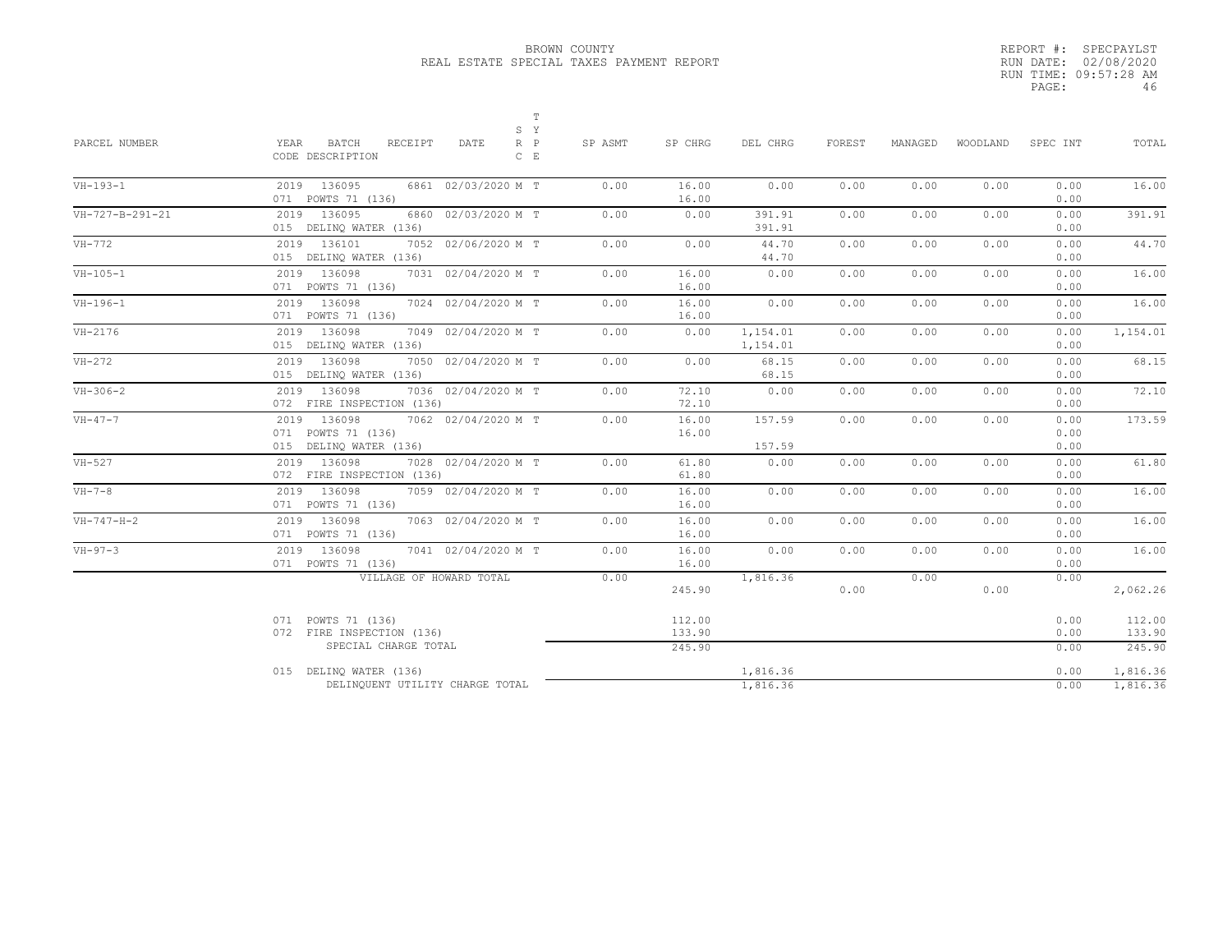|       | REPORT #: SPECPAYLST  |
|-------|-----------------------|
|       | RUN DATE: 02/08/2020  |
|       | RUN TIME: 09:57:29 AM |
| PAGE: | 47                    |
|       |                       |

| PARCEL NUMBER | Т<br>S Y<br>YEAR<br>BATCH<br>RECEIPT<br>DATE<br>$R$ $P$<br>CODE DESCRIPTION<br>$C$ $E$                       | SP ASMT | SP CHRG              | DEL CHRG                   | FOREST | MANAGED | WOODLAND | SPEC INT                     | TOTAL    |
|---------------|--------------------------------------------------------------------------------------------------------------|---------|----------------------|----------------------------|--------|---------|----------|------------------------------|----------|
| $VP-1654$     | 2019 200201<br>4046 02/01/2020 C T<br>070 STORM WTR MGMT (171)                                               | 0.00    | 72.00<br>72.00       | 0.00                       | 0.00   | 0.00    | 0.00     | 0.00<br>0.00                 | 72.00    |
| $VP-1637$     | 4059 02/01/2020 C T<br>2019<br>200201<br>070 STORM WTR MGMT (171)                                            | 0.00    | 72.00<br>72.00       | 0.00                       | 0.00   | 0.00    | 0.00     | 0.00<br>0.00                 | 72.00    |
| $VP-378$      | 2019<br>71956 02/03/2020 C T<br>070 STORM WTR MGMT (171)<br>015 DELINQ WATER (171)<br>016 DELINQ SEWER (171) | 0.00    | 93.60<br>93.60       | 394.22<br>165.14<br>229.08 | 0.00   | 0.00    | 0.00     | 0.00<br>0.00<br>0.00<br>0.00 | 487.82   |
| $VP-380$      | 2019<br>71957 02/03/2020 C T<br>070 STORM WTR MGMT (171)                                                     | 0.00    | 93.60<br>93.60       | 0.00                       | 0.00   | 0.00    | 0.00     | 0.00<br>0.00                 | 93.60    |
| $VP-5-1$      | 2019<br>71958<br>02/03/2020 C T<br>070 STORM WTR MGMT (171)                                                  | 0.00    | 36.00<br>36.00       | 0.00                       | 0.00   | 0.00    | 0.00     | 0.00<br>0.00                 | 36.00    |
| $VP-60-4-1-C$ | 71959 02/03/2020 C T<br>2019<br>070 STORM WTR MGMT (171)                                                     | 0.00    | 72.00<br>72.00       | 0.00                       | 0.00   | 0.00    | 0.00     | 0.00<br>0.00                 | 72.00    |
| $VP-752$      | 2019<br>71960 02/03/2020 C T<br>070 STORM WTR MGMT (171)                                                     | 0.00    | 108.00<br>108.00     | 0.00                       | 0.00   | 0.00    | 0.00     | 0.00<br>0.00                 | 108.00   |
| $VP-1742$     | 2019<br>72008 02/03/2020 C T<br>070 STORM WTR MGMT (171)                                                     | 0.00    | 36.00<br>36.00       | 0.00                       | 0.00   | 0.00    | 0.00     | 0.00<br>0.00                 | 36.00    |
| VP-1741       | 2019<br>72010 02/03/2020 C T<br>070 STORM WTR MGMT (171)                                                     | 0.00    | 36.00<br>36.00       | 0.00                       | 0.00   | 0.00    | 0.00     | 0.00<br>0.00                 | 36.00    |
| $VP-1645$     | 2019<br>72058 02/03/2020 C T<br>070 STORM WTR MGMT (171)                                                     | 0.00    | 36.00<br>36.00       | 0.00                       | 0.00   | 0.00    | 0.00     | 0.00<br>0.00                 | 36.00    |
| $VP-PI111-3$  | 2019<br>72091 02/03/2020 C T<br>070 STORM WTR MGMT (171)                                                     | 0.00    | 1,630.80<br>1,630.80 | 0.00                       | 0.00   | 0.00    | 0.00     | 0.00<br>0.00                 | 1,630.80 |
| $VP-PI120$    | 2019<br>72146 02/03/2020 C T<br>070 STORM WTR MGMT (171)                                                     | 0.00    | 763.20<br>763.20     | 0.00                       | 0.00   | 0.00    | 0.00     | 0.00<br>0.00                 | 763.20   |
| $VP-1706$     | 2019<br>72185 02/03/2020 C T<br>070 STORM WTR MGMT (171)                                                     | 0.00    | 72.00<br>72.00       | 0.00                       | 0.00   | 0.00    | 0.00     | 0.00<br>0.00                 | 72.00    |
| $VP-254-64$   | 2019<br>72233 02/03/2020 C T<br>070 STORM WTR MGMT (171)                                                     | 0.00    | 72.00<br>72.00       | 0.00                       | 0.00   | 0.00    | 0.00     | 0.00<br>0.00                 | 72.00    |
| $VP-41-12-1$  | 2019<br>72270 02/03/2020 C T<br>070 STORM WTR MGMT (171)                                                     | 0.00    | 72.00<br>72.00       | 0.00                       | 0.00   | 0.00    | 0.00     | 0.00<br>0.00                 | 72.00    |
| $VP-1101-1$   | 2019<br>72343 02/03/2020 C T<br>070 STORM WTR MGMT (171)                                                     | 0.00    | 72.00<br>72.00       | 0.00                       | 0.00   | 0.00    | 0.00     | 0.00<br>0.00                 | 72.00    |
| $VP-1292-47$  | 2019<br>72344 02/03/2020 C T<br>070 STORM WTR MGMT (171)                                                     | 0.00    | 72.00<br>72.00       | 0.00                       | 0.00   | 0.00    | 0.00     | 0.00<br>0.00                 | 72.00    |
| $VP-41-2-1$   | 2019<br>72375 02/03/2020 C T<br>070 STORM WTR MGMT (171)                                                     | 0.00    | 36.00<br>36.00       | 0.00                       | 0.00   | 0.00    | 0.00     | 0.00<br>0.00                 | 36.00    |
| $VP-62-2$     | 2019<br>72391 02/03/2020 C T<br>070 STORM WTR MGMT (171)                                                     | 0.00    | 172.80<br>172.80     | 0.00                       | 0.00   | 0.00    | 0.00     | 0.00<br>0.00                 | 172.80   |
| $VP-664$      | 2019<br>72401 02/03/2020 C T<br>070 STORM WTR MGMT (171)                                                     | 0.00    | 72.00<br>72.00       | 0.00                       | 0.00   | 0.00    | 0.00     | 0.00<br>0.00                 | 72.00    |
| $VP-1112$     | 2019<br>72402 02/03/2020 C T<br>070 STORM WTR MGMT (171)                                                     | 0.00    | 72.00<br>72.00       | 0.00                       | 0.00   | 0.00    | 0.00     | 0.00<br>0.00                 | 72.00    |
| $VP-545$      | 2019<br>72403 02/03/2020 C T<br>070 STORM WTR MGMT (171)                                                     | 0.00    | 72.00<br>72.00       | 0.00                       | 0.00   | 0.00    | 0.00     | 0.00<br>0.00                 | 72.00    |
| $VP-573$      | 2019<br>72404 02/03/2020 C T<br>070 STORM WTR MGMT (171)                                                     | 0.00    | 72.00<br>72.00       | 0.00                       | 0.00   | 0.00    | 0.00     | 0.00<br>0.00                 | 72.00    |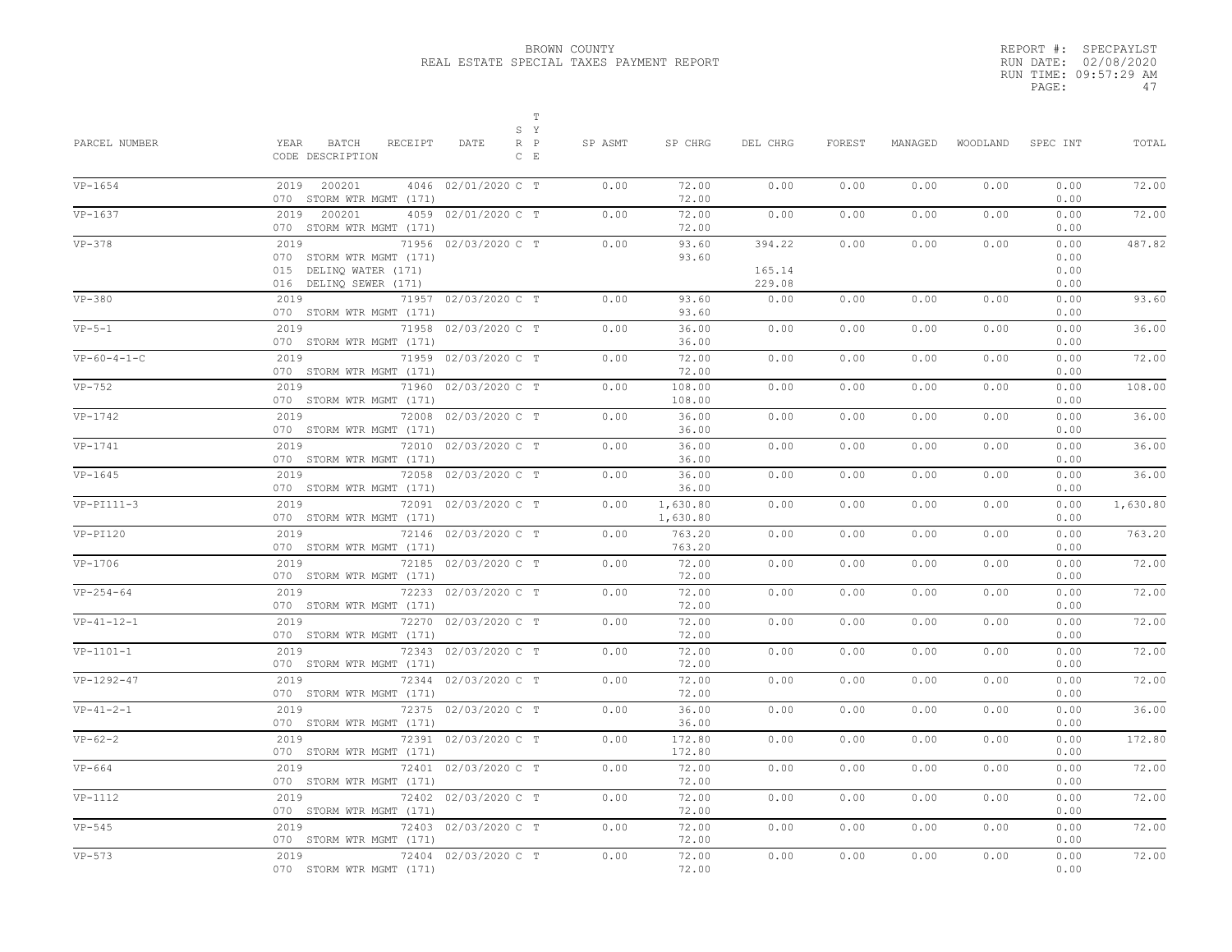|       | REPORT #: SPECPAYLST  |
|-------|-----------------------|
|       | RUN DATE: 02/08/2020  |
|       | RUN TIME: 09:57:30 AM |
| PAGE: | 48                    |

| PARCEL NUMBER | YEAR<br>BATCH<br>RECEIPT<br>CODE DESCRIPTION                                         | $\mathbb T$<br>S Y<br>DATE<br>$R$ $P$<br>$C$ $E$ | SP ASMT | SP CHRG                    | DEL CHRG                   | FOREST | MANAGED | WOODLAND | SPEC INT                     | TOTAL    |
|---------------|--------------------------------------------------------------------------------------|--------------------------------------------------|---------|----------------------------|----------------------------|--------|---------|----------|------------------------------|----------|
| VP-1609       | 2019<br>070 STORM WTR MGMT (171)                                                     | 72438 02/03/2020 C T                             | 0.00    | 72.00<br>72.00             | 0.00                       | 0.00   | 0.00    | 0.00     | 0.00<br>0.00                 | 72.00    |
| $VP-29-1-4$   | 2019<br>070 STORM WTR MGMT (171)                                                     | 72447 02/03/2020 C T                             | 0.00    | 266.40<br>266.40           | 0.00                       | 0.00   | 0.00    | 0.00     | 0.00<br>0.00                 | 266.40   |
| $VP-1201-3$   | 2019<br>070 STORM WTR MGMT (171)                                                     | 72504 02/03/2020 C T                             | 0.00    | 72.00<br>72.00             | 0.00                       | 0.00   | 0.00    | 0.00     | 0.00<br>0.00                 | 72.00    |
| $VP-PI111-5$  | 2019<br>72601<br>070 STORM WTR MGMT (171)                                            | 02/03/2020 C T                                   | 0.00    | 489.60<br>489.60           | 0.00                       | 0.00   | 0.00    | 0.00     | 0.00<br>0.00                 | 489.60   |
| $VP-PI86-5$   | 2019<br>070 STORM WTR MGMT (171)                                                     | 72602 02/03/2020 C T                             | 0.00    | 72.00<br>72.00             | 0.00                       | 0.00   | 0.00    | 0.00     | 0.00<br>0.00                 | 72.00    |
| $VP-PI111-2$  | 2019<br>070 STORM WTR MGMT (171)                                                     | 72608 02/03/2020 C T                             | 0.00    | 684.00<br>684.00           | 0.00                       | 0.00   | 0.00    | 0.00     | 0.00<br>0.00                 | 684.00   |
| $VP-PI111-4$  | 2019<br>070 STORM WTR MGMT (171)                                                     | 72609 02/03/2020 C T                             | 0.00    | 388.80<br>388.80           | 0.00                       | 0.00   | 0.00    | 0.00     | 0.00<br>0.00                 | 388.80   |
| $VP-26$       | 2019<br>070 STORM WTR MGMT (171)                                                     | 72658 02/03/2020 C T                             | 0.00    | 72.00<br>72.00             | 0.00                       | 0.00   | 0.00    | 0.00     | 0.00<br>0.00                 | 72.00    |
| VP-1698       | 2019<br>070 STORM WTR MGMT (171)                                                     | 72674 02/03/2020 C T                             | 0.00    | 72.00<br>72.00             | 0.00                       | 0.00   | 0.00    | 0.00     | 0.00<br>0.00                 | 72.00    |
| VP-1698       | 2019<br>72674                                                                        | Voids # 02/03/2020 C V                           | 0.00    | $-72.00$                   | 0.00                       | 0.00   | 0.00    | 0.00     | 0.00                         | $-72.00$ |
| $VP-1698$     | 070 STORM WTR MGMT (171)<br>2019                                                     | 72678 02/03/2020 C T                             | 0.00    | $-72.00$<br>72.00          | 0.00                       | 0.00   | 0.00    | 0.00     | 0.00<br>0.00                 | 72.00    |
| $VP-3$        | 070 STORM WTR MGMT (171)<br>2019                                                     | 72725 02/03/2020 C T                             | 0.00    | 72.00<br>194.40            | 0.00                       | 0.00   | 0.00    | 0.00     | 0.00<br>0.00                 | 194.40   |
| $VP-3-1$      | 070 STORM WTR MGMT (171)<br>2019<br>070 STORM WTR MGMT (171)                         | 72726 02/03/2020 C T                             | 0.00    | 194.40<br>201.60<br>201.60 | 0.00                       | 0.00   | 0.00    | 0.00     | 0.00<br>0.00<br>0.00         | 201.60   |
| $VP-41$       | 2019<br>070 STORM WTR MGMT (171)                                                     | 72787 02/03/2020 C T                             | 0.00    | 878.40<br>878.40           | 0.00                       | 0.00   | 0.00    | 0.00     | 0.00<br>0.00                 | 878.40   |
| $VP-714$      | 2019<br>070 STORM WTR MGMT (171)                                                     | 72813 02/03/2020 C T                             | 0.00    | 72.00<br>72.00             | 0.00                       | 0.00   | 0.00    | 0.00     | 0.00<br>0.00                 | 72.00    |
| $VP-254-53$   | 2019<br>070 STORM WTR MGMT (171)                                                     | 72817 02/03/2020 C T                             | 0.00    | 72.00<br>72.00             | 0.00                       | 0.00   | 0.00    | 0.00     | 0.00<br>0.00                 | 72.00    |
| $VP-18-2$     | 2019<br>070 STORM WTR MGMT (171)<br>015 DELINQ WATER (171)<br>016 DELINQ SEWER (171) | 72857 02/03/2020 C T                             | 0.00    | 72.00<br>72.00             | 387.97<br>158.59<br>229.38 | 0.00   | 0.00    | 0.00     | 0.00<br>0.00<br>0.00<br>0.00 | 459.97   |
| VP-1780       | 2019<br>070 STORM WTR MGMT (171)                                                     | 72924 02/03/2020 C T                             | 0.00    | 36.00<br>36.00             | 0.00                       | 0.00   | 0.00    | 0.00     | 0.00<br>0.00                 | 36.00    |
| VP-1811       | 2019<br>070 STORM WTR MGMT (171)                                                     | 72925 02/03/2020 C T                             | 0.00    | 36.00<br>36.00             | 0.00                       | 0.00   | 0.00    | 0.00     | 0.00<br>0.00                 | 36.00    |
| VP-1807       | 2019<br>070 STORM WTR MGMT (171)                                                     | 72928 02/03/2020 C T                             | 0.00    | 36.00<br>36.00             | 0.00                       | 0.00   | 0.00    | 0.00     | 0.00<br>0.00                 | 36.00    |
| VP-1792       | 2019<br>070 STORM WTR MGMT (171)                                                     | 72930 02/03/2020 C T                             | 0.00    | 36.00<br>36.00             | 0.00                       | 0.00   | 0.00    | 0.00     | 0.00<br>0.00                 | 36.00    |
| $VP-1778$     | 2019<br>72931<br>070 STORM WTR MGMT (171)                                            | 02/03/2020 C T                                   | 0.00    | 36.00<br>36.00             | 0.00                       | 0.00   | 0.00    | 0.00     | 0.00<br>0.00                 | 36.00    |
| $VP-254-23$   | 2019                                                                                 | 72977 02/03/2020 C T                             | 0.00    | 86.40                      | 0.00                       | 0.00   | 0.00    | 0.00     | 0.00                         | 86.40    |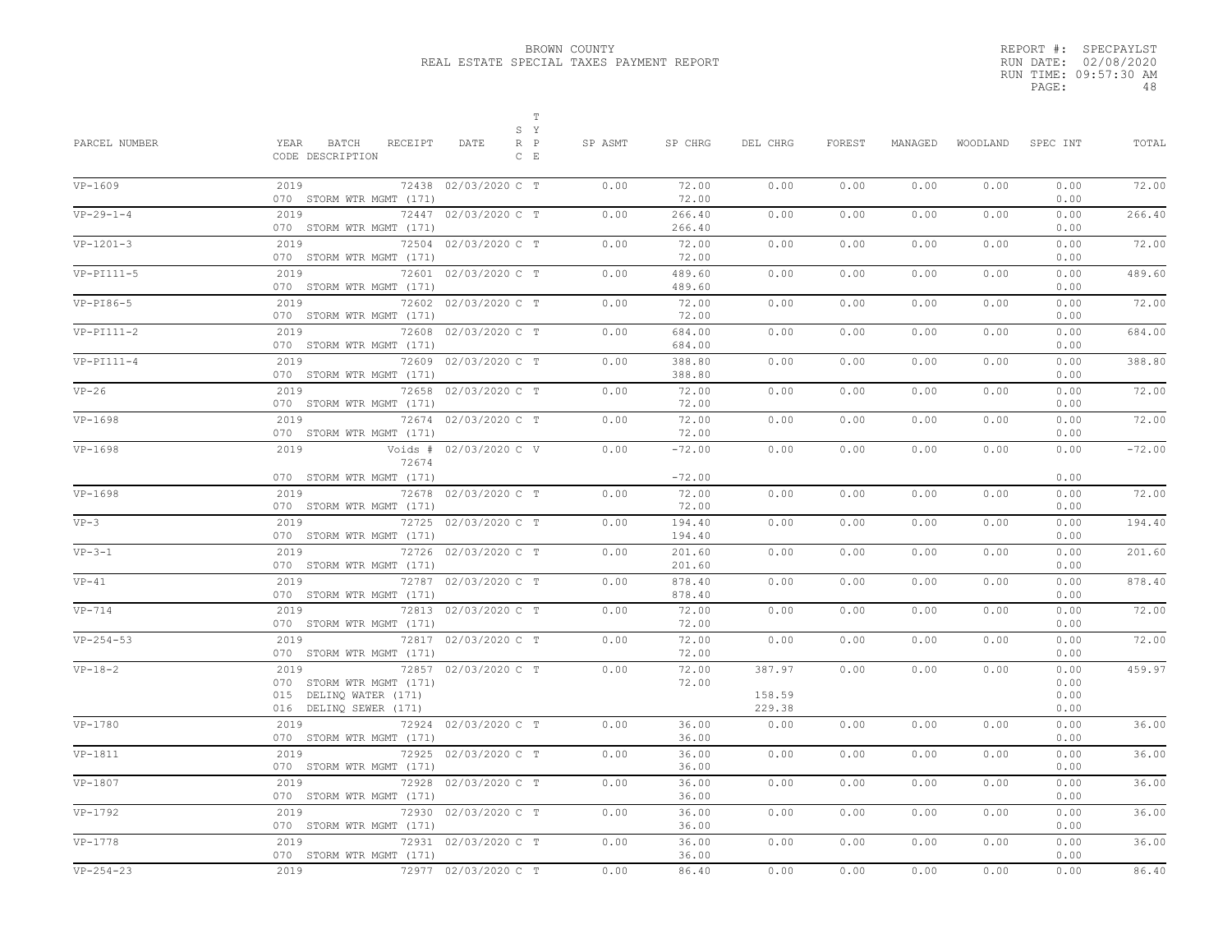|       | REPORT #: SPECPAYLST  |
|-------|-----------------------|
|       | RUN DATE: 02/08/2020  |
|       | RUN TIME: 09:57:31 AM |
| PAGE: | 49                    |

| PARCEL NUMBER    | $\mathbb T$<br>S Y<br>BATCH<br>RECEIPT<br>$\mathbb{R}-\mathbb{P}$<br>YEAR<br>DATE<br>CODE DESCRIPTION<br>$C$ $E$ | SP ASMT | SP CHRG                | DEL CHRG                   | FOREST | MANAGED | WOODLAND | SPEC INT                     | TOTAL                  |
|------------------|------------------------------------------------------------------------------------------------------------------|---------|------------------------|----------------------------|--------|---------|----------|------------------------------|------------------------|
|                  | 070 STORM WTR MGMT (171)                                                                                         |         | 86.40                  |                            |        |         |          | 0.00                         |                        |
| $VP-254-24$      | 2019<br>72978 02/03/2020 C T<br>070 STORM WTR MGMT (171)                                                         | 0.00    | 86.40<br>86.40         | 0.00                       | 0.00   | 0.00    | 0.00     | 0.00<br>0.00                 | 86.40                  |
| $VP-254-25$      | 2019<br>72979 02/03/2020 C T<br>070 STORM WTR MGMT (171)                                                         | 0.00    | 86.40<br>86.40         | 0.00                       | 0.00   | 0.00    | 0.00     | 0.00<br>0.00                 | 86.40                  |
| $VP - 254 - 26$  | 2019<br>72980 02/03/2020 C T<br>070 STORM WTR MGMT (171)                                                         | 0.00    | 86.40<br>86.40         | 0.00                       | 0.00   | 0.00    | 0.00     | 0.00<br>0.00                 | 86.40                  |
| $VP-750$         | 2019<br>72981 02/03/2020 C T<br>070 STORM WTR MGMT (171)                                                         | 0.00    | 331.20<br>331.20       | 0.00                       | 0.00   | 0.00    | 0.00     | 0.00<br>0.00                 | 331.20                 |
| $VP-261$         | 2019<br>73002 02/03/2020 C T<br>070 STORM WTR MGMT (171)<br>015 DELINQ WATER (171)<br>016 DELINQ SEWER (171)     | 0.00    | 72.00<br>72.00         | 476.38<br>195.63<br>280.75 | 0.00   | 0.00    | 0.00     | 0.00<br>0.00<br>0.00<br>0.00 | 548.38                 |
| $VP-466$         | 2019<br>73005 02/03/2020 C T<br>070 STORM WTR MGMT (171)                                                         | 0.00    | 208.80<br>208.80       | 0.00                       | 0.00   | 0.00    | 0.00     | 0.00<br>0.00                 | 208.80                 |
| $VP-1635$        | 2019<br>73010 02/04/2020 C T<br>070 STORM WTR MGMT (171)                                                         | 0.00    | 72.00<br>72.00         | 0.00                       | 0.00   | 0.00    | 0.00     | 0.00<br>0.00                 | 72.00                  |
| $VP-1184$        | 2019<br>73011 02/04/2020 C T<br>070 STORM WTR MGMT (171)                                                         | 0.00    | 72.00<br>72.00         | 0.00                       | 0.00   | 0.00    | 0.00     | 0.00<br>0.00                 | 72.00                  |
| $VP - 254 - 203$ | 2019<br>73036 02/04/2020 C T<br>070 STORM WTR MGMT (171)                                                         | 0.00    | 309.60<br>309.60       | 0.00                       | 0.00   | 0.00    | 0.00     | 0.00<br>0.00                 | 309.60                 |
| $VP-61-51$       | 2019<br>73178 02/04/2020 C T<br>070 STORM WTR MGMT (171)                                                         | 0.00    | 316.80<br>316.80       | 0.00                       | 0.00   | 0.00    | 0.00     | 0.00<br>0.00                 | 316.80                 |
| $VP-699$         | 2019<br>73311 02/04/2020 C T<br>070 STORM WTR MGMT (171)                                                         | 0.00    | 158.40<br>158.40       | 0.00                       | 0.00   | 0.00    | 0.00     | 0.00<br>0.00                 | 158.40                 |
| $VP-1654$        | 2019<br>Voids # 02/01/2020 C V<br>4046                                                                           | 0.00    | $-72.00$               | 0.00                       | 0.00   | 0.00    | 0.00     | 0.00                         | $-72.00$               |
| VP-1637          | 070 STORM WTR MGMT (171)<br>2019<br>Voids # 02/01/2020 C V                                                       | 0.00    | $-72.00$<br>$-72.00$   | 0.00                       | 0.00   | 0.00    | 0.00     | 0.00<br>0.00                 | $-72.00$               |
|                  | 4059<br>070 STORM WTR MGMT (171)                                                                                 |         | $-72.00$               |                            |        |         |          | 0.00                         |                        |
| $VP-41-6-3$      | 2019<br>73430 02/05/2020 C T<br>070 STORM WTR MGMT (171)                                                         | 0.00    | 1,814.40<br>1,814.40   | 0.00                       | 0.00   | 0.00    | 0.00     | 0.00<br>0.00                 | 1,814.40               |
| $VP-1637$        | 2019<br>73466 02/06/2020 C T<br>070 STORM WTR MGMT (171)                                                         | 0.00    | 72.00<br>72.00         | 0.00                       | 0.00   | 0.00    | 0.00     | 0.00<br>0.00                 | 72.00                  |
| $VP-76$          | 2019<br>73507 02/06/2020 C T<br>070 STORM WTR MGMT (171)                                                         | 0.00    | 36.00<br>36.00         | 0.00                       | 0.00   | 0.00    | 0.00     | 0.00<br>0.00                 | 36.00                  |
| $VP-77$          | 2019<br>73508 02/06/2020 C T<br>070 STORM WTR MGMT (171)                                                         | 0.00    | 72.00<br>72.00         | 0.00                       | 0.00   | 0.00    | 0.00     | 0.00<br>0.00                 | 72.00                  |
| $VP-254-768$     | 2019<br>73549 02/07/2020 C T<br>070 STORM WTR MGMT (171)                                                         | 0.00    | 72.00<br>72.00         | 0.00                       | 0.00   | 0.00    | 0.00     | 0.00<br>0.00                 | 72.00                  |
|                  | VILLAGE OF PULASKI TOTAL                                                                                         | 0.00    | 11,574.00              | 1,258.57                   | 0.00   | 0.00    | 0.00     | 0.00                         | 12,832.57              |
|                  | 070 STORM WTR MGMT (171)<br>SPECIAL CHARGE TOTAL                                                                 |         | 11,574.00<br>11,574.00 |                            |        |         |          | 0.00<br>0.00                 | 11,574.00<br>11,574.00 |
|                  | 015 DELINQ WATER (171)<br>016 DELINQ SEWER (171)                                                                 |         |                        | 519.36<br>739.21           |        |         |          | 0.00<br>0.00                 | 519.36<br>739.21       |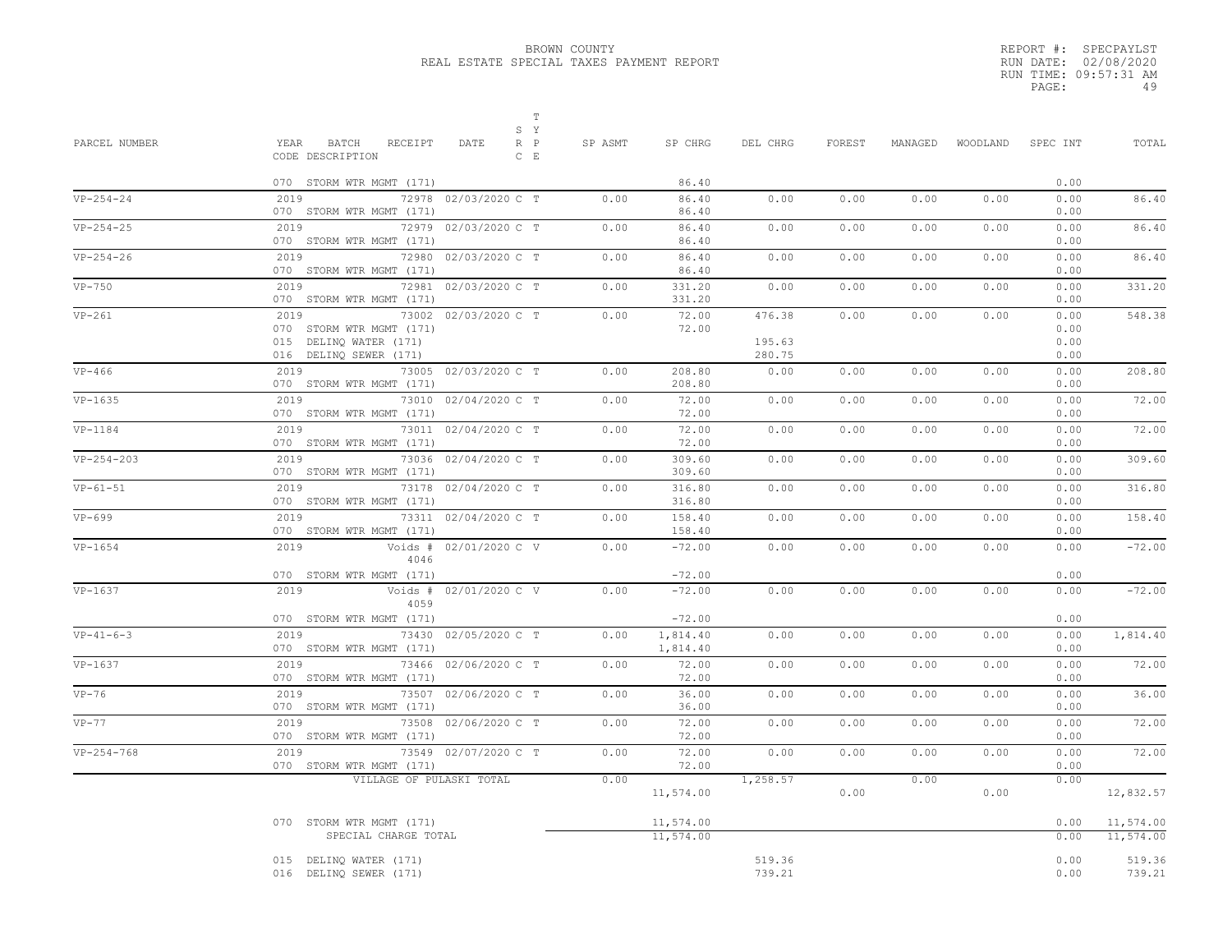|               |                                   | BROWN COUNTY<br>REAL ESTATE SPECIAL TAXES PAYMENT REPORT |      |                  |         |         |          |        |         | SPECPAYLST<br>REPORT #:<br>02/08/2020<br>RUN DATE:<br>RUN TIME: 09:57:31 AM |          |          |  |  |
|---------------|-----------------------------------|----------------------------------------------------------|------|------------------|---------|---------|----------|--------|---------|-----------------------------------------------------------------------------|----------|----------|--|--|
|               |                                   |                                                          |      | m                |         |         |          |        |         |                                                                             | PAGE:    | 50       |  |  |
|               |                                   |                                                          |      | S Y              |         |         |          |        |         |                                                                             |          |          |  |  |
| PARCEL NUMBER | BATCH<br>YEAR<br>CODE DESCRIPTION | RECEIPT                                                  | DATE | $R$ $P$<br>$C$ E | SP ASMT | SP CHRG | DEL CHRG | FOREST | MANAGED | WOODLAND                                                                    | SPEC INT | TOTAL    |  |  |
|               |                                   | DELINQUENT UTILITY CHARGE TOTAL                          |      |                  |         |         | 1,258.57 |        |         |                                                                             | U.UU     | 1,258.57 |  |  |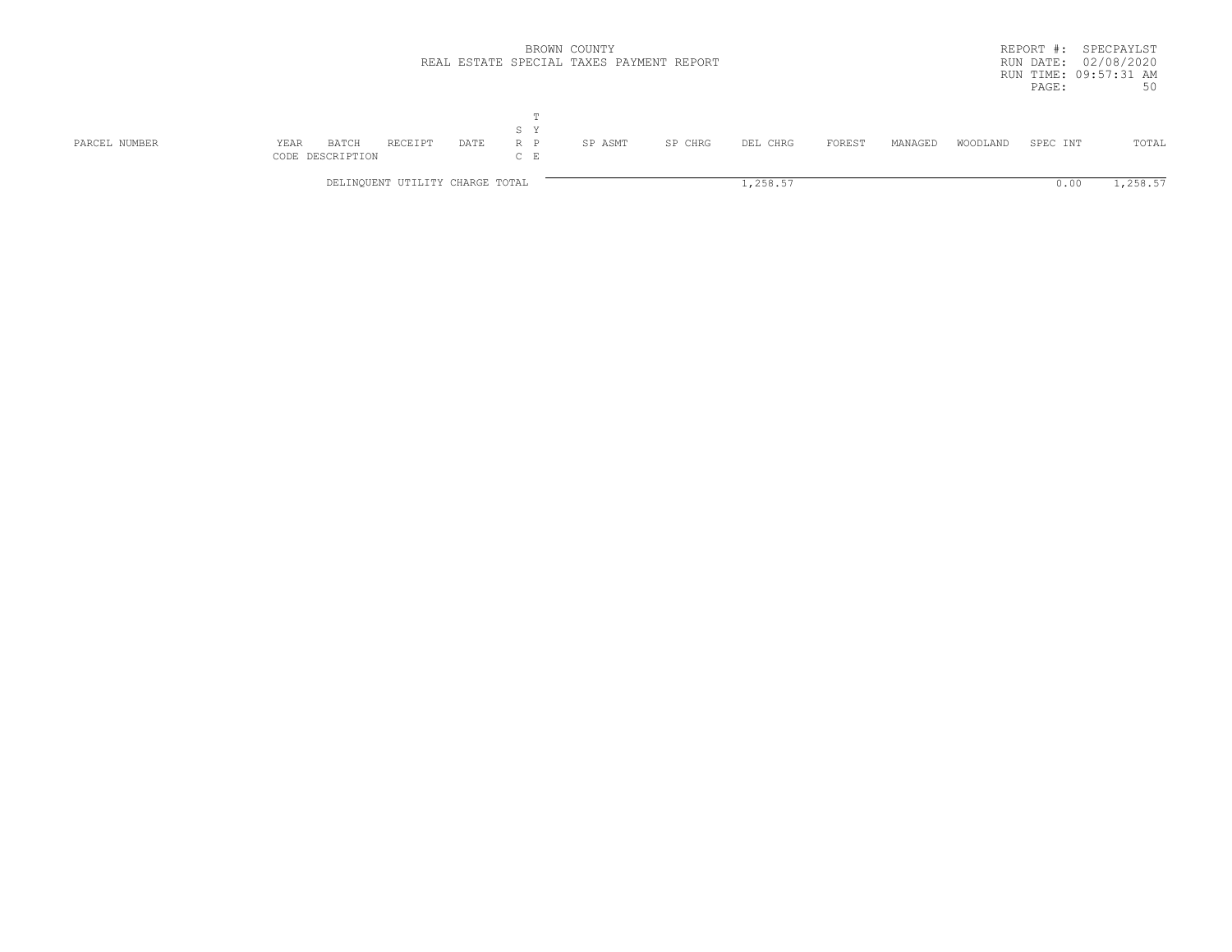|       | REPORT #: SPECPAYLST  |
|-------|-----------------------|
|       | RUN DATE: 02/08/2020  |
|       | RUN TIME: 09:57:31 AM |
| PAGE: | 51                    |

| PARCEL NUMBER | $\mathbb T$<br>S Y<br>YEAR<br>BATCH<br>RECEIPT<br>$R$ $P$<br>DATE<br>CODE DESCRIPTION<br>$C$ $E$                                  | SP ASMT | SP CHRG                            | DEL CHRG | FOREST | MANAGED | WOODLAND | SPEC INT                     | TOTAL  |
|---------------|-----------------------------------------------------------------------------------------------------------------------------------|---------|------------------------------------|----------|--------|---------|----------|------------------------------|--------|
| $SU-1576$     | 2019 200201<br>4048 02/01/2020 C T<br>065 RECYCLING/GARBAGE COLLECTION (178)<br>070 STORM WTR MGMT (178)                          | 0.00    | 205.00<br>175.00<br>30.00          | 0.00     | 0.00   | 0.00    | 0.00     | 0.00<br>0.00<br>0.00         | 205.00 |
| $SU-1489$     | 2019<br>200201<br>4057 02/01/2020 C T<br>065 RECYCLING/GARBAGE COLLECTION (178)<br>070 STORM WTR MGMT (178)                       | 0.00    | 205.00<br>175.00<br>30.00          | 0.00     | 0.00   | 0.00    | 0.00     | 0.00<br>0.00<br>0.00         | 205.00 |
| $SU-116-2$    | 200202<br>4062 02/02/2020 C T<br>2019<br>065 RECYCLING/GARBAGE COLLECTION (178)<br>070 STORM WTR MGMT (178)<br>071 POWTS 71 (178) | 0.00    | 221.00<br>175.00<br>30.00<br>16.00 | 0.00     | 0.00   | 0.00    | 0.00     | 0.00<br>0.00<br>0.00<br>0.00 | 221.00 |
| $SU-2583$     | 2019<br>71838 02/03/2020 C T<br>065 RECYCLING/GARBAGE COLLECTION (178)<br>070 STORM WTR MGMT (178)<br>071 POWTS 71 (178)          | 0.00    | 221.00<br>175.00<br>30.00<br>16.00 | 0.00     | 0.00   | 0.00    | 0.00     | 0.00<br>0.00<br>0.00<br>0.00 | 221.00 |
| $SU-1799$     | 71841 02/03/2020 C T<br>2019<br>065 RECYCLING/GARBAGE COLLECTION (178)<br>070 STORM WTR MGMT (178)                                | 0.00    | 205.00<br>175.00<br>30.00          | 0.00     | 0.00   | 0.00    | 0.00     | 0.00<br>0.00<br>0.00         | 205.00 |
| $SU-2011$     | 2019<br>71952 02/03/2020 C T<br>065 RECYCLING/GARBAGE COLLECTION (178)<br>070 STORM WTR MGMT (178)                                | 0.00    | 205.00<br>175.00<br>30.00          | 0.00     | 0.00   | 0.00    | 0.00     | 0.00<br>0.00<br>0.00         | 205.00 |
| $SU-1482$     | 2019<br>71988 02/03/2020 C T<br>065 RECYCLING/GARBAGE COLLECTION (178)<br>070 STORM WTR MGMT (178)                                | 0.00    | 205.00<br>175.00<br>30.00          | 0.00     | 0.00   | 0.00    | 0.00     | 0.00<br>0.00<br>0.00         | 205.00 |
| $SU-2589$     | 2019<br>71995 02/03/2020 C T<br>065 RECYCLING/GARBAGE COLLECTION (178)<br>070 STORM WTR MGMT (178)                                | 0.00    | 205.00<br>175.00<br>30.00          | 0.00     | 0.00   | 0.00    | 0.00     | 0.00<br>0.00<br>0.00         | 205.00 |
| $SU-1100-25$  | 72014 02/03/2020 C T<br>2019<br>065 RECYCLING/GARBAGE COLLECTION (178)<br>070 STORM WTR MGMT (178)                                | 0.00    | 205.00<br>175.00<br>30.00          | 0.00     | 0.00   | 0.00    | 0.00     | 0.00<br>0.00<br>0.00         | 205.00 |
| $SU-208-1$    | 2019<br>72019 02/03/2020 C T<br>065 RECYCLING/GARBAGE COLLECTION (178)<br>070 STORM WTR MGMT (178)<br>071 POWTS 71 (178)          | 0.00    | 221.00<br>175.00<br>30.00<br>16.00 | 0.00     | 0.00   | 0.00    | 0.00     | 0.00<br>0.00<br>0.00<br>0.00 | 221.00 |
| $SU-246-2$    | 2019 200203<br>4074 02/03/2020 C T<br>065 RECYCLING/GARBAGE COLLECTION (178)<br>070 STORM WTR MGMT (178)<br>071 POWTS 71 (178)    | 0.00    | 237.00<br>175.00<br>30.00<br>32.00 | 0.00     | 0.00   | 0.00    | 0.00     | 0.00<br>0.00<br>0.00<br>0.00 | 237.00 |
| $SU-2775$     | 72068 02/03/2020 C T<br>2019 720<br>070 STORM WTR MGMT (178)                                                                      | 0.00    | 787.38<br>787.38                   | 0.00     | 0.00   | 0.00    | 0.00     | 0.00<br>0.00                 | 787.38 |
| $SU-48-2$     | 2019<br>72084 02/03/2020 C T<br>065 RECYCLING/GARBAGE COLLECTION (178)<br>070 STORM WTR MGMT (178)<br>071 POWTS 71 (178)          | 0.00    | 221.00<br>175.00<br>30.00<br>16.00 | 0.00     | 0.00   | 0.00    | 0.00     | 0.00<br>0.00<br>0.00<br>0.00 | 221.00 |
| $SU-330-1$    | 72087 02/03/2020 C T<br>2019<br>065 RECYCLING/GARBAGE COLLECTION (178)<br>070 STORM WTR MGMT (178)<br>071 POWTS 71 (178)          | 0.00    | 221.00<br>175.00<br>30.00<br>16.00 | 0.00     | 0.00   | 0.00    | 0.00     | 0.00<br>0.00<br>0.00<br>0.00 | 221.00 |
| $SU-936-105$  | 72117 02/03/2020 C T<br>2019<br>065 RECYCLING/GARBAGE COLLECTION (178)<br>070 STORM WTR MGMT (178)                                | 0.00    | 205.00<br>175.00<br>30.00          | 0.00     | 0.00   | 0.00    | 0.00     | 0.00<br>0.00<br>0.00         | 205.00 |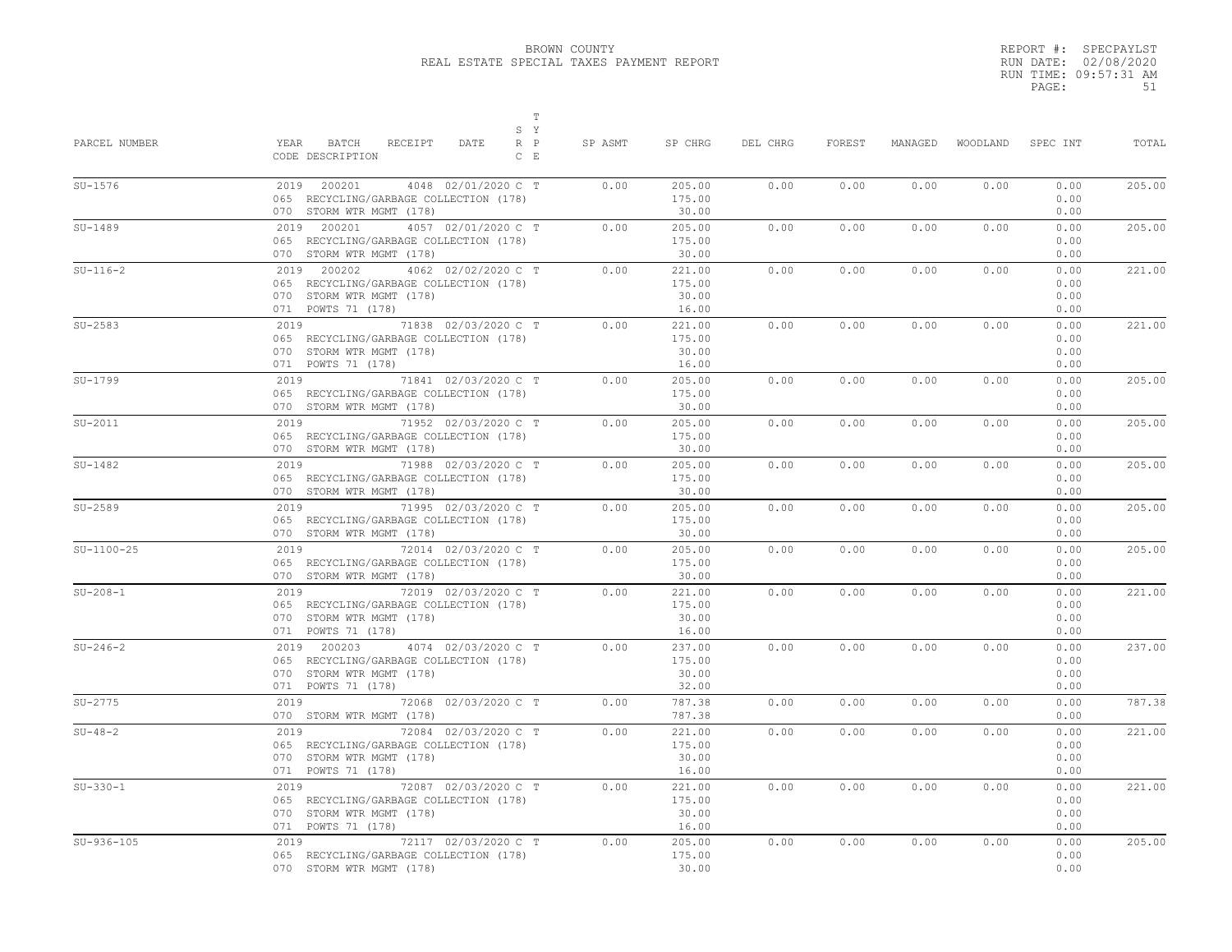|       | REPORT #: SPECPAYLST  |
|-------|-----------------------|
|       | RUN DATE: 02/08/2020  |
|       | RUN TIME: 09:57:32 AM |
| PAGE: | 52                    |

| PARCEL NUMBER  | T<br>S Y<br>YEAR<br>BATCH<br>RECEIPT<br>DATE<br>$R$ $P$<br>CODE DESCRIPTION<br>$C$ $E$                                   | SP ASMT | SP CHRG                            | DEL CHRG | FOREST | MANAGED | WOODLAND | SPEC INT                     | TOTAL  |
|----------------|--------------------------------------------------------------------------------------------------------------------------|---------|------------------------------------|----------|--------|---------|----------|------------------------------|--------|
| $SU-1559$      | 72122 02/03/2020 C T<br>2019<br>065 RECYCLING/GARBAGE COLLECTION (178)<br>070 STORM WTR MGMT (178)                       | 0.00    | 205.00<br>175.00<br>30.00          | 0.00     | 0.00   | 0.00    | 0.00     | 0.00<br>0.00<br>0.00         | 205.00 |
| $SU-99-1$      | 2019 72124 02/03/2020 C T<br>065 RECYCLING/GARBAGE COLLECTION (178)<br>070 STORM WTR MGMT (178)<br>071 POWTS 71 (178)    | 0.00    | 221.00<br>175.00<br>30.00<br>16.00 | 0.00     | 0.00   | 0.00    | 0.00     | 0.00<br>0.00<br>0.00<br>0.00 | 221.00 |
| $SU-1004-X-16$ | 2019 72175 02/03/2020 C T<br>070 STORM WTR MGMT (178)                                                                    | 0.00    | 63.29<br>63.29                     | 0.00     | 0.00   | 0.00    | 0.00     | 0.00<br>0.00                 | 63.29  |
| $SU-127$       | 2019<br>72217 02/03/2020 C T<br>065 RECYCLING/GARBAGE COLLECTION (178)<br>070 STORM WTR MGMT (178)<br>071 POWTS 71 (178) | 0.00    | 221.00<br>175.00<br>30.00<br>16.00 | 0.00     | 0.00   | 0.00    | 0.00     | 0.00<br>0.00<br>0.00<br>0.00 | 221.00 |
| $SU-127-1$     | 72218 02/03/2020 C T<br>2019<br>073 DELQ ACRE AG FEES (178)                                                              | 0.00    | 2.50<br>2.50                       | 0.00     | 0.00   | 0.00    | 0.00     | 0.00<br>0.00                 | 2.50   |
| $SU-199$       | 72228 02/03/2020 C T<br>2019<br>070 STORM WTR MGMT (178)<br>073 DELO ACRE AG FEES (178)                                  | 0.00    | 42.34<br>30.00<br>12.34            | 0.00     | 0.00   | 0.00    | 0.00     | 0.00<br>0.00<br>0.00         | 42.34  |
| $SU-199-3$     | 72229 02/03/2020 C T<br>2019<br>065 RECYCLING/GARBAGE COLLECTION (178)<br>070 STORM WTR MGMT (178)<br>071 POWTS 71 (178) | 0.00    | 221.00<br>175.00<br>30.00<br>16.00 | 0.00     | 0.00   | 0.00    | 0.00     | 0.00<br>0.00<br>0.00<br>0.00 | 221.00 |
| $SU-199-4$     | 2019<br>72230 02/03/2020 C T<br>073 DELQ ACRE AG FEES (178)                                                              | 0.00    | 0.05<br>0.05                       | 0.00     | 0.00   | 0.00    | 0.00     | 0.00<br>0.00                 | 0.05   |
| $SU-1475$      | 2019 7<br>72255 02/03/2020 C T<br>065 RECYCLING/GARBAGE COLLECTION (178)<br>070 STORM WTR MGMT (178)                     | 0.00    | 205.00<br>175.00<br>30.00          | 0.00     | 0.00   | 0.00    | 0.00     | 0.00<br>0.00<br>0.00         | 205.00 |
| $SU-728-1-2$   | 2019<br>72259 02/03/2020 C T<br>065 RECYCLING/GARBAGE COLLECTION (178)<br>070 STORM WTR MGMT (178)<br>071 POWTS 71 (178) | 0.00    | 221.00<br>175.00<br>30.00<br>16.00 | 0.00     | 0.00   | 0.00    | 0.00     | 0.00<br>0.00<br>0.00<br>0.00 | 221.00 |
| $SU-1004-X-8$  | 2019 72261 02/03/2020 C T<br>070 STORM WTR MGMT (178)                                                                    | 0.00    | 137.73<br>137.73                   | 0.00     | 0.00   | 0.00    | 0.00     | 0.00<br>0.00                 | 137.73 |
| $SU-270-9-1$   | 2019 72267 02/03/2020 C T<br>070 STORM WTR MGMT (178)                                                                    | 0.00    | 107.70<br>107.70                   | 0.00     | 0.00   | 0.00    | 0.00     | 0.00<br>0.00                 | 107.70 |
| $SU - 623 - 2$ | 2019<br>72269 02/03/2020 C T<br>065 RECYCLING/GARBAGE COLLECTION (178)<br>070 STORM WTR MGMT (178)                       | 0.00    | 205.00<br>175.00<br>30.00          | 0.00     | 0.00   | 0.00    | 0.00     | 0.00<br>0.00<br>0.00         | 205.00 |
| $SU-933-C-13$  | 72287 02/03/2020 C T<br>2019<br>065 RECYCLING/GARBAGE COLLECTION (178)<br>070 STORM WTR MGMT (178)<br>071 POWTS 71 (178) | 0.00    | 221.00<br>175.00<br>30.00<br>16.00 | 0.00     | 0.00   | 0.00    | 0.00     | 0.00<br>0.00<br>0.00<br>0.00 | 221.00 |
| $SU-933-U-4$   | 72422 02/03/2020 C T<br>2019<br>065 RECYCLING/GARBAGE COLLECTION (178)<br>070 STORM WTR MGMT (178)<br>071 POWTS 71 (178) | 0.00    | 221.00<br>175.00<br>30.00<br>16.00 | 0.00     | 0.00   | 0.00    | 0.00     | 0.00<br>0.00<br>0.00<br>0.00 | 221.00 |
| $SU-266-1$     | 72439 02/03/2020 C T<br>2019<br>065 RECYCLING/GARBAGE COLLECTION (178)<br>070 STORM WTR MGMT (178)                       | 0.00    | 205.00<br>175.00<br>30.00          | 0.00     | 0.00   | 0.00    | 0.00     | 0.00<br>0.00<br>0.00         | 205.00 |
| $SU-936-4$     | 72461 02/03/2020 C T<br>2019                                                                                             | 0.00    | 221.00                             | 0.00     | 0.00   | 0.00    | 0.00     | 0.00                         | 221.00 |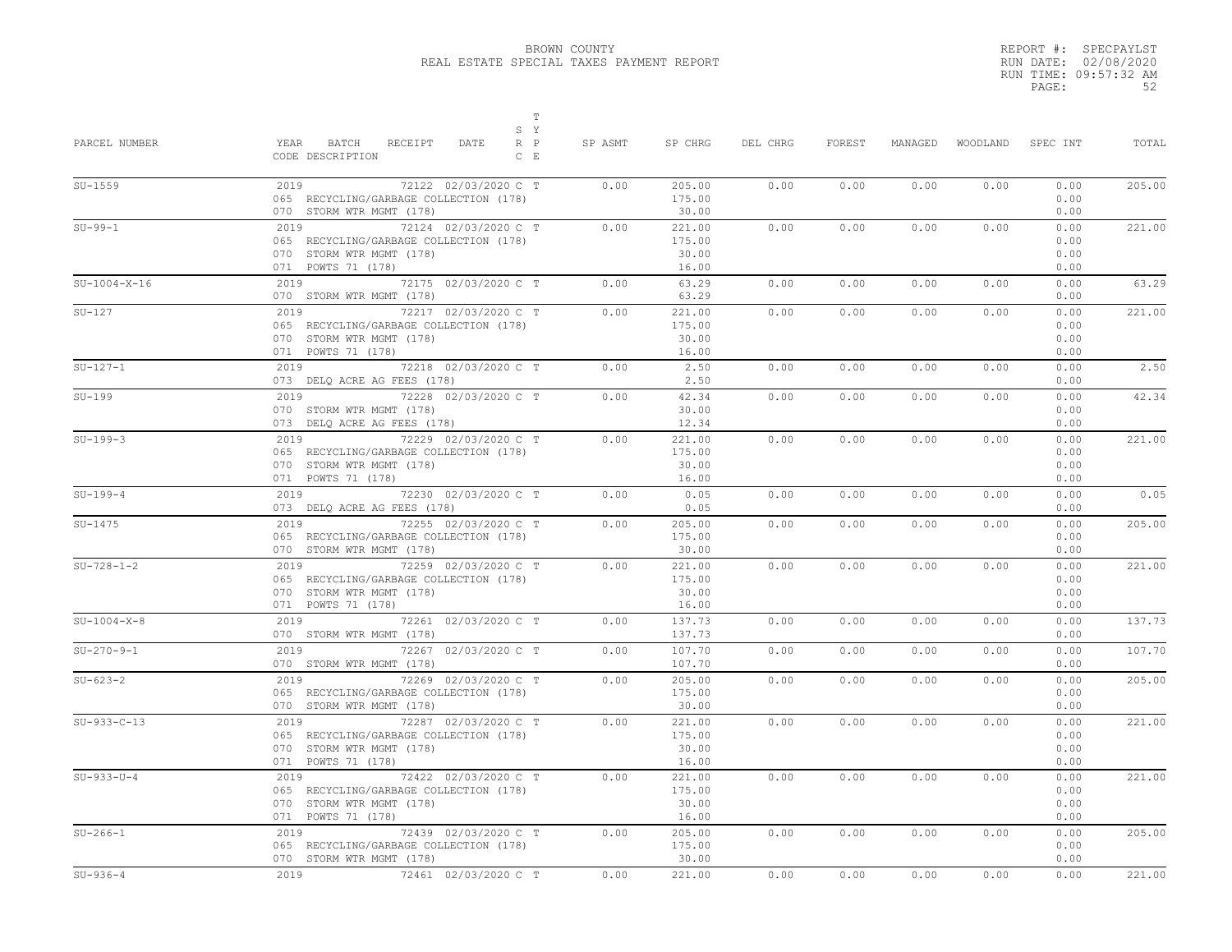$T$ 

REPORT #: SPECPAYLST RUN DATE: 02/08/2020 RUN TIME: 09:57:33 AM PAGE: 53

| PARCEL NUMBER  | S Y<br>$R$ $P$<br>YEAR<br>BATCH<br>RECEIPT<br>DATE<br>CODE DESCRIPTION<br>$C - E$                                                             | SP ASMT | SP CHRG                            | DEL CHRG | FOREST | MANAGED | WOODLAND | SPEC INT                     | TOTAL  |
|----------------|-----------------------------------------------------------------------------------------------------------------------------------------------|---------|------------------------------------|----------|--------|---------|----------|------------------------------|--------|
|                | 065 RECYCLING/GARBAGE COLLECTION (178)<br>070 STORM WTR MGMT (178)<br>071 POWTS 71 (178)                                                      |         | 175.00<br>30.00<br>16.00           |          |        |         |          | 0.00<br>0.00<br>0.00         |        |
| $SU-171-6$     | 72478 02/03/2020 C T<br>2019<br>070 STORM WTR MGMT (178)<br>071 POWTS 71 (178)                                                                | 0.00    | 139.90<br>123.90<br>16.00          | 0.00     | 0.00   | 0.00    | 0.00     | 0.00<br>0.00<br>0.00         | 139.90 |
| $SU-820$       | 2019<br>72479 02/03/2020 C T<br>065 RECYCLING/GARBAGE COLLECTION (178)<br>070 STORM WTR MGMT (178)<br>071 POWTS 71 (178)                      | 0.00    | 221.00<br>175.00<br>30.00<br>16.00 | 0.00     | 0.00   | 0.00    | 0.00     | 0.00<br>0.00<br>0.00<br>0.00 | 221.00 |
| $SU-820-4$     | 2019<br>72482 02/03/2020 C T<br>070 STORM WTR MGMT (178)                                                                                      | 0.00    | 30.00<br>30.00                     | 0.00     | 0.00   | 0.00    | 0.00     | 0.00<br>0.00                 | 30.00  |
| $SU-820-3$     | 2019 72483 02/03/2020 C T<br>065 RECYCLING/GARBAGE COLLECTION (178)<br>070 STORM WTR MGMT (178)<br>071 POWTS 71 (178)                         | 0.00    | 221.00<br>175.00<br>30.00<br>16.00 | 0.00     | 0.00   | 0.00    | 0.00     | 0.00<br>0.00<br>0.00<br>0.00 | 221.00 |
| $SU-820-5$     | 2019<br>72484 02/03/2020 C T<br>065 RECYCLING/GARBAGE COLLECTION (178)<br>070 STORM WTR MGMT (178)<br>071 POWTS 71 (178)                      | 0.00    | 221.00<br>175.00<br>30.00<br>16.00 | 0.00     | 0.00   | 0.00    | 0.00     | 0.00<br>0.00<br>0.00<br>0.00 | 221.00 |
| $SU-463-28$    | 72539 02/03/2020 C T<br>2019<br>065 RECYCLING/GARBAGE COLLECTION (178)<br>070 STORM WTR MGMT (178)                                            | 0.00    | 205.00<br>175.00<br>30.00          | 0.00     | 0.00   | 0.00    | 0.00     | 0.00<br>0.00<br>0.00         | 205.00 |
| $SU-434-2-1$   | 72553 02/03/2020 C T<br>2019<br>070 STORM WTR MGMT (178)                                                                                      | 0.00    | 40.86<br>40.86                     | 0.00     | 0.00   | 0.00    | 0.00     | 0.00<br>0.00                 | 40.86  |
| $SU-434-2$     | 2019 72554 02/03/2020 C T<br>070 STORM WTR MGMT (178)                                                                                         | 0.00    | 120.07<br>120.07                   | 0.00     | 0.00   | 0.00    | 0.00     | 0.00<br>0.00                 | 120.07 |
| $SU-1071$      | 72570 02/03/2020 C T<br>2019<br>065 RECYCLING/GARBAGE COLLECTION (178)<br>070 STORM WTR MGMT (178)<br>071 POWTS 71 (178)                      | 0.00    | 221.00<br>175.00<br>30.00<br>16.00 | 0.00     | 0.00   | 0.00    | 0.00     | 0.00<br>0.00<br>0.00<br>0.00 | 221.00 |
| $SU-934-207$   | 2019<br>72620 02/03/2020 C T<br>065 RECYCLING/GARBAGE COLLECTION (178)<br>070 STORM WTR MGMT (178)<br>071 POWTS 71 (178)                      | 0.00    | 221.00<br>175.00<br>30.00<br>16.00 | 0.00     | 0.00   | 0.00    | 0.00     | 0.00<br>0.00<br>0.00<br>0.00 | 221.00 |
| $SU-935-31-4$  | 2019 72671 02/03/2020 C T<br>065 RECYCLING/GARBAGE COLLECTION (178)<br>070 STORM WTR MGMT (178)                                               | 0.00    | 205.00<br>175.00<br>30.00          | 0.00     | 0.00   | 0.00    | 0.00     | 0.00<br>0.00<br>0.00         | 205.00 |
| $SU-519-8$     | $\begin{array}{c}\n2019 \\ \hline\n\end{array}$<br>72686 02/03/2020 C T<br>065 RECYCLING/GARBAGE COLLECTION (178)<br>070 STORM WTR MGMT (178) | 0.00    | 205.00<br>175.00<br>30.00          | 0.00     | 0.00   | 0.00    | 0.00     | 0.00<br>0.00<br>0.00         | 205.00 |
| $SU-608-9$     | 72687 02/03/2020 C T<br>2019<br>070 STORM WTR MGMT (178)                                                                                      | 0.00    | 30.00<br>30.00                     | 0.00     | 0.00   | 0.00    | 0.00     | 0.00<br>0.00                 | 30.00  |
| $SU-1004-J-14$ | 2019<br>72768 02/03/2020 C T<br>065 RECYCLING/GARBAGE COLLECTION (178)<br>070 STORM WTR MGMT (178)                                            | 0.00    | 205.00<br>175.00<br>30.00          | 0.00     | 0.00   | 0.00    | 0.00     | 0.00<br>0.00<br>0.00         | 205.00 |
| $SU-1004-H-30$ | 72772 02/03/2020 C T<br>2019<br>065 RECYCLING/GARBAGE COLLECTION (178)<br>070 STORM WTR MGMT (178)                                            | 0.00    | 205.00<br>175.00<br>30.00          | 0.00     | 0.00   | 0.00    | 0.00     | 0.00<br>0.00<br>0.00         | 205.00 |
| $SU-2247$      | 72786 02/03/2020 C T<br>2019                                                                                                                  | 0.00    | 205.00                             | 0.00     | 0.00   | 0.00    | 0.00     | 0.00                         | 205.00 |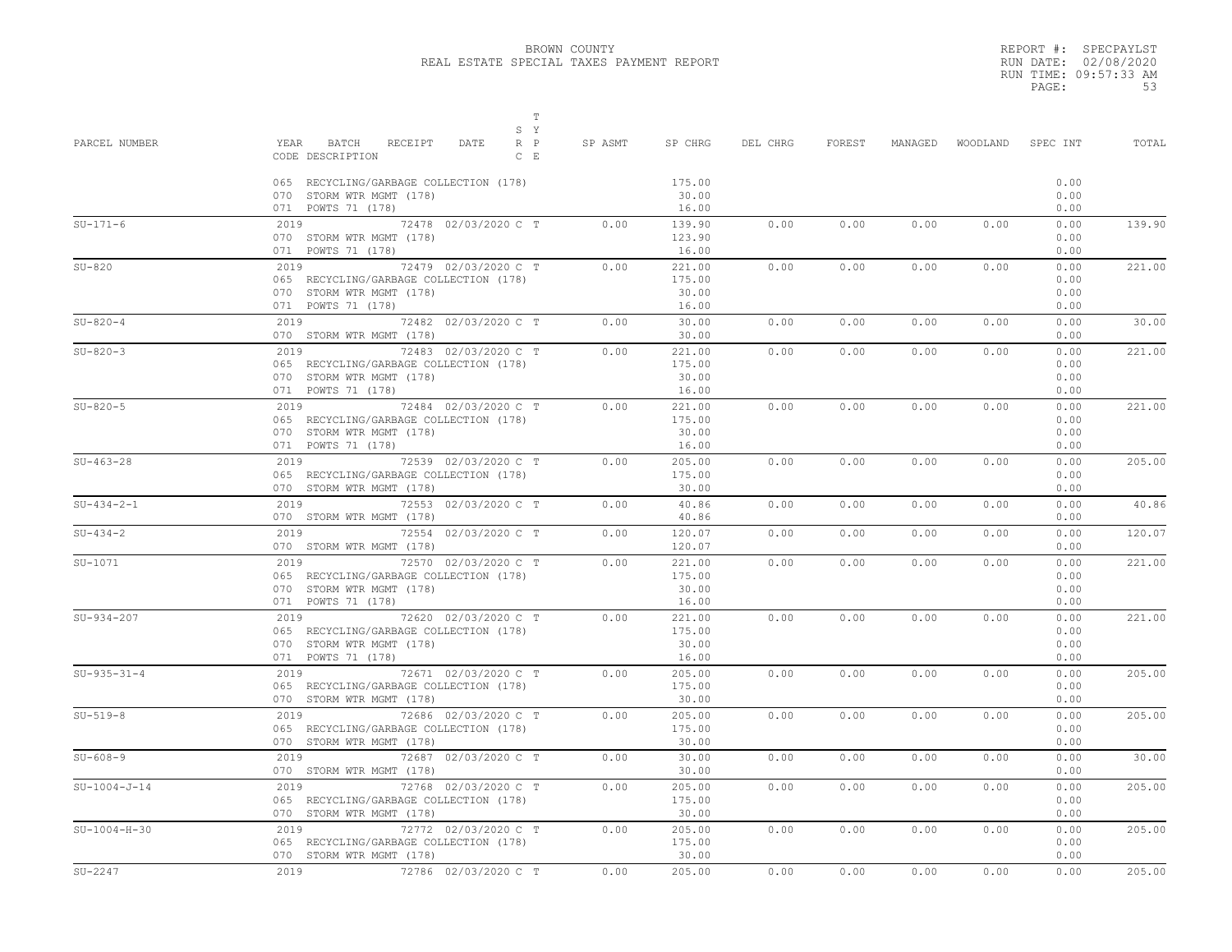REPORT #: SPECPAYLST RUN DATE: 02/08/2020 RUN TIME: 09:57:34 AM PAGE: 54

| PARCEL NUMBER | $\mathbb T$<br>S Y<br>YEAR<br>RECEIPT<br>BATCH<br>DATE<br>$R$ $P$<br>CODE DESCRIPTION<br>$C$ E                                      | SP ASMT | SP CHRG                                        | DEL CHRG         | FOREST | MANAGED | WOODLAND | SPEC INT                     | TOTAL     |
|---------------|-------------------------------------------------------------------------------------------------------------------------------------|---------|------------------------------------------------|------------------|--------|---------|----------|------------------------------|-----------|
|               | 065 RECYCLING/GARBAGE COLLECTION (178)<br>070 STORM WTR MGMT (178)                                                                  |         | 175.00<br>30.00                                |                  |        |         |          | 0.00<br>0.00                 |           |
| $SU-934-14$   | 2019<br>72822 02/03/2020 C T<br>065 RECYCLING/GARBAGE COLLECTION (178)<br>070 STORM WTR MGMT (178)<br>071 POWTS 71 (178)            | 0.00    | 221.00<br>175.00<br>30.00<br>16.00             | 0.00             | 0.00   | 0.00    | 0.00     | 0.00<br>0.00<br>0.00<br>0.00 | 221.00    |
| $SU-934-14$   | Voids # 02/03/2020 C V<br>2019<br>72822<br>065 RECYCLING/GARBAGE COLLECTION (178)<br>070 STORM WTR MGMT (178)<br>071 POWTS 71 (178) | 0.00    | $-221.00$<br>$-175.00$<br>$-30.00$<br>$-16.00$ | 0.00             | 0.00   | 0.00    | 0.00     | 0.00<br>0.00<br>0.00<br>0.00 | $-221.00$ |
| $SU-934-14$   | 72833 02/03/2020 C T<br>2019<br>065 RECYCLING/GARBAGE COLLECTION (178)<br>070 STORM WTR MGMT (178)<br>071 POWTS 71 (178)            | 0.00    | 221.00<br>175.00<br>30.00<br>16.00             | 0.00             | 0.00   | 0.00    | 0.00     | 0.00<br>0.00<br>0.00<br>0.00 | 221.00    |
| $SU-668-1$    | 2019 72847 02/03/2020 C T<br>065 RECYCLING/GARBAGE COLLECTION (178)<br>070 STORM WTR MGMT (178)<br>071 POWTS 71 (178)               | 0.00    | 221.00<br>175.00<br>30.00<br>16.00             | 0.00             | 0.00   | 0.00    | 0.00     | 0.00<br>0.00<br>0.00<br>0.00 | 221.00    |
| $SU-1080$     | $72848$ 02/03/2020 C T<br>2019<br>065 RECYCLING/GARBAGE COLLECTION (178)<br>070 STORM WTR MGMT (178)<br>071 POWTS 71 (178)          | 0.00    | 221.00<br>175.00<br>30.00<br>16.00             | 0.00             | 0.00   | 0.00    | 0.00     | 0.00<br>0.00<br>0.00<br>0.00 | 221.00    |
| $SU-1803$     | 2019 72854 02/03/2020 C T<br>065 RECYCLING/GARBAGE COLLECTION (178)<br>070 STORM WTR MGMT (178)                                     | 0.00    | 205.00<br>175.00<br>30.00                      | 0.00             | 0.00   | 0.00    | 0.00     | 0.00<br>0.00<br>0.00         | 205.00    |
| $SU-148-7$    | 2019<br>72855 02/03/2020 C T<br>065 RECYCLING/GARBAGE COLLECTION (178)<br>070 STORM WTR MGMT (178)<br>071 POWTS 71 (178)            | 0.00    | 221.00<br>175.00<br>30.00<br>16.00             | 0.00             | 0.00   | 0.00    | 0.00     | 0.00<br>0.00<br>0.00<br>0.00 | 221.00    |
| $SU-926$      | 72898 02/03/2020 C T<br>2019<br>065 RECYCLING/GARBAGE COLLECTION (178)<br>070 STORM WTR MGMT (178)                                  | 0.00    | 205.00<br>175.00<br>30.00                      | 0.00             | 0.00   | 0.00    | 0.00     | 0.00<br>0.00<br>0.00         | 205.00    |
| $SU-422$      | 72899 02/03/2020 C T<br>2019<br>065 RECYCLING/GARBAGE COLLECTION (178)<br>070 STORM WTR MGMT (178)                                  | 0.00    | 205.00<br>175.00<br>30.00                      | 0.00             | 0.00   | 0.00    | 0.00     | 0.00<br>0.00<br>0.00         | 205.00    |
| $SU-927$      | 72901 02/03/2020 C T<br>2019<br>065 RECYCLING/GARBAGE COLLECTION (178)<br>070 STORM WTR MGMT (178)<br>016 DELINQ SEWER (178)        | 0.00    | 205.00<br>175.00<br>30.00                      | 221.80<br>221.80 | 0.00   | 0.00    | 0.00     | 0.00<br>0.00<br>0.00<br>0.00 | 426.80    |
| $SU-964-P-12$ | 2019<br>72903 02/03/2020 C T<br>065 RECYCLING/GARBAGE COLLECTION (178)<br>070 STORM WTR MGMT (178)<br>071 POWTS 71 (178)            | 0.00    | 221.00<br>175.00<br>30.00<br>16.00             | 0.00             | 0.00   | 0.00    | 0.00     | 0.00<br>0.00<br>0.00<br>0.00 | 221.00    |
| $SU-717-4$    | 2019 72916 02/03/2020 C T<br>070 STORM WTR MGMT (178)                                                                               | 0.00    | 130.18<br>130.18                               | 0.00             | 0.00   | 0.00    | 0.00     | 0.00<br>0.00                 | 130.18    |
| $SU-717-2$    | 72917 02/03/2020 C T<br>2019<br>065 RECYCLING/GARBAGE COLLECTION (178)<br>070 STORM WTR MGMT (178)<br>071 POWTS 71 (178)            | 0.00    | 221.00<br>175.00<br>30.00<br>16.00             | 0.00             | 0.00   | 0.00    | 0.00     | 0.00<br>0.00<br>0.00<br>0.00 | 221.00    |
| $SU-209-4$    | 2019 200203<br>4081 02/03/2020 C T                                                                                                  | 0.00    | 248.28                                         | 0.00             | 0.00   | 0.00    | 0.00     | 0.00                         | 248.28    |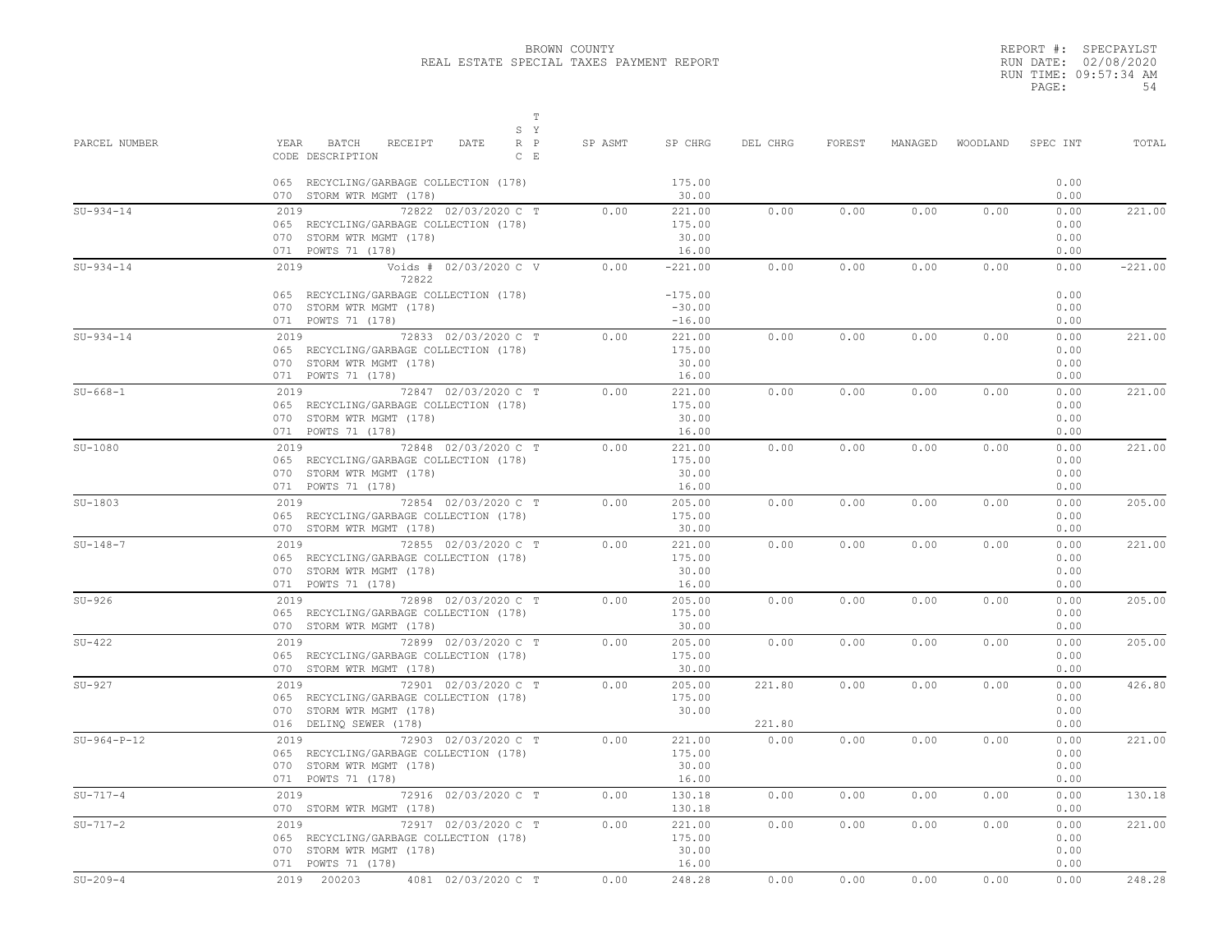|       | REPORT #: SPECPAYLST  |
|-------|-----------------------|
|       | RUN DATE: 02/08/2020  |
|       | RUN TIME: 09:57:35 AM |
| PAGE: | 55                    |

| PARCEL NUMBER  | T<br>S Y<br>RECEIPT<br>YEAR BATCH<br>DATE<br>$R$ $P$<br>CODE DESCRIPTION<br>$C$ $E$<br>065 RECYCLING/GARBAGE COLLECTION (178)                        | SP ASMT | SP CHRG<br>212.73                           | DEL CHRG | FOREST |                | MANAGED WOODLAND SPECINT | 0.00                                 | TOTAL  |
|----------------|------------------------------------------------------------------------------------------------------------------------------------------------------|---------|---------------------------------------------|----------|--------|----------------|--------------------------|--------------------------------------|--------|
| $SU-42$        | 070 STORM WTR MGMT (178)<br>72948 02/03/2020 C T<br>2019<br>065 RECYCLING/GARBAGE COLLECTION (178)<br>070 STORM WTR MGMT (178)<br>071 POWTS 71 (178) | 0.00    | 35.55<br>221.00<br>175.00<br>30.00<br>16.00 | 0.00     | 0.00   | 0.00           | 0.00                     | 0.00<br>0.00<br>0.00<br>0.00<br>0.00 | 221.00 |
| $SU-933-R-43$  | 2019 72967 02/03/2020 C T<br>065 RECYCLING/GARBAGE COLLECTION (178)<br>070 STORM WTR MGMT (178)<br>071 POWTS 71 (178)                                | 0.00    | 221.00<br>175.00<br>30.00<br>16.00          | 0.00     | 0.00   | 0.00           | 0.00                     | 0.00<br>0.00<br>0.00<br>0.00         | 221.00 |
| $SU-935-6$     | 2019 72968 02/03/2020 C T<br>070 STORM WTR MGMT (178)                                                                                                | 0.00    | 30.00<br>30.00                              | 0.00     | 0.00   | 0.00           | 0.00                     | 0.00<br>0.00                         | 30.00  |
| $SU-516-2$     | 2019 72969 02/03/2020 C T<br>065 RECYCLING/GARBAGE COLLECTION (178)<br>070 STORM WTR MGMT (178)                                                      | 0.00    | 205.00<br>175.00<br>30.00                   | 0.00     | 0.00   | 0.00           | 0.00                     | 0.00<br>0.00<br>0.00                 | 205.00 |
| $SU-303-1$     | 2019 73001 02/03/2020 C T<br>065 RECYCLING/GARBAGE COLLECTION (178)<br>070 STORM WTR MGMT (178)<br>071 POWTS 71 (178)<br>W8 MFL CLOSED PRE 2005      | 0.00    | 565.59<br>475.41<br>74.18<br>16.00          | 0.00     | 0.00   | 21.02<br>21.02 | 0.00                     | 0.00<br>0.00<br>0.00<br>0.00<br>0.00 | 586.61 |
| $SU-49-1$      | 2019 73003 02/03/2020 C T<br>065 RECYCLING/GARBAGE COLLECTION (178)<br>070 STORM WTR MGMT (178)<br>071 POWTS 71 (178)                                | 0.00    | 221.00<br>175.00<br>30.00<br>16.00          | 0.00     | 0.00   | 0.00           | 0.00                     | 0.00<br>0.00<br>0.00<br>0.00         | 221.00 |
| $SU-964-D-658$ | 2019 73015 02/04/2020 C T<br>065 RECYCLING/GARBAGE COLLECTION (178)<br>070 STORM WTR MGMT (178)                                                      | 0.00    | 205.00<br>175.00<br>30.00                   | 0.00     | 0.00   | 0.00           | 0.00                     | 0.00<br>0.00<br>0.00                 | 205.00 |
| $SU-197-1$     | 2019 73027 02/04/2020 C T<br>070 STORM WTR MGMT (178)<br>071 POWTS 71 (178)                                                                          | 0.00    | 447.49<br>431.49<br>16.00                   | 0.00     | 0.00   | 0.00           | 0.00                     | 0.00<br>0.00<br>0.00                 | 447.49 |
| $SU-56-10$     | 2019 73030 02/04/2020 C T<br>070 STORM WTR MGMT (178)<br>071 POWTS 71 (178)                                                                          | 0.00    | 384.95<br>368.95<br>16.00                   | 0.00     | 0.00   | 0.00           | 0.00                     | 0.00<br>0.00<br>0.00                 | 384.95 |
| $SU-844$       | 2019 73034 02/04/2020 C T<br>065 RECYCLING/GARBAGE COLLECTION (178)<br>070 STORM WTR MGMT (178)<br>071 POWTS 71 (178)                                | 0.00    | 221.00<br>175.00<br>30.00<br>16.00          | 0.00     | 0.00   | 0.00           | 0.00                     | 0.00<br>0.00<br>0.00<br>0.00         | 221.00 |
| $SU-237$       | 2019 73052 02/04/2020 C T<br>065 RECYCLING/GARBAGE COLLECTION (178)<br>070 STORM WTR MGMT (178)<br>071 POWTS 71 (178)                                | 0.00    | 396.00<br>350.00<br>30.00<br>16.00          | 0.00     | 0.00   | 0.00           | 0.00                     | 0.00<br>0.00<br>0.00<br>0.00         | 396.00 |
| $SU-56-9$      | 2019 73054 02/04/2020 C T<br>070 STORM WTR MGMT (178)<br>071 POWTS 71 (178)                                                                          | 0.00    | 223.96<br>207.96<br>16.00                   | 0.00     | 0.00   | 0.00           | 0.00                     | 0.00<br>0.00<br>0.00                 | 223.96 |
| $SU-171-4$     | 2019 73056 02/04/2020 C T<br>070 STORM WTR MGMT (178)<br>071 POWTS 71 (178)                                                                          | 0.00    | 444.63<br>428.63<br>16.00                   | 0.00     | 0.00   | 0.00           | 0.00                     | 0.00<br>0.00<br>0.00                 | 444.63 |
| $SU-171-5$     | 2019 73060 02/04/2020 C T<br>070 STORM WTR MGMT (178)                                                                                                | 0.00    | 115.50<br>115.50                            | 0.00     | 0.00   | 0.00           | 0.00                     | 0.00<br>0.00                         | 115.50 |
| $SU-901-211$   | 2019<br>73070 02/04/2020 C T<br>065 RECYCLING/GARBAGE COLLECTION (178)                                                                               | 0.00    | 221.00<br>175.00                            | 0.00     | 0.00   | 0.00           | 0.00                     | 0.00<br>0.00                         | 221.00 |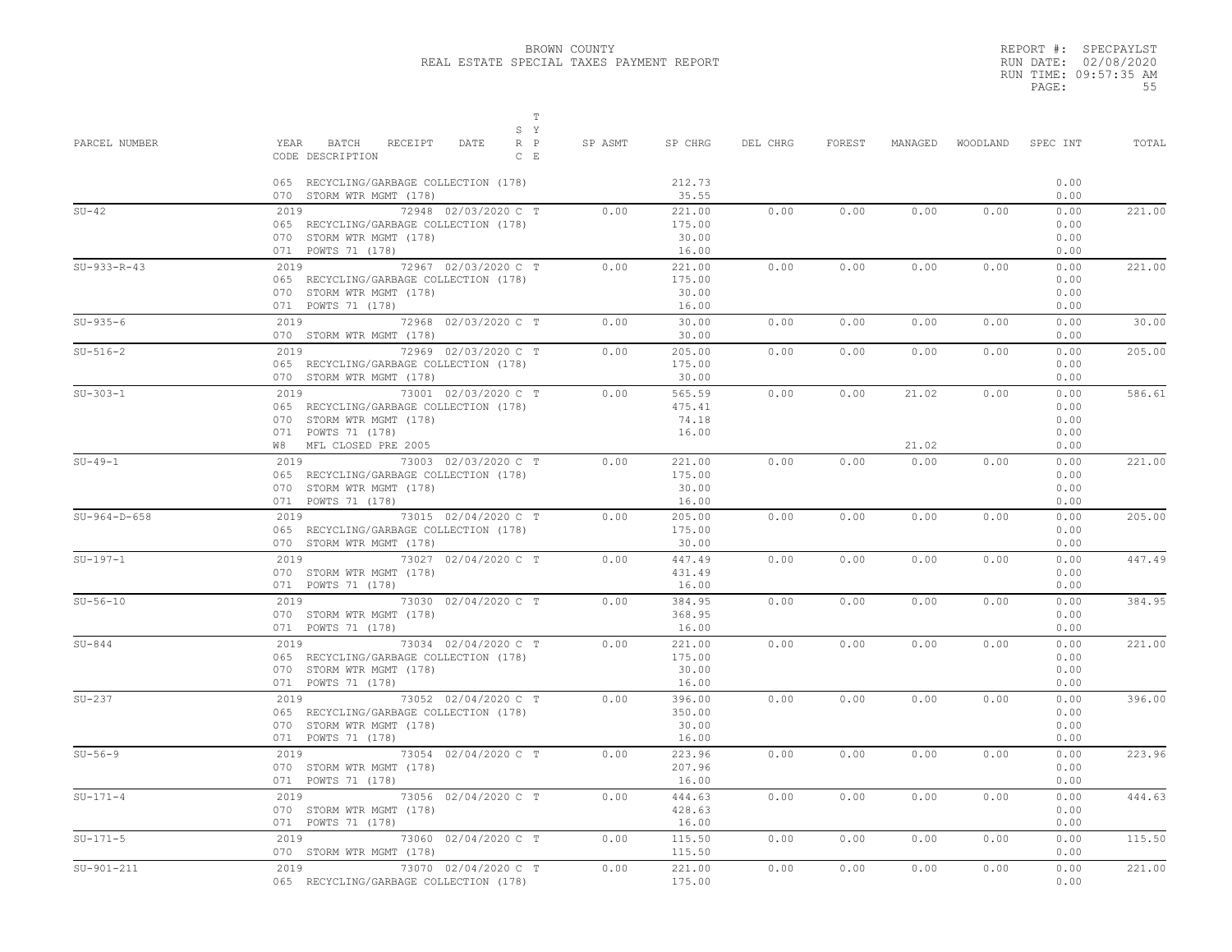REPORT #: SPECPAYLST RUN DATE: 02/08/2020 RUN TIME: 09:57:35 AM PAGE: 56

| PARCEL NUMBER  | $\mathbb T$<br>S Y<br>YEAR<br>BATCH<br>RECEIPT<br>$R$ $P$<br>DATE<br>CODE DESCRIPTION<br>$C$ $E$                         | SP ASMT | SP CHRG                            | DEL CHRG | FOREST | MANAGED          |      | WOODLAND SPEC INT            | TOTAL     |
|----------------|--------------------------------------------------------------------------------------------------------------------------|---------|------------------------------------|----------|--------|------------------|------|------------------------------|-----------|
|                | 070 STORM WTR MGMT (178)<br>071 POWTS 71 (178)                                                                           |         | 30.00<br>16.00                     |          |        |                  |      | 0.00<br>0.00                 |           |
| $SU-729-1$     | 73125 02/04/2020 C T<br>2019<br>065 RECYCLING/GARBAGE COLLECTION (178)<br>070 STORM WTR MGMT (178)<br>071 POWTS 71 (178) | 0.00    | 221.00<br>175.00<br>30.00<br>16.00 | 0.00     | 0.00   | 0.00             | 0.00 | 0.00<br>0.00<br>0.00<br>0.00 | 221.00    |
| $SU-729-1$     | 2019<br>Voids # 02/04/2020 C V<br>73125<br>065 RECYCLING/GARBAGE COLLECTION (178)                                        | 0.00    | $-221.00$<br>$-175.00$             | 0.00     | 0.00   | 0.00             | 0.00 | 0.00<br>0.00                 | $-221.00$ |
|                | 070 STORM WTR MGMT (178)<br>071 POWTS 71 (178)                                                                           |         | $-30.00$<br>$-16.00$               |          |        |                  |      | 0.00<br>0.00                 |           |
| $SU-729-1$     | 73133 02/04/2020 C T<br>2019<br>065 RECYCLING/GARBAGE COLLECTION (178)<br>070 STORM WTR MGMT (178)<br>071 POWTS 71 (178) | 0.00    | 221.00<br>175.00<br>30.00<br>16.00 | 0.00     | 0.00   | 0.00             | 0.00 | 0.00<br>0.00<br>0.00<br>0.00 | 221.00    |
| $SU-729-1$     | 2019<br>Voids # 02/04/2020 C V<br>73133<br>065 RECYCLING/GARBAGE COLLECTION (178)                                        | 0.00    | $-221.00$<br>$-175.00$             | 0.00     | 0.00   | 0.00             | 0.00 | 0.00<br>0.00                 | $-221.00$ |
|                | 070 STORM WTR MGMT (178)<br>071 POWTS 71 (178)                                                                           |         | $-30.00$<br>$-16.00$               |          |        |                  |      | 0.00<br>0.00                 |           |
| $SU-729$       | 2019 73138 02/04/2020 C T<br>W6 MFL CLOSED POST 2004                                                                     | 0.00    | 0.00                               | 0.00     | 0.00   | 356.36<br>356.36 | 0.00 | 0.00<br>0.00                 | 356.36    |
| $SU-519-9$     | 73144 02/04/2020 C T<br>2019<br>065 RECYCLING/GARBAGE COLLECTION (178)<br>070 STORM WTR MGMT (178)                       | 0.00    | 205.00<br>175.00<br>30.00          | 0.00     | 0.00   | 0.00             | 0.00 | 0.00<br>0.00<br>0.00         | 205.00    |
| $SU-729-1$     | 73145 02/04/2020 C T<br>2019<br>065 RECYCLING/GARBAGE COLLECTION (178)<br>070 STORM WTR MGMT (178)<br>071 POWTS 71 (178) | 0.00    | 221.00<br>175.00<br>30.00<br>16.00 | 0.00     | 0.00   | 0.00             | 0.00 | 0.00<br>0.00<br>0.00<br>0.00 | 221.00    |
| $SU-964-F-33$  | 2019<br>73163 02/04/2020 C T<br>065 RECYCLING/GARBAGE COLLECTION (178)<br>070 STORM WTR MGMT (178)<br>071 POWTS 71 (178) | 0.00    | 221.00<br>175.00<br>30.00<br>16.00 | 0.00     | 0.00   | 0.00             | 0.00 | 0.00<br>0.00<br>0.00<br>0.00 | 221.00    |
| $SU-482-4$     | 73165 02/04/2020 C T<br>2019 7<br>070 STORM WTR MGMT (178)                                                               | 0.00    | 486.70<br>486.70                   | 0.00     | 0.00   | 0.00             | 0.00 | 0.00<br>0.00                 | 486.70    |
| $SU-509-2$     | 2019<br>73180 02/04/2020 C T<br>065 RECYCLING/GARBAGE COLLECTION (178)<br>070 STORM WTR MGMT (178)                       | 0.00    | 205.00<br>175.00<br>30.00          | 0.00     | 0.00   | 0.00             | 0.00 | 0.00<br>0.00<br>0.00         | 205.00    |
| $SU - 606 - 2$ | 73207 02/04/2020 C T<br>2019<br>065 RECYCLING/GARBAGE COLLECTION (178)<br>070 STORM WTR MGMT (178)                       | 0.00    | 205.00<br>175.00<br>30.00          | 0.00     | 0.00   | 0.00             | 0.00 | 0.00<br>0.00<br>0.00         | 205.00    |
| $SU-86-3$      | 2019<br>73209 02/04/2020 C T<br>065 RECYCLING/GARBAGE COLLECTION (178)<br>070 STORM WTR MGMT (178)<br>071 POWTS 71 (178) | 0.00    | 221.00<br>175.00<br>30.00<br>16.00 | 0.00     | 0.00   | 0.00             | 0.00 | 0.00<br>0.00<br>0.00<br>0.00 | 221.00    |
| $SU-323-2$     | 2019<br>73238 02/04/2020 C T<br>065 RECYCLING/GARBAGE COLLECTION (178)<br>070 STORM WTR MGMT (178)<br>071 POWTS 71 (178) | 0.00    | 221.00<br>175.00<br>30.00<br>16.00 | 0.00     | 0.00   | 0.00             | 0.00 | 0.00<br>0.00<br>0.00<br>0.00 | 221.00    |
| $SU-890$       | 2019<br>73260 02/04/2020 C T                                                                                             | 0.00    | 205.00                             | 0.00     | 0.00   | 0.00             | 0.00 | 0.00                         | 205.00    |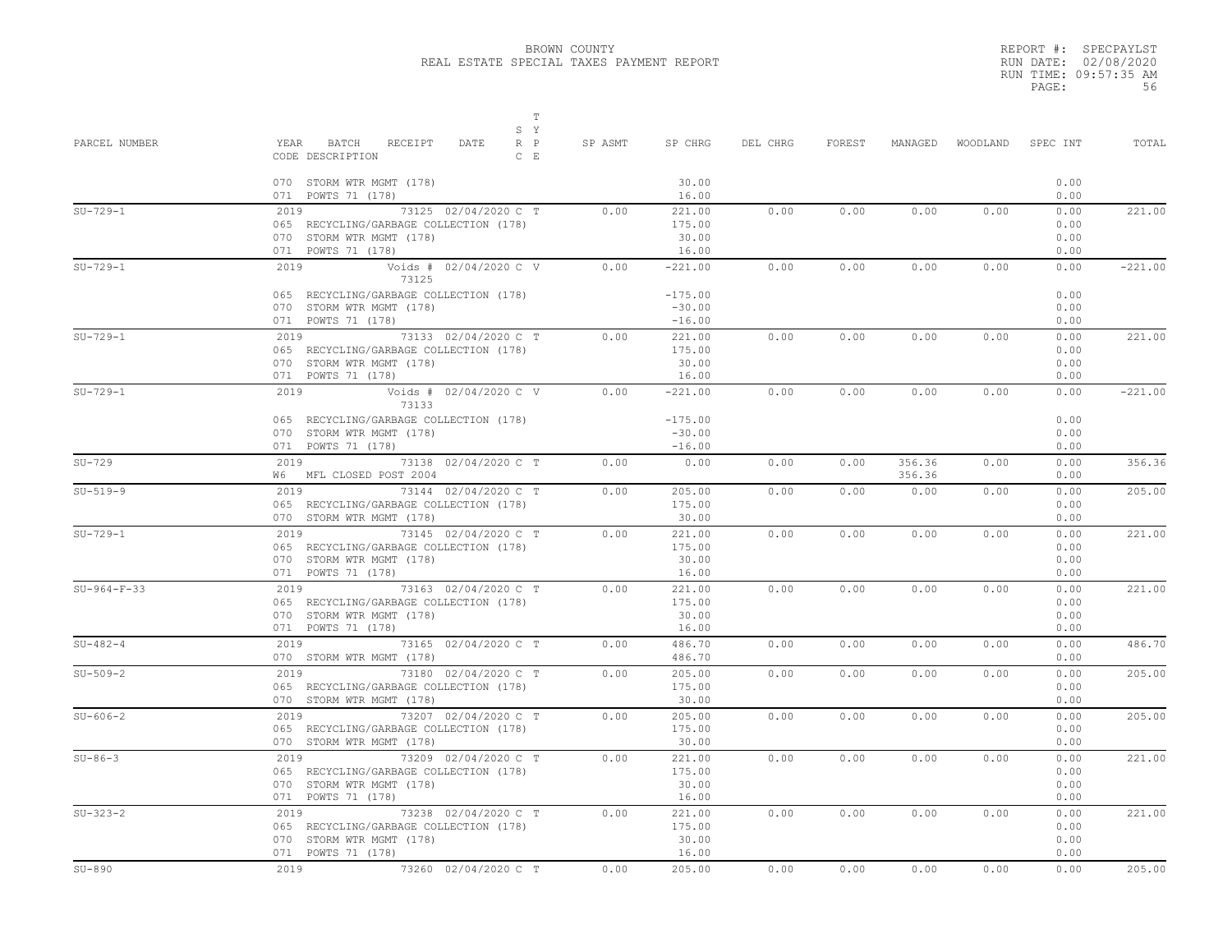|       | REPORT #: SPECPAYLST  |
|-------|-----------------------|
|       | RUN DATE: 02/08/2020  |
|       | RUN TIME: 09:57:36 AM |
| PAGE: | 57                    |

| PARCEL NUMBER | $\mathbb T$<br>S Y<br>YEAR<br>BATCH<br>RECEIPT<br>DATE<br>$R$ $P$<br>CODE DESCRIPTION<br>$C$ E<br>065 RECYCLING/GARBAGE COLLECTION (178) | SP ASMT | SP CHRG<br>175.00                  | DEL CHRG | FOREST | MANAGED        | WOODLAND | SPEC INT<br>0.00             | TOTAL     |
|---------------|------------------------------------------------------------------------------------------------------------------------------------------|---------|------------------------------------|----------|--------|----------------|----------|------------------------------|-----------|
| $SU-683-4$    | 070 STORM WTR MGMT (178)<br>73284 02/04/2020 C T<br>2019                                                                                 | 0.00    | 30.00<br>177.53                    | 0.00     | 0.00   | 0.00           | 0.00     | 0.00<br>0.00                 | 177.53    |
|               | 070 STORM WTR MGMT (178)<br>071 POWTS 71 (178)                                                                                           |         | 145.53<br>32.00                    |          |        |                |          | 0.00<br>0.00                 |           |
| $SU-1004-M-8$ | 2019<br>73286 02/04/2020 C T<br>065 RECYCLING/GARBAGE COLLECTION (178)<br>070 STORM WTR MGMT (178)<br>071 POWTS 71 (178)                 | 0.00    | 221.00<br>175.00<br>30.00<br>16.00 | 0.00     | 0.00   | 0.00           | 0.00     | 0.00<br>0.00<br>0.00<br>0.00 | 221.00    |
| $SU-2426$     | 73323 02/04/2020 C T<br>2019<br>065 RECYCLING/GARBAGE COLLECTION (178)<br>070 STORM WTR MGMT (178)                                       | 0.00    | 205.00<br>175.00<br>30.00          | 0.00     | 0.00   | 0.00           | 0.00     | 0.00<br>0.00<br>0.00         | 205.00    |
| $SU-1616$     | 2019<br>73331 02/04/2020 C T<br>065 RECYCLING/GARBAGE COLLECTION (178)<br>070 STORM WTR MGMT (178)<br>071 POWTS 71 (178)                 | 0.00    | 221.00<br>175.00<br>30.00<br>16.00 | 0.00     | 0.00   | 0.00           | 0.00     | 0.00<br>0.00<br>0.00<br>0.00 | 221.00    |
| $SU-502$      | 2019<br>Voids # 02/04/2020 C V<br>64974<br>065 RECYCLING/GARBAGE COLLECTION (178)<br>070 STORM WTR MGMT (178)                            | 0.00    | $-205.00$<br>$-175.00$<br>$-30.00$ | 0.00     | 0.00   | 0.00           | 0.00     | 0.00<br>0.00<br>0.00         | $-205.00$ |
| $SU-304-4-3$  | 2019 200204<br>4095 02/04/2020 C T<br>065 RECYCLING/GARBAGE COLLECTION (178)<br>070 STORM WTR MGMT (178)<br>071 POWTS 71 (178)           | 0.00    | 221.00<br>175.00<br>30.00<br>16.00 | 0.00     | 0.00   | 0.00           | 0.00     | 0.00<br>0.00<br>0.00<br>0.00 | 221.00    |
| $SU-763-8-1$  | 2019 73428 02/05/2020 C T<br>070 STORM WTR MGMT (178)                                                                                    | 0.00    | 160.18<br>160.18                   | 0.00     | 0.00   | 0.00           | 0.00     | 0.00<br>0.00                 | 160.18    |
| $SU-164-1$    | 2019<br>73440 02/05/2020 C T<br>065 RECYCLING/GARBAGE COLLECTION (178)<br>070 STORM WTR MGMT (178)<br>071 POWTS 71 (178)                 | 0.00    | 221.00<br>175.00<br>30.00<br>16.00 | 0.00     | 0.00   | 0.00           | 0.00     | 0.00<br>0.00<br>0.00<br>0.00 | 221.00    |
| $SU-255-2-3$  | 2019 73443 02/05/2020 C T<br>070 STORM WTR MGMT (178)<br>071 POWTS 71 (178)                                                              | 0.00    | 130.98<br>114.98<br>16.00          | 0.00     | 0.00   | 0.00           | 0.00     | 0.00<br>0.00<br>0.00         | 130.98    |
| SU-1997       | 2019 200205<br>4103 02/05/2020 C T<br>065 RECYCLING/GARBAGE COLLECTION (178)<br>070 STORM WTR MGMT (178)                                 | 0.00    | 205.00<br>175.00<br>30.00          | 0.00     | 0.00   | 0.00           | 0.00     | 0.00<br>0.00<br>0.00         | 205.00    |
| $SU-418-11$   | 2019 200205<br>4105 02/05/2020 C T<br>065 RECYCLING/GARBAGE COLLECTION (178)<br>070 STORM WTR MGMT (178)<br>071 POWTS 71 (178)           | 0.00    | 221.00<br>175.00<br>30.00<br>16.00 | 0.00     | 0.00   | 0.00           | 0.00     | 0.00<br>0.00<br>0.00<br>0.00 | 221.00    |
| $SU-1321$     | 2019 200205<br>4106 02/05/2020 C T<br>065 RECYCLING/GARBAGE COLLECTION (178)<br>070 STORM WTR MGMT (178)                                 | 0.00    | 205.00<br>175.00<br>30.00          | 0.00     | 0.00   | 0.00           | 0.00     | 0.00<br>0.00<br>0.00         | 205.00    |
| $SU-200$      | 73486 02/06/2020 C T<br>2019<br>070 STORM WTR MGMT (178)<br>W8 MFL CLOSED PRE 2005                                                       | 0.00    | 89.58<br>89.58                     | 0.00     | 0.00   | 68.25<br>68.25 | 0.00     | 0.00<br>0.00<br>0.00         | 157.83    |
| $SU-555-1$    | 2019<br>73504 02/06/2020 C T<br>065 RECYCLING/GARBAGE COLLECTION (178)<br>070 STORM WTR MGMT (178)                                       | 0.00    | 205.00<br>175.00<br>30.00          | 0.00     | 0.00   | 0.00           | 0.00     | 0.00<br>0.00<br>0.00         | 205.00    |
| $SU-555-2$    | 73506 02/06/2020 C T<br>2019                                                                                                             | 0.00    | 205.00                             | 0.00     | 0.00   | 0.00           | 0.00     | 0.00                         | 205.00    |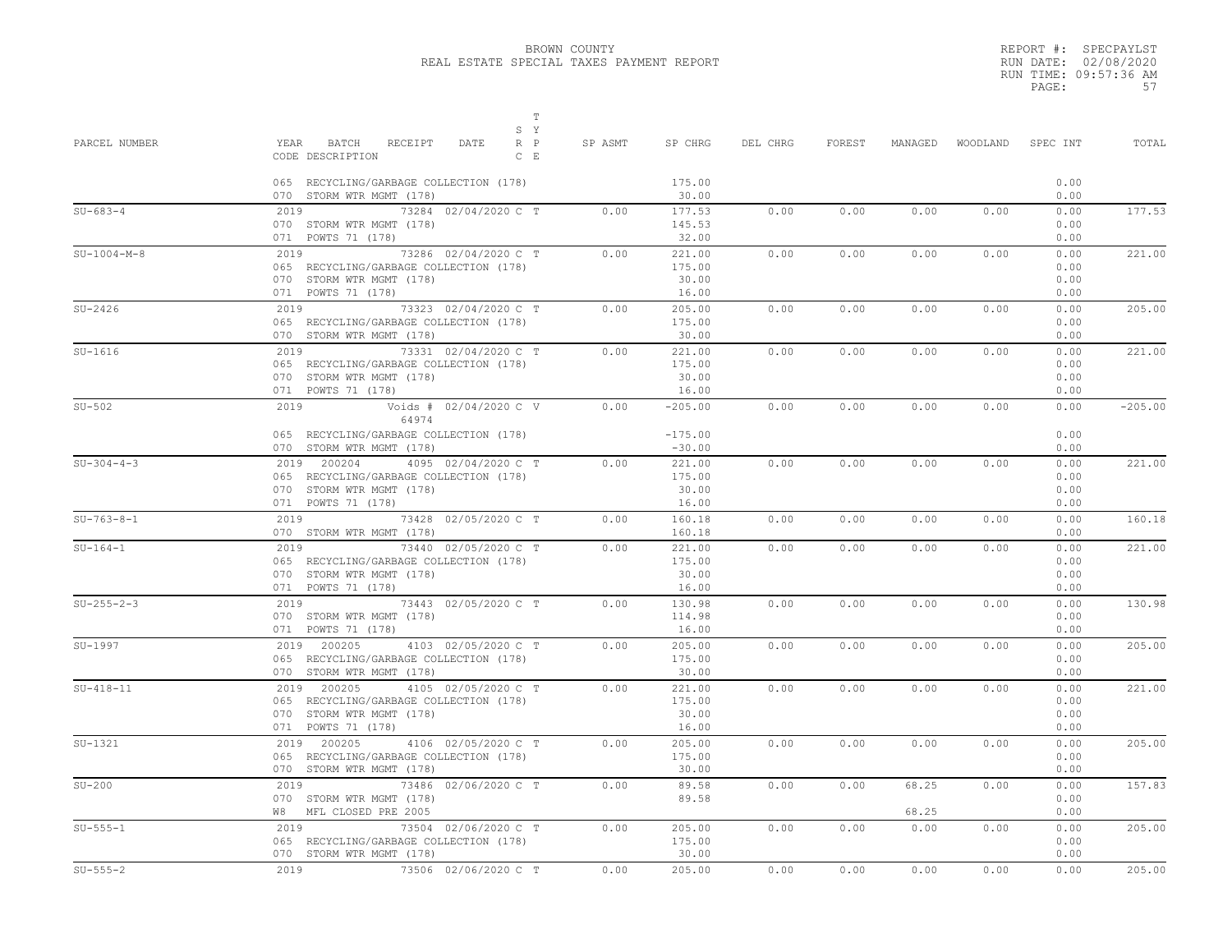|       | REPORT #: SPECPAYLST  |
|-------|-----------------------|
|       | RUN DATE: 02/08/2020  |
|       | RUN TIME: 09:57:37 AM |
| PAGE: | 58                    |

|               |                                                                                  |                                                                | T<br>S Y           |         |                                                       |                  |        |                           |          |                                      |                                                       |
|---------------|----------------------------------------------------------------------------------|----------------------------------------------------------------|--------------------|---------|-------------------------------------------------------|------------------|--------|---------------------------|----------|--------------------------------------|-------------------------------------------------------|
| PARCEL NUMBER | YEAR<br>BATCH<br>CODE DESCRIPTION                                                | RECEIPT<br>DATE                                                | $R$ $P$<br>$C$ $E$ | SP ASMT | SP CHRG                                               | DEL CHRG         | FOREST | MANAGED                   | WOODLAND | SPEC INT                             | TOTAL                                                 |
|               | 070 STORM WTR MGMT (178)                                                         | 065 RECYCLING/GARBAGE COLLECTION (178)                         |                    |         | 175.00<br>30.00                                       |                  |        |                           |          | 0.00<br>0.00                         |                                                       |
| $SU-964-P-2$  | 2019 200206<br>070 STORM WTR MGMT (178)<br>071 POWTS 71 (178)                    | 4115 02/06/2020 C T<br>065 RECYCLING/GARBAGE COLLECTION (178)  |                    | 0.00    | 221.00<br>175.00<br>30.00<br>16.00                    | 0.00             | 0.00   | 0.00                      | 0.00     | 0.00<br>0.00<br>0.00<br>0.00         | 221.00                                                |
| $SU-1029-2$   | 2019<br>070 STORM WTR MGMT (178)                                                 | 73540 02/07/2020 C T<br>065 RECYCLING/GARBAGE COLLECTION (178) |                    | 0.00    | 205.00<br>175.00<br>30.00                             | 0.00             | 0.00   | 0.00                      | 0.00     | 0.00<br>0.00<br>0.00                 | 205.00                                                |
| $SU-560-17$   | 2019<br>070 STORM WTR MGMT (178)                                                 | 73541 02/07/2020 C T                                           |                    | 0.00    | 58.50<br>58.50                                        | 0.00             | 0.00   | 0.00                      | 0.00     | 0.00<br>0.00                         | 58.50                                                 |
| $SU-51-6$     | 2019<br>070 STORM WTR MGMT (178)<br>071 POWTS 71 (178)                           | 73568 02/07/2020 C T<br>065 RECYCLING/GARBAGE COLLECTION (178) |                    | 0.00    | 221.00<br>175.00<br>30.00<br>16.00                    | 0.00             | 0.00   | 0.00                      | 0.00     | 0.00<br>0.00<br>0.00<br>0.00         | 221.00                                                |
| $SU-708-2$    | 2019<br>070 STORM WTR MGMT (178)<br>071 POWTS 71 (178)                           | 73574 02/07/2020 C T<br>065 RECYCLING/GARBAGE COLLECTION (178) |                    | 0.00    | 150.00<br>104.00<br>30.00<br>16.00                    | 0.00             | 0.00   | 0.00                      | 0.00     | 0.00<br>0.00<br>0.00<br>0.00         | 150.00                                                |
| $SU-2638$     | 2019<br>070 STORM WTR MGMT (178)                                                 | 73575 02/07/2020 C T                                           |                    | 0.00    | 155.30<br>155.30                                      | 0.00             | 0.00   | 0.00                      | 0.00     | 0.00<br>0.00                         | 155.30                                                |
|               |                                                                                  | VILLAGE OF SUAMICO TOTAL                                       |                    | 0.00    | 21,518.17                                             | 221.80           | 0.00   | 445.63                    | 0.00     | 0.00                                 | 22,185.60                                             |
|               | STORM WTR MGMT (178)<br>070<br>071 POWTS 71 (178)<br>073 DELQ ACRE AG FEES (178) | 065 RECYCLING/GARBAGE COLLECTION (178)<br>SPECIAL CHARGE TOTAL |                    |         | 13,917.14<br>6,754.14<br>832.00<br>14.89<br>21,518.17 |                  |        |                           |          | 0.00<br>0.00<br>0.00<br>0.00<br>0.00 | 13,917.14<br>6,754.14<br>832.00<br>14.89<br>21,518.17 |
|               | 016 DELINO SEWER (178)                                                           | DELINQUENT UTILITY CHARGE TOTAL                                |                    |         |                                                       | 221.80<br>221.80 |        |                           |          | 0.00<br>0.00                         | 221.80<br>221.80                                      |
|               | W6.<br>MFL CLOSED PRE 2005<br>W8                                                 | MFL CLOSED POST 2004<br>MANAGED FOREST LANDS TOTAL             |                    |         |                                                       |                  |        | 356.36<br>89.27<br>445.63 |          | 0.00<br>0.00<br>0.00                 | 356.36<br>89.27<br>445.63                             |
|               |                                                                                  |                                                                |                    |         |                                                       |                  |        |                           |          |                                      |                                                       |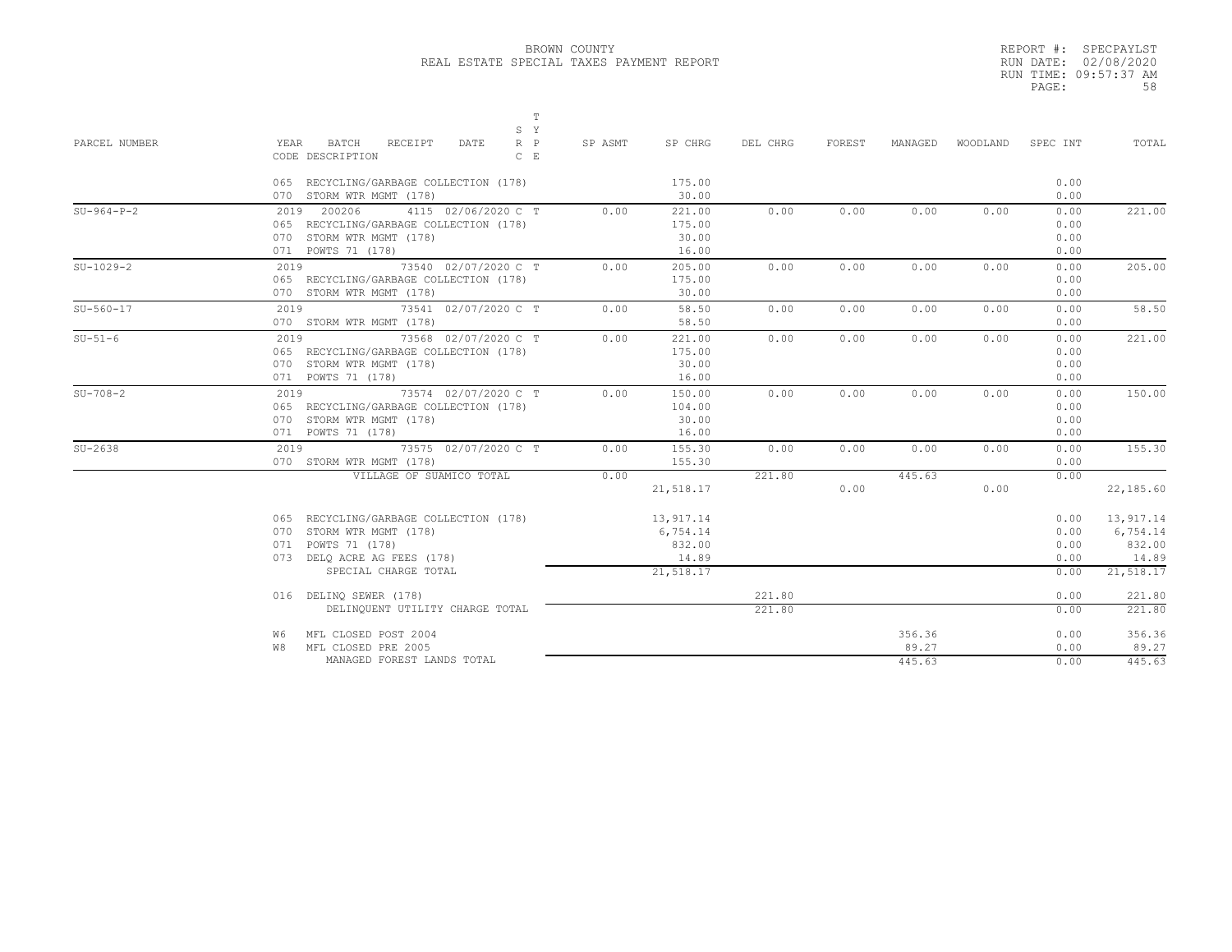|       | REPORT #: SPECPAYLST  |
|-------|-----------------------|
|       | RUN DATE: 02/08/2020  |
|       | RUN TIME: 09:57:37 AM |
| PAGE: | .59                   |
|       |                       |

| PARCEL NUMBER | m<br>S Y<br>RECEIPT<br>YEAR<br>BATCH<br>DATE<br>$R$ $P$<br>$C$ $E$<br>CODE DESCRIPTION | SP ASMT | SP CHRG        | DEL CHRG | FOREST | MANAGED | WOODLAND | SPEC INT     | TOTAL |
|---------------|----------------------------------------------------------------------------------------|---------|----------------|----------|--------|---------|----------|--------------|-------|
| $VW-17-2$     | 73269 02/04/2020 C T<br>2019<br>071 POWTS 71 (191)                                     | 0.00    | 16.00<br>16.00 | 0.00     | 0.00   | 0.00    | 0.00     | 0.00<br>0.00 | 16.00 |
|               |                                                                                        |         |                |          |        |         |          |              |       |
| $VW - 16 - 7$ | 4102 02/05/2020 C T<br>200205<br>2019<br>071 POWTS 71 (191)                            | 0.00    | 16.00<br>16.00 | 0.00     | 0.00   | 0.00    | 0.00     | 0.00<br>0.00 | 16.00 |
|               | VILLAGE OF WRIGHTSTOWN TOTAL                                                           | 0.00    |                | 0.00     |        | 0.00    |          | 0.00         |       |
|               |                                                                                        |         | 32.00          |          | 0.00   |         | 0.00     |              | 32.00 |
|               | POWTS 71 (191)<br>071                                                                  |         | 32.00          |          |        |         |          | 0.00         | 32.00 |
|               | SPECIAL CHARGE TOTAL                                                                   |         | 32.00          |          |        |         |          | 0.00         | 32.00 |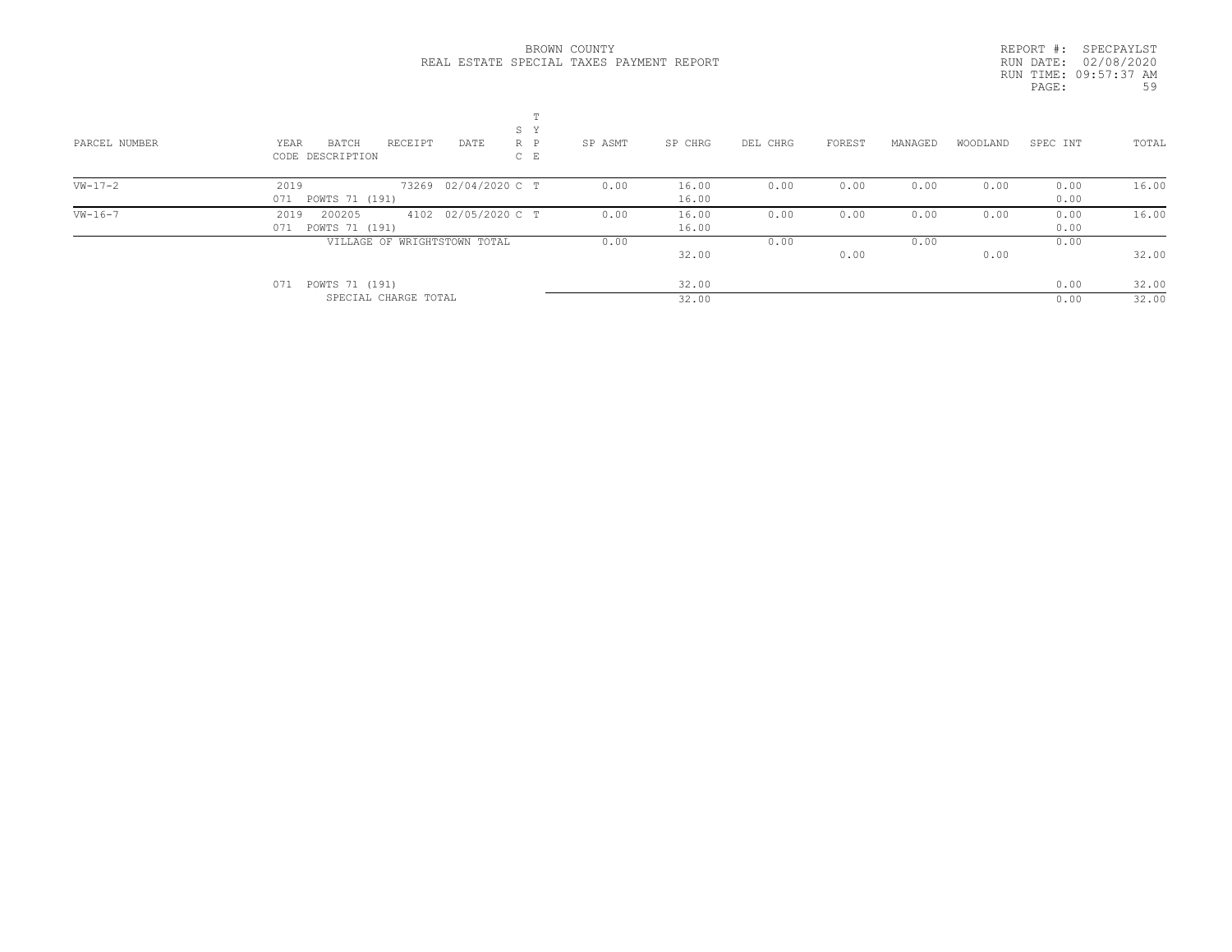|       | REPORT #: SPECPAYLST  |
|-------|-----------------------|
|       | RUN DATE: 02/08/2020  |
|       | RUN TIME: 09:57:37 AM |
| PAGE: | 60                    |
|       |                       |

| PARCEL NUMBER              | $\mathbb T$<br>S Y<br>YEAR<br>BATCH<br>RECEIPT<br>$R$ $P$<br>DATE<br>$C$ E<br>CODE DESCRIPTION                    | SP ASMT              | SP CHRG                    | DEL CHRG              | FOREST       | MANAGED      | WOODLAND     | SPEC INT                     | TOTAL          |
|----------------------------|-------------------------------------------------------------------------------------------------------------------|----------------------|----------------------------|-----------------------|--------------|--------------|--------------|------------------------------|----------------|
| $WD-83-4$                  | 2019 200201<br>4051 02/01/2020 C T<br>070 STORM WTR MGMT (216)                                                    | 0.00                 | 97.00<br>97.00             | 0.00                  | 0.00         | 0.00         | 0.00         | 0.00<br>0.00                 | 97.00          |
| $ED-2686$                  | 2019<br>200201<br>4052<br>02/01/2020 C T<br>070 STORM WTR MGMT (216)                                              | 0.00                 | 97.00<br>97.00             | 0.00                  | 0.00         | 0.00         | 0.00         | 0.00<br>0.00                 | 97.00          |
| WD-1711                    | 4073 02/03/2020 C T<br>2019 200203<br>070 STORM WTR MGMT (216)                                                    | 0.00                 | 97.00<br>97.00             | 0.00                  | 0.00         | 0.00         | 0.00         | 0.00<br>0.00                 | 97.00          |
| $ED-1165$                  | 2019<br>71878 02/03/2020 C T<br>070 STORM WTR MGMT (216)                                                          | 0.00                 | 97.00<br>97.00             | 0.00                  | 0.00         | 0.00         | 0.00         | 0.00<br>0.00                 | 97.00          |
| ED-3006                    | 2019<br>71951 02/03/2020 C T<br>070 STORM WTR MGMT (216)                                                          | 0.00                 | 67.90<br>67.90             | 0.00                  | 0.00         | 0.00         | 0.00         | 0.00<br>0.00                 | 67.90          |
| $ED-2840$                  | 2019<br>71953 02/03/2020 C T<br>070 STORM WTR MGMT (216)                                                          | 0.00                 | 67.90<br>67.90             | 0.00                  | 0.00         | 0.00         | 0.00         | 0.00<br>0.00                 | 67.90          |
| $ED-714-T-22$              | 2019<br>71962 02/03/2020 C T<br>070 STORM WTR MGMT (216)                                                          | 0.00                 | 97.00<br>97.00             | 0.00                  | 0.00         | 0.00         | 0.00         | 0.00<br>0.00                 | 97.00          |
| $ED-714-T-49$<br>$ED-2954$ | 71982 02/03/2020 C T<br>2019<br>070 STORM WTR MGMT (216)<br>2019<br>71989<br>02/03/2020 C T                       | 0.00<br>0.00         | 97.00<br>97.00<br>67.90    | 0.00<br>0.00          | 0.00<br>0.00 | 0.00<br>0.00 | 0.00<br>0.00 | 0.00<br>0.00<br>0.00         | 97.00<br>67.90 |
| $WD-717$                   | 070 STORM WTR MGMT (216)<br>2019<br>71993 02/03/2020 C T                                                          | 0.00                 | 67.90<br>2,134.00          | 21, 464.45            | 0.00         | 0.00         | 0.00         | 0.00<br>0.00                 | 23,598.45      |
|                            | 070 STORM WTR MGMT (216)<br>015 DELINQ WATER (216)<br>016 DELINQ SEWER (216)                                      |                      | 2,134.00                   | 6,951.93<br>14,512.52 |              |              |              | 0.00<br>0.00<br>0.00         |                |
| $WD-715$                   | 71994 02/03/2020 C T<br>2019<br>070 STORM WTR MGMT (216)                                                          | 0.00                 | 2,134.00<br>2,134.00       | 0.00                  | 0.00         | 0.00         | 0.00         | 0.00<br>0.00                 | 2,134.00       |
| $ED-2182$                  | 2019<br>71996 02/03/2020 C T<br>070 STORM WTR MGMT (216)                                                          | 0.00                 | 97.00<br>97.00             | 0.00                  | 0.00         | 0.00         | 0.00         | 0.00<br>0.00                 | 97.00          |
| $ED-1435-46$               | 2019<br>71997 02/03/2020 C T<br>070 STORM WTR MGMT (216)                                                          | 0.00                 | 97.00<br>97.00             | 0.00                  | 0.00         | 0.00         | 0.00         | 0.00<br>0.00                 | 97.00          |
| $ED-966$                   | 2019<br>71999 02/03/2020 C T<br>046 BID DISTRICT (216)<br>070 STORM WTR MGMT (216)                                | 0.00                 | 809.31<br>661.50<br>147.81 | 0.00                  | 0.00         | 0.00         | 0.00         | 0.00<br>0.00<br>0.00         | 809.31         |
| ED-3063                    | 2019<br>72027 02/03/2020 C T<br>070 STORM WTR MGMT (216)                                                          | 0.00                 | 48.50<br>48.50             | 0.00                  | 0.00         | 0.00         | 0.00         | 0.00<br>0.00                 | 48.50          |
| ED-3066                    | 2019<br>02/03/2020 C T<br>72028<br>070 STORM WTR MGMT (216)                                                       | 0.00                 | 48.50<br>48.50             | 0.00                  | 0.00         | 0.00         | 0.00         | 0.00<br>0.00                 | 48.50          |
| ED-3067                    | 2019<br>72029 02/03/2020 C T<br>070 STORM WTR MGMT (216)                                                          | 0.00                 | 48.50<br>48.50             | 0.00                  | 0.00         | 0.00         | 0.00         | 0.00<br>0.00                 | 48.50          |
| ED-3068                    | 2019<br>72030 02/03/2020 C T<br>070 STORM WTR MGMT (216)                                                          | 0.00                 | 48.50<br>48.50             | 0.00                  | 0.00         | 0.00         | 0.00         | 0.00<br>0.00                 | 48.50          |
| ED-3069                    | 2019<br>72031 02/03/2020 C T<br>070 STORM WTR MGMT (216)                                                          | 0.00                 | 48.50<br>48.50             | 0.00                  | 0.00         | 0.00         | 0.00         | 0.00<br>0.00                 | 48.50          |
| $ED-841$                   | 2019<br>72041 02/03/2020 C T<br>010 OTHER ASSESSMENTS (216)<br>046 BID DISTRICT (216)<br>070 STORM WTR MGMT (216) | 1,289.18<br>1,289.18 | 543.21<br>397.43<br>145.78 | 0.00                  | 0.00         | 0.00         | 0.00         | 0.00<br>0.00<br>0.00<br>0.00 | 1,832.39       |
| $WD-945$                   | 2019<br>72042 02/03/2020 C T<br>070 STORM WTR MGMT (216)                                                          | 0.00                 | 1,938.43<br>1,938.43       | 0.00                  | 0.00         | 0.00         | 0.00         | 0.00<br>0.00                 | 1,938.43       |
| ED-F0103-1                 | 2019<br>72045 02/03/2020 C T<br>041 STORM SEWER MAINS/LATS (216)                                                  | 261.82<br>261.82     | 3,075.18                   | 0.00                  | 0.00         | 0.00         | 0.00         | 0.00<br>0.00                 | 3,337.00       |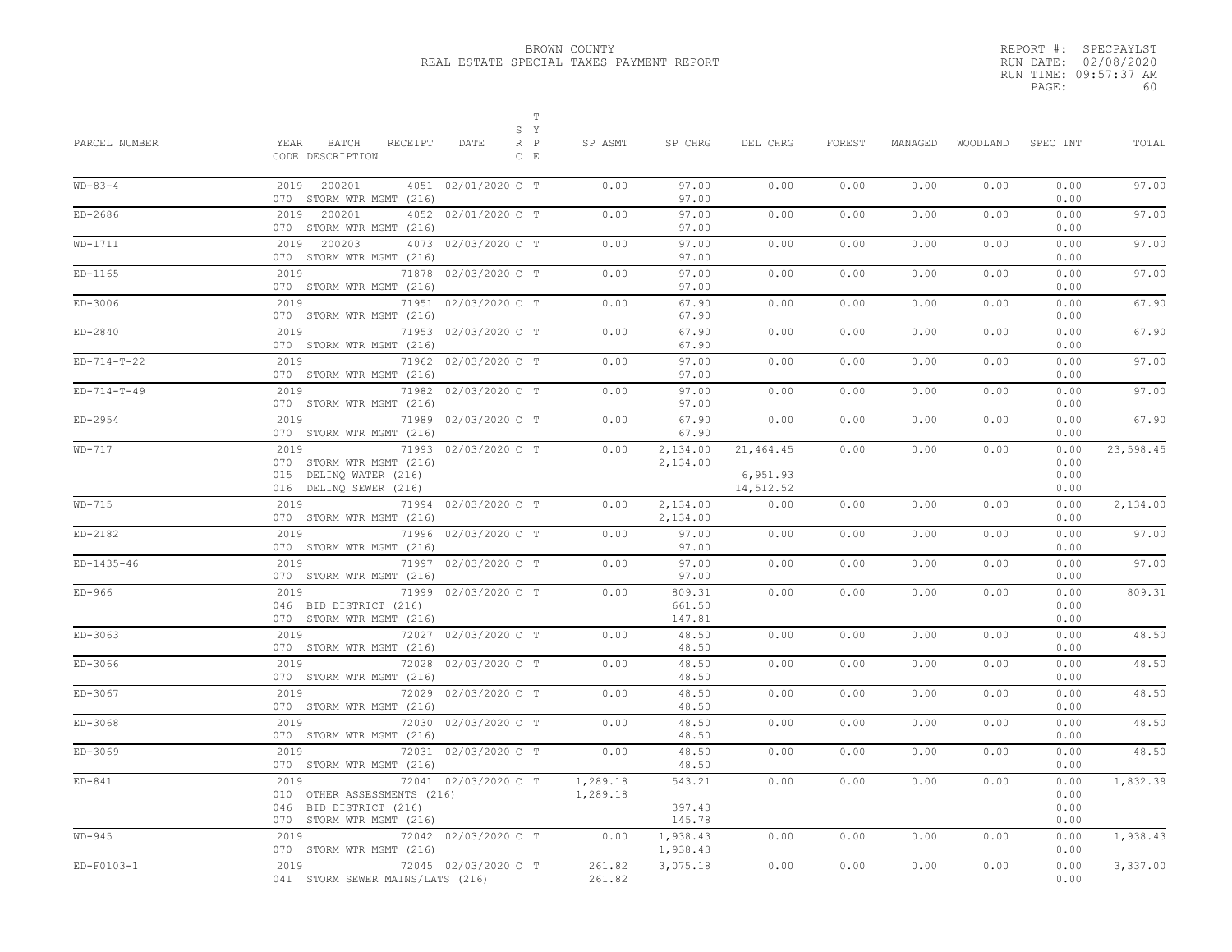|       | REPORT #: SPECPAYLST  |    |
|-------|-----------------------|----|
|       | RUN DATE: 02/08/2020  |    |
|       | RUN TIME: 09:57:38 AM |    |
| PAGE: |                       | 61 |

| PARCEL NUMBER    | $\mathbb T$<br>S Y<br>YEAR<br>BATCH<br>RECEIPT<br>DATE<br>$R$ $P$<br>CODE DESCRIPTION<br>$C$ $E$                             | SP ASMT          | SP CHRG                                | DEL CHRG         | FOREST | MANAGED |      | WOODLAND SPEC INT            | TOTAL    |
|------------------|------------------------------------------------------------------------------------------------------------------------------|------------------|----------------------------------------|------------------|--------|---------|------|------------------------------|----------|
|                  | 070 STORM WTR MGMT (216)                                                                                                     |                  | 3,075.18                               |                  |        |         |      | 0.00                         |          |
| ED-F0103-5       | 2019<br>72056 02/03/2020 C T<br>070 STORM WTR MGMT (216)                                                                     | 0.00             | 1,152.67<br>1,152.67                   | 0.00             | 0.00   | 0.00    | 0.00 | 0.00<br>0.00                 | 1,152.67 |
| $WD-404$         | 2019<br>72059 02/03/2020 C T<br>046 BID DISTRICT (216)<br>070 STORM WTR MGMT (216)                                           | 0.00             | 595.47<br>524.48<br>70.99              | 0.00             | 0.00   | 0.00    | 0.00 | 0.00<br>0.00<br>0.00         | 595.47   |
| $ED-837$         | 72077 02/03/2020 C T<br>2019<br>046 BID DISTRICT (216)<br>065 RECYCLING/GARBAGE COLLECTION (216)<br>070 STORM WTR MGMT (216) | 0.00             | 1,105.08<br>735.00<br>196.70<br>173.38 | 0.00             | 0.00   | 0.00    | 0.00 | 0.00<br>0.00<br>0.00<br>0.00 | 1,105.08 |
| $ED-836$         | 72078 02/03/2020 C T<br>2019<br>065 RECYCLING/GARBAGE COLLECTION (216)<br>070 STORM WTR MGMT (216)                           | 0.00             | 367.10<br>196.70<br>170.40             | 0.00             | 0.00   | 0.00    | 0.00 | 0.00<br>0.00<br>0.00         | 367.10   |
| $WD-883-T-14$    | 72082 02/03/2020 C T<br>2019<br>070 STORM WTR MGMT (216)                                                                     | 0.00             | 97.00<br>97.00                         | 0.00             | 0.00   | 0.00    | 0.00 | 0.00<br>0.00                 | 97.00    |
| $WD-592-2$       | 2019<br>72086 02/03/2020 C T<br>070 STORM WTR MGMT (216)                                                                     | 0.00             | 97.00<br>97.00                         | 0.00             | 0.00   | 0.00    | 0.00 | 0.00<br>0.00                 | 97.00    |
| $WD-1851$        | 2019<br>72123 02/03/2020 C T<br>070 STORM WTR MGMT (216)                                                                     | 0.00             | 1,843.16<br>1,843.16                   | 0.00             | 0.00   | 0.00    | 0.00 | 0.00<br>0.00                 | 1,843.16 |
| $WD-364-D-501-2$ | 2019<br>72128 02/03/2020 C T<br>044 SIDEWALKS (216)<br>070 STORM WTR MGMT (216)                                              | 822.11<br>822.11 | 2,175.81<br>2,175.81                   | 0.00             | 0.00   | 0.00    | 0.00 | 0.00<br>0.00<br>0.00         | 2,997.92 |
| WD-906           | 2019<br>72138 02/03/2020 C T<br>046 BID DISTRICT (216)<br>065 RECYCLING/GARBAGE COLLECTION (216)<br>070 STORM WTR MGMT (216) | 0.00             | 1,005.50<br>726.43<br>196.70<br>82.37  | 0.00             | 0.00   | 0.00    | 0.00 | 0.00<br>0.00<br>0.00<br>0.00 | 1,005.50 |
| ED-2846          | 72187 02/03/2020 C T<br>2019<br>070 STORM WTR MGMT (216)                                                                     | 0.00             | 67.90<br>67.90                         | 0.00             | 0.00   | 0.00    | 0.00 | 0.00<br>0.00                 | 67.90    |
| $ED-1128-E-1-2$  | 2019<br>72211 02/03/2020 C T<br>070 STORM WTR MGMT (216)                                                                     | 0.00             | 906.55<br>906.55                       | 0.00             | 0.00   | 0.00    | 0.00 | 0.00<br>0.00                 | 906.55   |
| $ED-371-G-31$    | 2019<br>72212 02/03/2020 C T<br>070 STORM WTR MGMT (216)                                                                     | 0.00             | 1,213.28<br>1,213.28                   | 0.00             | 0.00   | 0.00    | 0.00 | 0.00<br>0.00                 | 1,213.28 |
| $WD-DOO2O-5$     | 2019<br>72213 02/03/2020 C T<br>070 STORM WTR MGMT (216)                                                                     | 0.00             | 2,000.15<br>2,000.15                   | 0.00             | 0.00   | 0.00    | 0.00 | 0.00<br>0.00                 | 2,000.15 |
| $WD-85-3$        | 2019<br>72214 02/03/2020 C T<br>070 STORM WTR MGMT (216)                                                                     | 0.00             | 1,123.56<br>1,123.56                   | 0.00             | 0.00   | 0.00    | 0.00 | 0.00<br>0.00                 | 1,123.56 |
| $ED-1350$        | 2019<br>72216 02/03/2020 C T<br>070 STORM WTR MGMT (216)                                                                     | 0.00             | 97.00<br>97.00                         | 0.00             | 0.00   | 0.00    | 0.00 | 0.00<br>0.00                 | 97.00    |
| $ED-169$         | 2019<br>72234 02/03/2020 C T<br>070 STORM WTR MGMT (216)                                                                     | 0.00             | 135.80<br>135.80                       | 0.00             | 0.00   | 0.00    | 0.00 | 0.00<br>0.00                 | 135.80   |
| $ED-26-4-2$      | 2019<br>72236 02/03/2020 C T<br>070 STORM WTR MGMT (216)                                                                     | 0.00             | 97.00<br>97.00                         | 0.00             | 0.00   | 0.00    | 0.00 | 0.00<br>0.00                 | 97.00    |
| $WD-154$         | 2019<br>72244 02/03/2020 C T<br>070 STORM WTR MGMT (216)                                                                     | 0.00             | 97.00<br>97.00                         | 0.00             | 0.00   | 0.00    | 0.00 | 0.00<br>0.00                 | 97.00    |
| ED-1164-R-194    | 2019<br>72256 02/03/2020 C T<br>070 STORM WTR MGMT (216)                                                                     | 0.00             | 97.00<br>97.00                         | 0.00             | 0.00   | 0.00    | 0.00 | 0.00<br>0.00                 | 97.00    |
| $WD-708-H-40$    | 2019<br>72280 02/03/2020 C T<br>070 STORM WTR MGMT (216)<br>015 DELINQ WATER (216)                                           | 0.00             | 97.00<br>97.00                         | 526.85<br>264.92 | 0.00   | 0.00    | 0.00 | 0.00<br>0.00<br>0.00         | 623.85   |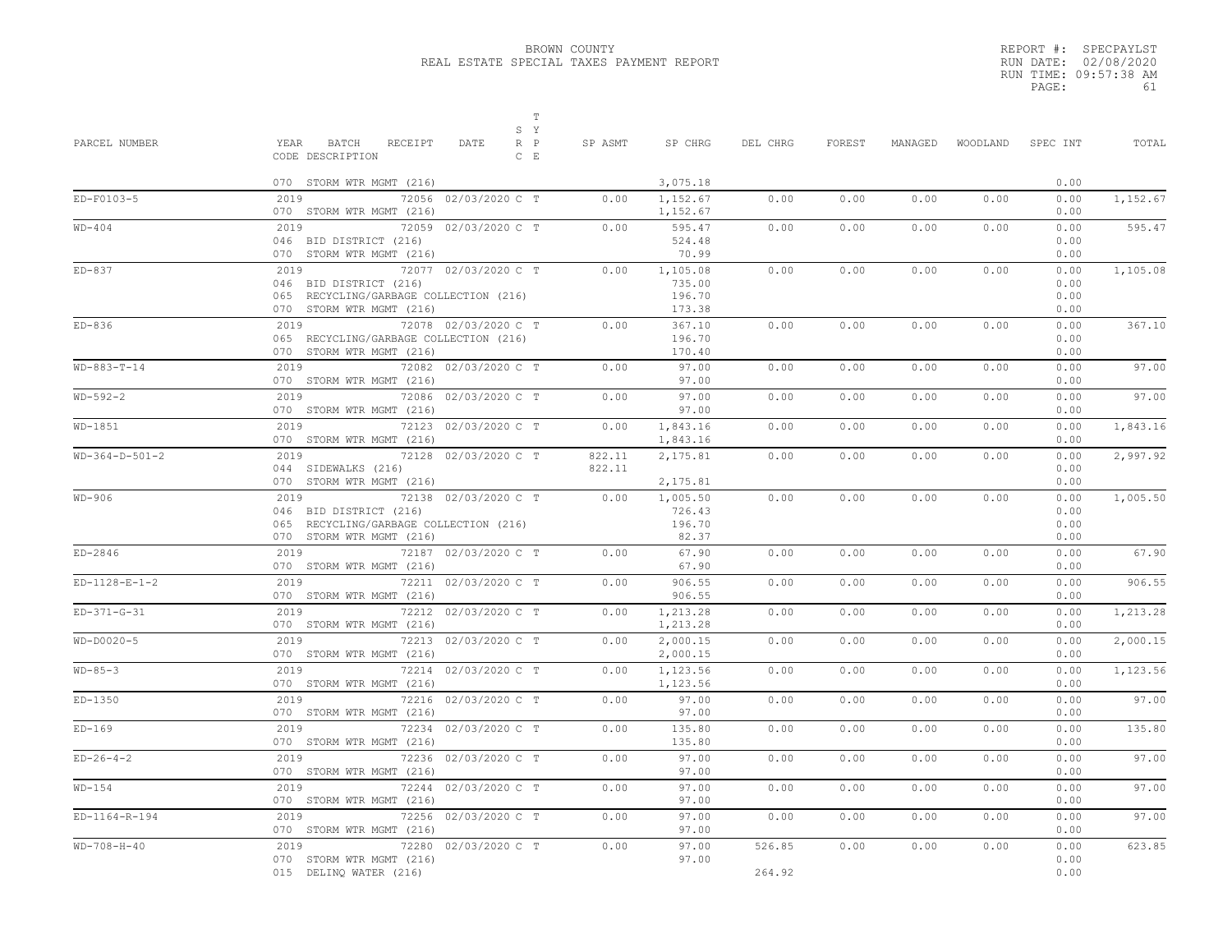|       | REPORT #: SPECPAYLST  |
|-------|-----------------------|
|       | RUN DATE: 02/08/2020  |
|       | RUN TIME: 09:57:39 AM |
| PAGE: | 62                    |

| PARCEL NUMBER  | Т<br>S Y<br>YEAR<br>BATCH<br>RECEIPT<br>$R$ $P$<br>DATE    | SP ASMT | SP CHRG              | DEL CHRG | FOREST | MANAGED | WOODLAND | SPEC INT     | TOTAL     |
|----------------|------------------------------------------------------------|---------|----------------------|----------|--------|---------|----------|--------------|-----------|
|                | CODE DESCRIPTION<br>$C$ $E$                                |         |                      |          |        |         |          |              |           |
|                | 016 DELINQ SEWER (216)                                     |         |                      | 261.93   |        |         |          | 0.00         |           |
| $WD-214-1$     | 72284 02/03/2020 C T<br>2019<br>070 STORM WTR MGMT (216)   | 0.00    | 97.00<br>97.00       | 0.00     | 0.00   | 0.00    | 0.00     | 0.00<br>0.00 | 97.00     |
| $WD-459$       | 72319 02/03/2020 C T<br>2019<br>070 STORM WTR MGMT (216)   | 0.00    | 48.50<br>48.50       | 0.00     | 0.00   | 0.00    | 0.00     | 0.00<br>0.00 | 48.50     |
| $WD-457$       | 72321 02/03/2020 C T<br>2019<br>070 STORM WTR MGMT (216)   | 0.00    | 135.80<br>135.80     | 0.00     | 0.00   | 0.00    | 0.00     | 0.00<br>0.00 | 135.80    |
| ED-1309        | 2019<br>72324 02/03/2020 C T<br>070 STORM WTR MGMT (216)   | 0.00    | 97.00<br>97.00       | 0.00     | 0.00   | 0.00    | 0.00     | 0.00<br>0.00 | 97.00     |
| $WD-DOO11-3$   | 2019<br>72340 02/03/2020 C T<br>070 STORM WTR MGMT (216)   | 0.00    | 616.33<br>616.33     | 0.00     | 0.00   | 0.00    | 0.00     | 0.00<br>0.00 | 616.33    |
| $WD-454$       | 2019<br>72369 02/03/2020 C T<br>070 STORM WTR MGMT (216)   | 0.00    | 97.00<br>97.00       | 0.00     | 0.00   | 0.00    | 0.00     | 0.00<br>0.00 | 97.00     |
| $WD-452$       | 72371 02/03/2020 C T<br>2019<br>070 STORM WTR MGMT (216)   | 0.00    | 97.00<br>97.00       | 0.00     | 0.00   | 0.00    | 0.00     | 0.00<br>0.00 | 97.00     |
| $WD-DOO15-2$   | 72372 02/03/2020 C T<br>2019<br>070 STORM WTR MGMT (216)   | 0.00    | 2,271.04<br>2,271.04 | 0.00     | 0.00   | 0.00    | 0.00     | 0.00<br>0.00 | 2,271.04  |
| $WD-451$       | 72374 02/03/2020 C T<br>2019<br>070 STORM WTR MGMT (216)   | 0.00    | 650.23<br>650.23     | 0.00     | 0.00   | 0.00    | 0.00     | 0.00<br>0.00 | 650.23    |
| $ED-453$       | 72389 02/03/2020 C T<br>2019<br>070 STORM WTR MGMT (216)   | 0.00    | 97.00<br>97.00       | 0.00     | 0.00   | 0.00    | 0.00     | 0.00<br>0.00 | 97.00     |
| $ED-2582$      | 2019<br>72498 02/03/2020 C T<br>070 STORM WTR MGMT (216)   | 0.00    | 97.00<br>97.00       | 0.00     | 0.00   | 0.00    | 0.00     | 0.00<br>0.00 | 97.00     |
| $WD-65-6$      | 2019<br>72503 02/03/2020 C T<br>070 STORM WTR MGMT (216)   | 0.00    | 559.94<br>559.94     | 0.00     | 0.00   | 0.00    | 0.00     | 0.00<br>0.00 | 559.94    |
| $WD-210-1$     | 2019<br>72505 02/03/2020 C T<br>070 STORM WTR MGMT (216)   | 0.00    | 97.00<br>97.00       | 0.00     | 0.00   | 0.00    | 0.00     | 0.00<br>0.00 | 97.00     |
| $ED-2100$      | 72508 02/03/2020 C T<br>2019<br>070 STORM WTR MGMT (216)   | 0.00    | 97.00<br>97.00       | 0.00     | 0.00   | 0.00    | 0.00     | 0.00<br>0.00 | 97.00     |
| $ED-2164$      | 2019<br>72514 02/03/2020 C T<br>070 STORM WTR MGMT (216)   | 0.00    | 97.00<br>97.00       | 0.00     | 0.00   | 0.00    | 0.00     | 0.00<br>0.00 | 97.00     |
| WD-1850        | 2019<br>72527 02/03/2020 C T<br>070 STORM WTR MGMT (216)   | 0.00    | 289.44<br>289.44     | 0.00     | 0.00   | 0.00    | 0.00     | 0.00<br>0.00 | 289.44    |
| WD-1850        | Voids # 02/03/2020 C V<br>2019<br>72527                    | 0.00    | $-289.44$            | 0.00     | 0.00   | 0.00    | 0.00     | 0.00         | $-289.44$ |
| WD-1850        | 070 STORM WTR MGMT (216)<br>72531 02/03/2020 C T<br>2019   | 0.00    | $-289.44$<br>289.44  | 0.00     | 0.00   | 0.00    | 0.00     | 0.00<br>0.00 | 289.44    |
| $WD-364-D-504$ | 070 STORM WTR MGMT (216)<br>72532 02/03/2020 C T<br>2019   | 0.00    | 289.44<br>48.50      | 0.00     | 0.00   | 0.00    | 0.00     | 0.00<br>0.00 | 48.50     |
| $ED-19-3$      | 070 STORM WTR MGMT (216)<br>72533 02/03/2020 C T<br>2019   | 0.00    | 48.50<br>67.90       | 0.00     | 0.00   | 0.00    | 0.00     | 0.00<br>0.00 | 67.90     |
| $WD-210-1$     | 070 STORM WTR MGMT (216)<br>Voids # 02/03/2020 C V<br>2019 | 0.00    | 67.90<br>$-97.00$    | 0.00     | 0.00   | 0.00    | 0.00     | 0.00<br>0.00 | $-97.00$  |
|                | 72505<br>070 STORM WTR MGMT (216)                          |         | $-97.00$             |          |        |         |          | 0.00         |           |
| $WD-708-H-19$  | 2019<br>72546 02/03/2020 C T<br>070 STORM WTR MGMT (216)   | 0.00    | 97.00<br>97.00       | 0.00     | 0.00   | 0.00    | 0.00     | 0.00<br>0.00 | 97.00     |
| WD-1313        | 2019<br>72552 02/03/2020 C T                               | 0.00    | 67.90                | 0.00     | 0.00   | 0.00    | 0.00     | 0.00         | 67.90     |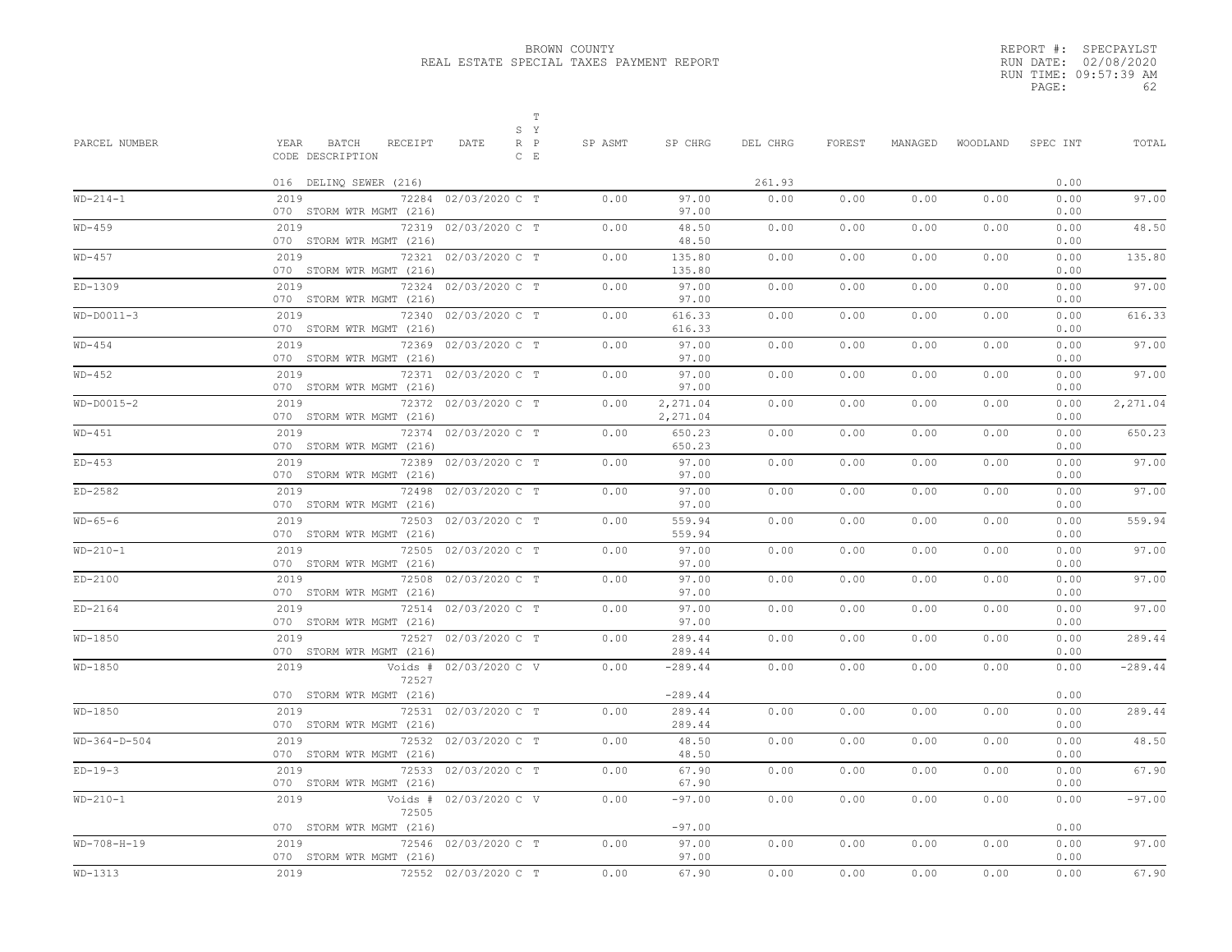|       | REPORT #: SPECPAYLST  |
|-------|-----------------------|
|       | RUN DATE: 02/08/2020  |
|       | RUN TIME: 09:57:40 AM |
| PAGE: | 63                    |

| PARCEL NUMBER  | $\mathbb T$<br>S Y<br>YEAR<br>BATCH<br>RECEIPT<br>DATE<br>R P<br>$C$ $E$<br>CODE DESCRIPTION                 | SP ASMT | SP CHRG              | DEL CHRG                   | FOREST | MANAGED | WOODLAND | SPEC INT                     | TOTAL    |
|----------------|--------------------------------------------------------------------------------------------------------------|---------|----------------------|----------------------------|--------|---------|----------|------------------------------|----------|
|                | 070 STORM WTR MGMT (216)                                                                                     |         | 67.90                |                            |        |         |          | 0.00                         |          |
| $ED-714-G-2$   | 2019<br>72557 02/03/2020 C T<br>070 STORM WTR MGMT (216)                                                     | 0.00    | 97.00<br>97.00       | 0.00                       | 0.00   | 0.00    | 0.00     | 0.00<br>0.00                 | 97.00    |
| $ED-344-104-4$ | 2019<br>72567 02/03/2020 C T<br>070 STORM WTR MGMT (216)                                                     | 0.00    | 513.18<br>513.18     | 0.00                       | 0.00   | 0.00    | 0.00     | 0.00<br>0.00                 | 513.18   |
| $WD-210-1$     | 72568 02/03/2020 C T<br>2019<br>070 STORM WTR MGMT (216)                                                     | 0.00    | 97.00<br>97.00       | 0.00                       | 0.00   | 0.00    | 0.00     | 0.00<br>0.00                 | 97.00    |
| $ED-1164-V-14$ | 72569 02/03/2020 C T<br>2019<br>070 STORM WTR MGMT (216)                                                     | 0.00    | 67.90<br>67.90       | 0.00                       | 0.00   | 0.00    | 0.00     | 0.00<br>0.00                 | 67.90    |
| $WD-DOOO6$     | 72571 02/03/2020 C T<br>2019<br>070 STORM WTR MGMT (216)                                                     | 0.00    | 740.59<br>740.59     | 0.00                       | 0.00   | 0.00    | 0.00     | 0.00<br>0.00                 | 740.59   |
| $WD-823$       | 4078 02/03/2020 C T<br>2019 200203<br>070 STORM WTR MGMT (216)                                               | 0.00    | 97.00<br>97.00       | 0.00                       | 0.00   | 0.00    | 0.00     | 0.00<br>0.00                 | 97.00    |
| $WD-243$       | 2019<br>72618 02/03/2020 C T<br>070 STORM WTR MGMT (216)                                                     | 0.00    | 97.00<br>97.00       | 0.00                       | 0.00   | 0.00    | 0.00     | 0.00<br>0.00                 | 97.00    |
| $WD-708-J-103$ | 2019<br>72619 02/03/2020 C T<br>070 STORM WTR MGMT (216)                                                     | 0.00    | 97.00<br>97.00       | 0.00                       | 0.00   | 0.00    | 0.00     | 0.00<br>0.00                 | 97.00    |
| $ED-F0100-1$   | 2019<br>72621 02/03/2020 C T<br>070 STORM WTR MGMT (216)                                                     | 0.00    | 2,399.95<br>2,399.95 | 0.00                       | 0.00   | 0.00    | 0.00     | 0.00<br>0.00                 | 2,399.95 |
| $ED-1025$      | 2019<br>72622 02/03/2020 C T<br>070 STORM WTR MGMT (216)                                                     | 0.00    | 194.00<br>194.00     | 0.00                       | 0.00   | 0.00    | 0.00     | 0.00<br>0.00                 | 194.00   |
| $ED-1155$      | 72623 02/03/2020 C T<br>2019<br>070 STORM WTR MGMT (216)<br>015 DELINQ WATER (216)<br>016 DELINQ SEWER (216) | 0.00    | 97.00<br>97.00       | 325.45<br>168.60<br>156.85 | 0.00   | 0.00    | 0.00     | 0.00<br>0.00<br>0.00<br>0.00 | 422.45   |
| $ED-2647$      | 2019<br>72627 02/03/2020 C T<br>070 STORM WTR MGMT (216)                                                     | 0.00    | 97.00<br>97.00       | 0.00                       | 0.00   | 0.00    | 0.00     | 0.00<br>0.00                 | 97.00    |
| $WD-108-1$     | 2019<br>72631 02/03/2020 C T<br>070 STORM WTR MGMT (216)                                                     | 0.00    | 97.00<br>97.00       | 0.00                       | 0.00   | 0.00    | 0.00     | 0.00<br>0.00                 | 97.00    |
| $WD-753-1$     | 2019<br>72634 02/03/2020 C T<br>070 STORM WTR MGMT (216)                                                     | 0.00    | 97.00<br>97.00       | 0.00                       | 0.00   | 0.00    | 0.00     | 0.00<br>0.00                 | 97.00    |
| WD-751         | 2019<br>72635 02/03/2020 C T<br>070 STORM WTR MGMT (216)                                                     | 0.00    | 97.00<br>97.00       | 0.00                       | 0.00   | 0.00    | 0.00     | 0.00<br>0.00                 | 97.00    |
| $WD-848$       | 72636 02/03/2020 C T<br>2019<br>070 STORM WTR MGMT (216)                                                     | 0.00    | 135.80<br>135.80     | 0.00                       | 0.00   | 0.00    | 0.00     | 0.00<br>0.00                 | 135.80   |
| WD-756         | 2019<br>72637 02/03/2020 C T<br>070 STORM WTR MGMT (216)                                                     | 0.00    | 97.00<br>97.00       | 0.00                       | 0.00   | 0.00    | 0.00     | 0.00<br>0.00                 | 97.00    |
| WD-708-J-101   | 2019<br>72638 02/03/2020 C T<br>070 STORM WTR MGMT (216)                                                     | 0.00    | 97.00<br>97.00       | 0.00                       | 0.00   | 0.00    | 0.00     | 0.00<br>0.00                 | 97.00    |
| WD-708-J-102   | 2019<br>72641 02/03/2020 C T<br>070 STORM WTR MGMT (216)                                                     | 0.00    | 97.00<br>97.00       | 0.00                       | 0.00   | 0.00    | 0.00     | 0.00<br>0.00                 | 97.00    |
| $WD-DOO21-3$   | 2019<br>72692 02/03/2020 C T<br>070 STORM WTR MGMT (216)                                                     | 0.00    | 48.50<br>48.50       | 0.00                       | 0.00   | 0.00    | 0.00     | 0.00<br>0.00                 | 48.50    |
| $WD-904$       | 72718 02/03/2020 C T<br>2019<br>070 STORM WTR MGMT (216)                                                     | 0.00    | 135.80<br>135.80     | 0.00                       | 0.00   | 0.00    | 0.00     | 0.00<br>0.00                 | 135.80   |
| $ED-273$       | 72722 02/03/2020 C T<br>2019<br>070 STORM WTR MGMT (216)                                                     | 0.00    | 97.00<br>97.00       | 0.00                       | 0.00   | 0.00    | 0.00     | 0.00<br>0.00                 | 97.00    |
| $ED-714-Q-24$  | 2019<br>72724 02/03/2020 C T                                                                                 | 0.00    | 67.90                | 0.00                       | 0.00   | 0.00    | 0.00     | 0.00                         | 67.90    |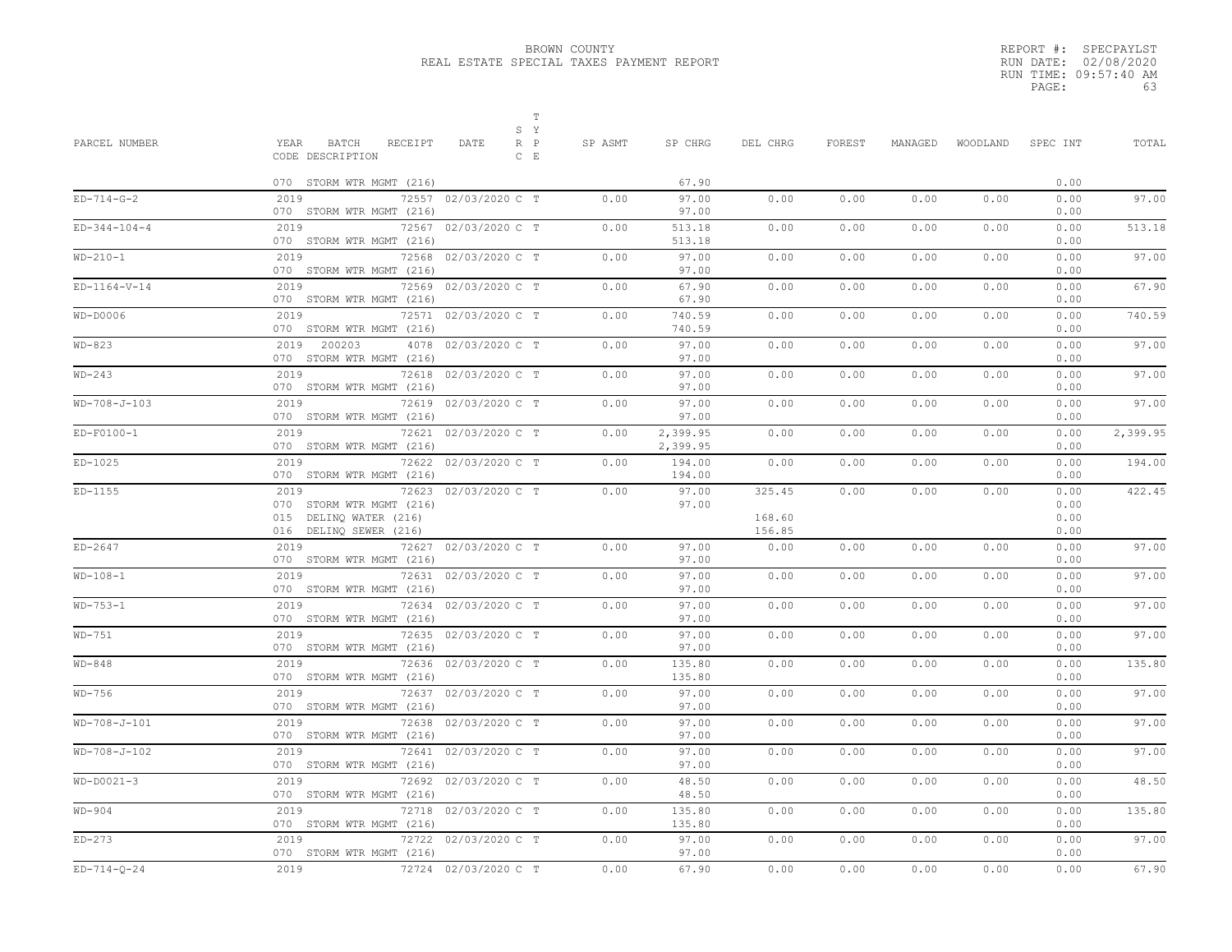|       | REPORT #: SPECPAYLST  |
|-------|-----------------------|
|       | RUN DATE: 02/08/2020  |
|       | RUN TIME: 09:57:41 AM |
| PAGE: | 64                    |

| PARCEL NUMBER | BATCH<br>RECEIPT<br>YEAR<br>CODE DESCRIPTION                                         | $\mathbb T$<br>S Y<br>$R$ $P$<br>DATE<br>$C$ $E$ | SP ASMT | SP CHRG                       | DEL CHRG                   | FOREST | MANAGED |      | WOODLAND SPEC INT            | TOTAL     |
|---------------|--------------------------------------------------------------------------------------|--------------------------------------------------|---------|-------------------------------|----------------------------|--------|---------|------|------------------------------|-----------|
|               | 070 STORM WTR MGMT (216)                                                             |                                                  |         | 67.90                         |                            |        |         |      | 0.00                         |           |
| $ED-371-G-19$ | 2019<br>070 STORM WTR MGMT (216)                                                     | 72735 02/03/2020 C T                             | 0.00    | 15.00<br>15.00                | 0.00                       | 0.00   | 0.00    | 0.00 | 0.00<br>0.00                 | 15.00     |
| $WD-54-2$     | 2019<br>070 STORM WTR MGMT (216)                                                     | 72745 02/03/2020 C T                             | 0.00    | 730.24<br>730.24              | 0.00                       | 0.00   | 0.00    | 0.00 | 0.00<br>0.00                 | 730.24    |
| $WD-758-87$   | 2019<br>070 STORM WTR MGMT (216)<br>015 DELINQ WATER (216)<br>016 DELINQ SEWER (216) | 72747 02/03/2020 C T                             | 0.00    | 135.80<br>135.80              | 291.85<br>149.49<br>142.36 | 0.00   | 0.00    | 0.00 | 0.00<br>0.00<br>0.00<br>0.00 | 427.65    |
| $WD-836-S-1$  | 2019<br>070 STORM WTR MGMT (216)                                                     | 72749 02/03/2020 C T                             | 0.00    | 97.00<br>97.00                | 0.00                       | 0.00   | 0.00    | 0.00 | 0.00<br>0.00                 | 97.00     |
| $WD-1862$     | 2019<br>070 STORM WTR MGMT (216)                                                     | 72769 02/03/2020 C T                             | 0.00    | 48.50<br>48.50                | 0.00                       | 0.00   | 0.00    | 0.00 | 0.00<br>0.00                 | 48.50     |
| WD-1863       | 2019<br>070 STORM WTR MGMT (216)                                                     | 72770 02/03/2020 C T                             | 0.00    | 48.50<br>48.50                | 0.00                       | 0.00   | 0.00    | 0.00 | 0.00<br>0.00                 | 48.50     |
| $WD-1104$     | 2019<br>070 STORM WTR MGMT (216)                                                     | 72790 02/03/2020 C T                             | 0.00    | 97.00<br>97.00                | 0.00                       | 0.00   | 0.00    | 0.00 | 0.00<br>0.00                 | 97.00     |
| ED-371-M-129  | 2019<br>070 STORM WTR MGMT (216)                                                     | 72793 02/03/2020 C T                             | 0.00    | 97.00<br>97.00                | 0.00                       | 0.00   | 0.00    | 0.00 | 0.00<br>0.00                 | 97.00     |
| $ED-206$      | 2019<br>070 STORM WTR MGMT (216)                                                     | 72794 02/03/2020 C T                             | 0.00    | 97.00<br>97.00                | 0.00                       | 0.00   | 0.00    | 0.00 | 0.00<br>0.00                 | 97.00     |
| $WD-432$      | 2019<br>070 STORM WTR MGMT (216)                                                     | 72812 02/03/2020 C T                             | 0.00    | 582.00<br>582.00              | 0.00                       | 0.00   | 0.00    | 0.00 | 0.00<br>0.00                 | 582.00    |
| $WD-432$      | 2019<br>72812                                                                        | Voids # 02/03/2020 C V                           | 0.00    | $-582.00$                     | 0.00                       | 0.00   | 0.00    | 0.00 | 0.00                         | $-582.00$ |
| $WD-432$      | 070 STORM WTR MGMT (216)<br>2019<br>070 STORM WTR MGMT (216)                         | 72836 02/03/2020 C T                             | 0.00    | $-582.00$<br>582.00<br>582.00 | 0.00                       | 0.00   | 0.00    | 0.00 | 0.00<br>0.00<br>0.00         | 582.00    |
| ED-714-G-227  | 2019<br>070 STORM WTR MGMT (216)                                                     | 72861 02/03/2020 C T                             | 0.00    | 135.80<br>135.80              | 0.00                       | 0.00   | 0.00    | 0.00 | 0.00<br>0.00                 | 135.80    |
| ED-714-G-228  | 2019<br>070 STORM WTR MGMT (216)                                                     | 72862 02/03/2020 C T                             | 0.00    | 135.80<br>135.80              | 0.00                       | 0.00   | 0.00    | 0.00 | 0.00<br>0.00                 | 135.80    |
| $ED-775$      | 2019<br>046 BID DISTRICT (216)<br>070 STORM WTR MGMT (216)                           | 72874 02/03/2020 C T                             | 0.00    | 488.63<br>396.03<br>92.60     | 0.00                       | 0.00   | 0.00    | 0.00 | 0.00<br>0.00<br>0.00         | 488.63    |
| $ED-1466-1$   | 2019<br>070 STORM WTR MGMT (216)                                                     | 72953 02/03/2020 C T                             | 0.00    | 97.00<br>97.00                | 0.00                       | 0.00   | 0.00    | 0.00 | 0.00<br>0.00                 | 97.00     |
| $ED-2451$     | 2019<br>070 STORM WTR MGMT (216)                                                     | 72972 02/03/2020 C T                             | 0.00    | 97.00<br>97.00                | 0.00                       | 0.00   | 0.00    | 0.00 | 0.00<br>0.00                 | 97.00     |
| $WD-350$      | 2019<br>070 STORM WTR MGMT (216)                                                     | 72994 02/03/2020 C T                             | 0.00    | 97.00<br>97.00                | 0.00                       | 0.00   | 0.00    | 0.00 | 0.00<br>0.00                 | 97.00     |
| $WD-387$      | 2019<br>046 BID DISTRICT (216)<br>070 STORM WTR MGMT (216)                           | 72995 02/03/2020 C T                             | 0.00    | 890.72<br>569.98<br>320.74    | 0.00                       | 0.00   | 0.00    | 0.00 | 0.00<br>0.00<br>0.00         | 890.72    |
| WD-1905       | 2019<br>070 STORM WTR MGMT (216)                                                     | 73006 02/03/2020 C T                             | 0.00    | 97.00<br>97.00                | 0.00                       | 0.00   | 0.00    | 0.00 | 0.00<br>0.00                 | 97.00     |
| $ED-582-F-12$ | 2019 200203<br>070 STORM WTR MGMT (216)                                              | 4086 02/03/2020 C T                              | 0.00    | 97.00<br>97.00                | 0.00                       | 0.00   | 0.00    | 0.00 | 0.00<br>0.00                 | 97.00     |
| $WD-L179$     | 2019                                                                                 | 73029 02/04/2020 C T                             | 0.00    | 2,226.50                      | 0.00                       | 0.00   | 0.00    | 0.00 | 0.00                         | 2,226.50  |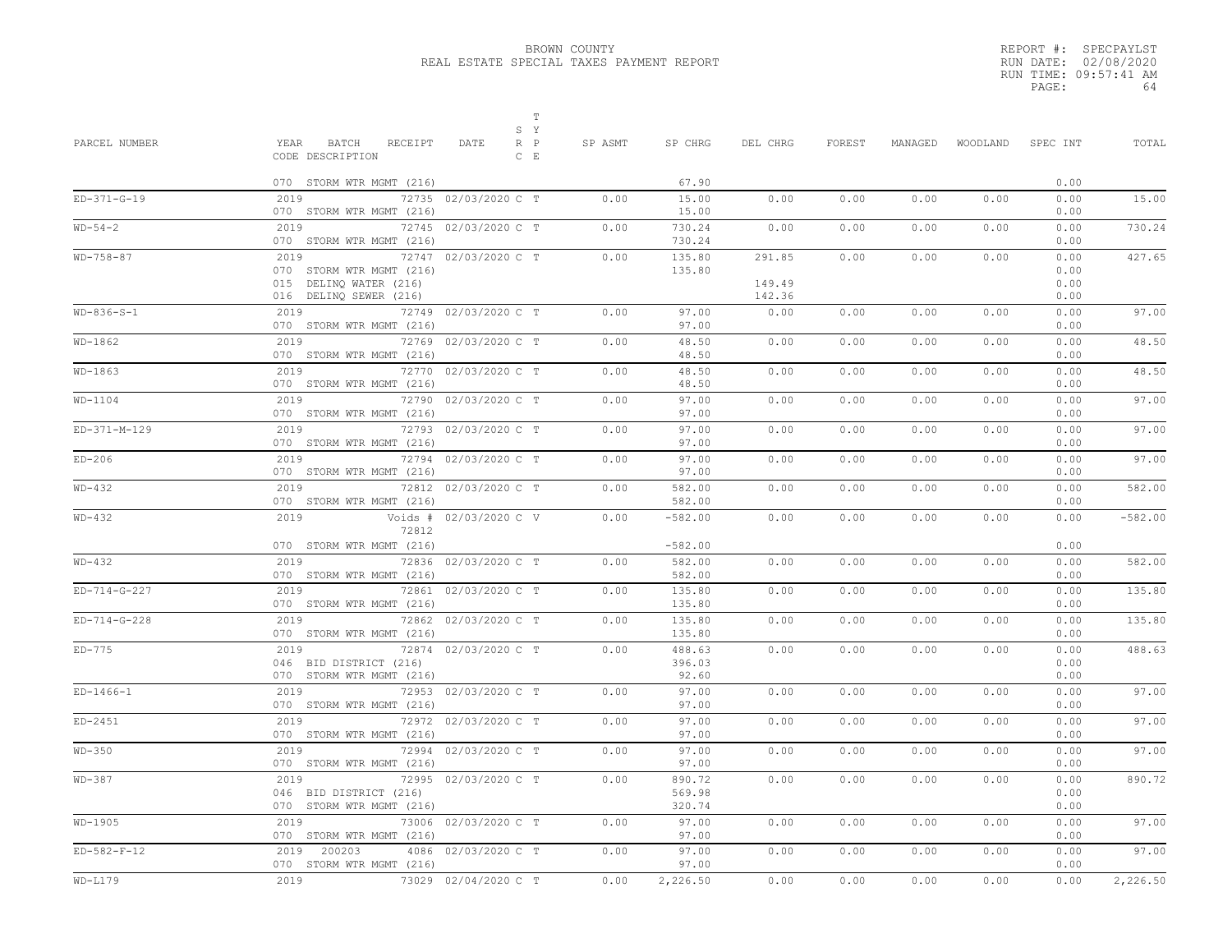|       | REPORT #: SPECPAYLST  |
|-------|-----------------------|
|       | RUN DATE: 02/08/2020  |
|       | RUN TIME: 09:57:42 AM |
| PAGE: | 65                    |

| PARCEL NUMBER  | S Y<br>YEAR BATCH<br>RECEIPT<br>DATE<br>$R$ $P$<br>CODE DESCRIPTION<br>$C$ E                                 | $\mathbb T$<br>SP ASMT | SP CHRG                        | DEL CHRG                     | FOREST | MANAGED |      | WOODLAND SPEC INT<br>0.00    | TOTAL    |
|----------------|--------------------------------------------------------------------------------------------------------------|------------------------|--------------------------------|------------------------------|--------|---------|------|------------------------------|----------|
| ED-1164-R-153  | 070 STORM WTR MGMT (216)<br>2019<br>73040 02/04/2020 C T<br>070 STORM WTR MGMT (216)                         | 0.00                   | 2,226.50<br>97.00<br>97.00     | 0.00                         | 0.00   | 0.00    | 0.00 | 0.00<br>0.00                 | 97.00    |
| $ED-124-0-24$  | 2019<br>73046 02/04/2020 C T<br>070 STORM WTR MGMT (216)                                                     | 0.00                   | 97.00<br>97.00                 | 0.00                         | 0.00   | 0.00    | 0.00 | 0.00<br>0.00                 | 97.00    |
| $ED-949$       | 2019<br>73071 02/04/2020 C T<br>046 BID DISTRICT (216)<br>070 STORM WTR MGMT (216)                           | 0.00                   | 1,019.16<br>771.75<br>247.41   | 0.00                         | 0.00   | 0.00    | 0.00 | 0.00<br>0.00<br>0.00         | 1,019.16 |
| $ED-714-G-7$   | 2019<br>73079 02/04/2020 C T<br>070 STORM WTR MGMT (216)<br>015 DELINQ WATER (216)<br>016 DELINQ SEWER (216) | 0.00                   | 97.00<br>97.00                 | 1,482.67<br>756.82<br>725.85 | 0.00   | 0.00    | 0.00 | 0.00<br>0.00<br>0.00<br>0.00 | 1,579.67 |
| WD-364-D-531   | 2019<br>73132 02/04/2020 C T<br>070 STORM WTR MGMT (216)                                                     | 0.00                   | 1,714.11<br>1,714.11           | 0.00                         | 0.00   | 0.00    | 0.00 | 0.00<br>0.00                 | 1,714.11 |
| $ED-268$       | 2019<br>73152 02/04/2020 C T<br>070 STORM WTR MGMT (216)                                                     | 0.00                   | 135.80<br>135.80               | 0.00                         | 0.00   | 0.00    | 0.00 | 0.00<br>0.00                 | 135.80   |
| $ED-272$       | 2019<br>73153 02/04/2020 C T<br>012 SNOW REMOVAL (216)<br>070 STORM WTR MGMT (216)                           | 0.00                   | 245.12<br>109.32<br>135.80     | 0.00                         | 0.00   | 0.00    | 0.00 | 0.00<br>0.00<br>0.00         | 245.12   |
| $ED-967$       | 2019<br>73154 02/04/2020 C T<br>046 BID DISTRICT (216)<br>070 STORM WTR MGMT (216)                           | 0.00                   | 426.91<br>280.18<br>146.73     | 0.00                         | 0.00   | 0.00    | 0.00 | 0.00<br>0.00<br>0.00         | 426.91   |
| $ED-968-1$     | 73155 02/04/2020 C T<br>2019<br>046 BID DISTRICT (216)<br>070 STORM WTR MGMT (216)                           | 0.00                   | 233.65<br>185.15<br>48.50      | 0.00                         | 0.00   | 0.00    | 0.00 | 0.00<br>0.00<br>0.00         | 233.65   |
| $ED-968-3$     | 2019<br>73156 02/04/2020 C T<br>046 BID DISTRICT (216)<br>070 STORM WTR MGMT (216)                           | 0.00                   | 571.27<br>431.38<br>139.89     | 0.00                         | 0.00   | 0.00    | 0.00 | 0.00<br>0.00<br>0.00         | 571.27   |
| $WD-580$       | 2019<br>73161 02/04/2020 C T<br>070 STORM WTR MGMT (216)                                                     | 0.00                   | 135.80<br>135.80               | 0.00                         | 0.00   | 0.00    | 0.00 | 0.00<br>0.00                 | 135.80   |
| WD-798         | 2019<br>73162 02/04/2020 C T<br>070 STORM WTR MGMT (216)                                                     | 0.00                   | 97.00<br>97.00                 | 0.00                         | 0.00   | 0.00    | 0.00 | 0.00<br>0.00                 | 97.00    |
| ED-2433        | 2019<br>73171 02/04/2020 C T<br>070 STORM WTR MGMT (216)                                                     | 0.00                   | 67.90<br>67.90                 | 0.00                         | 0.00   | 0.00    | 0.00 | 0.00<br>0.00                 | 67.90    |
| ED-1164-R-282  | 2019<br>73176 02/04/2020 C T<br>070 STORM WTR MGMT (216)                                                     | 0.00                   | 97.00<br>97.00                 | 0.00                         | 0.00   | 0.00    | 0.00 | 0.00<br>0.00                 | 97.00    |
| $WD-883-T-26$  | 2019<br>73177 02/04/2020 C T<br>070 STORM WTR MGMT (216)                                                     | 0.00                   | 97.00<br>97.00                 | 0.00                         | 0.00   | 0.00    | 0.00 | 0.00<br>0.00                 | 97.00    |
| $WD-364-D-505$ | 2019<br>73181 02/04/2020 C T<br>070 STORM WTR MGMT (216)                                                     | 0.00                   | 9,306.19<br>9,306.19           | 0.00                         | 0.00   | 0.00    | 0.00 | 0.00<br>0.00                 | 9,306.19 |
| ED-2101        | 2019<br>73183 02/04/2020 C T<br>070 STORM WTR MGMT (216)                                                     | 0.00                   | 97.00<br>97.00                 | 0.00                         | 0.00   | 0.00    | 0.00 | 0.00<br>0.00                 | 97.00    |
| $ED-18-65$     | 2019<br>73210 02/04/2020 C T<br>046 BID DISTRICT (216)<br>070 STORM WTR MGMT (216)                           | 0.00                   | 2,593.08<br>1,950.00<br>643.08 | 0.00                         | 0.00   | 0.00    | 0.00 | 0.00<br>0.00<br>0.00         | 2,593.08 |
| $ED-362$       | 2019<br>73214 02/04/2020 C T<br>070 STORM WTR MGMT (216)                                                     | 0.00                   | 97.00<br>97.00                 | 0.00                         | 0.00   | 0.00    | 0.00 | 0.00<br>0.00                 | 97.00    |
| $WD-288$       | 73242 02/04/2020 C T<br>2019<br>046 BID DISTRICT (216)                                                       | 0.00                   | 2,384.99<br>1,785.88           | 0.00                         | 0.00   | 0.00    | 0.00 | 0.00<br>0.00                 | 2,384.99 |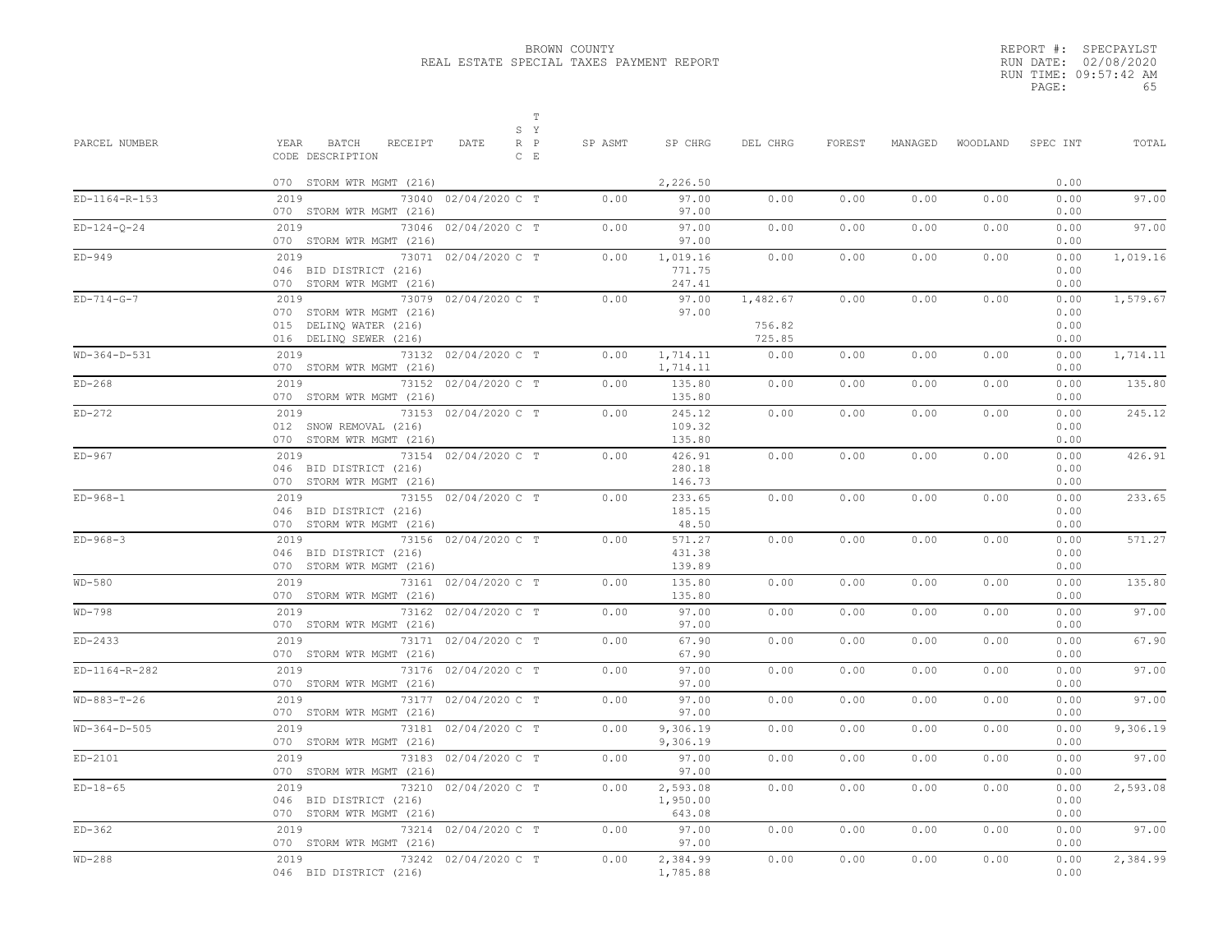|       | REPORT #: SPECPAYLST  |
|-------|-----------------------|
|       | RUN DATE: 02/08/2020  |
|       | RUN TIME: 09:57:43 AM |
| PAGE: | 66                    |

| PARCEL NUMBER | T<br>S Y<br>YEAR<br>BATCH<br>RECEIPT<br>$R$ $P$<br>DATE                            | SP ASMT | SP CHRG                | DEL CHRG           | FOREST | MANAGED | WOODLAND | SPEC INT             | TOTAL    |
|---------------|------------------------------------------------------------------------------------|---------|------------------------|--------------------|--------|---------|----------|----------------------|----------|
|               | CODE DESCRIPTION<br>$C$ $E$                                                        |         |                        |                    |        |         |          |                      |          |
|               | 070 STORM WTR MGMT (216)                                                           |         | 599.11                 |                    |        |         |          | 0.00                 |          |
| $WD-1025-7$   | 2019<br>73249 02/04/2020 C T<br>070 STORM WTR MGMT (216)                           | 0.00    | 97.00<br>97.00         | 0.00               | 0.00   | 0.00    | 0.00     | 0.00<br>0.00         | 97.00    |
| $ED-371-C-46$ | 2019<br>73255 02/04/2020 C T<br>070 STORM WTR MGMT (216)                           | 0.00    | 97.00<br>97.00         | 0.00               | 0.00   | 0.00    | 0.00     | 0.00<br>0.00         | 97.00    |
| WD-1310       | 73261 02/04/2020 C T<br>2019<br>070 STORM WTR MGMT (216)<br>015 DELINQ WATER (216) | 0.00    | 97.00<br>97.00         | 1,109.11<br>557.37 | 0.00   | 0.00    | 0.00     | 0.00<br>0.00<br>0.00 | 1,206.11 |
| WD-708-J-221  | 016 DELINQ SEWER (216)<br>2019<br>73271 02/04/2020 C T<br>070 STORM WTR MGMT (216) | 0.00    | 135.80<br>135.80       | 551.74<br>0.00     | 0.00   | 0.00    | 0.00     | 0.00<br>0.00<br>0.00 | 135.80   |
| $WD-890-1$    | 2019<br>73283 02/04/2020 C T<br>046 BID DISTRICT (216)<br>070 STORM WTR MGMT (216) | 0.00    | 81.05<br>0.35<br>80.70 | 0.00               | 0.00   | 0.00    | 0.00     | 0.00<br>0.00<br>0.00 | 81.05    |
| $ED-714-0-22$ | 2019<br>73306 02/04/2020 C T<br>070 STORM WTR MGMT (216)                           | 0.00    | 67.90<br>67.90         | 0.00               | 0.00   | 0.00    | 0.00     | 0.00<br>0.00         | 67.90    |
| WD-1886       | 73320 02/04/2020 C T<br>2019<br>070 STORM WTR MGMT (216)                           | 0.00    | 97.00<br>97.00         | 0.00               | 0.00   | 0.00    | 0.00     | 0.00<br>0.00         | 97.00    |
| $ED-18$       | 2019<br>73322 02/04/2020 C T<br>070 STORM WTR MGMT (216)                           | 0.00    | 97.00<br>97.00         | 0.00               | 0.00   | 0.00    | 0.00     | 0.00<br>0.00         | 97.00    |
| $ED-2239$     | 2019<br>73325 02/04/2020 C T<br>070 STORM WTR MGMT (216)                           | 0.00    | 97.00<br>97.00         | 0.00               | 0.00   | 0.00    | 0.00     | 0.00<br>0.00         | 97.00    |
| $WD-708-H-31$ | 2019<br>73326 02/04/2020 C T<br>070 STORM WTR MGMT (216)                           | 0.00    | 97.00<br>97.00         | 0.00               | 0.00   | 0.00    | 0.00     | 0.00<br>0.00         | 97.00    |
| $ED-2223$     | 73328 02/04/2020 C T<br>2019<br>070 STORM WTR MGMT (216)                           | 0.00    | 97.00<br>97.00         | 0.00               | 0.00   | 0.00    | 0.00     | 0.00<br>0.00         | 97.00    |
| ED-1261       | 2019<br>73329 02/04/2020 C T<br>070 STORM WTR MGMT (216)                           | 0.00    | 97.00<br>97.00         | 0.00               | 0.00   | 0.00    | 0.00     | 0.00<br>0.00         | 97.00    |
| $ED-975$      | 4089 02/04/2020 C T<br>2019 200204<br>070 STORM WTR MGMT (216)                     | 0.00    | 97.00<br>97.00         | 0.00               | 0.00   | 0.00    | 0.00     | 0.00<br>0.00         | 97.00    |
| $WD-D0221-2$  | 2019<br>73346 02/04/2020 C T<br>070 STORM WTR MGMT (216)                           | 0.00    | 135.80<br>135.80       | 0.00               | 0.00   | 0.00    | 0.00     | 0.00<br>0.00         | 135.80   |
| WD-1379       | 2019 200204<br>4094 02/04/2020 C T<br>070 STORM WTR MGMT (216)                     | 0.00    | 741.24<br>741.24       | 0.00               | 0.00   | 0.00    | 0.00     | 0.00<br>0.00         | 741.24   |
| $ED-124-48-2$ | 200204<br>4097 02/04/2020 C T<br>2019<br>070 STORM WTR MGMT (216)                  | 0.00    | 48.50<br>48.50         | 0.00               | 0.00   | 0.00    | 0.00     | 0.00<br>0.00         | 48.50    |
| $ED-663-9$    | 2019 200204<br>4098 02/04/2020 C T<br>070 STORM WTR MGMT (216)                     | 0.00    | 97.00<br>97.00         | 0.00               | 0.00   | 0.00    | 0.00     | 0.00<br>0.00         | 97.00    |
| $WD-253-H-72$ | 2019<br>73398 02/05/2020 C T<br>070 STORM WTR MGMT (216)                           | 0.00    | 135.80<br>135.80       | 0.00               | 0.00   | 0.00    | 0.00     | 0.00<br>0.00         | 135.80   |
| $ED-679$      | 73422 02/05/2020 C T<br>2019<br>070 STORM WTR MGMT (216)                           | 0.00    | 97.00<br>97.00         | 0.00               | 0.00   | 0.00    | 0.00     | 0.00<br>0.00         | 97.00    |
| $ED-477$      | 4101 02/05/2020 C T<br>2019 200205<br>070 STORM WTR MGMT (216)                     | 0.00    | 892.09<br>892.09       | 0.00               | 0.00   | 0.00    | 0.00     | 0.00<br>0.00         | 892.09   |
| $WD-445$      | 2019<br>73431 02/05/2020 C T<br>070 STORM WTR MGMT (216)                           | 0.00    | 48.50<br>48.50         | 0.00               | 0.00   | 0.00    | 0.00     | 0.00<br>0.00         | 48.50    |
| $WD-1188$     | 2019<br>73452 02/05/2020 C T<br>070 STORM WTR MGMT (216)                           | 0.00    | 97.00<br>97.00         | 0.00               | 0.00   | 0.00    | 0.00     | 0.00<br>0.00         | 97.00    |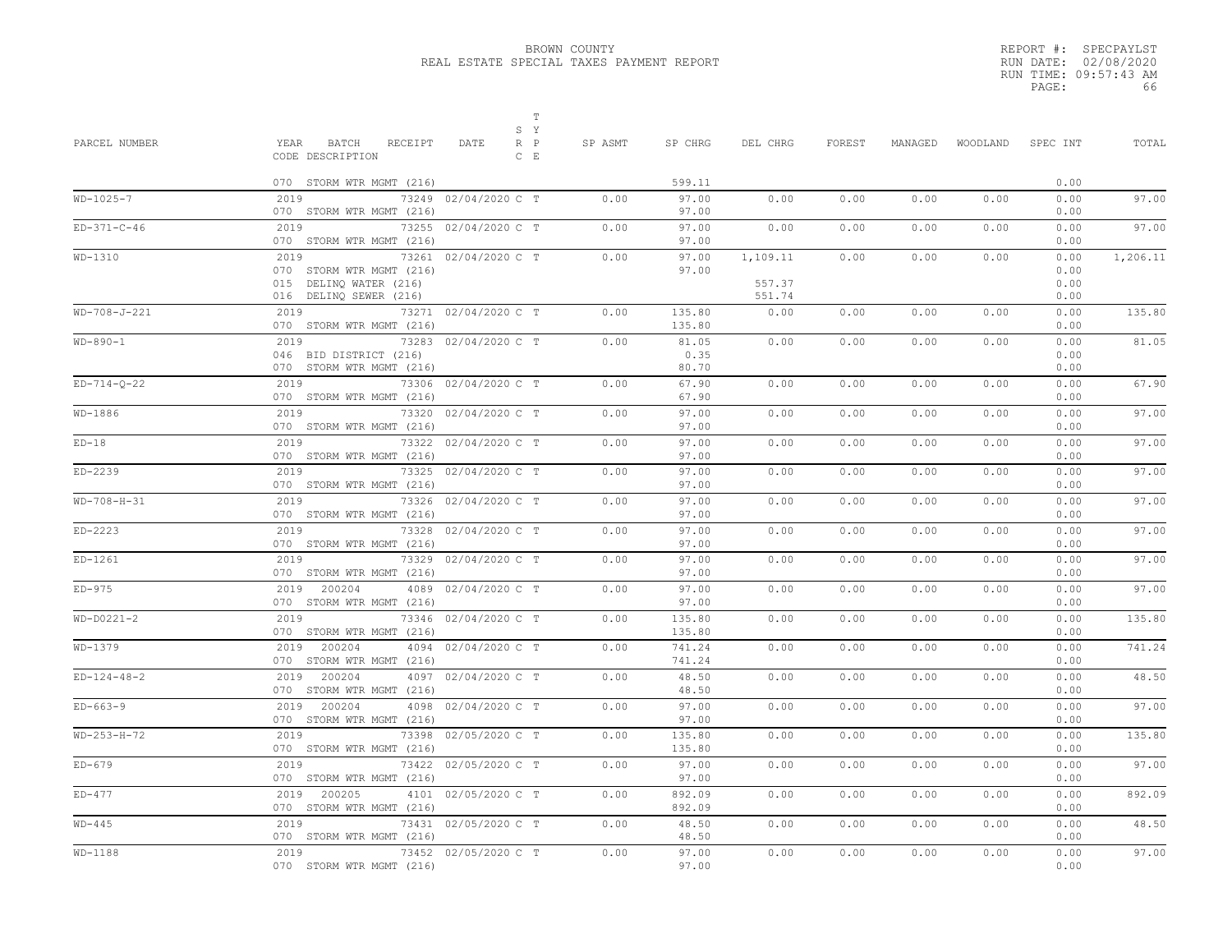|       | REPORT #: SPECPAYLST  |
|-------|-----------------------|
|       | RUN DATE: 02/08/2020  |
|       | RUN TIME: 09:57:44 AM |
| PAGE: | 67                    |

| PARCEL NUMBER | $\mathbb T$<br>S Y<br>YEAR BATCH RECEIPT<br>$R$ $P$<br>DATE<br>CODE DESCRIPTION<br>$C$ $E$                         | SP ASMT                                  | SP CHRG                          | DEL CHRG               | FOREST | MANAGED | WOODLAND SPEC INT |                              | TOTAL                                    |
|---------------|--------------------------------------------------------------------------------------------------------------------|------------------------------------------|----------------------------------|------------------------|--------|---------|-------------------|------------------------------|------------------------------------------|
| ED-1027       | 2019 200205<br>4111 02/05/2020 C T<br>041 STORM SEWER MAINS/LATS (216)                                             | 143.69<br>143.69                         | 97.00<br>97.00                   | 0.00                   | 0.00   | 0.00    | 0.00              | 0.00<br>0.00                 | 240.69                                   |
| $WD-758-S-50$ | 070 STORM WTR MGMT (216)<br>2019 72<br>73469 02/06/2020 C T                                                        | 0.00                                     | 97.00                            | 0.00                   | 0.00   | 0.00    | 0.00              | 0.00<br>0.00                 | 97.00                                    |
|               | 070 STORM WTR MGMT (216)                                                                                           |                                          | 97.00                            |                        |        |         |                   | 0.00                         |                                          |
| $WD-805-1$    | 2019<br>73478 02/06/2020 C T<br>070 STORM WTR MGMT (216)                                                           | 0.00                                     | 97.00<br>97.00                   | 0.00                   | 0.00   | 0.00    | 0.00              | 0.00<br>0.00                 | 97.00                                    |
| WD-263        | 2019<br>73481 02/06/2020 C T<br>070 STORM WTR MGMT (216)                                                           | 0.00                                     | 97.00<br>97.00                   | 0.00                   | 0.00   | 0.00    | 0.00              | 0.00<br>0.00                 | 97.00                                    |
| $WD-478-1$    | 2019<br>73509 02/06/2020 C T<br>070 STORM WTR MGMT (216)                                                           | 0.00                                     | 135.80<br>135.80                 | 0.00                   | 0.00   | 0.00    | 0.00              | 0.00<br>0.00                 | 135.80                                   |
| $WD-D0216-7$  | 2019<br>73511 02/06/2020 C T<br>070 STORM WTR MGMT (216)                                                           | 0.00                                     | 1,004.99<br>1,004.99             | 0.00                   | 0.00   | 0.00    | 0.00              | 0.00<br>0.00                 | 1,004.99                                 |
| $ED-6$        | 73517 02/06/2020 C T<br>2019 7<br>070 STORM WTR MGMT (216)                                                         | 0.00                                     | 100.53<br>100.53                 | 0.00                   | 0.00   | 0.00    | 0.00              | 0.00<br>0.00                 | 100.53                                   |
| $ED-384$      | 2019<br>73538 02/07/2020 C T<br>070 STORM WTR MGMT (216)                                                           | 0.00                                     | 97.00<br>97.00                   | 0.00                   | 0.00   | 0.00    | 0.00              | 0.00<br>0.00                 | 97.00                                    |
| $ED-7$        | 2019<br>73548 02/07/2020 C T<br>070 STORM WTR MGMT (216)                                                           | 0.00                                     | 97.00<br>97.00                   | 0.00                   | 0.00   | 0.00    | 0.00              | 0.00<br>0.00                 | 97.00                                    |
| ED-F0099      | 73556 02/07/2020 C T<br>2019<br>070 STORM WTR MGMT (216)                                                           | 0.00                                     | 290.37<br>290.37                 | 0.00                   | 0.00   | 0.00    | 0.00              | 0.00<br>0.00                 | 290.37                                   |
| $ED-371-A-10$ | 2019<br>73567 02/07/2020 C T<br>070 STORM WTR MGMT (216)                                                           | 0.00                                     | 97.00<br>97.00                   | 0.00                   | 0.00   | 0.00    | 0.00              | 0.00<br>0.00                 | 97.00                                    |
| $WD-792-10$   | 2019 200207<br>4118 02/07/2020 C T<br>070 STORM WTR MGMT (216)                                                     | 0.00                                     | 97.00<br>97.00                   | 0.00                   | 0.00   | 0.00    | 0.00              | 0.00<br>0.00                 | 97.00                                    |
| $ED-663-9$    | Voids # 02/04/2020 C V<br>2019<br>4098                                                                             | 0.00                                     | $-97.00$                         | 0.00                   | 0.00   | 0.00    | 0.00              | 0.00                         | $-97.00$                                 |
|               | 070 STORM WTR MGMT (216)<br>CITY OF DE PERE TOTAL                                                                  | 2,516.80                                 | $-97.00$                         | 25,200.38              |        | 0.00    |                   | 0.00<br>0.00                 |                                          |
|               |                                                                                                                    |                                          | 69,196.40                        |                        | 0.00   |         | 0.00              |                              | 96, 913.58                               |
|               | 010 OTHER ASSESSMENTS (216)<br>041 STORM SEWER MAINS/LATS (216)<br>044 SIDEWALKS (216)<br>SPECIAL ASSESSMENT TOTAL | 1,289.18<br>405.51<br>822.11<br>2,516.80 |                                  |                        |        |         |                   | 0.00<br>0.00<br>0.00<br>0.00 | 1,289.18<br>405.51<br>822.11<br>2,516.80 |
|               |                                                                                                                    |                                          |                                  |                        |        |         |                   |                              |                                          |
|               | 012 SNOW REMOVAL (216)<br>046 BID DISTRICT (216)                                                                   |                                          | 109.32<br>9,415.54               |                        |        |         |                   | 0.00<br>0.00                 | 109.32<br>9,415.54                       |
|               | 065 RECYCLING/GARBAGE COLLECTION (216)<br>070 STORM WTR MGMT (216)<br>SPECIAL CHARGE TOTAL                         |                                          | 590.10<br>59,081.44<br>69,196.40 |                        |        |         |                   | 0.00<br>0.00<br>0.00         | 590.10<br>59,081.44<br>69,196.40         |
|               | 015 DELINQ WATER (216)                                                                                             |                                          |                                  | 8,849.13               |        |         |                   | 0.00                         | 8,849.13                                 |
|               | 016 DELINQ SEWER (216)<br>DELINQUENT UTILITY CHARGE TOTAL                                                          |                                          |                                  | 16,351.25<br>25,200.38 |        |         |                   |                              | 0.00 16,351.25<br>0.00 25,200.38         |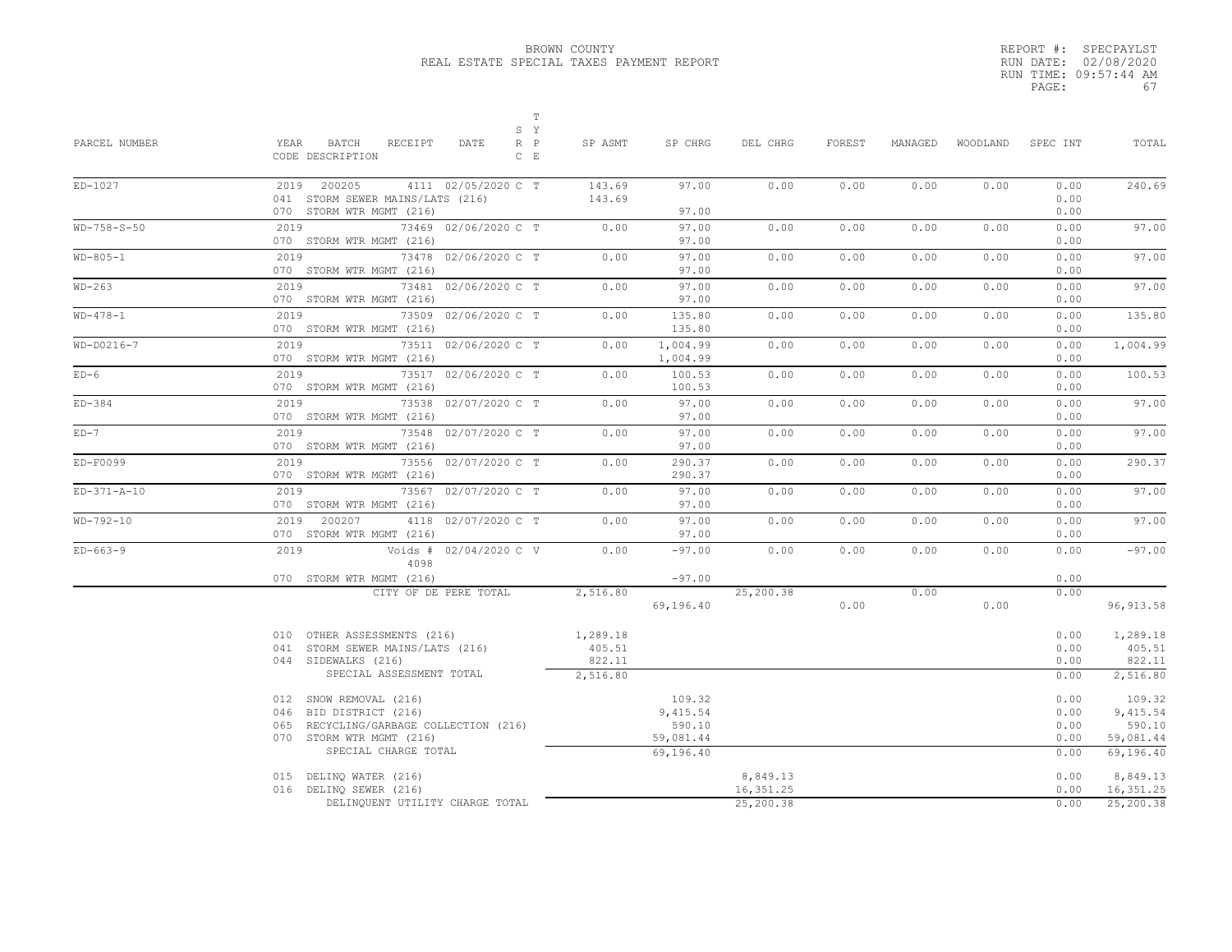|       | REPORT #: SPECPAYLST  |    |
|-------|-----------------------|----|
|       | RUN DATE: 02/08/2020  |    |
|       | RUN TIME: 09:57:45 AM |    |
| PAGE: |                       | 68 |

| PARCEL NUMBER | T<br>S Y<br>YEAR BATCH<br>RECEIPT<br>DATE<br>$R$ $P$<br>CODE DESCRIPTION<br>$C$ $E$                                                                                                                                                                                                                                                              | SP ASMT    | SP CHRG    | DEL CHRG  | FOREST | MANAGED |      | WOODLAND SPEC INT | TOTAL              |
|---------------|--------------------------------------------------------------------------------------------------------------------------------------------------------------------------------------------------------------------------------------------------------------------------------------------------------------------------------------------------|------------|------------|-----------|--------|---------|------|-------------------|--------------------|
|               | GRAND TOTAL                                                                                                                                                                                                                                                                                                                                      | 29, 118.48 |            | 35,857.13 |        | 492.88  |      | 0.00              |                    |
|               |                                                                                                                                                                                                                                                                                                                                                  |            | 204,080.12 |           | 0.00   |         | 0.00 |                   | 269,548.61         |
|               | 003 STREET IMPROV. (025)                                                                                                                                                                                                                                                                                                                         | 2,966.20   |            |           |        |         |      | 0.00              | 2,966.20           |
|               | STREET IMPROV. (106)<br>003                                                                                                                                                                                                                                                                                                                      | 16,811.84  |            |           |        |         |      | 0.00              | 16,811.84          |
|               | 006<br>BC DRAIN DIST #4 (022)                                                                                                                                                                                                                                                                                                                    | 2,117.01   |            |           |        |         |      | 0.00              | 2,117.01           |
|               | OTHER ASSESSMENTS (022)<br>010                                                                                                                                                                                                                                                                                                                   | 2,000.00   |            |           |        |         |      | 0.00              | 2,000.00           |
|               | OTHER ASSESSMENTS (216)<br>010                                                                                                                                                                                                                                                                                                                   | 1,289.18   |            |           |        |         |      | 0.00              | 1,289.18           |
|               | STORM SEWER MAINS/LATS (102)<br>041                                                                                                                                                                                                                                                                                                              | 247.64     |            |           |        |         |      | 0.00              | 247.64             |
|               | 041<br>STORM SEWER MAINS/LATS (106)                                                                                                                                                                                                                                                                                                              | 2,458.99   |            |           |        |         |      | 0.00              | 2,458.99           |
|               | 041<br>STORM SEWER MAINS/LATS (216)                                                                                                                                                                                                                                                                                                              | 405.51     |            |           |        |         |      | 0.00              | 405.51             |
|               | 044<br>SIDEWALKS (216)                                                                                                                                                                                                                                                                                                                           | 822.11     |            |           |        |         |      | 0.00              | 822.11             |
|               | SPECIAL ASSESSMENT TOTAL                                                                                                                                                                                                                                                                                                                         | 29, 118.48 |            |           |        |         |      | 0.00              | 29, 118.48         |
|               | 012 SNOW REMOVAL (102)                                                                                                                                                                                                                                                                                                                           |            | 363.24     |           |        |         |      | 0.00              | 363.24             |
|               | 012<br>SNOW REMOVAL (216)                                                                                                                                                                                                                                                                                                                        |            | 109.32     |           |        |         |      | 0.00              | 109.32             |
|               | 013<br>REFUSE & GARBAGE COLLECTION (025)                                                                                                                                                                                                                                                                                                         |            | 8,085.00   |           |        |         |      | 0.00              | 8,085.00           |
|               | 014<br>OTHER CHARGES (102)                                                                                                                                                                                                                                                                                                                       |            | 1,150.58   |           |        |         |      | 0.00              | 1,150.58           |
|               | OTHER CHARGES (126)<br>014                                                                                                                                                                                                                                                                                                                       |            | 1,872.11   |           |        |         |      | 0.00              | 1,872.11           |
|               | BID DISTRICT (216)<br>046                                                                                                                                                                                                                                                                                                                        |            | 9,415.54   |           |        |         |      | 0.00              | 9,415.54           |
|               | RECYCLING (022)<br>061                                                                                                                                                                                                                                                                                                                           |            | 950.00     |           |        |         |      | 0.00              | 950.00             |
|               | RECYCLING/GARBAGE COLLECTION (010)<br>065                                                                                                                                                                                                                                                                                                        |            | 2,461.00   |           |        |         |      | 0.00              | 2,461.00           |
|               | RECYCLING/GARBAGE COLLECTION (014)<br>065                                                                                                                                                                                                                                                                                                        |            | 3,220.00   |           |        |         |      | 0.00              | 3,220.00           |
|               | 065<br>RECYCLING/GARBAGE COLLECTION (024)                                                                                                                                                                                                                                                                                                        |            | 2,882.00   |           |        |         |      | 0.00              | 2,882.00           |
|               | RECYCLING/GARBAGE COLLECTION (028)<br>065                                                                                                                                                                                                                                                                                                        |            | 2,193.84   |           |        |         |      | 0.00              | 2,193.84           |
|               | 065<br>RECYCLING/GARBAGE COLLECTION (030)                                                                                                                                                                                                                                                                                                        |            | 3,839.00   |           |        |         |      | 0.00              | 3,839.00           |
|               | 065<br>RECYCLING/GARBAGE COLLECTION (034)                                                                                                                                                                                                                                                                                                        |            | 3,969.00   |           |        |         |      | 0.00              | 3,969.00           |
|               | RECYCLING/GARBAGE COLLECTION (036)<br>065                                                                                                                                                                                                                                                                                                        |            | 6,200.00   |           |        |         |      | 0.00              | 6, 200.00          |
|               | RECYCLING/GARBAGE COLLECTION (040)<br>065                                                                                                                                                                                                                                                                                                        |            | 1,800.00   |           |        |         |      | 0.00              | 1,800.00           |
|               | RECYCLING/GARBAGE COLLECTION (106)<br>065                                                                                                                                                                                                                                                                                                        |            | 191.29     |           |        |         |      | 0.00              | 191.29             |
|               | RECYCLING/GARBAGE COLLECTION (126)<br>065                                                                                                                                                                                                                                                                                                        |            | 7,362.00   |           |        |         |      | 0.00              | 7,362.00           |
|               | 065<br>RECYCLING/GARBAGE COLLECTION (178)                                                                                                                                                                                                                                                                                                        |            | 13,917.14  |           |        |         |      | 0.00              | 13,917.14          |
|               | 065<br>RECYCLING/GARBAGE COLLECTION (216)                                                                                                                                                                                                                                                                                                        |            | 590.10     |           |        |         |      | 0.00              | 590.10             |
|               | 069<br>AG USE LAND CONV (106)                                                                                                                                                                                                                                                                                                                    |            | 9,200.00   |           |        |         |      | 0.00              | 9,200.00           |
|               | STORM WTR MGMT (022)<br>070                                                                                                                                                                                                                                                                                                                      |            |            |           |        |         |      | 0.00              | 110.00             |
|               | 070<br>STORM WTR MGMT (024)<br>070                                                                                                                                                                                                                                                                                                               |            |            |           |        |         |      | 0.00              | 8,503.24           |
|               | STORM WTR MGMT (025)<br>070                                                                                                                                                                                                                                                                                                                      |            |            |           |        |         |      | 0.00<br>0.00      | 8,443.83           |
|               | (6)<br>(6)<br>(6)<br>(8,503.24<br>(8,503.24<br>(8,443.83<br>(8,443.83<br>(2)<br>(2)<br>(2)<br>(2)<br>(2)<br>(2)<br>(3)<br>(8,754.00<br>(8,754.00<br>(5)<br>(5)<br>(6)<br>(8,760.27<br>(6)<br>(7)<br>(11,574.00<br>6,754.14<br>(16)<br>(14,00<br>(14,00<br>(14,00<br>(14,00<br>(14,00<br>(<br>STORM WTR MGMT (036)<br>STORM WTR MGMT (102)<br>070 |            |            |           |        |         |      | 0.00              | 4,532.00<br>226.04 |
|               | 070<br>STORM WTR MGMT (104)                                                                                                                                                                                                                                                                                                                      |            |            |           |        |         |      | 0.00              | 116.46             |
|               | 070<br>STORM WTR MGMT (106)                                                                                                                                                                                                                                                                                                                      |            |            |           |        |         |      | 0.00              | 57.00              |
|               | 070<br>STORM WTR MGMT (126)                                                                                                                                                                                                                                                                                                                      |            |            |           |        |         |      | 0.00              | 8,760.27           |
|               | 070<br>STORM WTR MGMT (171)                                                                                                                                                                                                                                                                                                                      |            |            |           |        |         |      | 0.00              | 11,574.00          |
|               | 070<br>STORM WTR MGMT (178)                                                                                                                                                                                                                                                                                                                      |            |            |           |        |         |      | 0.00              | 6,754.14           |
|               | STORM WTR MGMT (216)<br>070                                                                                                                                                                                                                                                                                                                      |            |            |           |        |         |      | 0.00              | 59,081.44          |
|               | 071<br>POWTS 71 (010)                                                                                                                                                                                                                                                                                                                            |            |            |           |        |         |      | 0.00              | 288.00             |
|               | 071 POWTS 71 (012)                                                                                                                                                                                                                                                                                                                               |            |            |           |        |         |      | 0.00              | 144.00             |
|               | 071 POWTS 71 (014)                                                                                                                                                                                                                                                                                                                               |            |            |           |        |         |      | 0.00              | 176.00             |
|               | 0.71<br>POWTS 71 (018)                                                                                                                                                                                                                                                                                                                           |            |            |           |        |         |      | 0.00              | 80.00              |
|               | 071 POWTS 71 (022)                                                                                                                                                                                                                                                                                                                               |            |            |           |        |         |      | 0.00              | 240.00             |
|               | 071 POWTS 71 (024)                                                                                                                                                                                                                                                                                                                               |            |            |           |        |         |      | 0.00              | 224.00             |
|               | 071 POWTS 71 (025)                                                                                                                                                                                                                                                                                                                               |            |            |           |        |         |      | 0.00              | 112.00             |
|               | 071 POWTS 71 (026)                                                                                                                                                                                                                                                                                                                               |            |            |           |        |         |      | 0.00              | 192.00             |
|               | 071 POWTS 71 (028)                                                                                                                                                                                                                                                                                                                               |            | 304.00     |           |        |         |      | 0.00              | 304.00             |